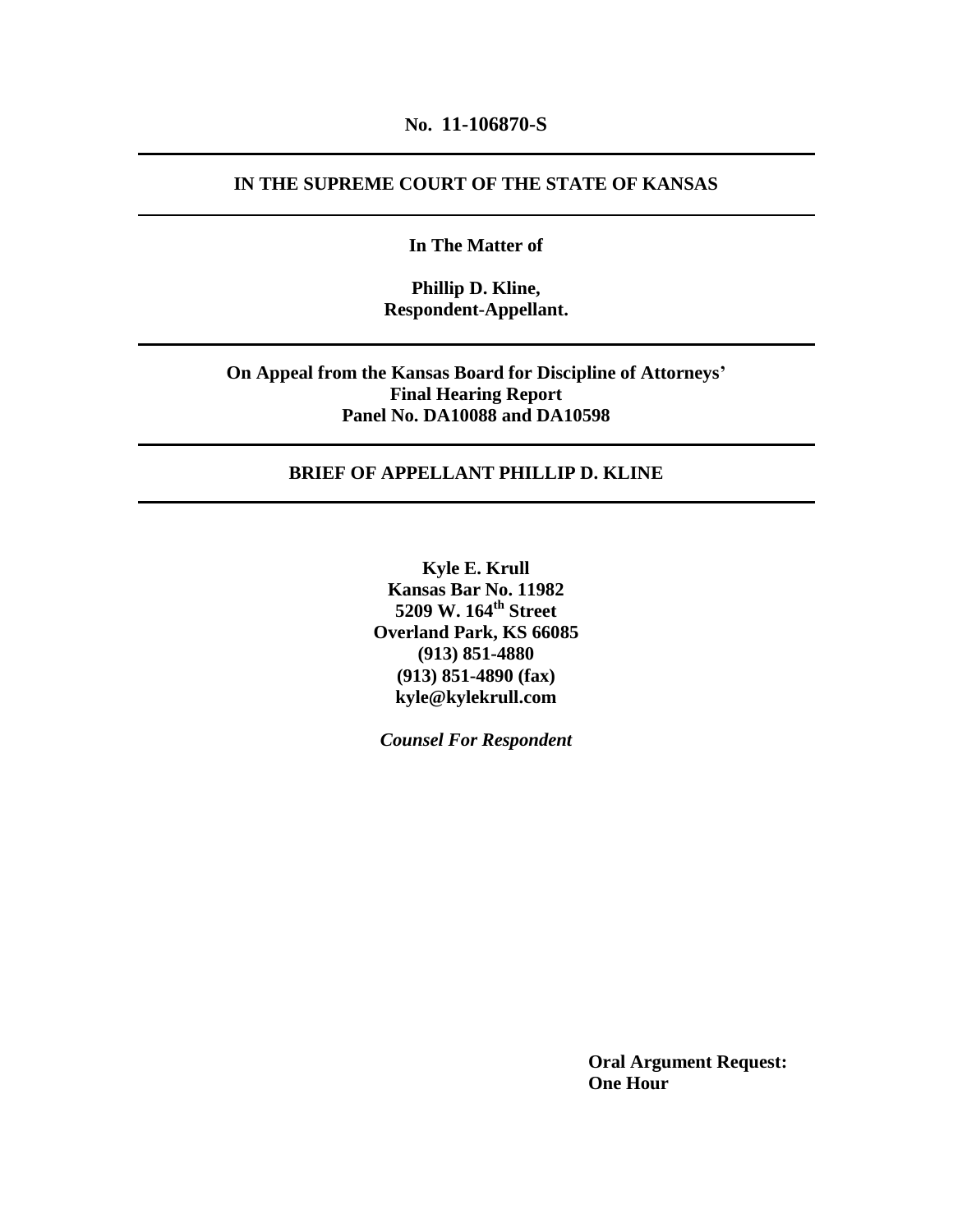## **TABLE OF CONTENTS**

| Ι.          | KLINE DID NOT VIOLATE THE KRPC WHEN<br>HE AND HIS STAFF INVESTIGATED THE FAILURE<br>OF MANDATORY REPORTERS OF SEXUAL ABUSE<br>TO COMPLY WITH KANSAS LAW, AND WHEN<br>HE RESPONDED TO QUESTIONS ABOUT THE<br><b>INVESTIGATIONS THAT WERE REPEATEDLY</b><br>POSED BY COURTS AND DISCIPLINARY                                                                                                                                                                                                                                                                                                                                               |
|-------------|------------------------------------------------------------------------------------------------------------------------------------------------------------------------------------------------------------------------------------------------------------------------------------------------------------------------------------------------------------------------------------------------------------------------------------------------------------------------------------------------------------------------------------------------------------------------------------------------------------------------------------------|
| $A_{\cdot}$ |                                                                                                                                                                                                                                                                                                                                                                                                                                                                                                                                                                                                                                          |
| <b>B.</b>   | None of the Ten Violations of the KRPC Found<br>by the Hearing Panel Are Founded in Law<br>1. Kline Did Not Violate KRPC 8.4(c) and Engage<br>in Deception When His Investigators Refused to<br>Disclose the Precise Focus of Their Investigation<br>a. The Panel Ignored the Specific Rule Applicable<br>to Kline's Conduct and Instead Applied a<br>Vague Catch-All Rule Without the Cabining<br>$\mathbf{i}$ .<br>The Panel Should Have Tested the<br>DA's Claim that False Statements Were<br>Made to a Witness Against KRPC 4.1, Which<br>Requires that False Statements of Material Fact<br>Be Made, and Should Not Have Applied a |
|             | ii. In Cases Where Catch-All Rules Are<br>Applied, They Must Be Cabined By Clear,                                                                                                                                                                                                                                                                                                                                                                                                                                                                                                                                                        |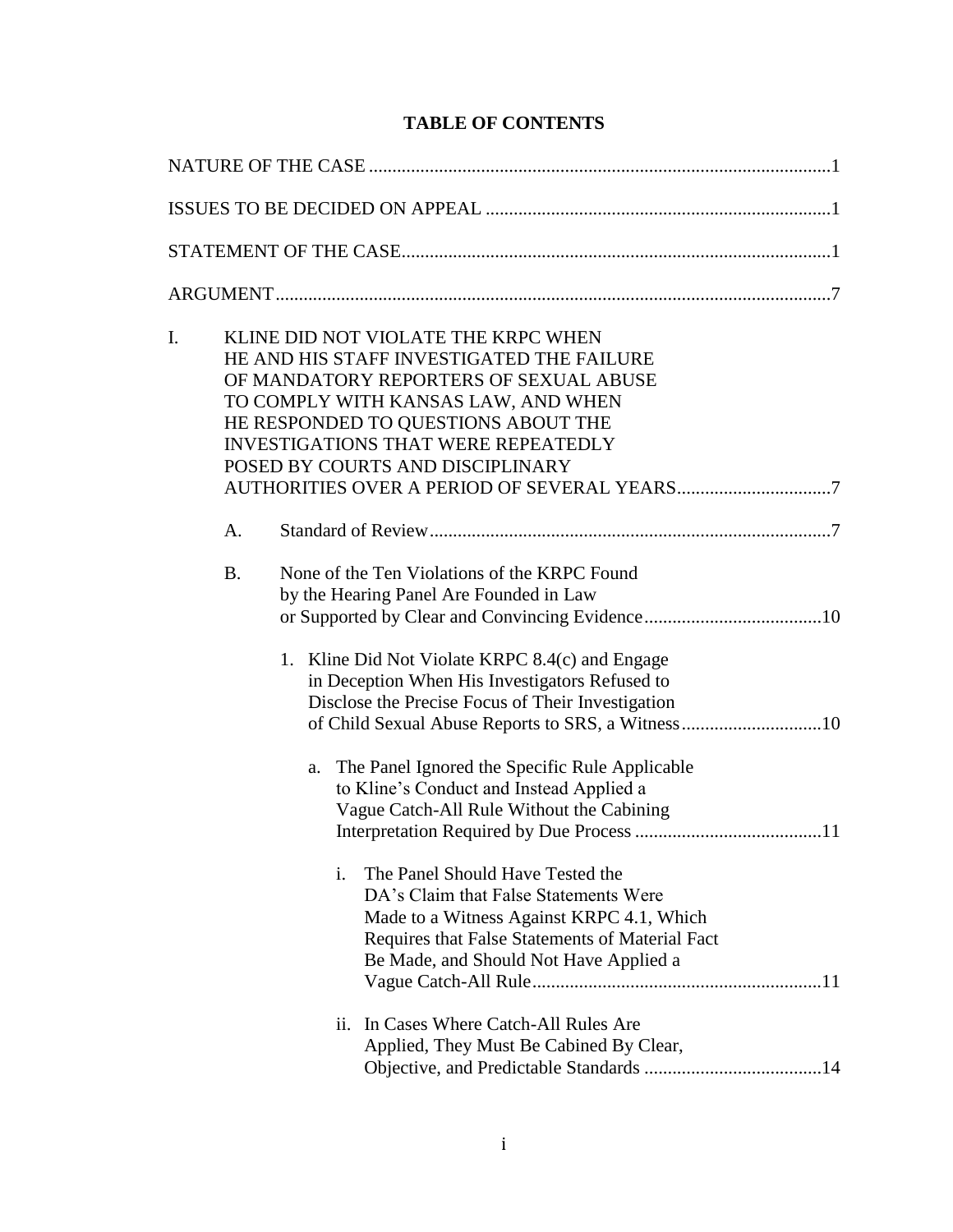|    | b. The Panel Created and Applied a New<br>Rule that Prohibits Prosecutors from Allowing<br>Investigators and Police to Use Deception in<br>Gathering Evidence from Witnesses, and Such a         |
|----|--------------------------------------------------------------------------------------------------------------------------------------------------------------------------------------------------|
|    | The Panel Incorrectly Assumed that SRS Had a<br>c.<br>Legal Right to Withhold, or Would Have<br>Withheld, Summary "Numbers" Data Because it<br>Disapproved of the Attorney General's Decision to |
| 2. | The Panel Incorrectly Concluded That Kline's<br><b>Statements Regarding Identifying Adult Patients</b>                                                                                           |
|    | a.                                                                                                                                                                                               |
|    | b.                                                                                                                                                                                               |
|    | Requirements of Rule 3.3(a) Are Not Satisfied32<br>$\mathbf{c}$ .                                                                                                                                |
| 3. | The Panel Incorrectly Determined That Kline<br><b>Violated KRPC By Attaching Sealed Documents</b>                                                                                                |
| 4. | The Panel Incorrectly Found that Kline Violated<br>Rule 3.3 Through His Representations to this                                                                                                  |
| 5. | The Panel Incorrectly Determined that Kline's                                                                                                                                                    |
|    | a.                                                                                                                                                                                               |
|    | b.                                                                                                                                                                                               |
|    | Kline's Statements Have Been Previously<br>$\mathbf{c}$ .                                                                                                                                        |
| 6. | The Panel Incorrectly Determined That<br>Kline Violated KRPC By Failing To                                                                                                                       |
|    | Kline Did Not Have Actual Knowledge of False Statement 50<br>a.                                                                                                                                  |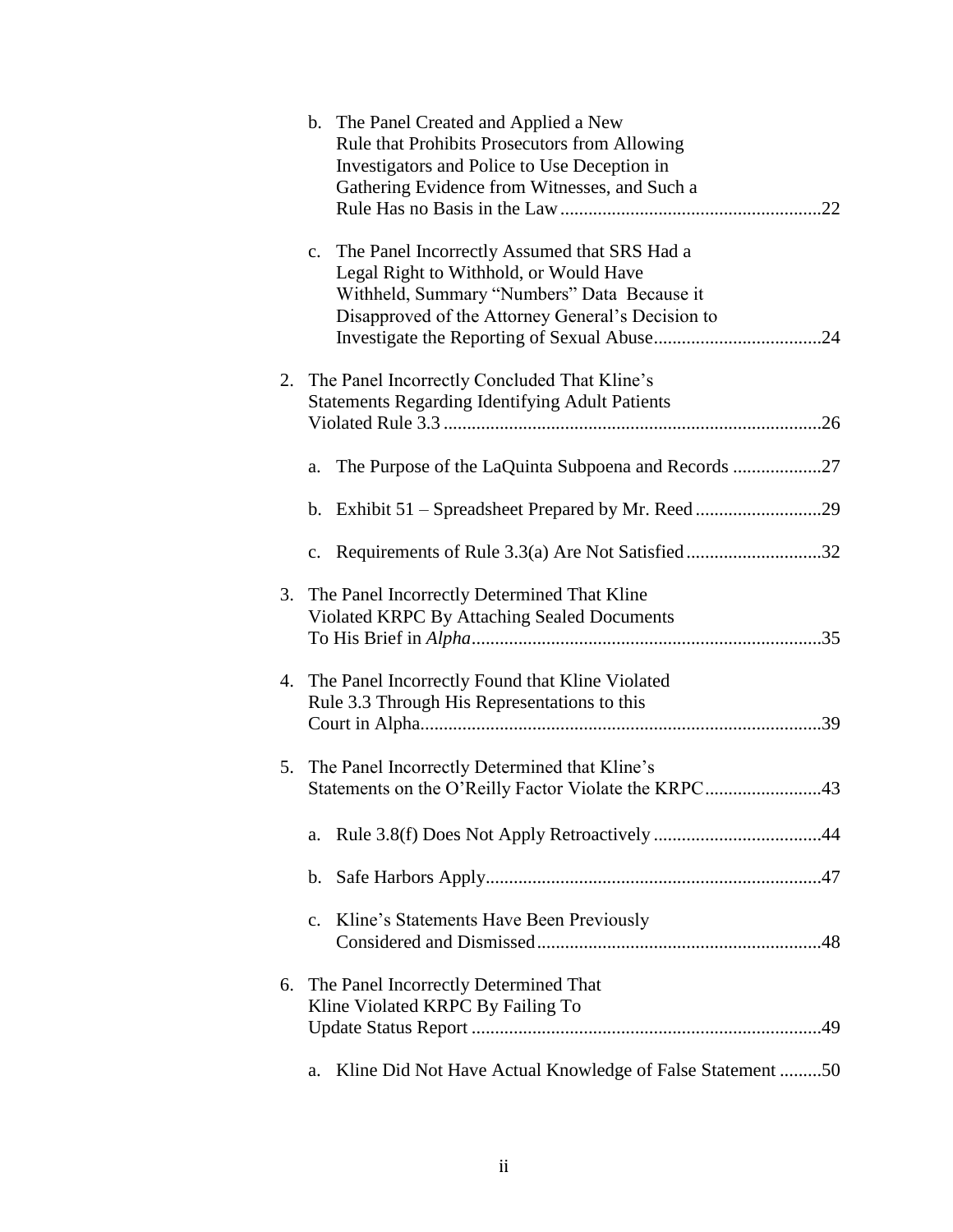|    |           | 7. Kline's Testimony Regarding the Retention      |
|----|-----------|---------------------------------------------------|
|    |           | of "Summaries" of Records Was Consistent          |
|    |           |                                                   |
|    |           |                                                   |
|    |           | 8. Kline's Amendments of His Response to the      |
|    |           | DA's Complaint Long Before the Hearing Does       |
|    |           | Not Make His Original Incorrect Statement a       |
|    |           |                                                   |
|    |           |                                                   |
|    |           | Whether Redacted Records Were Kept<br>a.          |
|    |           | "Under Lock and Key" While Kline Was              |
|    |           |                                                   |
|    |           |                                                   |
|    |           | b. Whether Kline Had "Direct," Rather             |
|    |           | than "Indirect," Access to the Records as         |
|    |           | Attorney General, Because There Was One           |
|    |           | Occasion When "[Kline] reviewed the documents"    |
|    |           | and the "documents were [not] immediately         |
|    |           |                                                   |
|    |           |                                                   |
|    |           | 9. Kline's Assistants' Statements of the Law      |
|    |           | to the Grand Jury Were Materially Accurate        |
|    |           |                                                   |
|    |           |                                                   |
|    |           | a.                                                |
|    |           | b. Kline's Staff's Provision of a Citation to Aid |
|    |           | for Women and KSA 38-1522 on January 9, 2008,     |
|    |           |                                                   |
|    |           | and Not on December 19, 2007, Did Not             |
|    |           | Prejudice the Administration of Justice Because   |
|    |           | It Had No Effect on the Issuance of Subpoenas     |
|    |           |                                                   |
|    |           |                                                   |
|    |           | 10. Kline's Attempt to Enforce the Grand Jury's   |
|    |           |                                                   |
| Π. |           | THE HEARING PANEL'S RECOMMENDATION OF             |
|    |           | DISCIPLINE IS INCONSISTENT WITH THE               |
|    |           |                                                   |
|    |           |                                                   |
|    | A.        |                                                   |
|    | <b>B.</b> |                                                   |
|    |           |                                                   |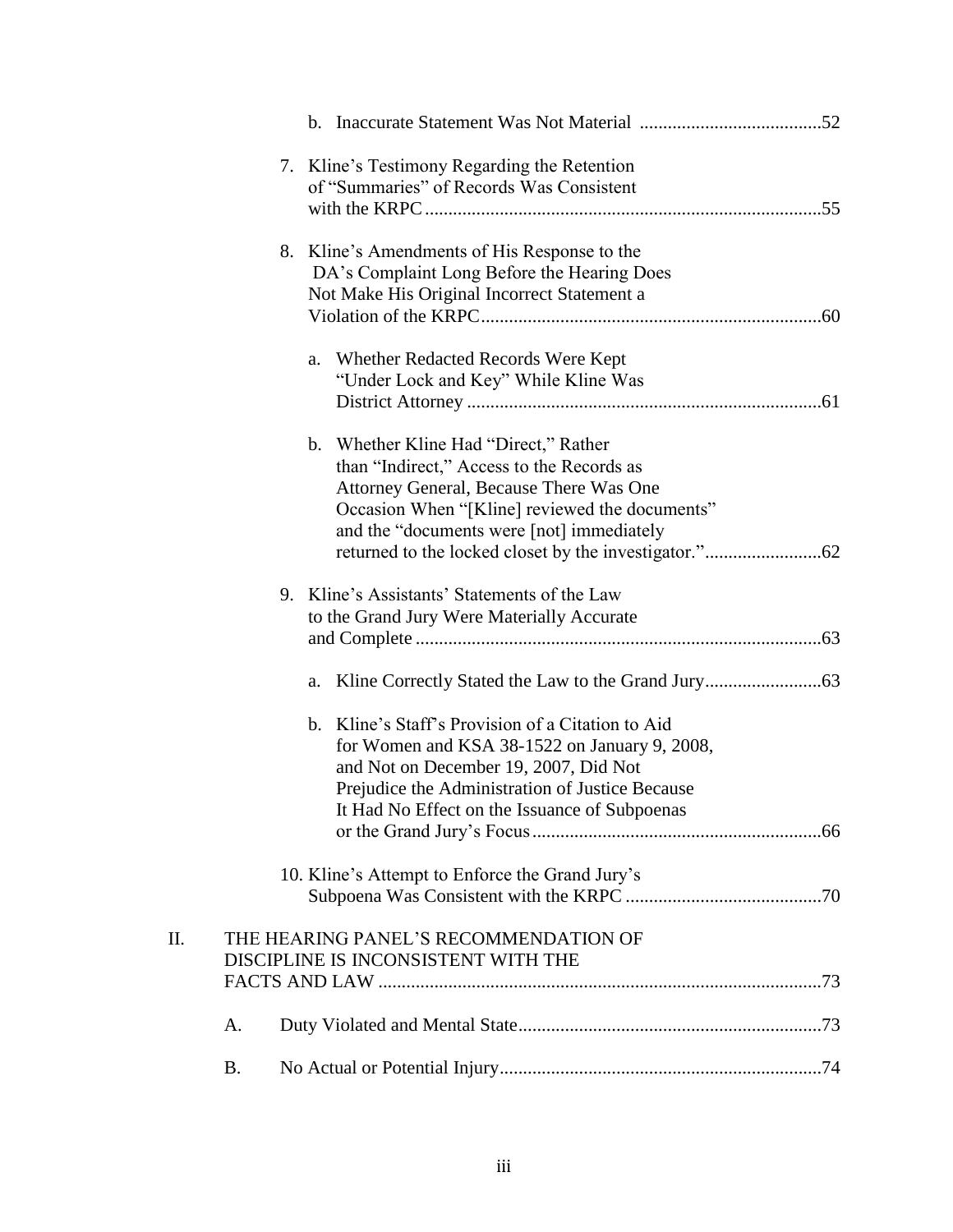APPENDIX (Selected Rules from the Kansas Rules of Professional Conduct)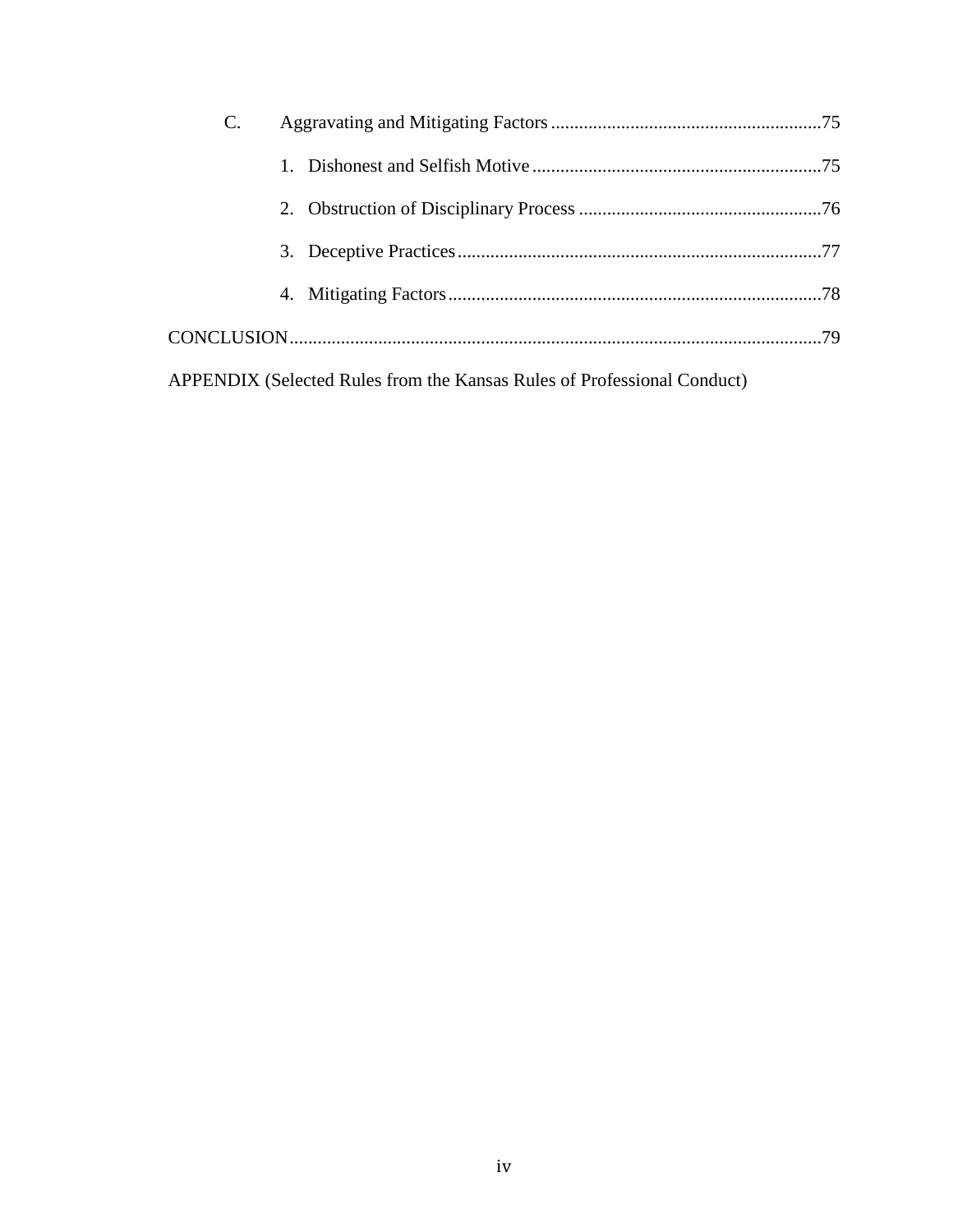# **Table of Authorities**

| IS.<br>۰,<br>.я<br>┍ |  |
|----------------------|--|
|                      |  |
|                      |  |

| Aid for Women v. Foulston,                                 |  |
|------------------------------------------------------------|--|
| Alpha Medical Clinic et al. v. Anderson et al.,            |  |
| Anderson v. Bruce,                                         |  |
| Attorney Grievance Com'n of Maryland v. Gansler,           |  |
| CHPP, et al. v. Kline,                                     |  |
| Comm. on Legal Ethics of W. Virginia State Bar v. Douglas, |  |
| Gentile v. State Bar of Nevada,                            |  |
| Gitadex, S.r.L. v. Campaniello, Ltd.,                      |  |
| Hirschkop v. Virginia State Bar,                           |  |
| Howell v. State Bar of Texas,                              |  |
| In re Arabia,                                              |  |
| In re $B.D.-Y.$ ,                                          |  |
| In re Comfort,                                             |  |
| In re Conduct of Gatti,                                    |  |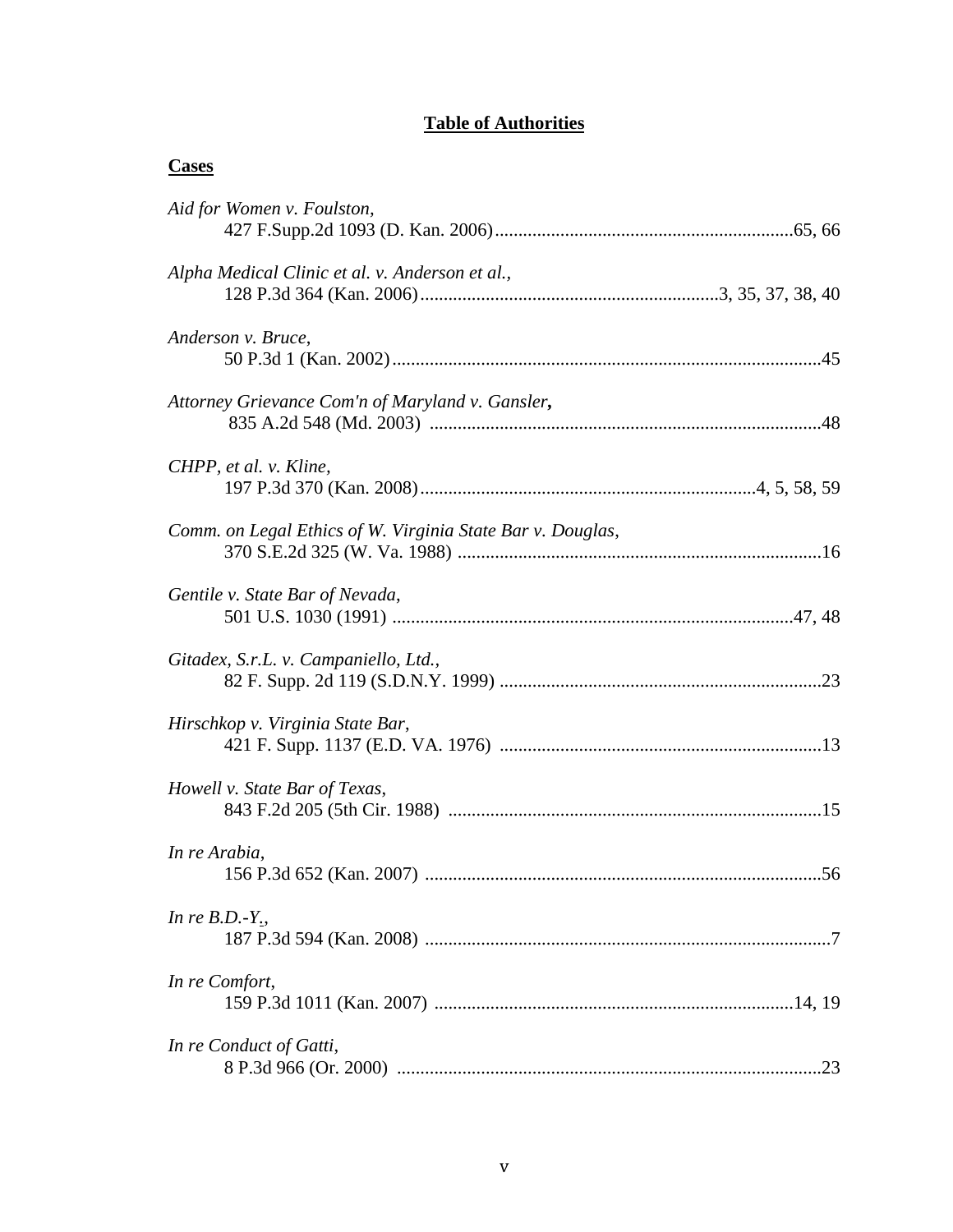| In re Dennis,                 |
|-------------------------------|
| In re Discipline of Attorney, |
| In re Friedman,               |
| In re Gadbois,                |
| In re Gershater,              |
| In re Inquisition,            |
| In re Islas,                  |
| In re Jordan,                 |
| In re Lober,                  |
| In re Nathanson,              |
| In re Pautler,                |
| In re Pyle,                   |
| In re Ruffalo,                |
| In re Singleton,              |
| In re Snyder,                 |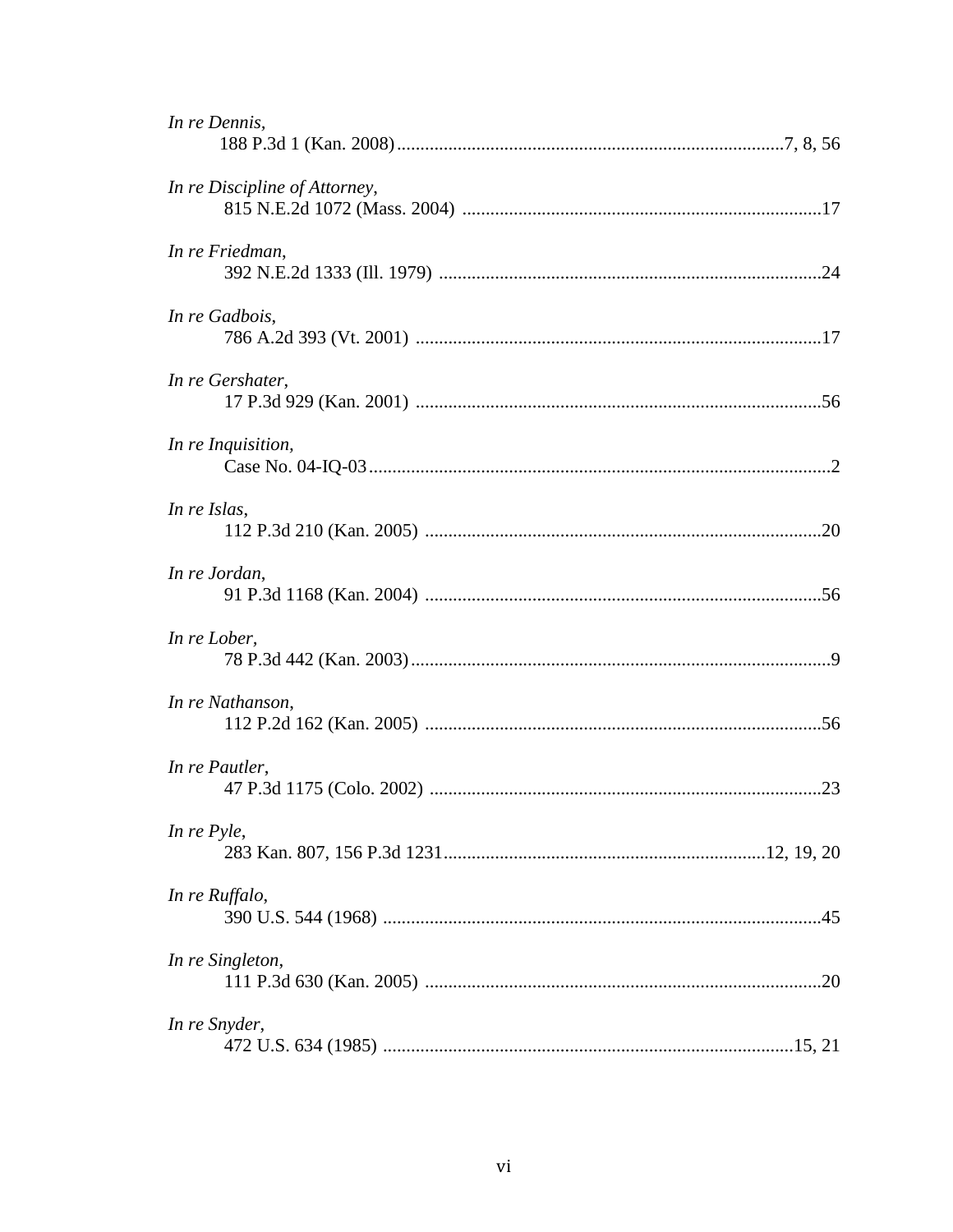| In re Tolen,                                          |  |
|-------------------------------------------------------|--|
| In re Wonder,                                         |  |
| In the Matter of the Appeal of the City of Wichita,   |  |
| In the Matter of Berg,                                |  |
| Iowa Supreme Ct. Att'y Disciplinary Bd. v. Templeton, |  |
| Konigsberg v. State Bar,                              |  |
| Matter of Black,                                      |  |
| Matter of Discipline of Two Attorneys,                |  |
| Matter of Hinds,                                      |  |
| Matter of Johnson,                                    |  |
| Melnick v. Statewide Grievance Comm.,                 |  |
| O'Brien v. Superior Court,                            |  |
| People v. Reichman,                                   |  |
| Rogers v. Tennessee,                                  |  |
| Shamberg, Johnson & Bergman, Chtd. v. Oliver,         |  |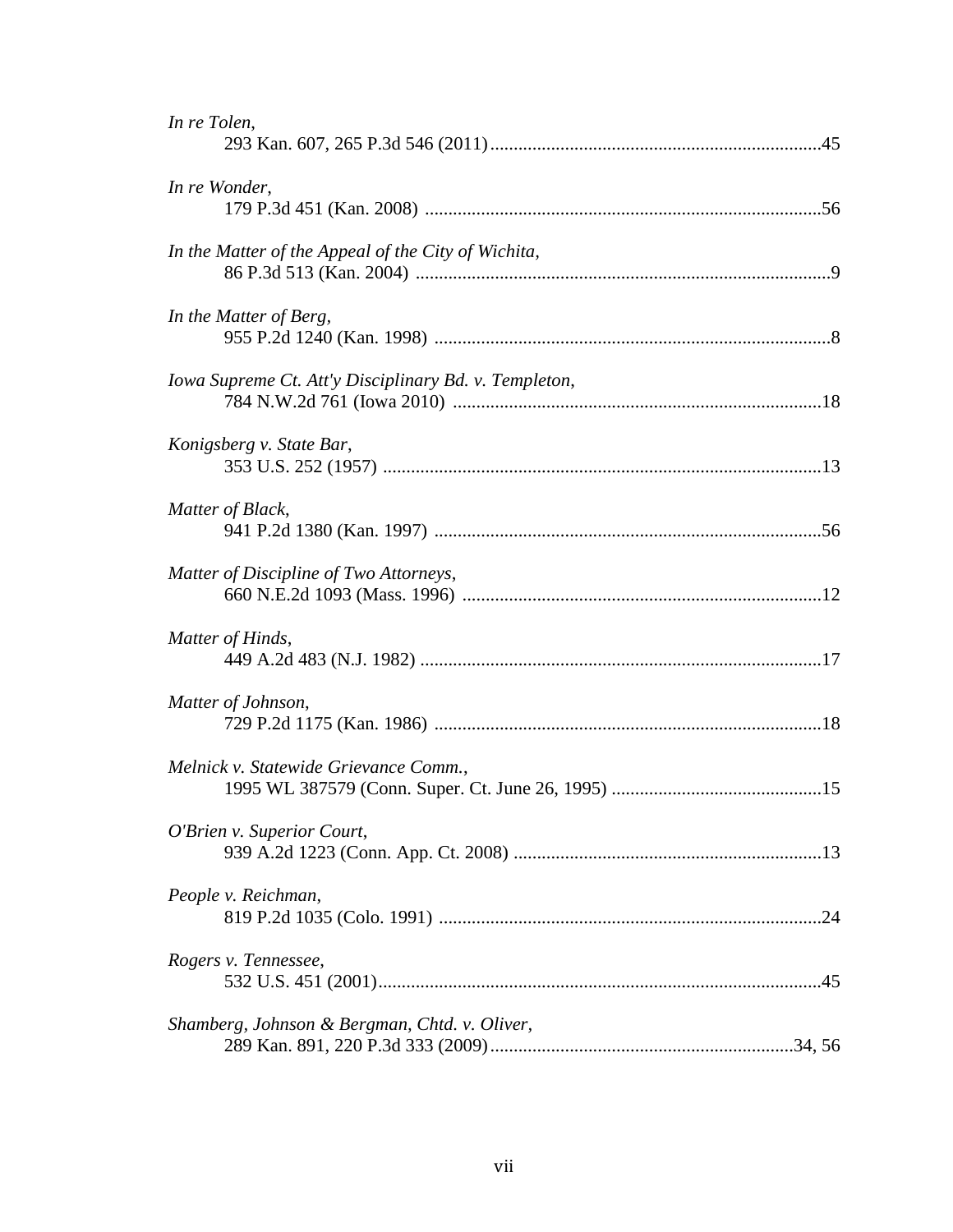| State ex rel. Oklahoma Bar Ass'n v. Minter, |     |
|---------------------------------------------|-----|
|                                             |     |
| State v. Bagemehl,                          |     |
|                                             |     |
| United States v. Parker,                    |     |
|                                             |     |
| United States v. Russell,                   |     |
|                                             | .22 |
| <b>Statutes</b>                             |     |
|                                             |     |
|                                             |     |
|                                             |     |
|                                             |     |

# **Rules**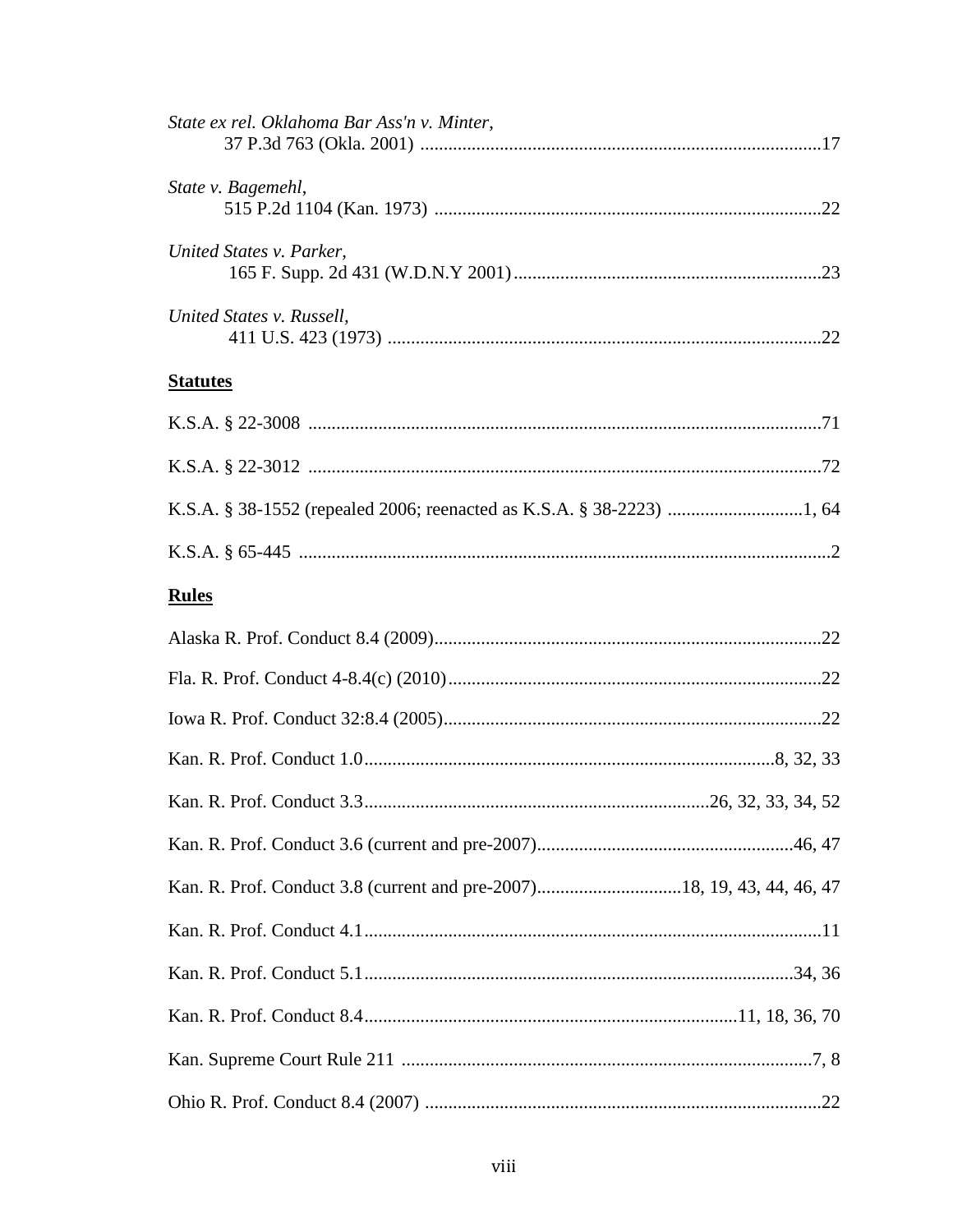| <b>Other Authorities</b>                                                                                                                                                                                                                                                                              |
|-------------------------------------------------------------------------------------------------------------------------------------------------------------------------------------------------------------------------------------------------------------------------------------------------------|
| 2 Geoffrey C. Hazard, Jr. et al., <i>The Law of Lawyering</i> § 65.6 (3d ed. 2009 Supp.) 18                                                                                                                                                                                                           |
|                                                                                                                                                                                                                                                                                                       |
| Gross, Leonard E. Public Hates Lawyers: Why Should We Care?,                                                                                                                                                                                                                                          |
| Isbell, David B. & Lucantonio N. Salvi, <i>Ethical Responsibility of</i><br>Lawyers for Deception by Undercover Investigators and Discrimination<br>Testers: An Analysis of the Provisions Prohibiting Misrepresentation<br>under the Model Rules of Professional Conduct, 8 Geo. J. Legal Ethics 791 |
| Johnston, Martha Elizabeth, Comment, ABA Code of Professional Responsibility:                                                                                                                                                                                                                         |
| Olathe Daily News, Judge Asks for Compromise in Planned                                                                                                                                                                                                                                               |
|                                                                                                                                                                                                                                                                                                       |
| Utah Bar Ethics Adv. Op. 02-05,                                                                                                                                                                                                                                                                       |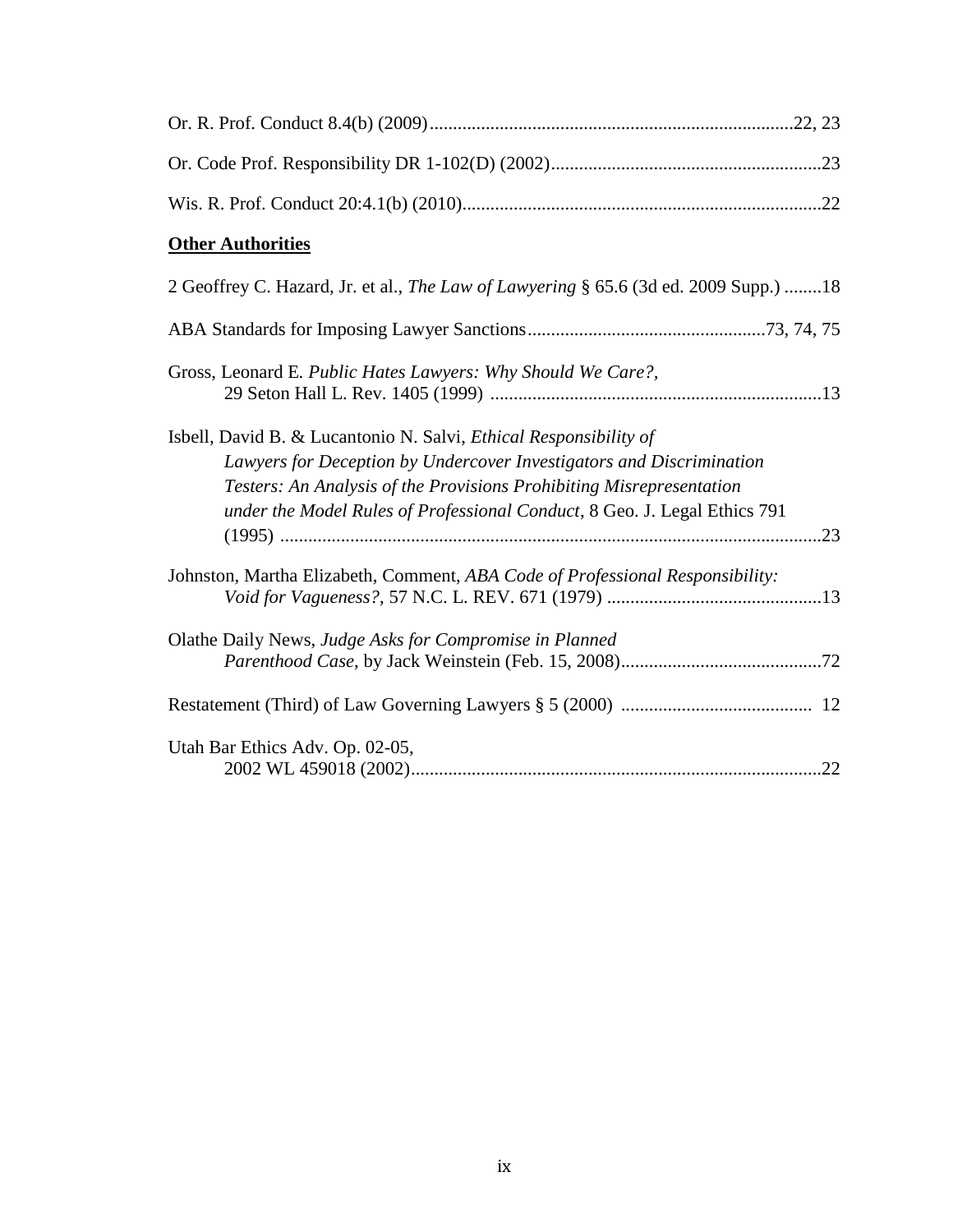#### **NATURE OF THE CASE**

This is the appeal of Respondent Phillip D. Kline from the final hearing report (the "Report") of a panel of the Kansas Board for Discipline of Attorneys (the "Panel"). Pursuant to Disciplinary Rule 212(c), Kline has filed Exceptions to the many factual findings of the Panel which are unsupported by clear and convincing evidence. Pursuant to Rule 212(e), this brief argues points of law to accompany the Exceptions.

#### **ISSUES TO BE DECIDED ON APPEAL**

1. Whether the Panel correctly found by clear and convincing evidence that ten specific acts of Kline or his staff in investigating the failure of mandatory reporters of sexual abuse to comply with Kansas law, and in responding to questions about the investigation that were repeatedly posed by courts and disciplinary authorities over a period of several years, violated the Kansas Rules of Professional Conduct ("KRPC").

2. Whether the Panel's recommended discipline is consistent with the facts and law.

#### **STATEMENT OF THE CASE**

Respondent Phillip D. Kline was elected Kansas Attorney General in November of 2002. Each KRPC violation found by the Panel arises from Kline's investigation into failures by medical providers to report sexual abuse as required by Kansas law. The investigation began in 2003 upon credible evidence that abortion clinics were failing to file mandatory sexual abuse reports with the Department of Social and Rehabilitation Services ("SRS"). Kline 194:25-196:18; Ex. 98 at 2598:4-10. Kansas requires medical providers to file such reports if they have "reason to suspect injury"<sup>1</sup> to a child.

l

<sup>&</sup>lt;sup>1</sup> K.S.A. § 38-1522 was repealed in 2006 and re-enacted as K.S.A. § 38-2223, which replaced the word "injury" with "harm."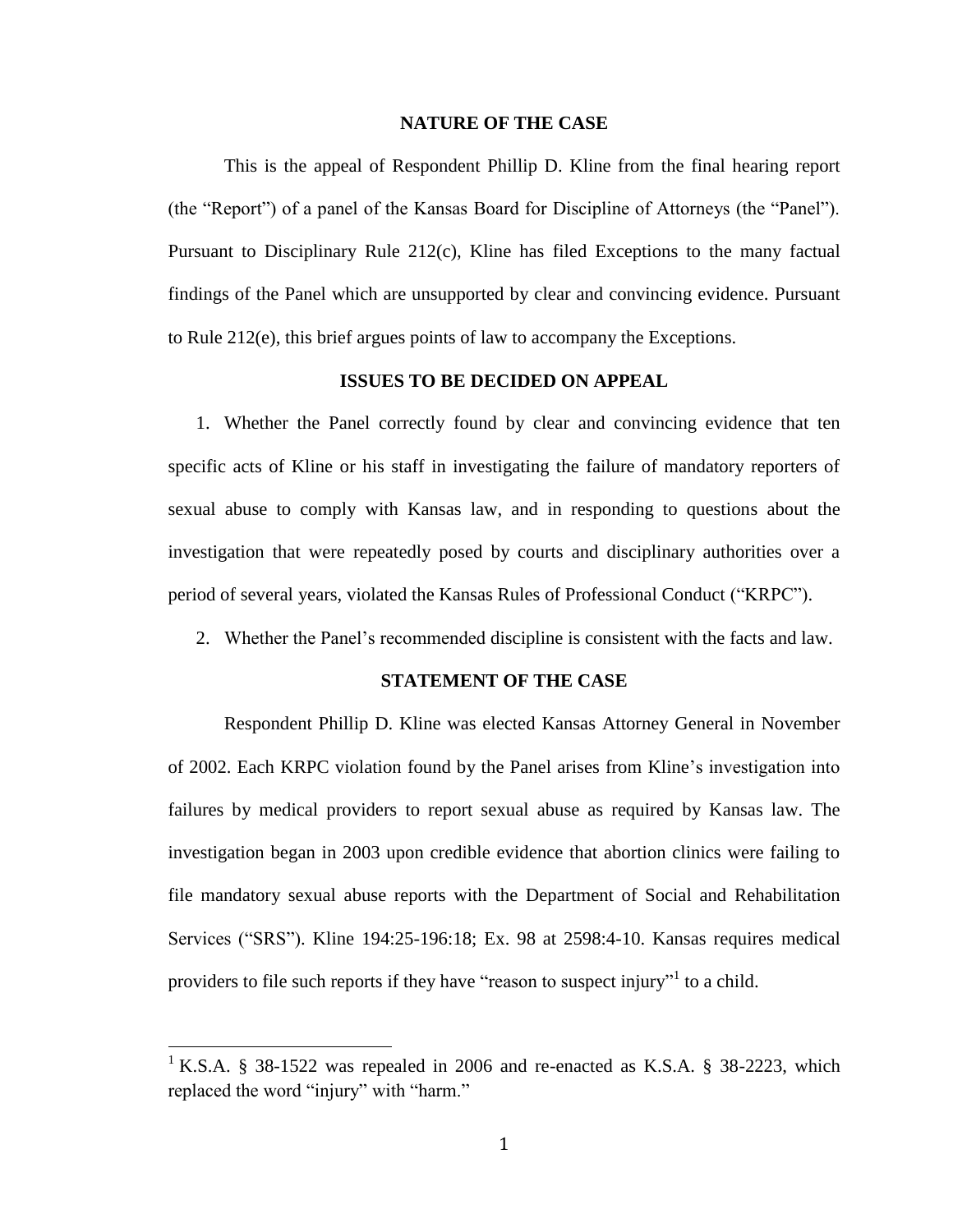Tom Williams, a former FBI Special Agent and ATF agent, served as Kline's lead investigator; Assistant Attorney General Stephen Maxwell was lead prosecutor. Ex. 98 at 2954:12-2956:24, 2957:7-21; Ex. 90 at ¶¶ 34-35. The first step in the investigation was to obtain Termination of Pregnancy ("TOP") records from the Kansas Department of Health and Environment ("KDHE") and sexual abuse reports from SRS. Ex. 98 at 2957:10- 2602:16. Kansas requires abortion providers to file TOP reports with KDHE for each abortion performed. K.S.A. § 65-445. TOP reports contain patient ages but not patient names. *Id*; Kline 1656:22-1657:8. Mr. Williams and Mr. Maxwell believed that, by comparing TOP reports for underage children with reports of abuse filed with SRS, they could determine whether sexual abuse (*i.e*. sexual contact with children under sixteen) had not been reported to SRS. In requesting data from SRS, Mr. Williams represented that the Attorney General's office was attempting to determine if "there was a serious latent sexual abuse problem" within the state. Ex. 13.

After the initial information obtained from SRS was inconclusive, Mr. Williams requested additional data, again stating that the Attorney General's office was performing an "investigation into the circumstances surrounding the reporting/or failure to report allegations of sexual abuse in children." Ex. 16 at 288. When SRS rebuffed this request, Kline's office moved to open a criminal inquisition and to subpoena the requested records from SRS pursuant to Kansas law. Exs. 15-16. Chief Judge Richard Anderson of the Shawnee County District Court granted Kline's request and issued a subpoena to SRS and KDHE. *In re Inquisition*, Case No. 04-IQ-03.

The data obtained from KDHE and SRS revealed that 166 abortions had been performed on children age fourteen and under, including multiple late-term abortions. Ex.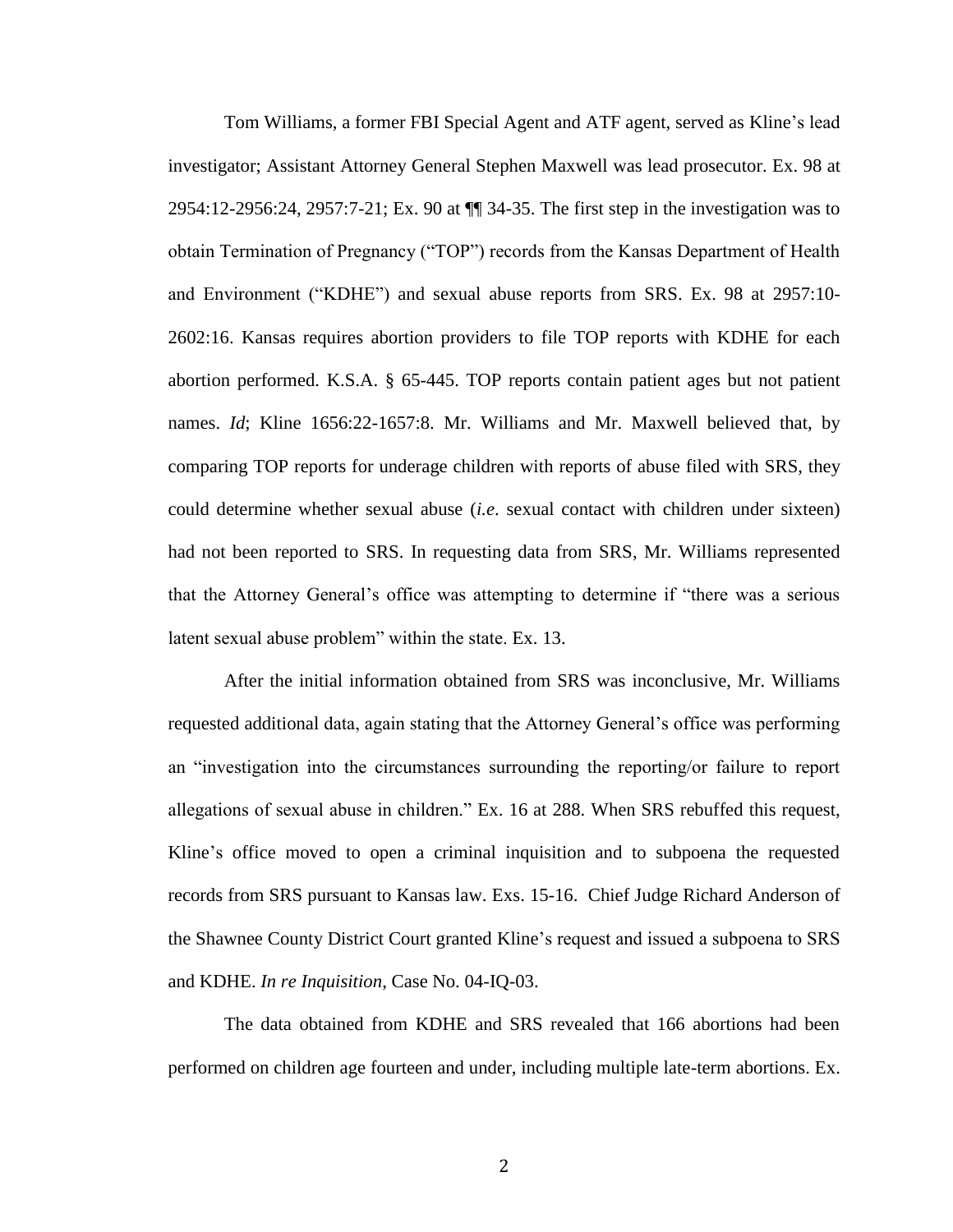20. However, only four cases of sexual abuse had been reported to SRS. A majority of the abortions performed on children occurred at two clinics, Comprehensive Health Planned Parenthood of Overland Park, Kansas ("CHPP") and Women's Health Care Services ("WHCS"). Exs. 20, OO. Accordingly, in August of 2004, inquisition subpoenas were issued to CHPP and WHCS requesting a total of 90 patient records. Ex. N3, at 2882-2886; Ex. G3 at 3625-3628. Dr. George Tiller practiced at WHCS, which was located in Sedgwick County. After Judge Anderson rejected the clinics' motion to quash, the clinics filed a mandamus action in this Court in an effort to avoid producing the records. *Alpha Medical Clinic et al. v. Anderson et al*., 128 P.3d 364 (Kan. 2006) ("*Alpha*"). Following briefing and oral argument, this Court instructed Judge Anderson to revaluate the inquisition, and if he was "satisfied" that it stood on "firm legal" ground, the subpoenas to the clinics could then be reissued so long as patient identifying information was redacted from the records prior to their production to the Attorney General's office. *Id*. at 379. It was Kline's suggestion that patient identities be redacted from the records. *See* Anderson 701:9-25; Kline 1687:11-1689:13. After review, Judge Anderson reissued the subpoenas and the redacted patient records were eventually produced to the Attorney General's office. Exs. 75, 90.

While *Alpha* was pending, Kline learned of more incriminating evidence regarding WHCS, including a request from the Texas Attorney General to assist in investigating the death of a Down's Syndrome patient at the clinic. Kline 1729:1-1730:7, 3220:16-25; Jensen 3100:10-3101:15. In addition, the Attorney General's office learned that Dr. Tiller referred his patients to a nearby LaQuinta Inn & Suites. Ex. Y3. In an effort to identify children, Kline's office requested and obtained a subpoena for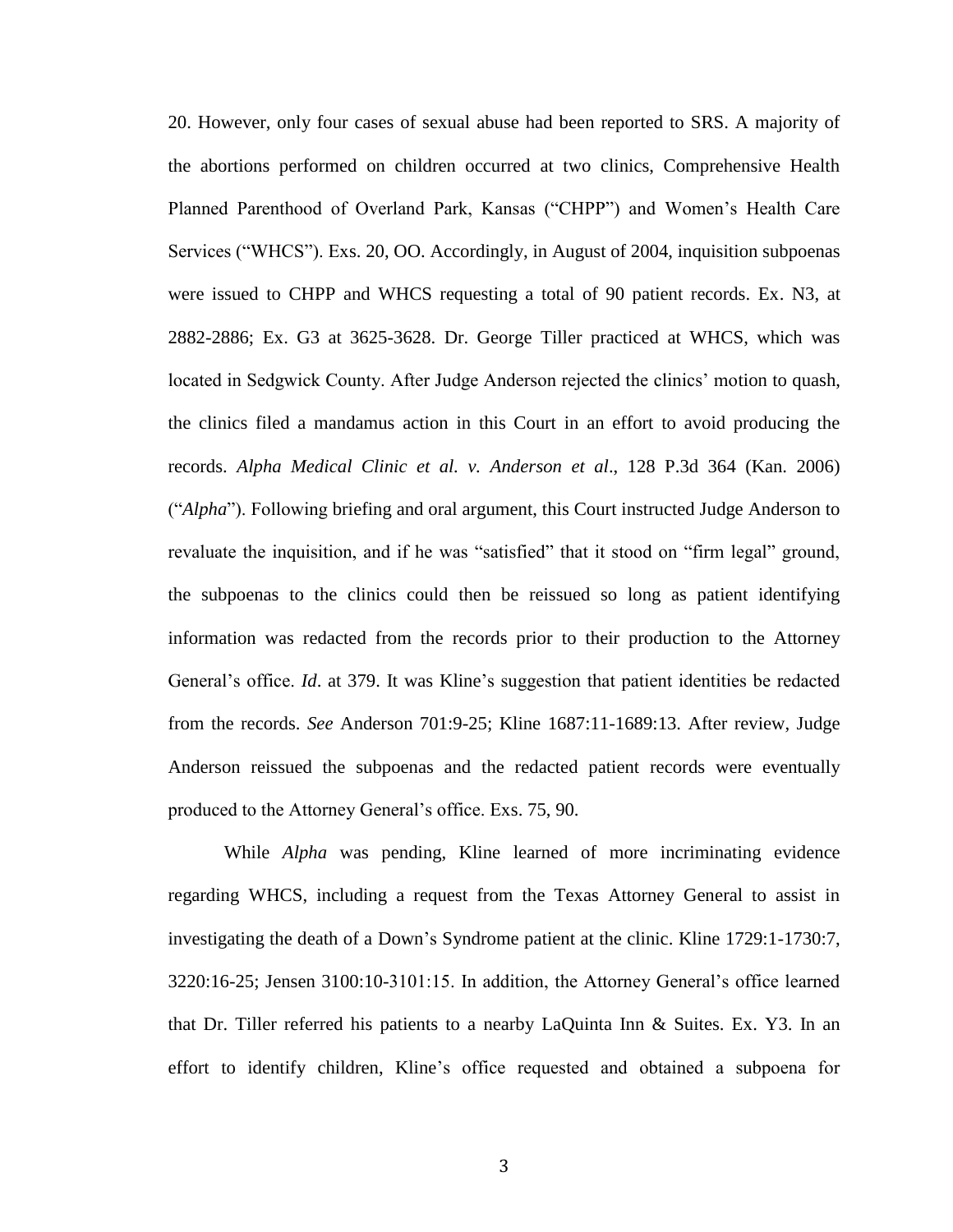registration records from the motel (the "LaQuinta records"). Kline 799; Exs. 41-42. Investigators hoped that, by comparing the LaQuinta records to data obtained from KDHE, they could identify underage children who obtained abortions at WHCS. Williams 801:1-4. Ultimately, the effort was unsuccessful. Kline 361:11-16.

In November of 2006, Johnson County District Attorney Paul Morrison was elected to replace Kline as Attorney General. Kline, in turn, was selected to serve as District Attorney for the remainder of Mr. Morrison's term. In this new role, Kline continued his investigation into the failure of mandatory reporters to report instances of suspected sexual abuse. As Kline transitioned to his new office, Judge Anderson ordered the filing of a Status and Disposition Report identifying the location of the inquisition records. Mr. Maxwell filed this report on January 8, 2007. Ex. 78; Maxwell 1406:8- 1409:3. However, Mr. Maxwell was unaware that Kline had requested that copies of the redacted records be made for transfer to his office in Johnson County. *Id*; Williams 818- 40, 1086-95. Thus, the report filed by Mr. Maxwell did not identify this set of copies retained by Kline. Nonetheless, Judge Anderson believed that Kline had authority to transfer the redacted records to the District Attorney's office. *See* Ex. Z5 at 3-5; Anderson 759:16-18; Ex. 82 at 1042:6-13; Ex. 132 at 3584.

Kline also created and retained summaries of these redacted records. Kline 98-99, 536, 538. In an effort to prevent Kline from using the redacted records as evidence in his continuing investigation, CHPP filed a mandamus action. *CHPP et al. v. Kline*, 197 P.3d 370 (Kan. 2008) ("*CHPP*"). This Court appointed Judge David J. King to conduct evidentiary hearings and find facts. *See* Ex.90, Report of Judge King in *CHPP, et. al. v. Kline*, (the "King Report"). In November and December of 2007, Judge King held several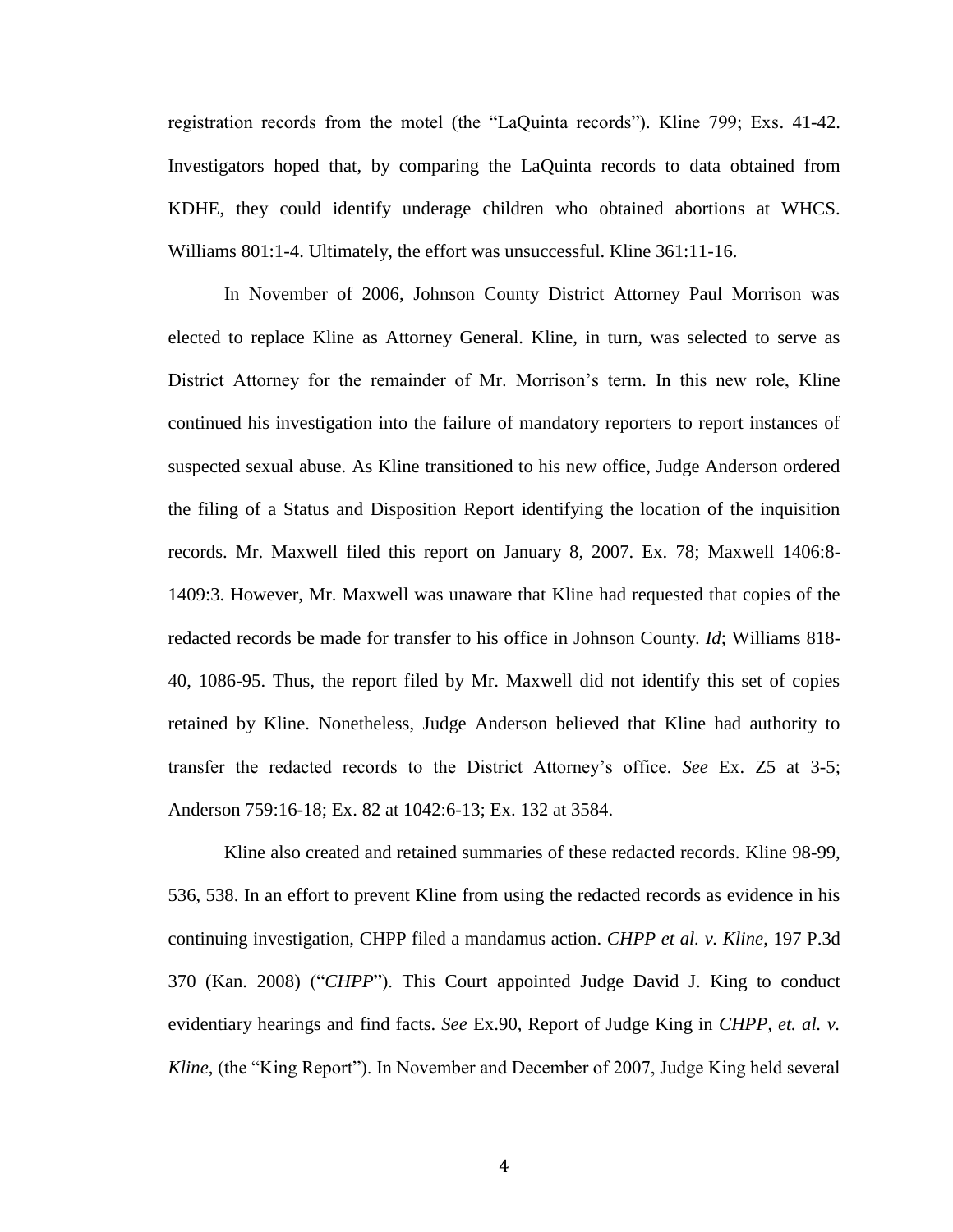days of hearings and took testimonial and documentary evidence. *Id*. This Court ultimately concluded that Kline was entitled to retain the records. *CHPP,* 197 P.3d at 399 ("In sum, the person who holds the position of Johnson County District Attorney may lawfully possess the results of a criminal investigation begun by the Attorney General").

In December 2007, a grand jury was convened pursuant to a citizen petition to investigate seven issues relating to CHPP. Ex. 93. On December 17, 2007, Kline and his assistants appeared before the grand jury to provide background information, including relevant law. Ex. 96 at 2427-2432. Kline emphasized that abortion providers must report underage sexual relations among age-mates only if there is reason to believe that a child has been harmed. *Id*. Although he did not specifically cite a federal case which had also so interpreted Kansas law, and did not provide the citation for a former Kansas law, he accurately stated the holding of the case: "some might say I don't have reason to believe there was harm to the child. That's an issue for you all to take up." *Id*.

On January 9, 2008, Kline's assistants provided the grand jury with the citation to *Aid for Women* and the prior reporting statute. Two days earlier, the grand jury had issued a subpoena to CHPP for sixteen medical records. The subpoena could have, but did not, seek child patient names, and only sought data needed to ascertain CHPP's compliance with parental notification and 24-hour waiting period requirements. Ex. 108; Ex. 98, 2714-2730. The grand jury issued an official statement later that month, and entered into a stipulation, confirming that the purpose of its CHPP subpoena had been to investigate these two items. Ex. Q8 at 260, 104-119. The CHPP records lacked names and therefore were irrelevant for investigating failures to report. Ex. 98, 2701:23-2702:6.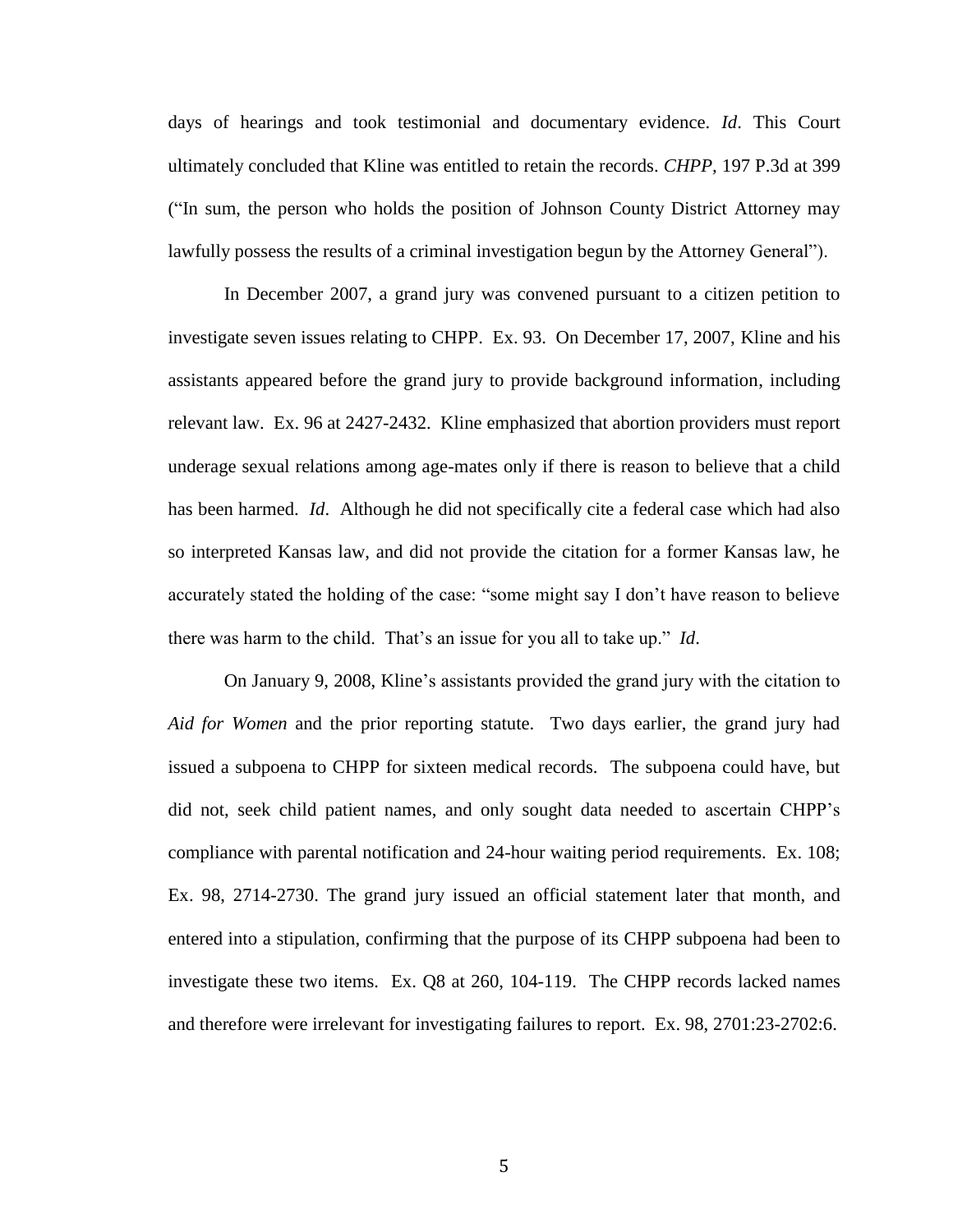In contrast, to investigate the mandatory reporting issue, the grand jury (following Kline's earlier method) subpoenaed SRS and KDHE. *See* Ex. 98, 2598:16-22, 2681:2- 2682:4 (explaining basis for using SRS and KDHE records to investigate mandatory reporting). The mandatory reporting investigation continued into February, long after *Aid for Women* was discussed. In that month, the Court entered an order relating to the jury's review of SRS records (Feb. 12; *see* Ex. 114), grand jurors asked for evidence on "all" seven areas of the investigation (Feb. 20, *see* Ex. 102, 3038:23-3039:7), and the grand jury began reviewing SRS records (Feb. 25, *see* Ex. 103:3155a-3156:6).

Also in February, Kline ordered two motions filed to enforce the grand jury subpoena to CHPP. The subpoena was still pending and had not been withdrawn, and the jury had never voted to oppose Kline's motion (Merker, 2672:19-23) or demanded to first approve the motions (Ex. 103, 3160:20-3161:17). The motions were not filed in the grand jury's name (*See* Ex. 7 at 252), and the grand jury completed an agreement to receive CHPP's redacted documents before the court ruled upon either motion (Report ¶¶ 278- 280). Although Kline publicly filed the motion, the matters discussed in the motion were either in the public file (Ex. P8 at 548), or were the subject of public hearings.

The Disciplinary Administrator's investigation of these matters spanned several years. A formal complaint was filed in January 2010. Kline's counsel answered and filed a motion to reconsider the Review Committee's probable cause finding after discovering that the Disciplinary Administrator ("DA") had failed to produce an earlier investigative report by Lucky DeFries and Mary Beth Mudrick finding that the initial set of allegations were without probable cause. The motion raised several issues, including the application of collateral estoppel based on prior findings by several courts that would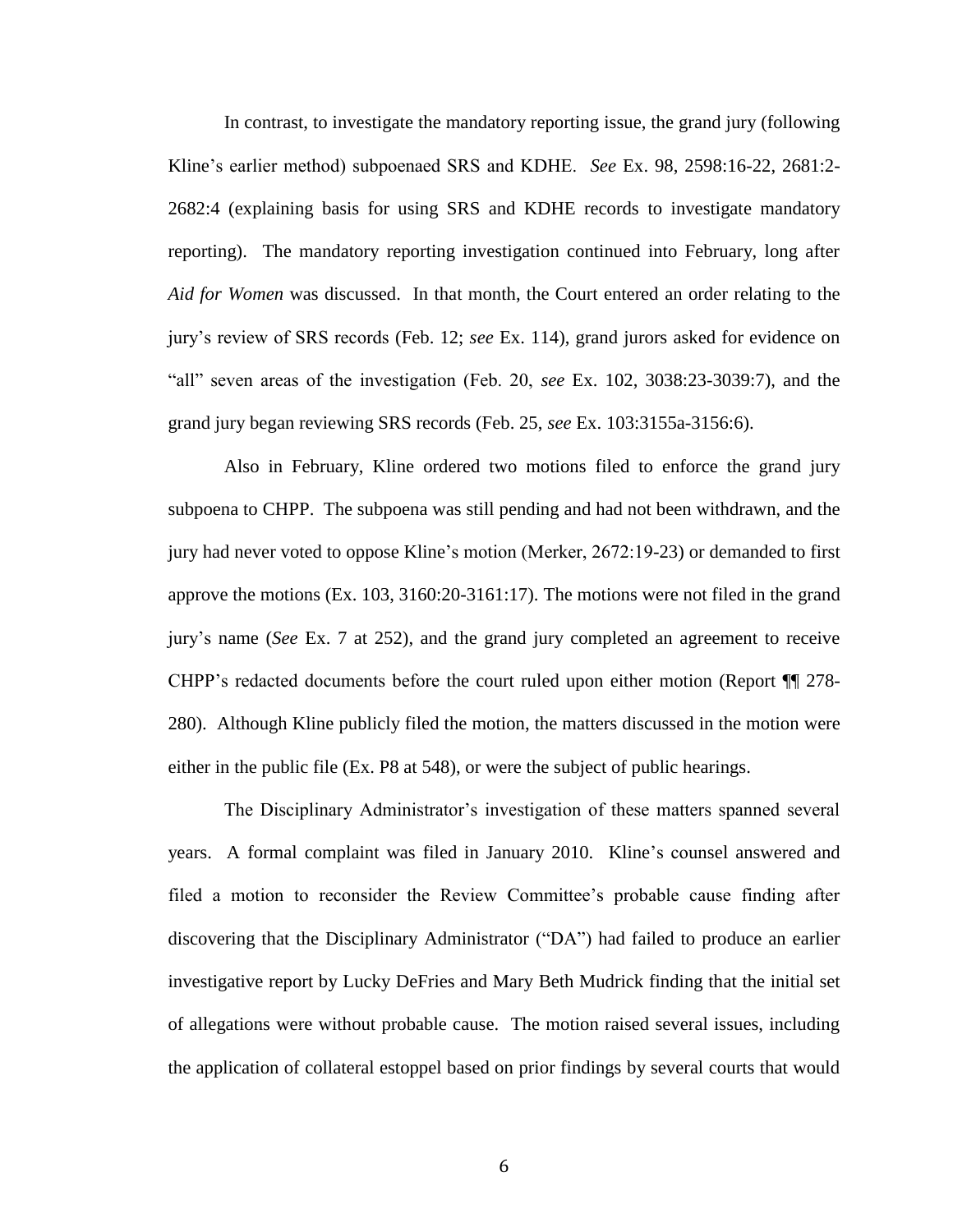have disposed of contrary factual allegations made by the DA. Later, the DA used a different investigator to review a new set of allegations, and ultimately, the DA added its own allegations to the complaint. The Hearing Panel denied every motion to compel discovery filed by Kline. One member, Jeffery Chubb, failed to recuse himself based upon a letter he wrote to a national publication attacking the politics of social conservative Republicans. The Panel had finished hearing both Counts I and II by July 22, 2011. It issued its 185-page report in October 2011. Kline timely filed his 175-page exceptions, which provide substantial detail **impossible** to include within these page limits and are incorporated herein by reference.

#### **ARGUMENT**

## **I. KLINE DID NOT VIOLATE THE KRPC WHEN HE AND HIS STAFF INVESTIGATED THE FAILURE OF MANDATORY REPORTERS OF SEXUAL ABUSE TO COMPLY WITH KANSAS LAW, AND WHEN HE RESPONDED TO QUESTIONS ABOUT THE INVESTIGATIONS THAT WERE REPEATEDLY POSED BY COURTS AND DISCIPLINARY AUTHORITIES OVER A PERIOD OF SEVERAL YEARS**

#### **A. Standard of Review**

Each of the Panel's ten findings of a disciplinary violation must have been supported by "clear and convincing" evidence. Rule 211(f). "Per direction from the United States Supreme Court, Kansas…recognizes that the clear and convincing standard of proof should apply when particularly important individual interests or rights are at stake." *In re B.D.-Y.*, 187 P.3d 594, 601-02 (Kan. 2008) (adopting new standard) (internal quotations omitted). This Court has adopted *B.D.-Y.*'s articulation of the "clear and convincing" standard in discipline cases. *In re Dennis*, 188 P.3d 1, 14 (Kan. 2008). Thus, each and every factual finding must have been based on "high quality evidence," and "*true to a high probability." In re B.D.-Y.*, 187 P.3d at 601 ("Although the introduction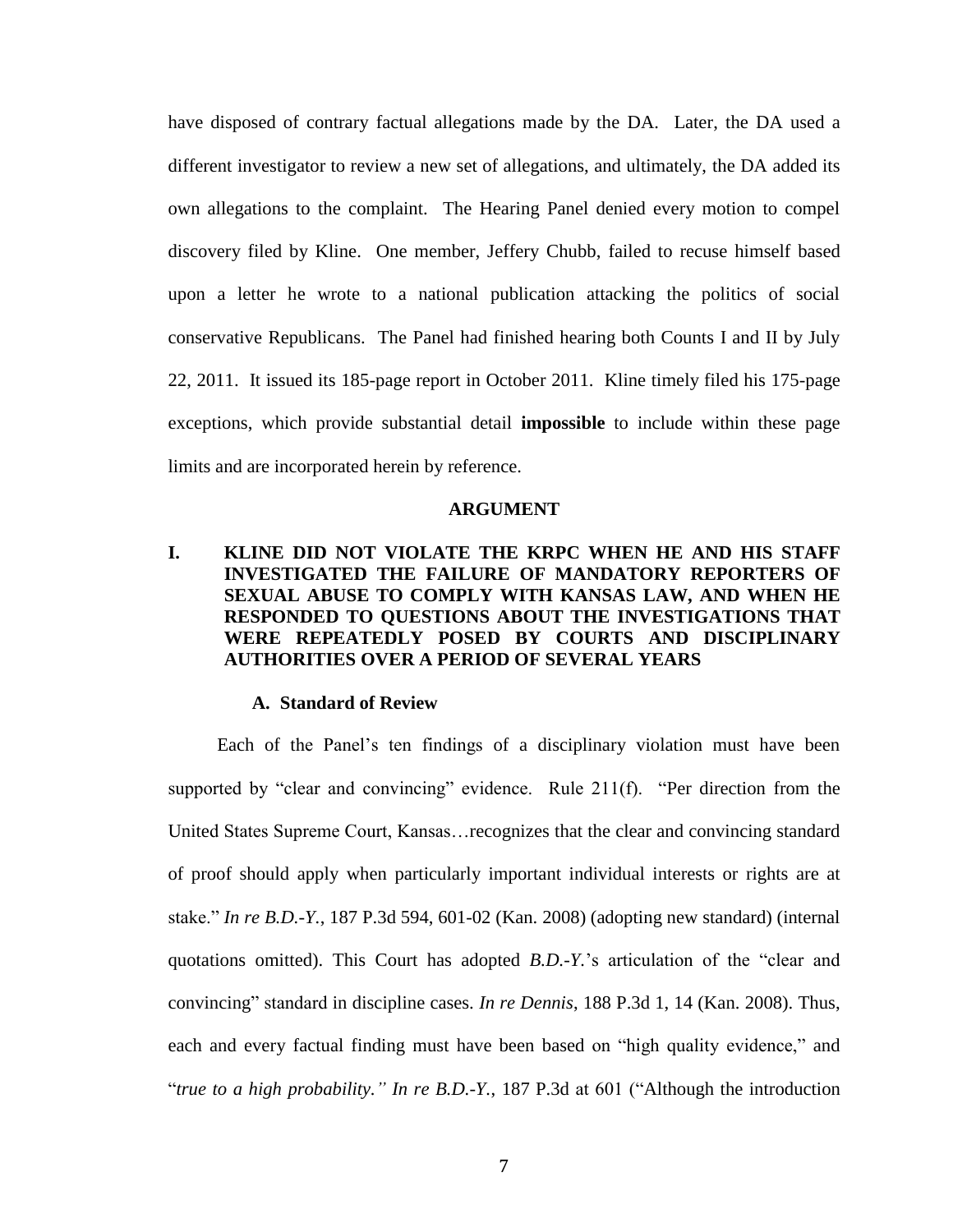of high quality evidence may well be *an important element* in meeting the intermediate standard of proof, *that alone would not suffice*.") (citation omitted).

In deciding what constitutes "high quality evidence," the Panel had to follow "the Rules of Evidence." Rule 211(d). Not all admitted evidence qualifies as "high quality evidence" for making a "clear and convincing" finding. "High quality evidence" means that "the witnesses to a fact must be found to be credible; the facts to which the witness testifies must be distinctly remembered; the details in connection with the transaction must be narrated exactly and in order; the testimony must be clear, direct and weighty; and the witnesses must be lacking in confusion as to the facts in issue." *In the Matter of Berg,* 955 P.2d 1240, 1250 (Kan. 1998).

Finally, the Panel was required to apply specific standards to certain factual findings. Thus, to conclude that Kline acted "knowingly," the Panel must have found "actual knowledge of the fact in question," and such actual knowledge could be inferred *only* with clear and convincing evidence. KRPC  $1.0(g)$ . A "belief" means that Kline must have actually believed a supposed fact to be true (KRPC 1.0(a)), inferred *only* upon clear and convincing evidence. "Reasonable" or "reasonably" adds the requirement (as with any use of the word "reasonable") that a reasonably prudent and competent lawyer (in this case, a prosecutor) could have acted or believed in a like manner. KRPC  $1.0(i)-(k)$ . As a corollary, where prior courts or factfinders determined Kline's intent, knowledge, or belief, almost overwhelming evidence was required to "infer" opposite findings.

On appeal, the question for this Court is whether a rational factfinder could have found that clear and convincing evidence exists for each factual predicate required to find a violation of a given rule. *See In re Dennis*,188 P.3d 1, 15 (Kan. 2008). Factual findings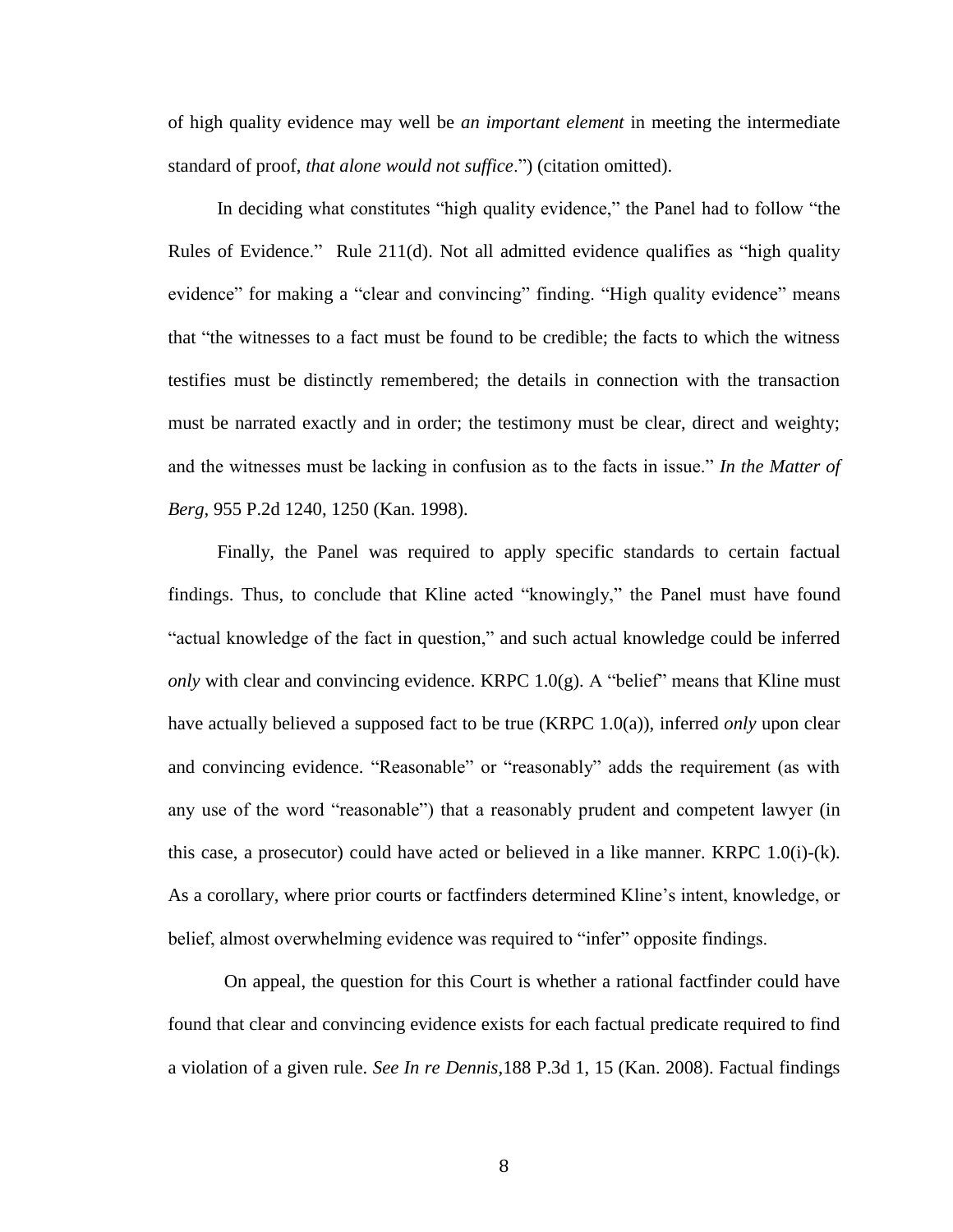should be rejected where the "clear weight of the evidence" shows that the quality and quantum of the evidence does not rise to the level of "clear and convincing." *See In re Lober*, 78 P.3d 442, 445 (Kan. 2003). The Panel is entitled to no deference on its conclusions of law, which are merely advisory to this Court. *Id*.

Further, this Court must consider that several tribunals with first-hand or contemporaneous knowledge of the facts have rendered findings and rulings which in many cases contradict findings made by the Panel years later. The Panel erred by not giving Judge King's and Judge Owens' prior factual findings collateral estoppel effect here, as the disciplinary complainants were litigants, factual issues were fully litigated on the merits, and those factual conclusions were necessary to support the prior judgments. *See In the Matter of the Appeal of the City of Wichita*, 86 P.3d 513, 526 (Kan. 2004). *See also* Kline's Motion to Dismiss Count I, Document 109, cited in Report at 54, 283-307.

But regardless of whether courts' prior factual findings now have collateral estoppel effect, the Panel was bound to consider whether it had received such compelling contrary evidence that prior findings or decisions were, in effect, clearly and convincingly erroneous. For example, S. Lucky DeFries and Mary Beth Mudrick made a full investigation of several issues, including the "O'Reilly Factor" allegations, and found no probable cause. *See* Ex. 142. In the Tiller criminal trial, Judge Clark Owens considered and soundly rejected several arguments raised by Dr. Tiller's counsel, who was also a complainant in this matter. *See* Ex. N1. Judge Anderson, who supervised most of the investigation at issue, never filed a disciplinary complaint and in many cases provided testimony supporting Respondent's position. Finally, Judge King prepared extensive factual findings at this Court's request which are directly relevant here, but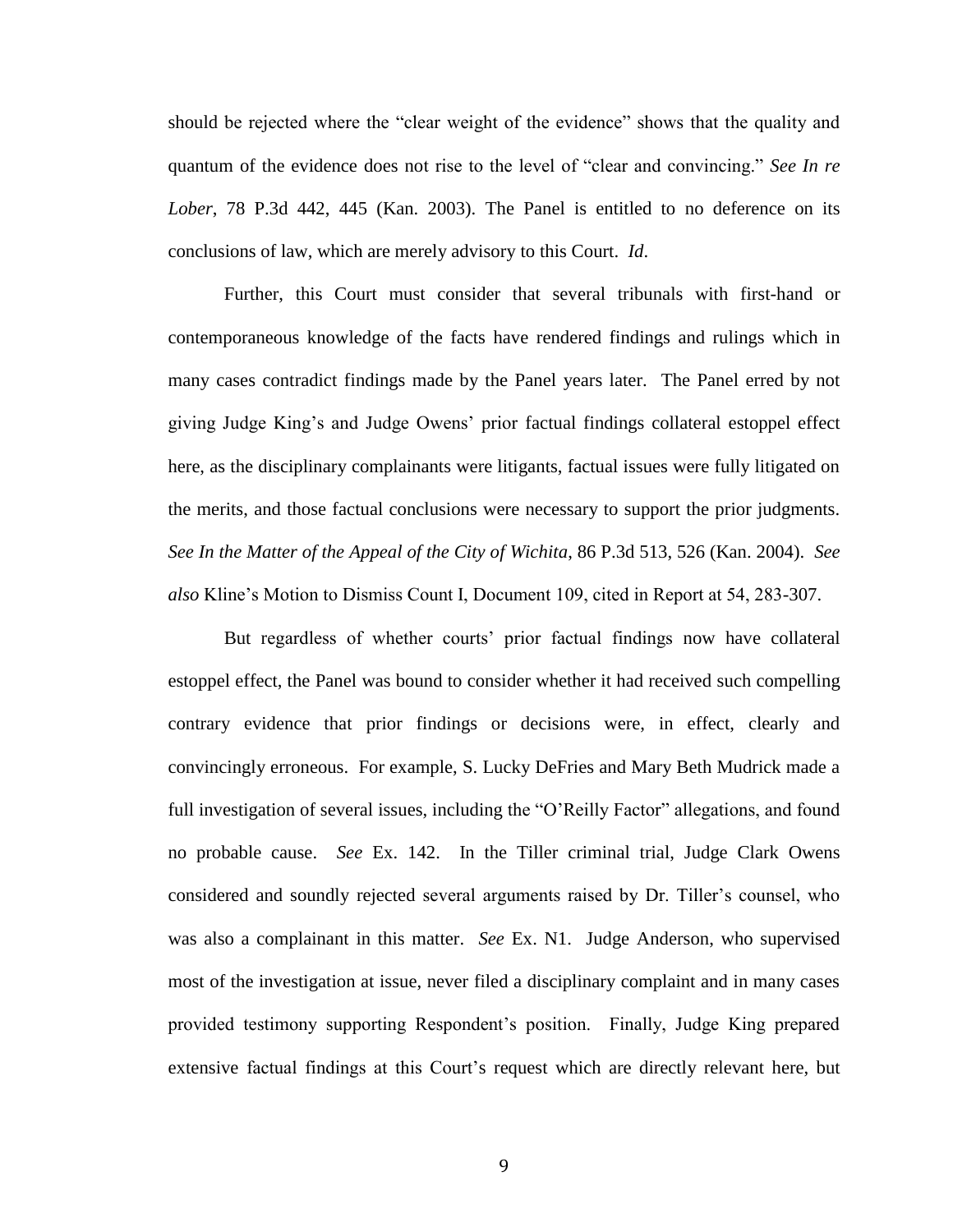which are either ignored or contradicted by the Panel with the barest of evidence. *See* Ex.

90. These decisions, largely favorable to Kline, must carry weight in deciding whether contrary evidence is truly "clear and convincing" in quality and quantity.

Under these standards, as set forth below, none of the Panel's ten disciplinary violations can stand. Accordingly, this Court should find that Kline has not committed a KRPC violation and should bring this proceeding to a close.

## **B. None of the Ten Violations of the KRPC Found by the Hearing Panel Are Founded in Law or Supported by Clear and Convincing Evidence**

Kline's conduct comported with the letter and spirit of the KRPC, and the Panel's ten findings to the contrary are unsupported by clear and convincing evidence. Each finding is addressed below and in the Kline Exceptions as follows:

| <b>Finding</b>                      | Panel      | <b>Kline Exceptions,</b> | Pages in   |
|-------------------------------------|------------|--------------------------|------------|
|                                     | Report,    | Paragraphs               | this Brief |
|                                     | Paragraphs |                          |            |
| 1. Misleading SRS                   | 318-329    | $5-40$                   | $10-26$    |
| 2. Adult patient names              | 334-336    | 50-128                   | $26 - 35$  |
| 3. Sealed records attached to brief | 337-341    | 129-141                  | 35-39      |
| 4. Motion to Clarify                | 342-348    | 142-162                  | 39-43      |
| 5. O'Reilly appearance              | 353-354    | 174-182                  | 43-49      |
| 6. Status and Disposition Report    | 359-370    | 200-230                  | 49-55      |
| 7. WHCS summary testimony           | 375-380    | 232-246                  | 55-59      |
| 8. Response to complaint            | 381-387    | 247-270                  | $60 - 63$  |
| 9. Statements of law to grand jury  | 389-397    | 271-380                  | 63-69      |
| 10. Motions to enforce subpoena     | 398-400    | 381-458                  | 70-73      |

1. Kline Did Not Violate KRPC 8.4(c) and Engage in Deception When His Investigators Refused to Disclose the Precise Focus of Their Investigation of Child Sexual Abuse to SRS, a Witness

The Panel incorrectly found that Kline committed a dishonest act that rises to the level of a KRPC violation when investigators failed to tell a Kansas agency the precise reason his office was seeking summary statistics on the number of sexual abuse reports in Kansas. Kline's investigators need not have expounded upon the inquiry's full purpose.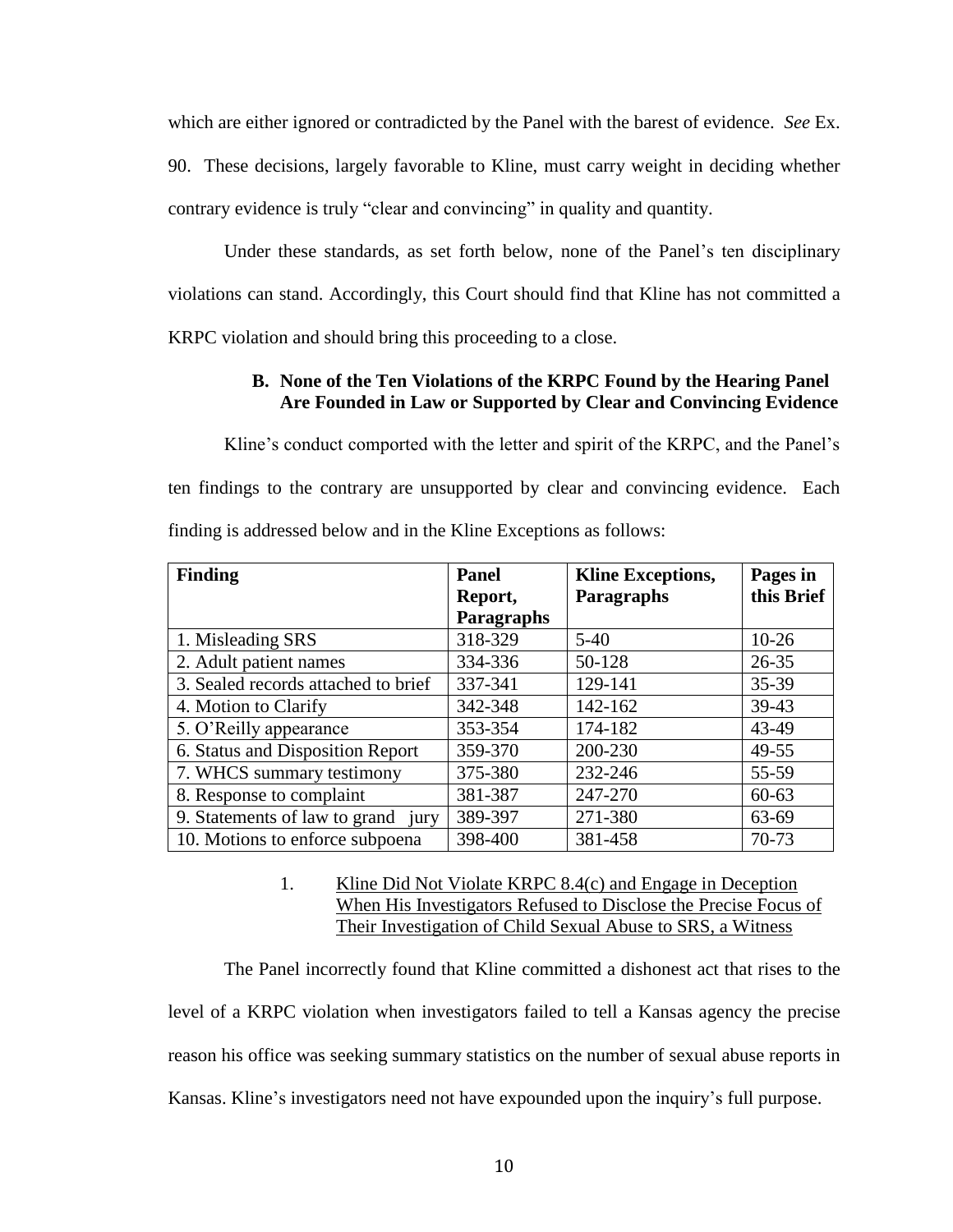## a. *The Panel Ignored the Specific Rule Applicable to Kline's Conduct and Instead Applied a Vague Catch-All Rule Without the Cabining Interpretation Required by Due Process*

The DA's claim regarding SRS involved statements by Kline's investigators of allegedly material facts about Kline's investigation to a repository of information and a potential witness—SRS. The most specific rule governing this conduct is KRPC 4.1, which states that a lawyer shall not "make a false statement of material fact or law to a third person," or "fail to disclose a material fact to a third person when disclosure is necessary to avoid assisting a criminal or fraudulent act by a client."

> i. The Panel Should Have Tested the DA's Claim that False Statements Were Made to a Witness Against KRPC 4.1, Which Requires that False Statements of Material Fact Be Made, and Should Not Have Applied a Vague Catch-All Rule

The Panel's refusal to apply or so much as mention KRPC 4.1 is puzzling. Rather than applying the specific elements of that rule, the Panel instead relied exclusively on the murkier KRPC 8.4(c), which forbids "dishonesty, fraud, deceit, or misrepresentation." This initial mistake freed the Panel to embark upon an unguided legal and factual expedition which ultimately strayed far from the strictures of the law and facts.

When an attorney's conduct is covered by a specific KRPC such as KRPC 4.1, the conduct should be judged against the standards of the specific rule. More general "catchall" rules, such as Rule 8.4(c), should not apply in place of a more specific provision:

> No lawyer conduct that is made permissible or discretionary under an applicable, specific lawyer-code provision constitutes a violation of a more general provision so long as the lawyer complied with the specific rule. Further, **a specific lawyer-code provision that states the elements of an offense should not, in effect, be extended beyond its stated terms through supplemental application of a general provision to conduct that is similar to but falls outside of the explicitly stated ground for a violation**. For example, a lawyer whose office books and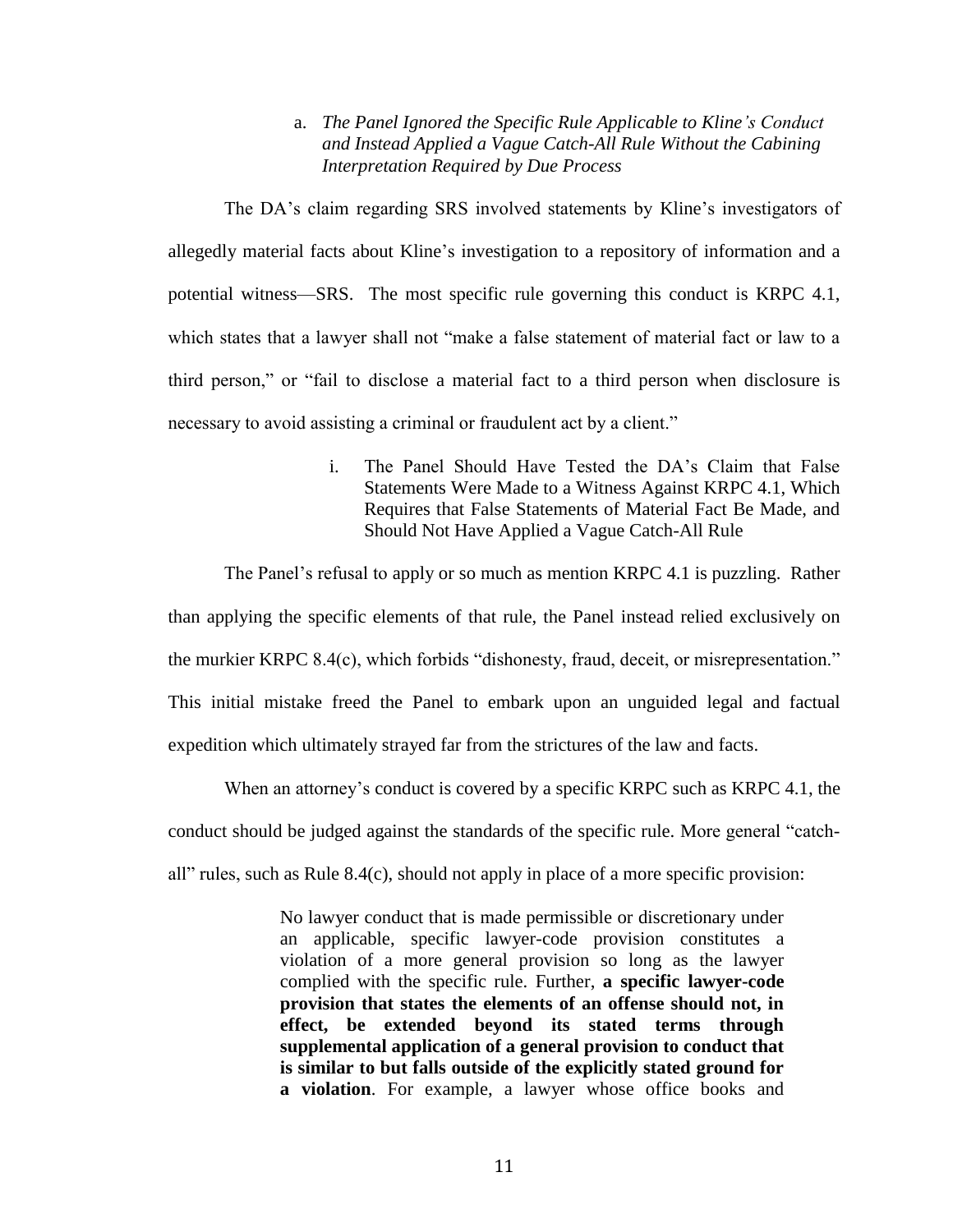accounts are in conformity with lawyer-code provisions specifying requirements for them should not be found in violation of a general provision proscribing "dishonesty" for failure to have even more detailed or complete records.

Restatement (Third) of Law Governing Lawyers § 5 (2000) (emphasis added). *See also*

*In re Pyle*, 283 Kan. 807, 812, 156 P.3d 1231, 1237 *reinstatement granted,* 284 Kan. 727,

163 P.3d 267 (2007) (observing without disapproval that "The members of the panel also

unanimously agreed that respondent did not violate KRPC 8.4(g)… in part 'because there

are more specific provisions of the Kansas Rules of Professional Conduct that apply.'").

This practice must apply to KRPC 8.4(c), both as a matter of statutory

construction and as a matter of procedural due process and fair notice:

Modern lawyer codes contain one or more provisions (sometimes referred to as "catch-all" provisions) stating general grounds for discipline, such as engaging "in conduct involving dishonesty, fraud, deceit or misrepresentation" (ABA Model Rules of Professional Conduct, Rule 8.4(c) (1983)) or "in conduct that is prejudicial to the administration of justice" (id. Rule 8.4(d)). Such provisions are written broadly both to cover a wide array of offensive lawyer conduct and to prevent attempted technical manipulation of a rule stated more narrowly. On the other hand, **the breadth of such provisions creates the risk that** a charge using only such language would fail to give fair warning of the nature of the charges to a lawyer respondent (see Comment *h*) and that **subjective and idiosyncratic considerations could influence a hearing panel or reviewing court in resolving a charge based only on it… Tribunals accordingly should be circumspect in avoiding overbroad readings or resorting to standards other than those fairly encompassed within an applicable lawyer code.**

Restatement (Third) of Law Governing Lawyers § 5 (2000) (emphasis added). *See also Matter of Discipline of Two Attorneys*, 660 N.E.2d 1093 (Mass. 1996) ("The better course, where possible, is to deal with alleged professional misconduct under specific rules, such as those that we have already discussed, rather than to invoke the general language of [Model Rule 8.4(d)]"). Courts express concern when catch-all provisions are used to sanction conduct that falls within the ambit of a narrower rule: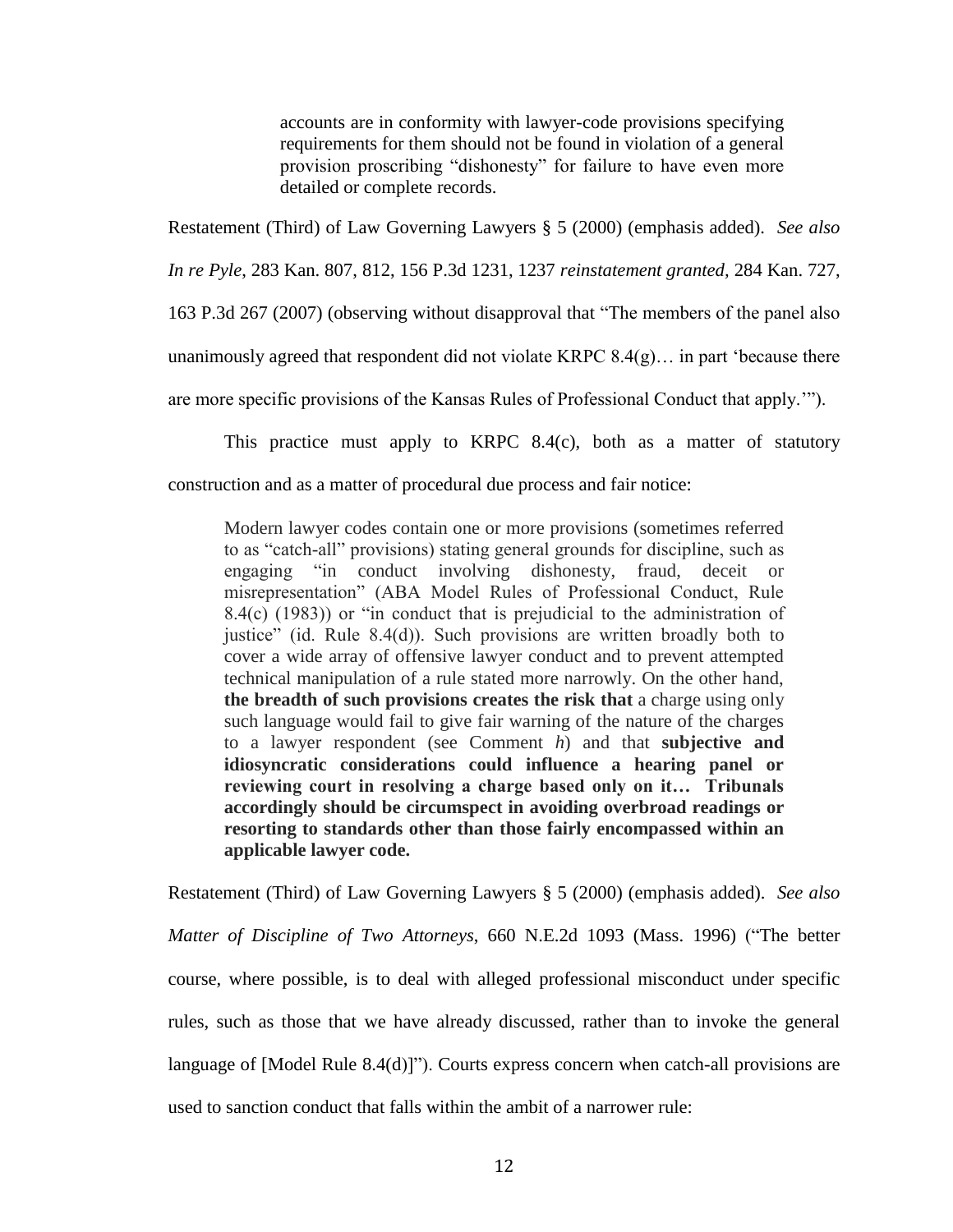We note that, in light of the plaintiff's violation of rules 3.1 and 3.3, the trial court also could have found a violation of subsection (1) of rule 8.4. Rule 8.4 provides: "It is professional misconduct for a lawyer to: (1) Violate or attempt to violate the Rules of Professional Conduct, knowingly assist or induce another to do so, or do so through the acts of another...." In the court's imposition of sanctions, however, the court specifically relied on its finding of a rule 8.4(4) violation. **Academic commentators have identified a serious problem in the open textured provisions of rule 8.4(4). "[Subsection 4] raises the specter of a disciplinary authority creating new offenses by common law, and perhaps harassing an unpopular lawyer through selective enforcement...."** 2 G. Hazard & W. Hodes, supra, § at 65.6.

*O'Brien v. Superior Court*, 939 A.2d 1223, 1242 (Conn. App. 2008) (although attorney committed Rule 3.3 violation, it was error to find a separate violation for conduct prejudicial to the administration of justice) (emphasis added).

Indeed, the weight of authority has long recognized the potential for abuse when catch-all rules are used in place of more specific rules. Imprecise rules not only fail to provide notice of what behavior is prohibited, but "may invite state bar associations, or factions thereof, to weed out attorneys who are unorthodox or politically unpopular by current standards." Martha Johnston, Comment, *ABA Code of Prof. Responsibility: Void for Vagueness?* 57 N.C. L. REV. 671, 684 (1979). *Compare Konigsberg v. State Bar*, 353 U.S. 252, 262-63 (1957) ("a vague qualification, which is easily adapted to fit personal views and predilections, can be a dangerous instrument for arbitrary and discriminatory denial of the right to practice law"); *Hirschkop v. Virginia State Bar*, 421 F. Supp. 1137, 1140 (E.D. Va. 1976) (noting Virginia Bar's concession that complaints against attorney "appeared to have had arisen in cases where complainants may have disagreed with the causes supported and espoused by plaintiff"); Leonard E. Gross, *The Public Hates Lawyers: Why Should We Care?*, 29 Seton Hall L. Rev. 1405, 1455 (1999) (vague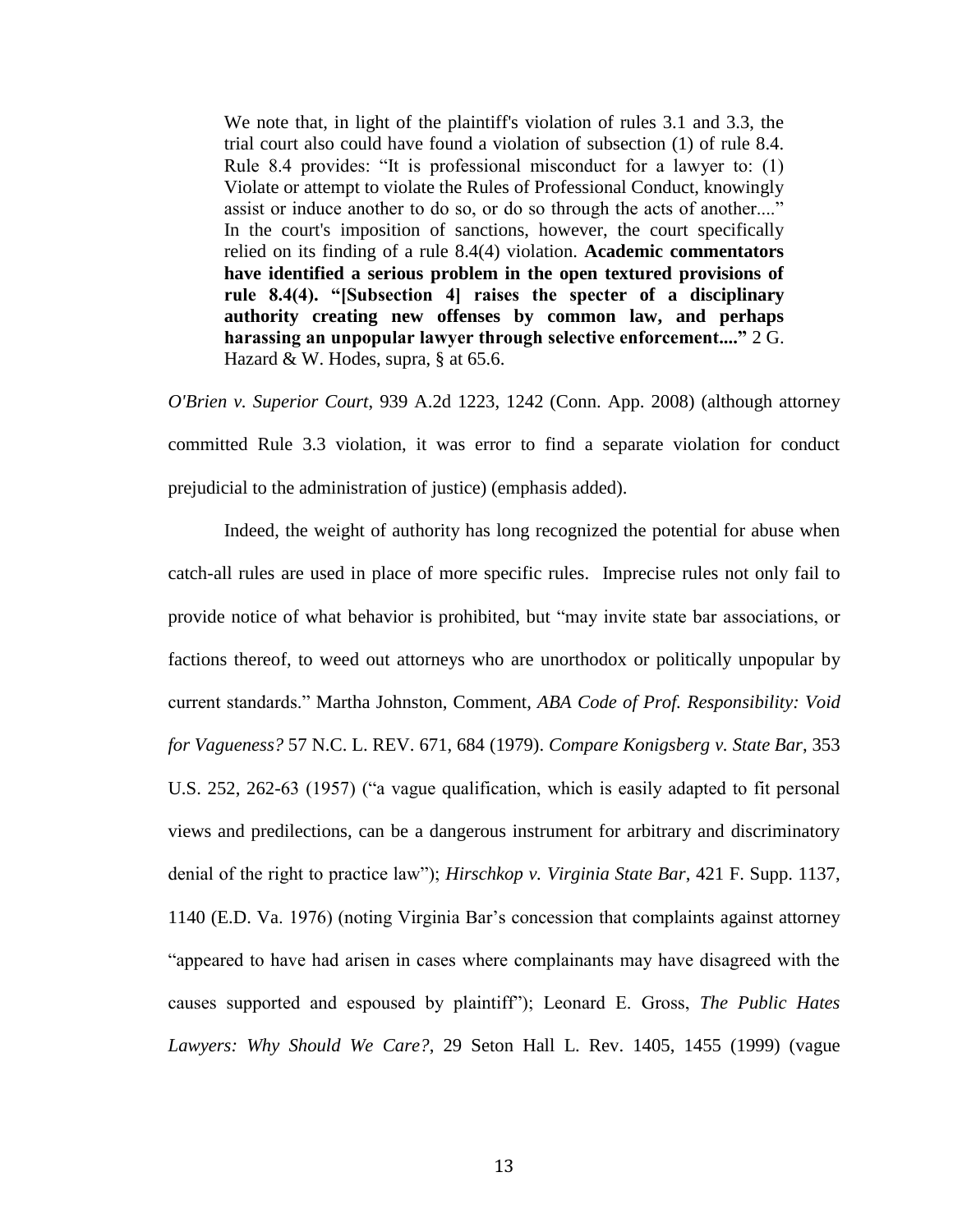standards encourage discriminatory enforcement "based on political considerations wholly unrelated to considerations of deterrence or protection of the public").

Although some Kansas decisions appear to treat violations of rules like KRPC 8.4 as *per se* add-ons to violations of more specific rules, this Court has clarified that specific rules apply independently of, not as predicates to, catch-all rules like KRPC 8.4. *See In re Comfort*, 159 P.3d 1011 ("our prior cases have required no predicate violation of another rule to support a violation of KRPC 8.1 through 8.4"). Thus, just as an attorney cannot avoid a stand-alone KRPC 8.4 violation because he did not violate specific rules covering other types of conduct, a disciplinary authority cannot use KRPC 8.4 to punish a respondent for conduct that falls under or is made permissible under a more specific rule. Due process and sound construction require that each rule have its own force. Only to the extent that Kline's specific conduct is not addressed or made permissible by a more specific rule such as KRPC 4.1 can the conduct fairly be evaluated to see whether it constitutes an un-enumerated offense under "catch-all" rules such as KRPC 8.4(c) or (d).

> ii. In Cases Where Catch-All Rules Are Applied, They Must Be Cabined By Clear, Objective, and Predictable Standards

Where catch-all rules are applied in place of a specific rule like KRPC 4.1, clear, objective and predictable standards must apply. As discussed below, to violate either KRPC 8.4(c) (dishonesty and fraud), KRPC 8.4(d) (conduct prejudicial to the administration of justice), or KRPC  $8.4(g)$  (catch-all), the conduct must:

- Be egregious and flagrantly violative of accepted professional norms that would be recognized by a reasonable attorney practicing in the same situation; and
- $\bullet$  In the case of Rule 8.4(c), involve dishonesty, fraud, deceit, or misrepresentation with malevolent intent that rises above mistake; or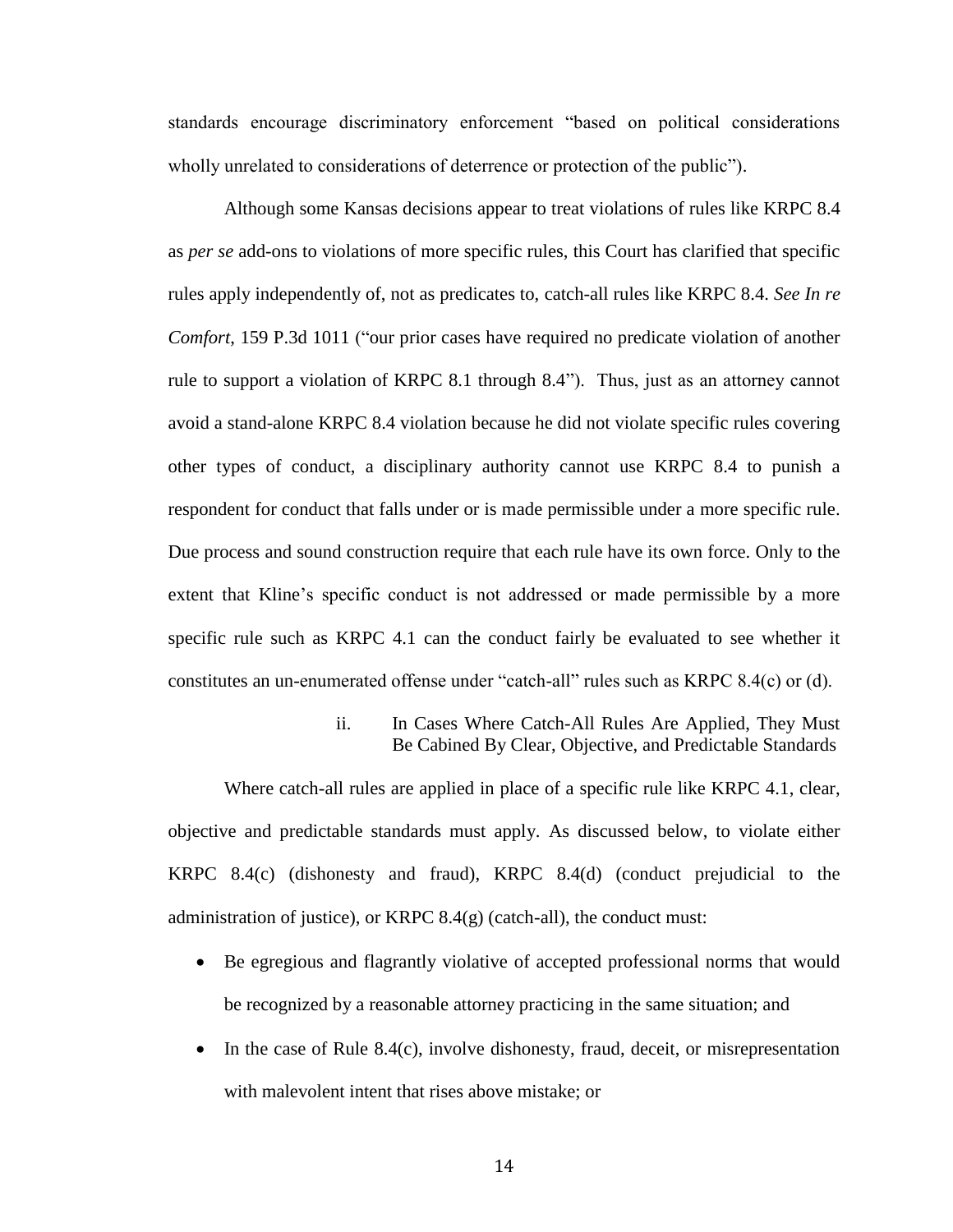• In the case of Rule 8.4(d), cause injury, harm, or disadvantage to the relevant proceeding or, with conduct outside of formal proceedings, to the judicial process.

 These standards must be applied because the literal wording of KRPC 8.4(c), (d), and (g), without any external point of reference, is vague and subject to uneven and unpredictable application. Thus, in almost every instance where KRPC 8.4(c), (d) and  $(g)$ have been attacked as unconstitutional, courts have read the rules as being subject to objective guidelines and definitions that "cabin" their application and thereby give fair notice to reasonable lawyers practicing in a specific area. *In re Snyder*, 472 U.S. 634, 645 (1985) (evaluating and dismissing charge that lawyer's conduct was "prejudicial to the administration of justice," examining the broad standard and holding that "[m]ore specific guidance is provided by case  $law$ , applicable court rules, and 'the lore of the profession,' as embodied in codes of professional conduct."); *Howell v. State Bar of Texas*, 843 F.2d 205, 208 (5th Cir. 1988) (rule proscribing conduct "prejudicial to the administration of justice" is not unconstitutionally vague because it is interpreted according to "case law, court rules and the 'lore of the profession.'"). Indeed,

There also appears to be general agreement that the "prejudicial to the administration of justice" standard contained in DR  $1-102(A)(5)$  is not unconstitutionally vague. This is because the standard is considered in light of the traditions of the legal profession and its established practices. *See Parker v. Levy,* 417 U.S. 733, 94 S.Ct. 2547, 41 L.Ed.2d 439 (1974); *In Re Ruffalo,* 390 U.S. 544, 88 S.Ct. 1222, 20 L.Ed.2d 117 (1968).

 2 *See, e.g., Melnick v. Statewide Grievance Comm.*, 1995 WL 387579 (Conn. Super. Ct. June 26, 1995) (recognizing that Model Rule 8.4(d) has been criticized as "insufficient to give fair notice to lawyers… and as leaving open the possibility that lawyers will be disciplined [as here] because of unorthodox or politically unpopular conduct or views," and holding that "Even in those jurisdictions which have found misconduct under a broader interpretation of Rule 8.4(d), no case has been cited to or found by the court in which a violation was upheld based on facts even remotely analogous to those here...").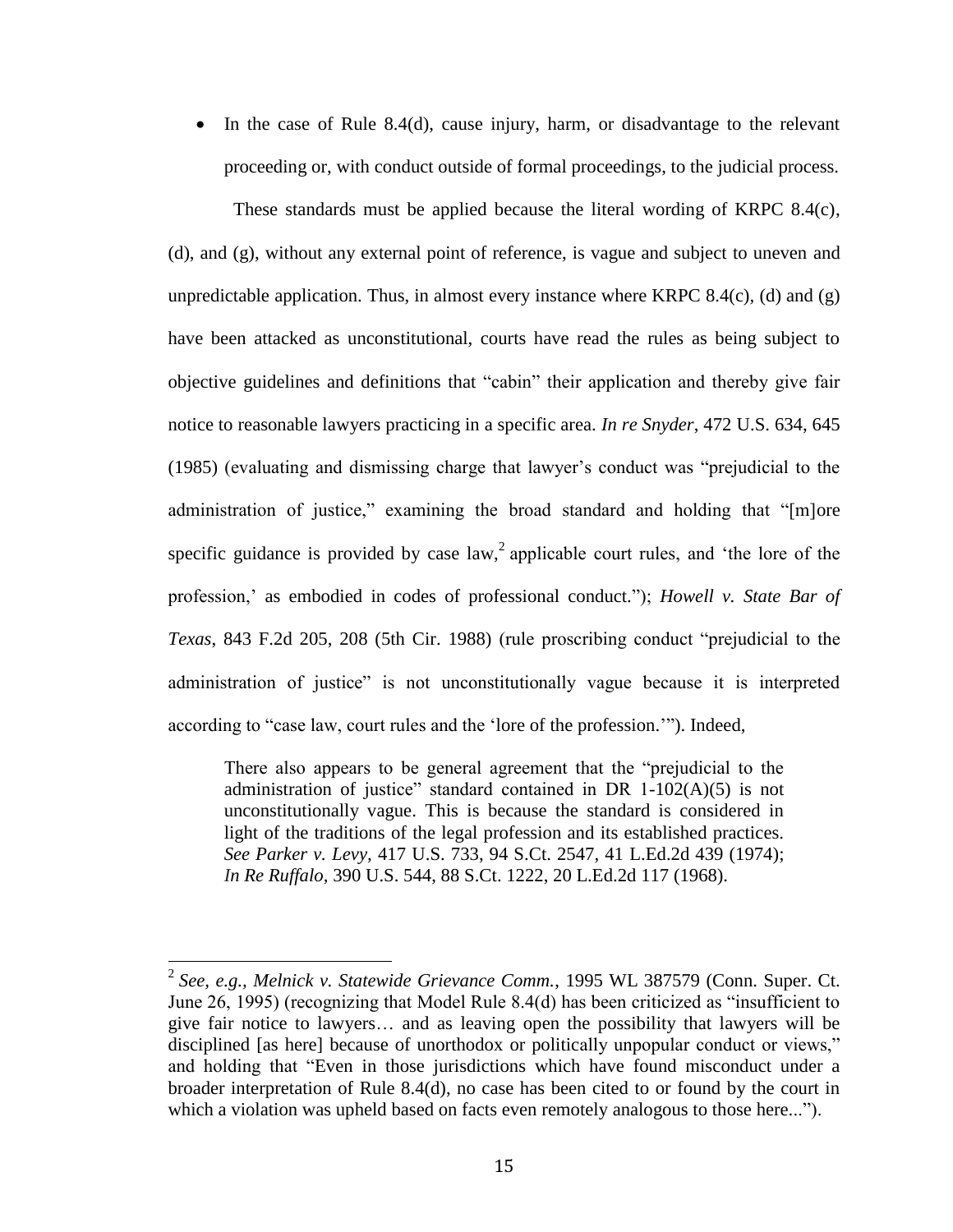*Comm. on Legal Ethics of W. Virginia State Bar v. Douglas*, 370 S.E.2d 325, 328 (W.

Va. 1988) (on other grounds, superseded by adoption of Model Rules).

Gathering authority (including from Kansas), the New Jersey Supreme Court in a

frequently-cited decision has articulated the constitutional basis for "cabining" Rule 8.4:

[Model Rule 8.4] is framed in broad language and gives the appearance of an aspirational standard, rather than a disciplinary rule. Courts have held that a broad disciplinary rule may acquire constitutional certitude **when examined in light of traditions in the profession and established patterns of application**. See *Parker v. Levy*, 417 *U.S.* 733, 94 *S.Ct.* 2547, 41 *L.Ed.*2d 439 (1974); *In re Ruffalo*, 390 *U.S.* 544, 88 *S.Ct.* 1222, 20 *L.Ed.*2d 117 (1968); *In re Bithoney*, 486 *F.*2d 319 (1 Cir. 1973) (dictum).

Attorney disciplinary rules have long been framed in general, rather sweeping language. The legal profession's cardinal ethical edict-"to avoid even the appearance of impropriety"-suggests that a lawyer should refrain from acting if there is any basis for suggesting that his conduct might be questioned. See Canon 9 of the Code of Professional Responsibility. As one court explained in affirming the constitutionality of [Model Rule 8.4]: "[T]he rule was written by and for lawyers. The language of a rule setting guidelines for members of the bar need not meet the precise standards of clarity that might be required of rules of conduct for laymen." *In re Keiler*, 380 *A.*2d 119, 126 (D.C.1977). See *State v. Martindale*, 215 *Kan.* 667, 527 *P.*2d 703 (1979).

Moreover, unlike *DR* 7-107, which has rarely been applied, [Model Rule 8.4] has regularly been invoked in disciplinary actions. The New Jersey cases disclose a pattern of applying [Model Rule 8.4] in conjunction with other more specific disciplinary rules to sanction attorney misconduct. See, *e.g., In re Clark*, 83 *N.J.* 458, 416 *A.*2d 851 (1980) (also violating *DR* 6-101, 9-102); *Wilson*, 81 *N.J.* 451, 409 *A.*2d 1153 (also violating *DR* 9- 102). **And on those few occasions when the rule has served as the sole basis for discipline, it has been applied only in situations involving conduct flagrantly violative of accepted professional norms.** See, *e.g., In re Schleimer*, 78 *N.J.* 317, 394 *A.*2d 359 (1978) (false swearing). **Thus, the rule's broad language proscribing acts "prejudicial to the administration of justice" takes on sufficient definition to pass constitutional muster, given these prior judicial determinations narrowing its scope to particularly egregious conduct.** See *Committee on Professional Ethics v. Durham*, 279 *N.W.*2d 280 (Iowa 1979).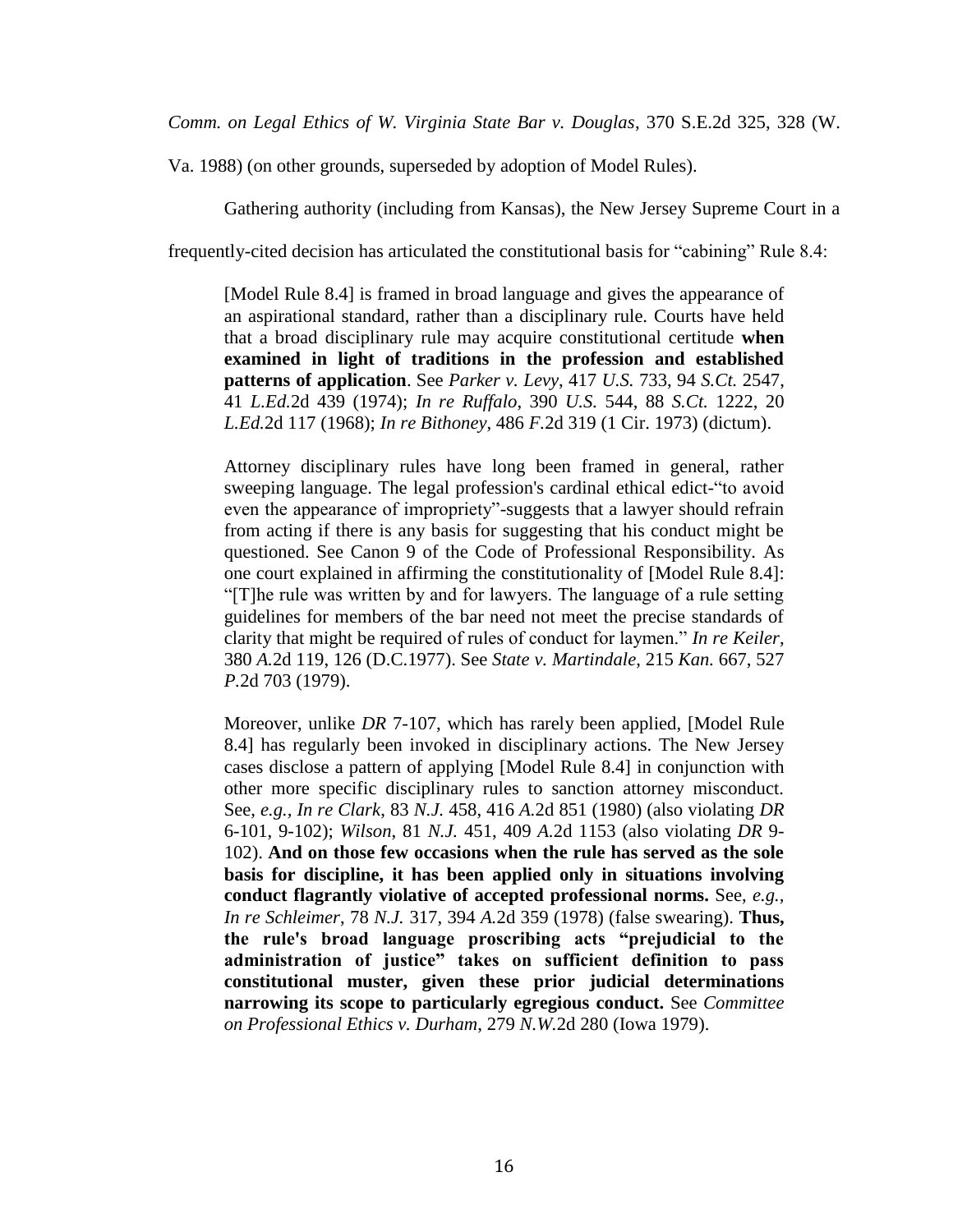*Matter of Hinds*, 449 A.2d 483, 497-98 (N.J. 1982) (emphasis added). Recent authority

further supports this view:

Although broad standards are not unconstitutional in the context of lawyer disciplinary proceedings, we must be careful to adequately define a threshold to give lawyers some warning of what kind of conduct can give rise to sanctions. As reflected in *McCarty,* "[u]nnecessary breadth is to be regretted in professional rules that can be used to deprive a person of his or her means of livelihood through sanctions that are universally regarded as stigmatizing." C. Wolfram, Modern Legal Ethics § 3.3.1, at 87; see also Restatement (Third) of the Law Governing Lawyers § 5 cmt. c. (2000) (the breadth of provisions like DR 1-102(A)(7) "creates the risk that a charge using only such language would fail to give fair warning of the nature of the charges to a lawyer respondent ... and that subjective and idiosyncratic considerations could influence a hearing panel or reviewing court in resolving a charge based only on it"). We find appropriate statements in the decisions of the highest courts of other states. For example, the New York Court of Appeals has held that the standard "**must be whether a reasonable attorney, familiar with the Code and its ethical strictures, would have notice of what conduct is proscribed**." *In re Holtzman,* 78 N.Y.2d 184, 573 N.Y.S.2d 39, 577 N.E.2d 30, 33 (1991). The Massachusetts and New Jersey courts have held that violation of a general rule is shown only by "**conduct flagrantly violative of accepted professional norms**." *In re Discipline of Two Attorneys,* 421 Mass. 619, 660 N.E.2d 1093, 1099 (1996); *In re Hinds,* 90 N.J. 604, 449 A.2d 483, 498 (1982). We believe that the Massachusetts and New Jersey standard captures the essence of the line we attempted to draw in *McCarty* and explains our application of DR 1-102(A)(7) in the cases in which we have employed it.

*In re Gadbois*, 786 A.2d 393, 400 (Vt. 2001). *See also State ex rel. Oklahoma Bar Ass'n* 

*v. Minter*, 37 P.3d 763, 783 (Okla. 2001) (Rule 8.4(d) applies only to cases of "**severe interference** with judicial proceedings and to conduct of such a serious nature that it harms our system of justice as a whole," and is "intended to proscribe behavior already disapproved by case law, statute, or court rules as well as the **'lore of the profession'**"); *In re Discipline of Attorney*, 815 N.E.2d 1072, 1079 (Mass. 2004) ("…conduct that does not violate any other disciplinary rule cannot violate DR 1-102(A)(5) unless it is so '**egregious**' and '**flagrantly violative of accepted professional norms**" as to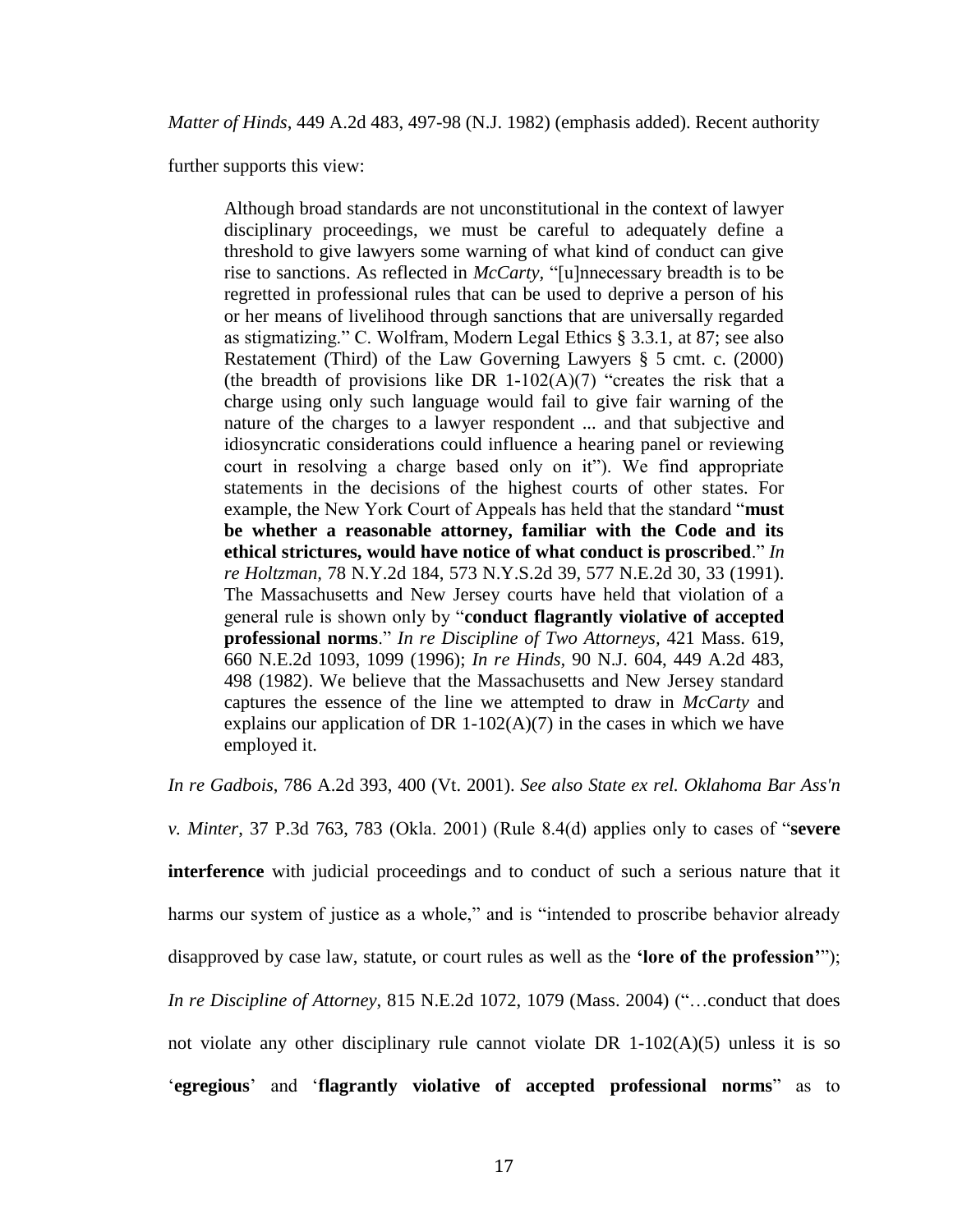"undermine the legitimacy of the judicial process."") (emphasis added);<sup>3</sup> *Iowa Supreme Ct. Att'y Disciplinary Bd. v. Templeton*, 784 N.W.2d 761, 768 (Iowa 2010) (adopting "violations of well-understood norms and conventions of practice" limit on Rule 8.4(d)).

That the weight of authority has settled on this point is not surprising, because "[t]he debate leading to adoption of Rule 8.4(d) by the ABA House of Delegates made clear that it was intended to address violations of well-understood norms and conventions of practice only." 2 Geoffrey C. Hazard, Jr. et al., *The Law of Lawyering* § 65.6, at 65-16 (3d ed. 2009 Supp.) This majority rule is consistent with Kansas law and precedent, despite slight variation in the precise wording of courts' "cabining" interpretations.

The commentary to KRPC 8.4 itself makes clear that only "serious" prejudice to the administration of justice can be subject to discipline through use of a catch-all rule. Comment 2, attempting to harmonize portions of the rule, instructs that even with respect to criminal offenses (KRPC 8.4(b)), only those crimes that involve "**serious** interference with the administration of justice" can provide grounds for discipline. Of course, no less of a standard can apply to conduct that is not even criminal under KRPC 8.4(c) or KRPC 8.4(d). Second, Comment 1 to KRPC 3.8, "Special Responsibilities of a Prosecutor," suggests that the un-enumerated offense of "abuse of prosecutorial discretion" could fall under KRPC 8.4(d), but even then, the prosecutor's use of discretion must not merely be questionable or even "faulty" with respect to a certain defendant, but rather, a "systematic abuse." Further, even with respect to prosecutorial obligations un-enumerated in the

 $\overline{a}$ 

<sup>&</sup>lt;sup>3</sup> "There is no Kansas case which discusses when the application of DR 1-102(A)(5) is appropriate." *Matter of Johnson*, 729 P.2d 1175, 1182 (Kan. 1986) (citing *Hinds*).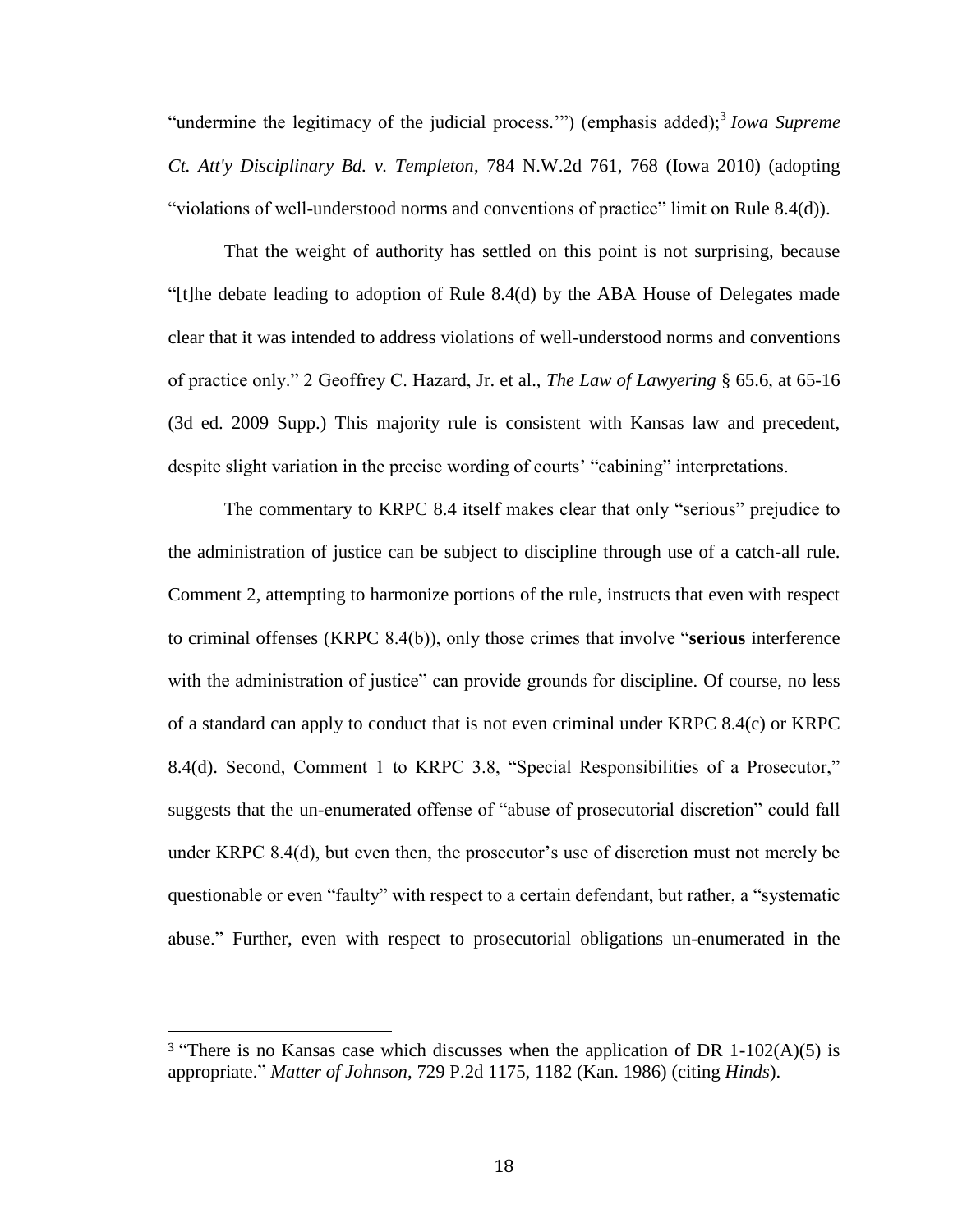disciplinary rules but actually imposed by black-letter law, the prosecutor's conduct must rise to the level of "knowing disregard" of the applicable law. *Id*.

This Court has employed this heightened standard in applying KRPC 8.4(c) and (d). In *In re Comfort*, the court publicly censured an attorney who wrote a vitriolic letter to another lawyer threatening bar complaints because the lawyer made public records (KORA) requests on behalf of a client; the violation of KRPC 8.4(d) occurred when he forwarded the vitriolic letter to various members of the community, causing the lawyer to drop his client's effort to legally access public records, lose the client, and lose other clients who heard of the letters after they were published. 159 P.3d 1011, 1022-1023 (Kan. 2007). The Court made clear that free-standing KRPC 8.4(d) violations<sup>4</sup> must rest upon conduct that is actually harmful and egregious:

The Deputy Disciplinary Administrator met the correct burden of proof to show "prejudice to the administration of justice" when she introduced uncontested evidence that respondent's letters **interfered with Blosser's open records request** and that respondent's **threat of disciplinary action and widespread accusations of Swenson forced him to drop his request and his representation of Blosser. In fact, the Deputy Disciplinary Administrator showed actual harm to Swenson**, putting on evidence that he lost clients after the content of the letters became known.

*Id.* at 1023. This Court also made clear that "prejudicial" means nothing less than its dictionary definition: "hurtful," "injurious," or "disadvantageous." *Id*. at 1024.

Another opinion, *In re Pyle*, 156 P.3d 1231 (Kan. 2007), examined the conduct of an attorney who sent a blistering letter to his clients, friends, and family attacking the findings of his hearing panel, accusing it of bias because of outside influence from insurance companies, making a "wholesale indictment of the Kansas disciplinary

l

<sup>&</sup>lt;sup>4</sup> Notably, this Court analyzed respondent's initial sending of the letter to its intended recipient separately under KRPC 4.4("Respect for Rights of Third Persons").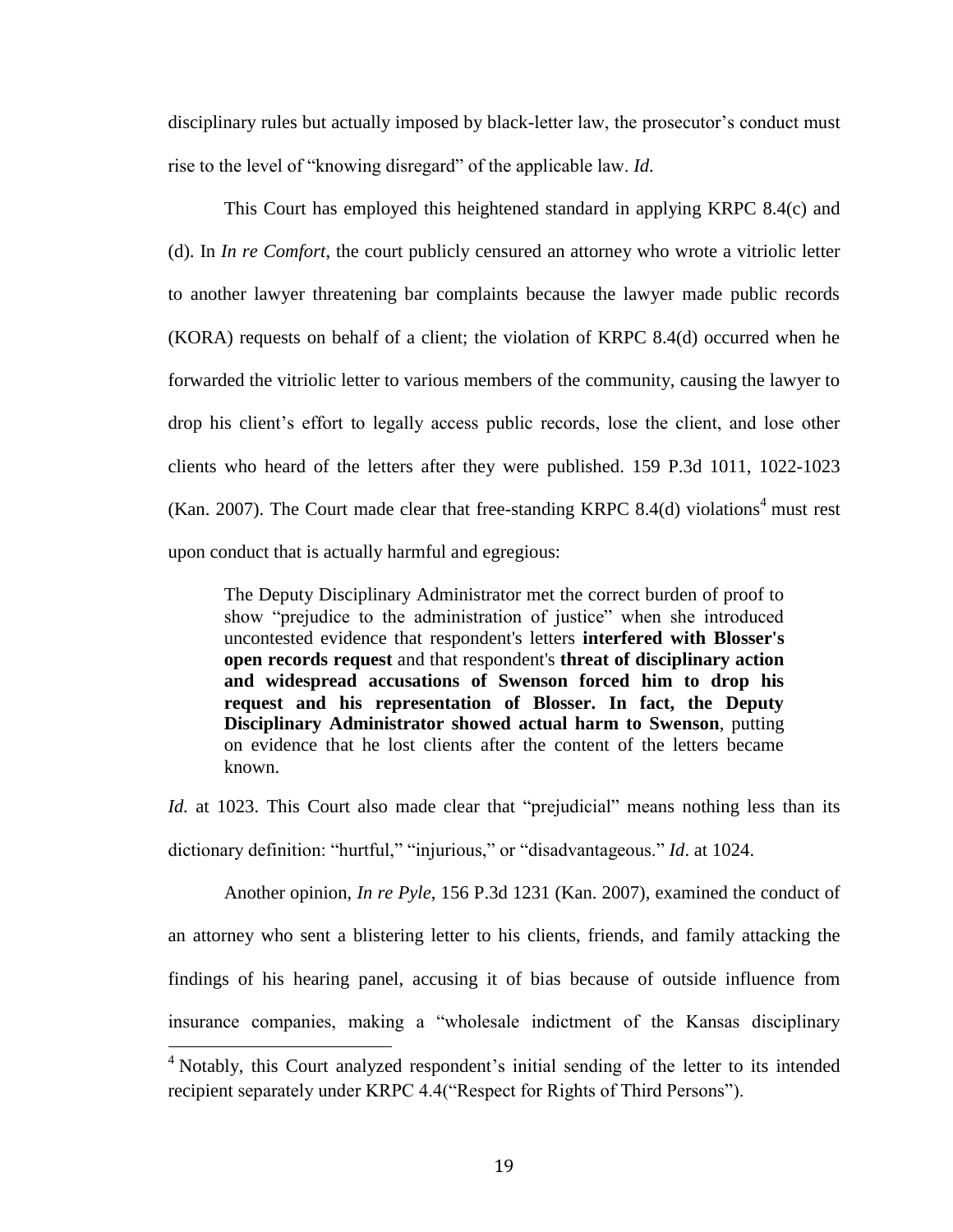process," stating that it issued him a mere "slap on the wrist," and eliciting favorable responses from the letter's recipients. *Id*. at 1245.

First, addressing KRPC 8.4(c), the Court disagreed with one member of the panel and found that the attorney's false statements about the prior disciplinary findings did not demonstrate "malevolence." *Id*. at 1245. After surveying the relatively few Kansas cases that have applied KRPC  $8.4(c)$ , the Court explained that

The exemplary cases cited above demonstrate that, in the past, this rule generally has been invoked to discipline lawyers who engaged in conduct **significantly more egregious** than respondent's conduct here. Indeed, by comparison, respondent's conduct ranks as mere whining-petty, annoying, and childish, but far from the **dramatic abandonment of honest practice** that typifies our Rule 8.4(c) cases.

*Id*. (emphasis added).

 $\overline{a}$ 

Second, this Court addressed KRPC 8.4(d), citing *In re Snyder* with approval, surveying prior decisions and clarifying for the first time that harm to the system of justice as a whole is within the ambit of the rule in cases where the conduct occurs outside of the context of an ongoing proceeding. *Id*. at 1248 (finding that attorney's letter had impugned the "integrity of all involved" in the disciplinary system to "hundreds of readers" and convinced some recipients that the attorney had been unable to "get a fair hearing" because of a systematic pro-insurance company bias in the system). Further, the Court found that the attorney had not stated that he sought to advance any broader goal than his own self-interest, and had "belittled the court's public censure" by calling it a slap on the wrist. *Id*. For all of this conduct, this Court imposed a 3-month suspension. *Id*.

<sup>5</sup> Representative are *In re Singleton*, 111 P.3d 630, 634-35 (Kan. 2005) (attorney presented order of dismissal to judge after representing that opposing counsel agreed and obtained dismissal, when there was no agreement) and *In re Islas*, 112 P.3d 210, 213 (Kan. 2005) (attorney obtained driver's license by lying about his recent health status).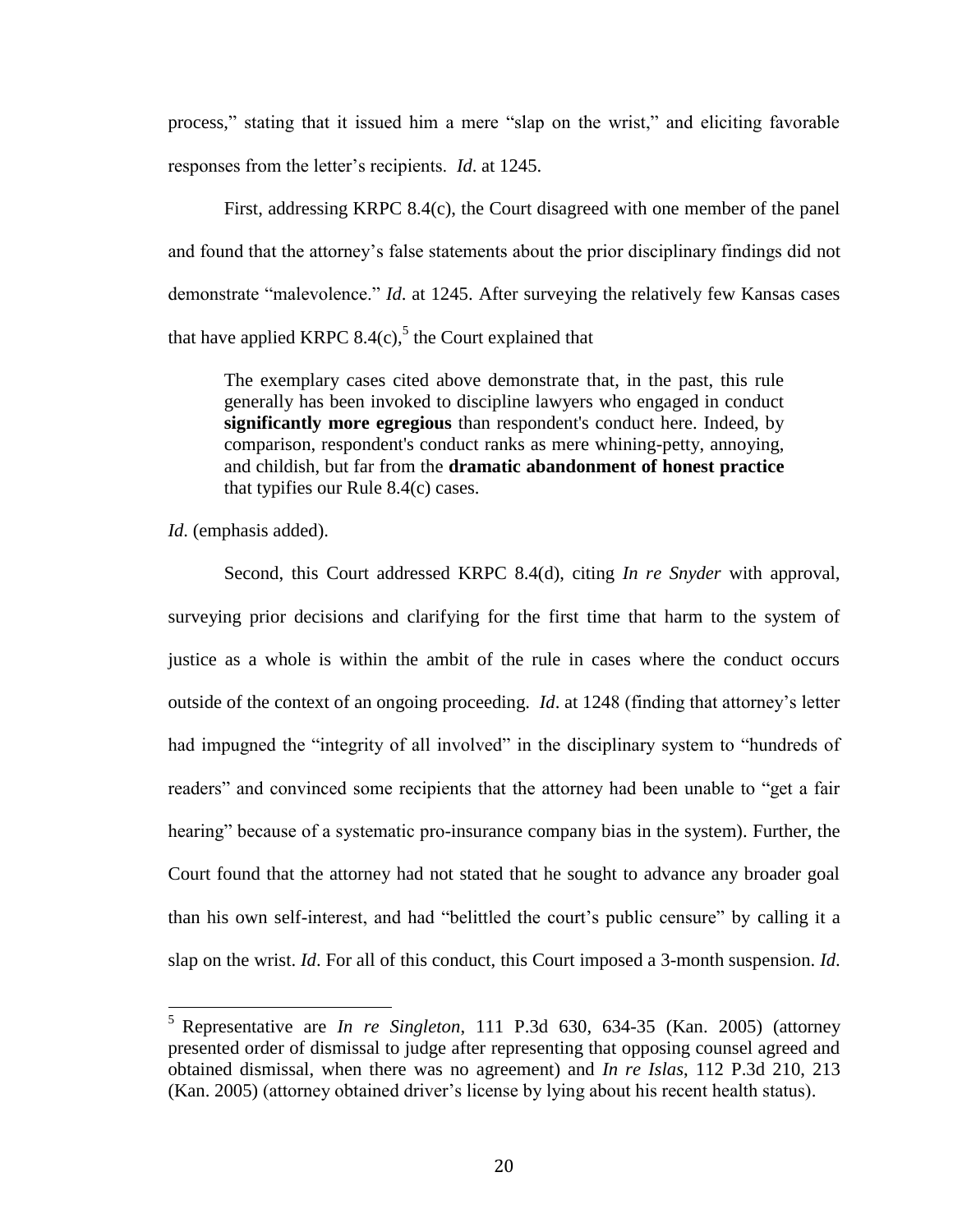Again, this Court interpreted KRPC 8.4(d) to require a degree of conduct which was not merely questionable, but flagrantly violative of accepted norms for reasonable attorneys in Kline's position (i.e., the "lore of the profession"). *See In re Snyder*, 472 U.S. 634, 645 (1985) (Rule 8.4(d) must be interpreted in view of the lore of the profession).

In conclusion, it is clear that Kansas follows the majority approach that when the "catch-all" ethics provisions are used to support stand-alone violations (here, KRPC  $8.4(c)$ , (d) and (g)) because no specific rule covers or explicitly allows the relevant conduct, discipline can only be imposed if the conduct is both a flagrant rule violation and violates already-accepted norms for reasonable attorneys in Kline's position. Further, 8.4(c) applies to false statements only for malevolence, and 8.4(d) only applies if a proceeding (or, in the case of conduct outside of a proceeding, the justice system as a whole) is harmed, injured, or disadvantaged. To the extent it applied a catch-all rule, the Panel should have explicitly applied these standards to give KRPC 8.4 independent meaning and to avoid any unconstitutional vagueness or overbreadth.

In this case, the Panel swept aside Kline's request to apply the specific elements of KRPC 4.1, which governs false statements to third parties, to allegations that Kline had engaged in this very conduct. Further, the Panel ignored Kline's request to at least adopt a cabining interpretation of KRPC 8.4(c) so that not every representation that allegedly is "dishonest" can constitute a KRPC violation. The Panel's decision to jettison the inconveniently stringent requirements of KRPC 4.1 and replace them with the vague, catch-all KRPC 8.4(c) freed it to create a brand new ethical duty in Kansas: the duty of prosecutors to ensure that police and investigators use no "dishonesty" when they communicate with witnesses about the investigation of a crime. As discussed in section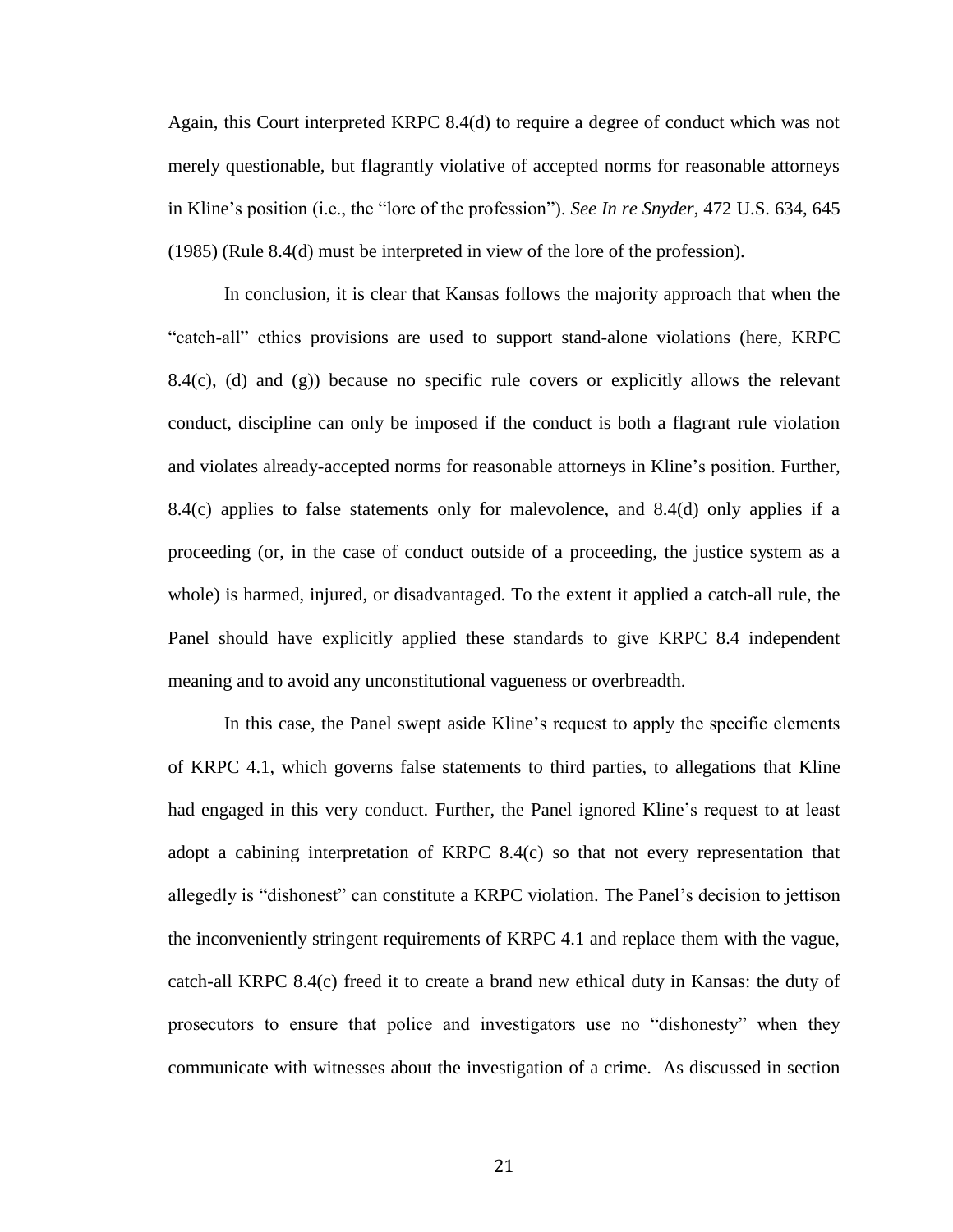(b) below, there is no precedent for such a rule in Kansas, and it seems highly unlikely that it will now be applied to all other prosecutors and law enforcement officers. By failing to require that a "false" statement of "material" fact to have been made, and by failing to apply a cabining interpretation of KRPC 8.4(c), the Panel erred.

> b. *The Panel Created and Applied a New Rule that Prohibits Prosecutors from Allowing Investigators and Police to Use Deception in Gathering Evidence from Witnesses, and Such a Rule Has no Basis in the Law*

The Panel's conclusion can only be correct if prosecutors are unable to allow law enforcement officers to use deception in gathering evidence from witnesses. That is not the rule in Kansas or anywhere else. The United States Supreme Court has found that deceptive tactics by law enforcement can be necessary in investigations. *See, e.g., U.S. v. Russell*, 411 U.S. 423, 431-32, 36 (1973) ("for there are circumstances when the use of deceit is the only practicable law enforcement technique available"). Similarly, this Court has recognized law enforcement's occasional need for deception during a criminal investigation. *See, e.g., State v. Bagemehl*, 515 P.2d 1104, 1108 (Kan. 1973).

Responding to academics' arguments that prosecutors must stamp out investigative deception, many states have expressly confirmed that prosecutors may oversee otherwise lawful undercover activity that uses deception.<sup>6</sup> Indeed, the former chair of the ABA Standing Committee on Ethics and Professional Responsibility

 6 *See* Utah Bar Ethics Adv. Op. 02-05, 2002 WL 459018 (2002); Iowa R. Prof. Conduct 32:8.4 cmt 6 (2005); Ohio R. Prof. Conduct 8.4 cmt. 2A (2007); Or. R. Prof. Conduct 8.4(b) (2009); Alaska R. Prof. Conduct 8.4 cmt. 4 (2009); Fla. R. Prof. Conduct 4-8.4(c) (2010); Wis. R. Prof. Conduct 20:4.1(b) (2010).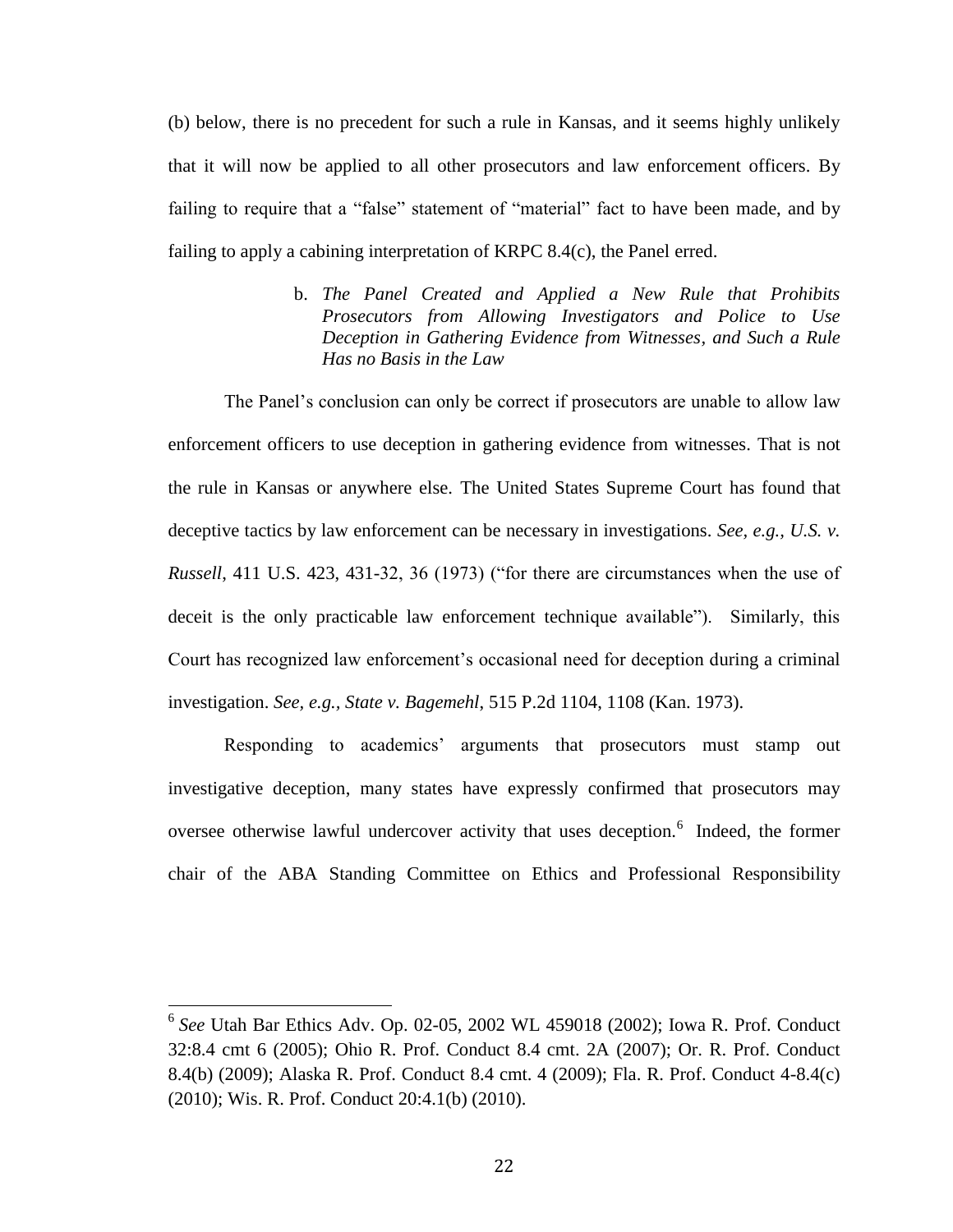promoted express allowance of deceptive representations during law enforcement investigations, setting the stage for the recent amendments adopted by various states.<sup>7</sup>

Oregon presents an interesting case study. Its supreme court rejected an argument to extend an investigation deception exception in the Oregon Code of Professional Responsibility to private attorneys participating in deceptive investigation measures. *See In re Conduct of Gatti*, 8 P.3d 966 (Or. 2000). In response to a public outcry against the decision, the Oregon Supreme Court reversed course by amending its rules. *See* Or. Code Prof'l Responsibility DR 1-102(D) (2002); Or. R. Prof. Conduct R. 8.4(b) (2009).

Even before these developments, the weight of authority anticipated that prosecutors could oversee investigators utilizing deception and misrepresentation. *See, e.g., Gitadex, S.r.L. v. Campaniello, Ltd.*, 82 F. Supp. 2d 119, 122 (S.D.N.Y. 1999) ("hiring investigators to pose as consumers is an accepted investigative technique, not a misrepresentation"). Indeed, disciplinary authorities have allowed prosecutors to supervise and direct investigations involving deceit in similar contexts. *See, e.g., United States v. Parker*, 165 F. Supp. 2d 431, 476 (W.D.N.Y. 2001); *see also In re Conduct of Gotti*, 8 P.3d 966, 976 (Or. 2000) (it is an established custom that lawyers rely on those investigating violations of the law by using deception or misrepresentation). Prosecutorial misconduct is found only where the prosecutor actively deceived a criminal defendant or lied or induced others to lie under oath. *See In re Pautler*, 47 P.3d 1175 (Colo. 2002)

 7 *See* David B. Isbell & Lucantonio N. Salvi, *Ethical Responsibility of Lawyers for Deception by Undercover Investigators and Discrimination Testers: An Analysis of the Provisions Prohibiting Misrepresentation under the Model Rules of Professional Conduct*, 8 Geo. J. Legal Ethics 791 (1995) (promoting an implied investigation deception exception in the ABA Model Rules of Professional Conduct which authorizes attorneys to direct non-attorney investigators to use deceptive techniques).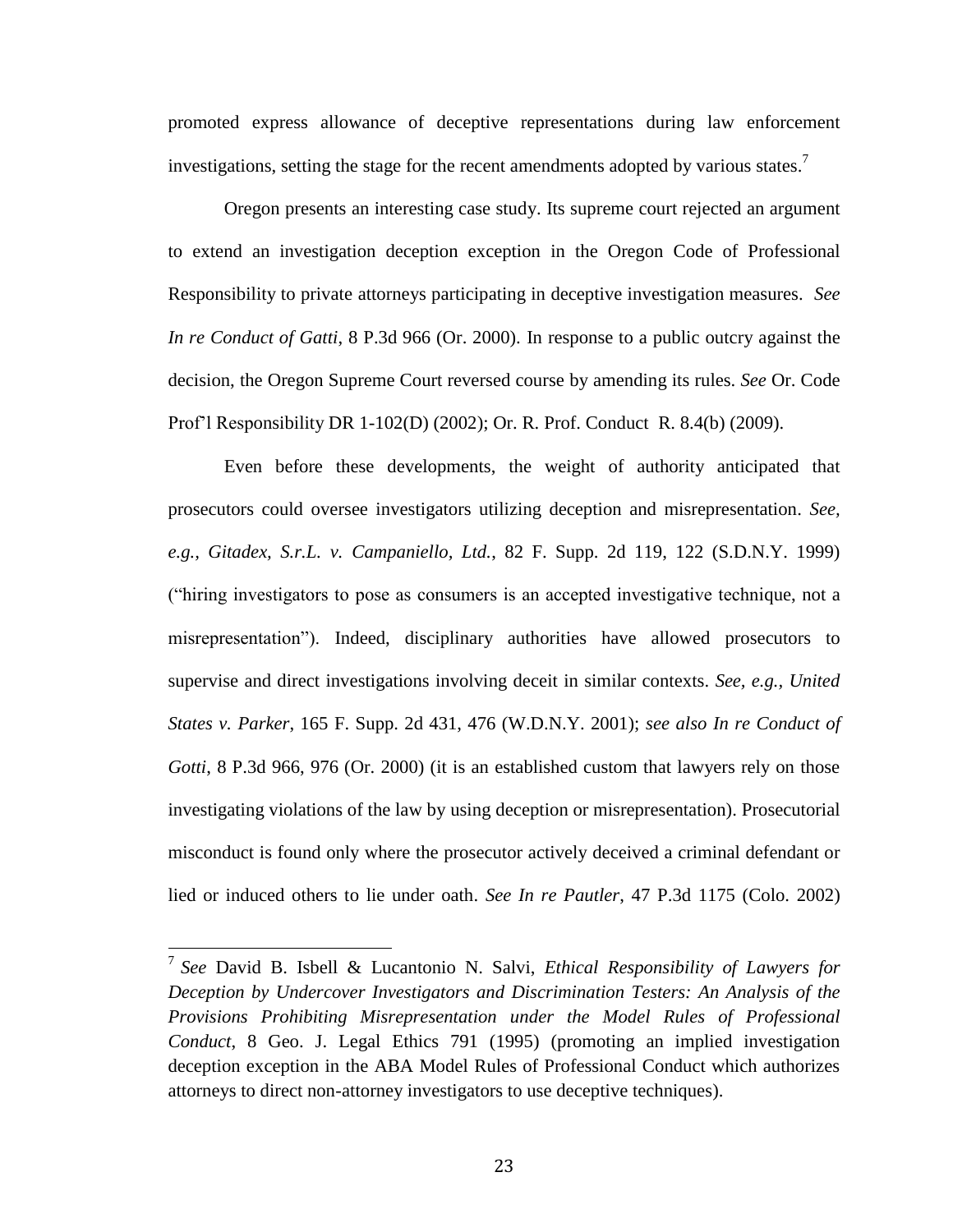(prosecutor masqueraded as a public defender to a criminal suspect in order to convince suspect to turn himself in); *see also People v. Reichman*, 819 P.2d 1035 (Colo. 1991) (prosecutor filed false criminal complaint against undercover officer to preserve officer's true identity); *see also In re Friedman*, 392 N.E.2d 1333 (Ill. 1979) (prosecutor instructed police officer to lie on the stand in order to expose bribery attempt).

While the Panel recognized that this is a "matter of first impression in Kansas," it errantly decided that the rule that "lawyers cannot allow their subordinates to lie on their behalf" applies to prosecutors and investigators who are trying to obtain information from potential witnesses. The Panel's casual adoption of such a sweeping rule was in error.

> c. *The Panel Incorrectly Assumed that SRS Had a Legal Right to Withhold, or Would Have Withheld, Summary "Numbers" Data Because it Disapproved of the Attorney General's Decision to Investigate the Reporting of Sexual Abuse*

By applying KRPC 8.4(c) instead of KRPC 4.1, the Panel allowed itself to skip over the critical determination of whether Mr. Williams made a "material" misstatement of fact to SRS. Importantly, the evidence shows that any misstatement or vagueness in his conversation with SRS was immaterial.

On only one occasion did Mr. Williams make an alleged misstatement of fact that caused SRS to act: in July 2003 he asked for summary data regarding the numbers of sexual abuse reports for children under the age of sixteen. Report ¶¶ 80-82. SRS merely processed this as a "legislative request." Report ¶ 81. Although Mr. Williams stated that the data would be used to investigate "the nature and magnitude of the sex abuse crime problem in Kansas," rather than the specific aspect of that problem relating to the failure of mandatory reporters to report the crimes, there is no allegation suggesting that SRS would or could have withheld this data merely had it known the specific focus of Kline's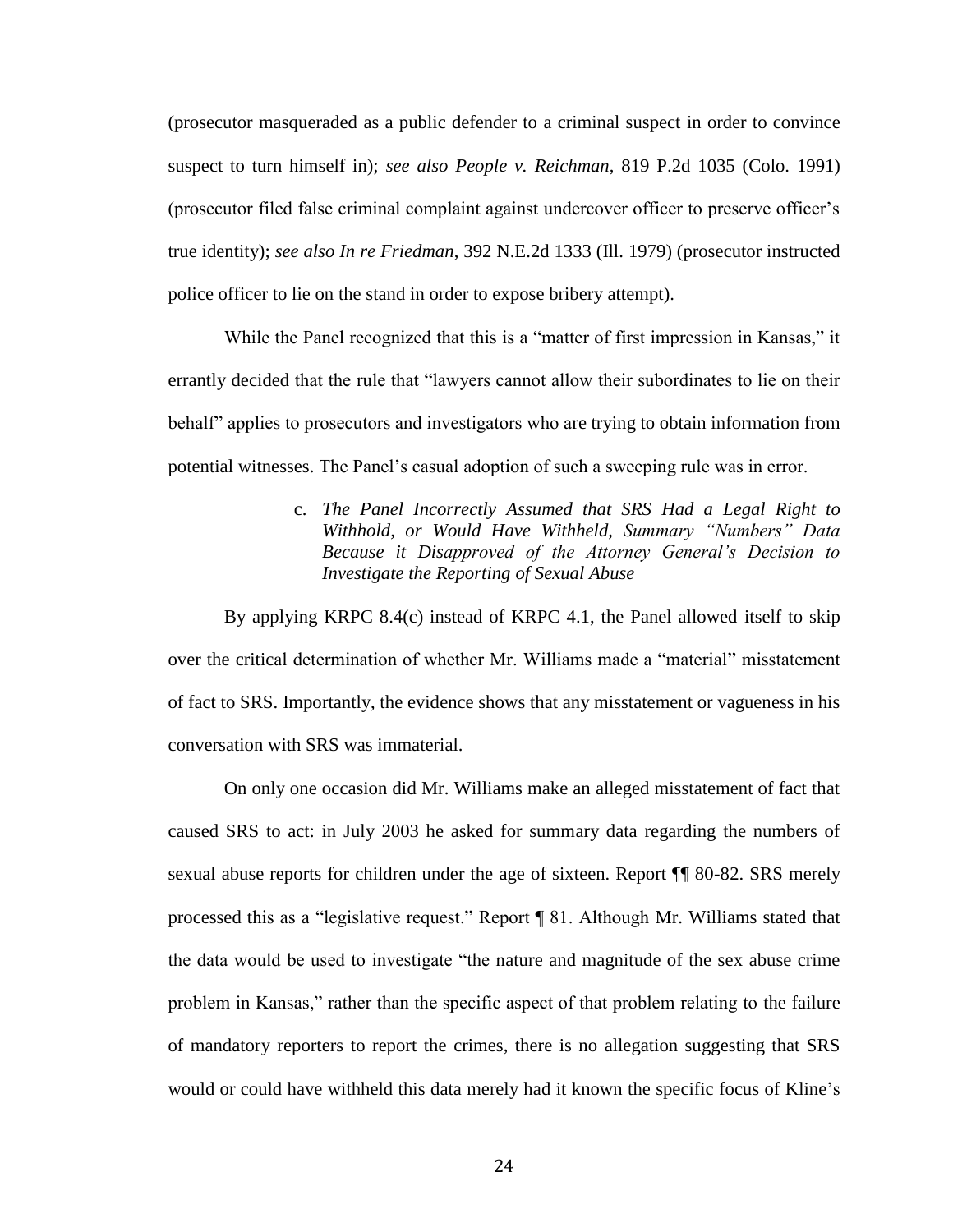investigation. Indeed, SRS's General Counsel believed that the information provided to Mr. Williams was "public information." Badger 2065:11-14. He further testified that "I don't recall what the specific reason was [that Mr. Williams said he needed the information], but I don't think it would have probably mattered because, like I said, I think numbers themselves would probably be public information." *Id*. Mr. Badger was counsel for SRS for two decades. *Id*. at 2061:9-10. Another SRS employee testified that SRS "freely exchanged" such data, requiring no subpoenas, with law enforcement agencies such as the Attorney General and District Attorneys. Ex. 100, 2838:4-2840:14.

The next step of the investigation was to review individual files underlying the summary data. This prompted SRS to object and ask for an explanation. Mr. Rucker responded (just thirteen days after Mr. Williams' initial request) by stating that Kline was investigating the failure to report child sexual abuse. *See* Ex. H2. SRS' data was ultimately obtained by subpoena, not by its own cooperation. Accordingly, the only data SRS willingly provided to Kline was public information and there was no basis for withholding it in the first place. Whatever Mr. Williams' vague statement meant, SRS did not rely (and could not have relied) on it and it was not material.

Finally, the Panel completely ignored a prior judicial finding which rejected the very same allegation. Judge Clark Owens of the Sedgwick County District Court held:

The defendant complains that when Investigator Williams requested records from SRS, he failed to tell them the real reason that he wanted them. This was probably more of an omission than a false statement. He just failed to give them a detailed explanation. During an investigation a law enforcement officer is allowed to make false statements to a suspect as an interrogation technique. *State v. Ackward*, 281 Kan. 2 (2006). It would certainly not be necessary for an investigator to give a detailed explanation to a state agency as to the direction of his investigation in order to request access to records. Revealing the object of the inquiry could jeopardize the investigation.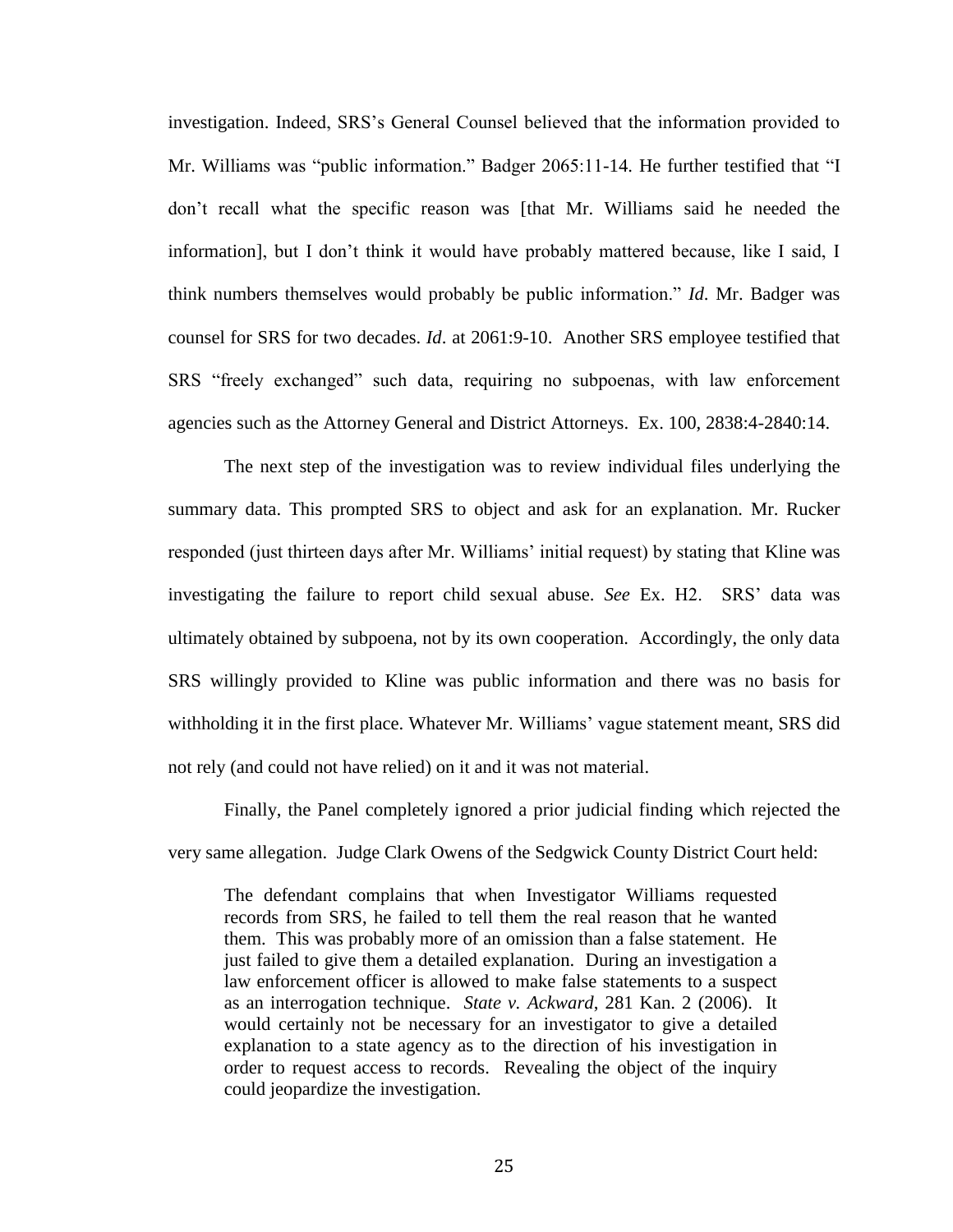Owens Opinion, Ex. N1 at 15. Not only does collateral estoppel apply to such a decision, it is striking that the Panel would completely disregard it.

In conclusion, the Panel's finding of an SRS "deception" fails on multiple levels. The Panel applied a vague catch-all rule and sidestepped the requirements of the specific rule, KRPC 4.1. It then adopted a brand-new Kansas rule that prosecutors cannot allow investigators to use deception with witnesses. Next, it failed to consider materiality, not recognizing that Mr. Williams' statement to SRS was not material and admittedly was not relied upon by SRS in providing strictly public data. Finally, it ignored Judge Owens' decision on the same point. The Panel's decision falls far short on the facts and the law.

## 2. The Panel Incorrectly Concluded That Kline's Statements Regarding Identifying Adult Patients Violated Rule 3.3

The Panel incorrectly concluded that Kline made false statements of fact to tribunals regarding investigatory efforts to determine the identities of adult abortion patients. The Panel found that Kline violated KRPC 3.3 by stating under oath to Judge King (in the *CHPP* mandamus action) and Judge Owens (in the *Tiller* criminal action) that "his office did not seek to identify the names of adult abortion patients." Report ¶¶ 126, 334, 336. The Panel also determined that Kline "never correct[ed] the false statements made under oath." Report ¶ 335.

KRPC 3.3(a)(1) provides that a lawyer "shall not *knowingly* (1) make a false statement of fact or law to a tribunal or fail to correct a false statement of *material* fact or law previously made to the tribunal by the lawyer." KRPC 3.3(a)(1) (emphasis added). As described below, there is no clear and convincing evidence that Kline "knowingly" made a false statement of fact to Judges King or Owens. To the contrary, the evidence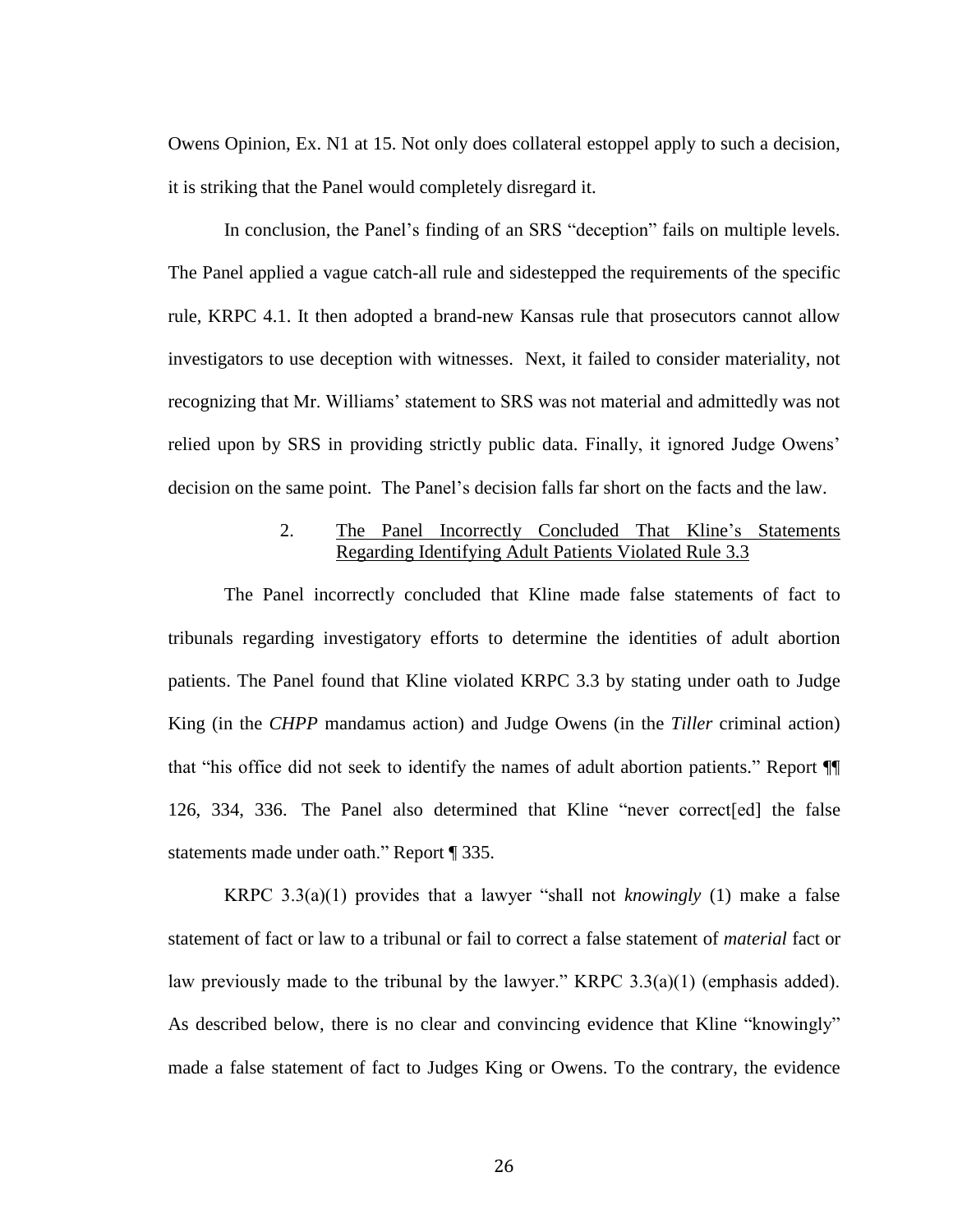reveals that Kline (a) did not instruct his staff to identify the names of adult patients, (b) was unaware that a low-level member of his staff tried to match KDHE reports involving adult patient abortions with hotel records, and (c) first learned of such efforts at the hearing in this disciplinary action. In addition, not only was Kline unaware that his statements were inaccurate, his statements were *immaterial* to the proceedings in which they were made.<sup>8</sup> Thus, there is no "clear and convincing" evidence satisfying the factual predicates for a Rule 3.3 violation: Kline did not "knowingly" make a false statement of fact and did not "knowingly" fail to correct a false statement of "material" fact.

### b. *The Purpose of the LaQuinta Subpoena and Records*

In February of 2005, after learning that Dr. Tiller referred patients to a LaQuinta Inn near his clinic, Mr. Maxwell applied for and obtained a subpoena *duces tecum* for registration records from the motel. As both Judge Owens and Judge King determined, Kline had decided not to seek adult patient identities, and Kline's staff decided to obtain the LaQuinta records to identify *minor patients* so that those names could be crossreferenced with records obtained from KDHE in order to determine whether Dr. Tiller's clinic had failed to report victims of abuse:

The investigators attempted to match the KDHE records with the records from the motel . . . to obtain the identity of the adult traveling companions of the minor patients . . . an effort to identify the patients under the age of 16 that had obtained abortions to see if the defendant had filed the SRS report.

Ex. N1, Judge Owens Opinion, 16.

 $\overline{a}$ 

<sup>&</sup>lt;sup>8</sup> Importantly, nothing in the record or Report suggests that it was unlawful for Kline to obtain the identity of adult patients. Accordingly, the violation found by the Panel does not relate to the underlying conduct (*i.e*. obtaining the identities of adult patients), but instead, Kline's representations about that conduct.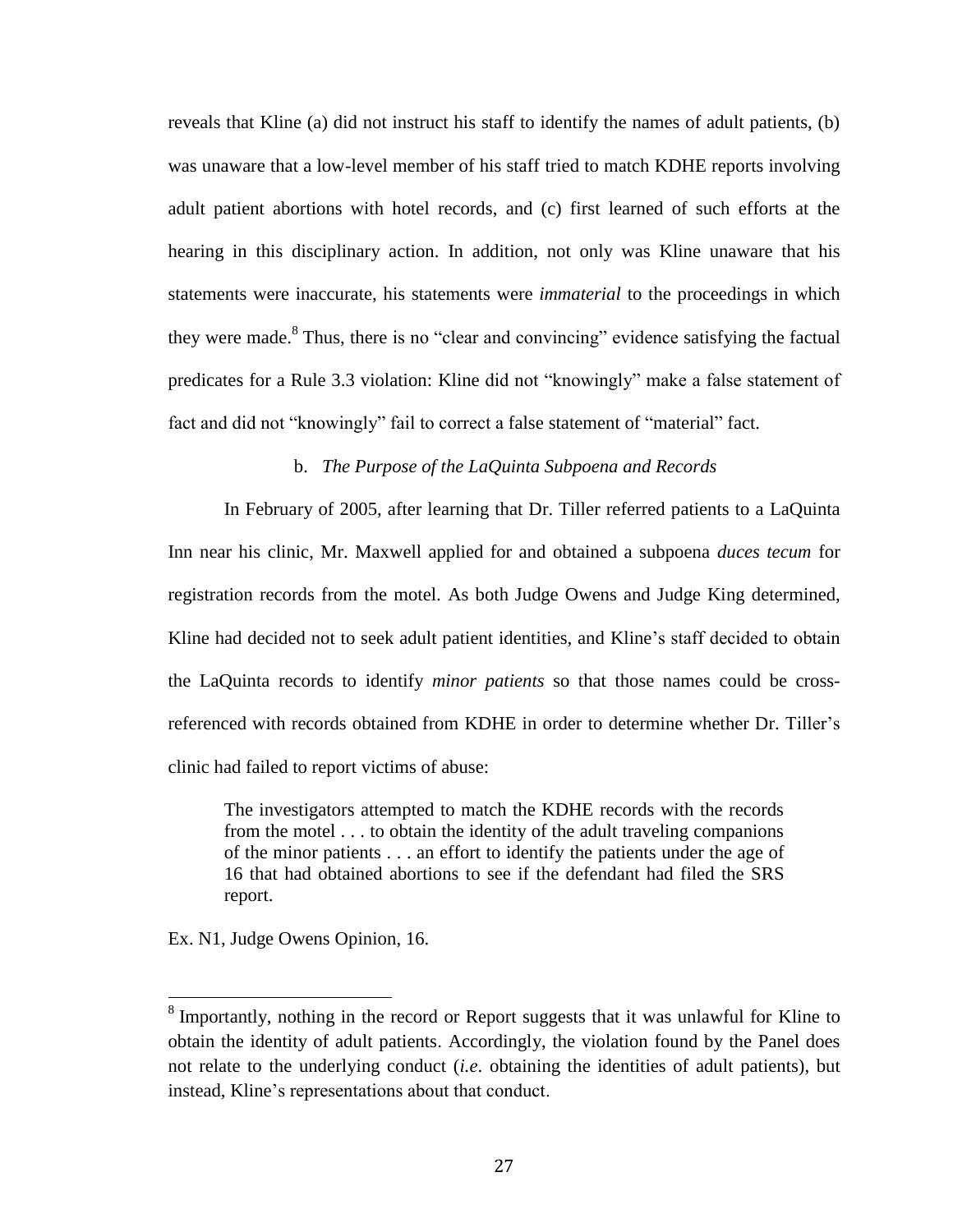His purpose was to attempt to use the registration records to obtain the identity of WHCS patient's who were minor's . . . as such patients were potential crime victims.

Ex. 90, King Report, 4.

Kline testified at length that the purpose of the LaQuinta subpoena was to identify

children who had abortions at Dr. Tiller's clinic. Kline 344:16-347:7. As Kline's lead

investigator, Tom Williams, explained:

- 23 Q. Okay. And what were your-- what were your
- 24 directions to do with that La Quinta
- 25 registration?
- 1 A. The objective was to see if we could identify
- 2 underage females who had received abortions and
- 3 had, you know, been a guest at the La Quinta 4 Inn.
- 5 Q. And how were you going to use the La Quinta
- 6 records to accomplish that?
- 7 A. Well, it wasn't to going to be a direct task,
- 8 and I didn't know if it was going to be that
- 9 productive, but we were going to take records
- 10 from the Kansas Department of Health and
- 11 Environment because those termination of
- 12 pregnancy records would have a city of
- 13 residence and a date, as I recall, the
- 14 procedure was performed. We were going to do a
- 15 crosscheck looking for same time period and
- 16 same geographic location between the two sets
- 17 of records. And I'm not the computer guru, but
- 18 I think in layman terms that was the way the
- 19 process was to be accomplished.

Williams 800:23- 801:19.

Because the LaQuinta records would contain only adult names, it would be necessary to compare geographic and other information contained in the KDHE records to the LaQuinta records in order to determine contact information for minor patients. *Id*. As Mr. Williams noted, "children underage are not going to be able to rent a motel room." Williams 814:3-8. Thus, the identity of the children's' adult *travel companions*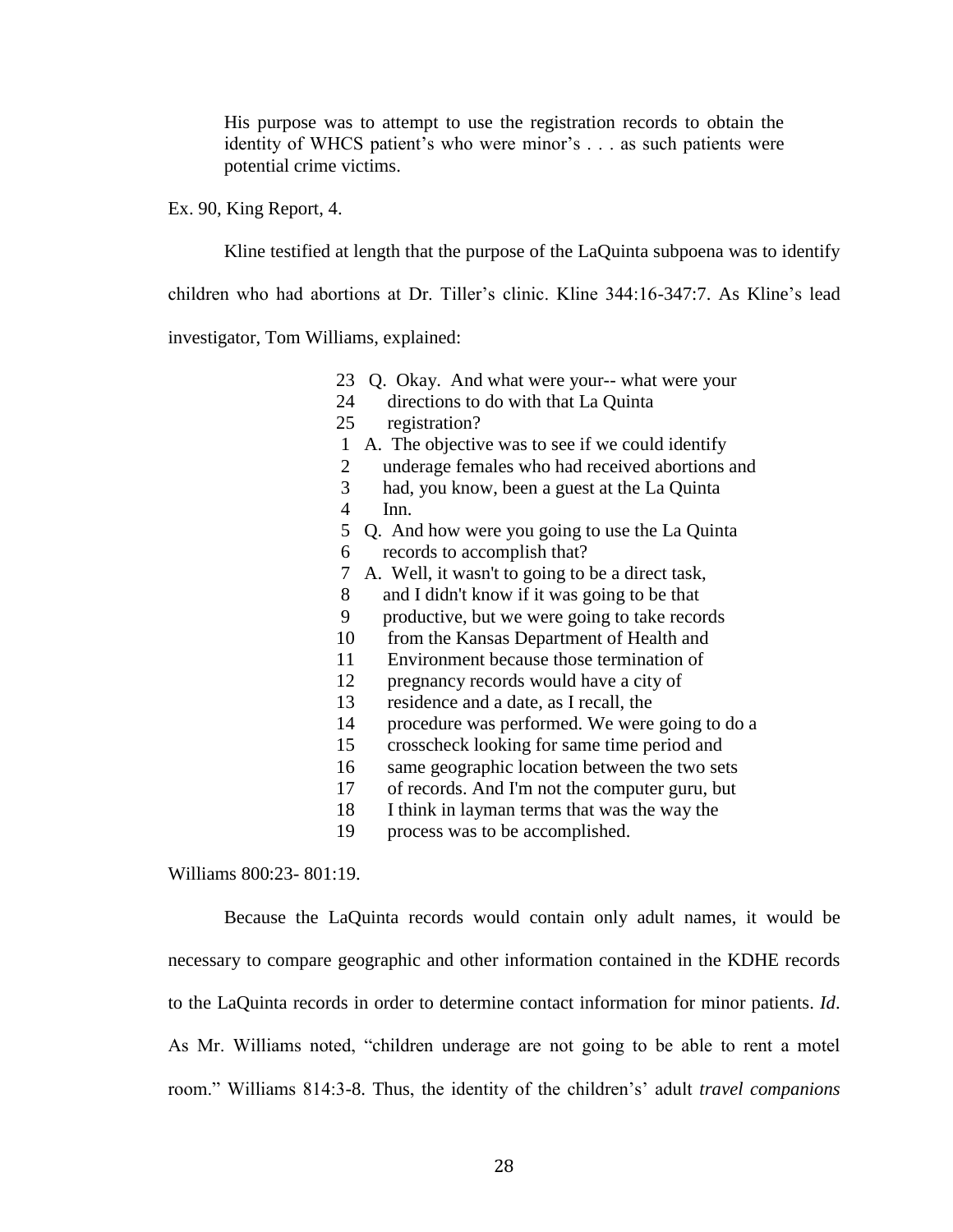was relevant to the investigatory analysis. The identity of adult *patients*, however, was *irrelevant*: "It was like wheat and chaff. Any criminal investigation there's wheat and chaff. We separate the wheat from the chaff. You really—you sometimes pull in all kinds of stuff in a criminal investigation and what you have to do is sort it out. What's important to you, and what's not important to you." Maxwell 1466:4-11.

### c. *Exhibit 51 – Spreadsheet Prepared by Mr. Reed*

The Panel's finding that Kline made false statements to Judge Owens and Judge King is predicated on a single piece of evidence: Exhibit 51, a spreadsheet prepared by Jared Reed analyzing data obtained from the LaQuinta records. Mr. Reed was a newlyhired, lower-level investigator who reported to Mr. Williams. Mr. Reed testified that Mr. Williams instructed him to review the LaQuinta records and to compare the records with those received from KDHE in order to identify patients under the age of fifteen:

> 1 Q. Okay. What were you asked to do with the La 2 Quinta information by Mr. Williams? 3 A. In this report it discusses reviewing all of the 4 2003 and 2004 KDHE reports and comparing them to 5 the La Quinta records. **And basically I was 6 attempting to identify where the patient resided 7 in Kansas and was 15 years of age or younger**.

Reed 1150:1-7 (emphasis added).

Accordingly, Mr. Reed prepared spreadsheets which attempted to identify abortion patients who were fifteen years old or younger. In addition, however, Mr. Reed prepared a separate spreadsheet listing only the names of potential patients *over* the age of sixteen. Report ¶ 125. The Panel found that Mr. Williams "directed" Mr. Reed to prepare the spreadsheet identifying adult patients. Report ¶ 133. However, Mr. Williams was surprised at its very existence when the DA first asked him about it in early 2010: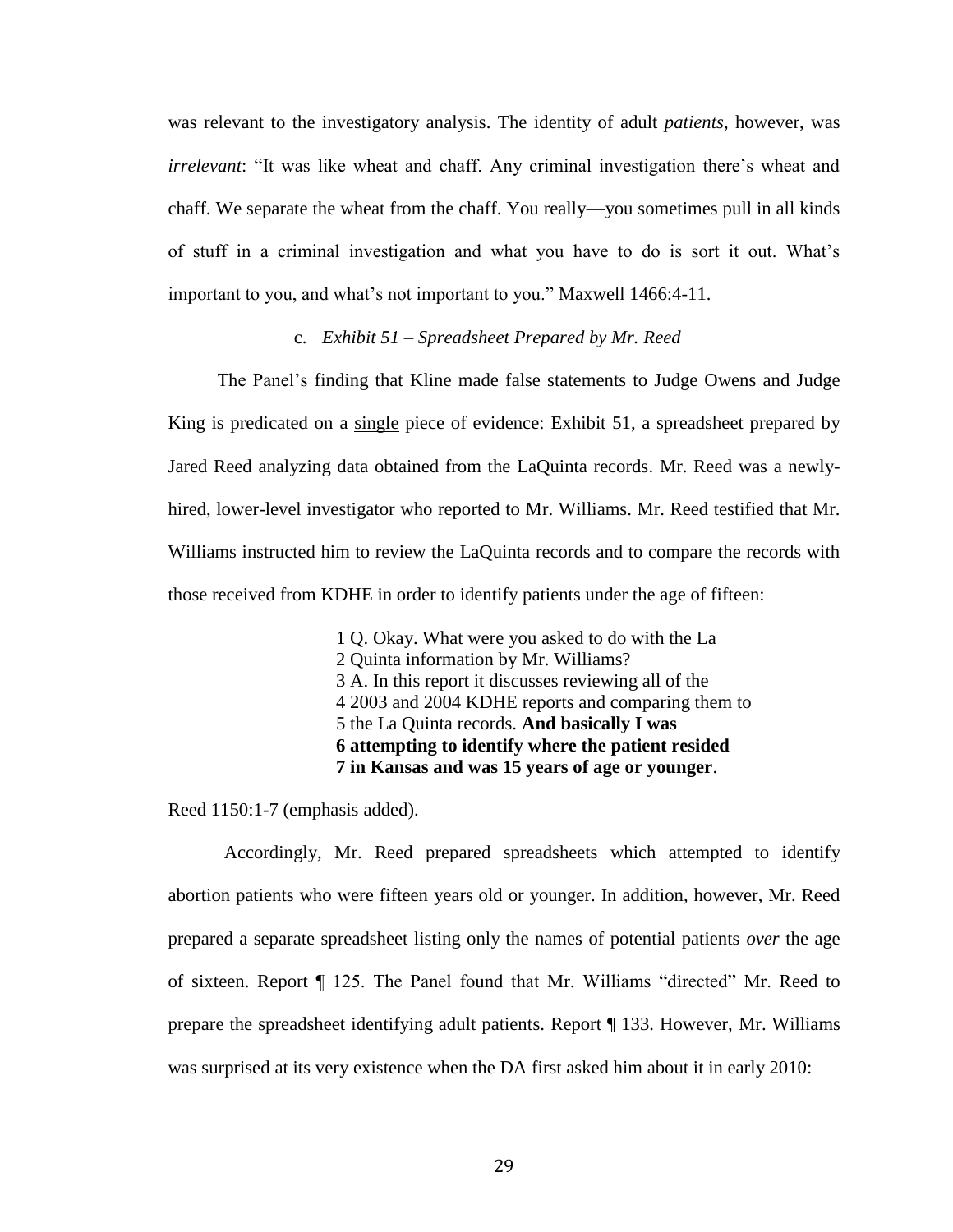- 1 Q. And in there we did discuss this-- or asked you
- 2 some questions about this 16 and over
- 3 spreadsheet, did we not?
- 4 A. Yes.
- 5 Q. And your reaction that day on January 10th of
- 6 2010, when we talked about to you was what?
- 7 A. Well, I think I expressed to you that-- that I
- 8 was surprised when it was first presented to me
- 9 and this issue came up during the hearings in
- 10 Wichita, I think that would have been in late
- 11 2008, when I was cross-examined by Mr. Monnat.
- 12 And, you know, my recollection was at that
- 13 point in time after I-- that we had never done
- 14 anything or had any need to seek names of adult
- 15 women. **In my opinion from the very get go the**
- 16 **names were not important except for the**
- 17 **children where we wanted to find out if there**
- 18 **was sexual abuse and the reporting there.** 19 **I was really surprised about the**
- 20 **existence of this at all.** And I went on to
- 21 explain to you that at that point in time Mr.
- 22 Reed didn't work for me every day, he worked on
- 23 one floor and I worked on another and I was not
- 24 his direct supervisor during 2005. And that I
- 25 think Mr. Reed is very conscientious. He had
- 1 not been to the law enforcement training
- 2 academy at that time, and I also told you that
- 3 may be I had done a poor job in explaining to
- 4 him what I had wanted, because we've-- we've
- 5 seen documents here today where this process
- 6 started in February of '05 and he had prepared
- 7 a report on the children, and whether he had a
- 8 misunderstanding and worked this up at some
- 9 point or-- I can't explain.
- 10 I think he was a conscientious employee
- 11 and may be he thought, anticipated that this
- 12 was something that I was going to need or want 13 but--
- 14 Q. In there in the portion of the statement that
- 15 you gave to us, and I'm not attempting to put
- 16 words in your mouth, it seems to me that you
- 17 acknowledge that you may have seen it but that
- 18 you didn't think it was relevant because you
- 19 hadn't ordered it?
- 20 A. Well, I thought that was another situation that
- 21 maybe he had shown this to me and I said, hey,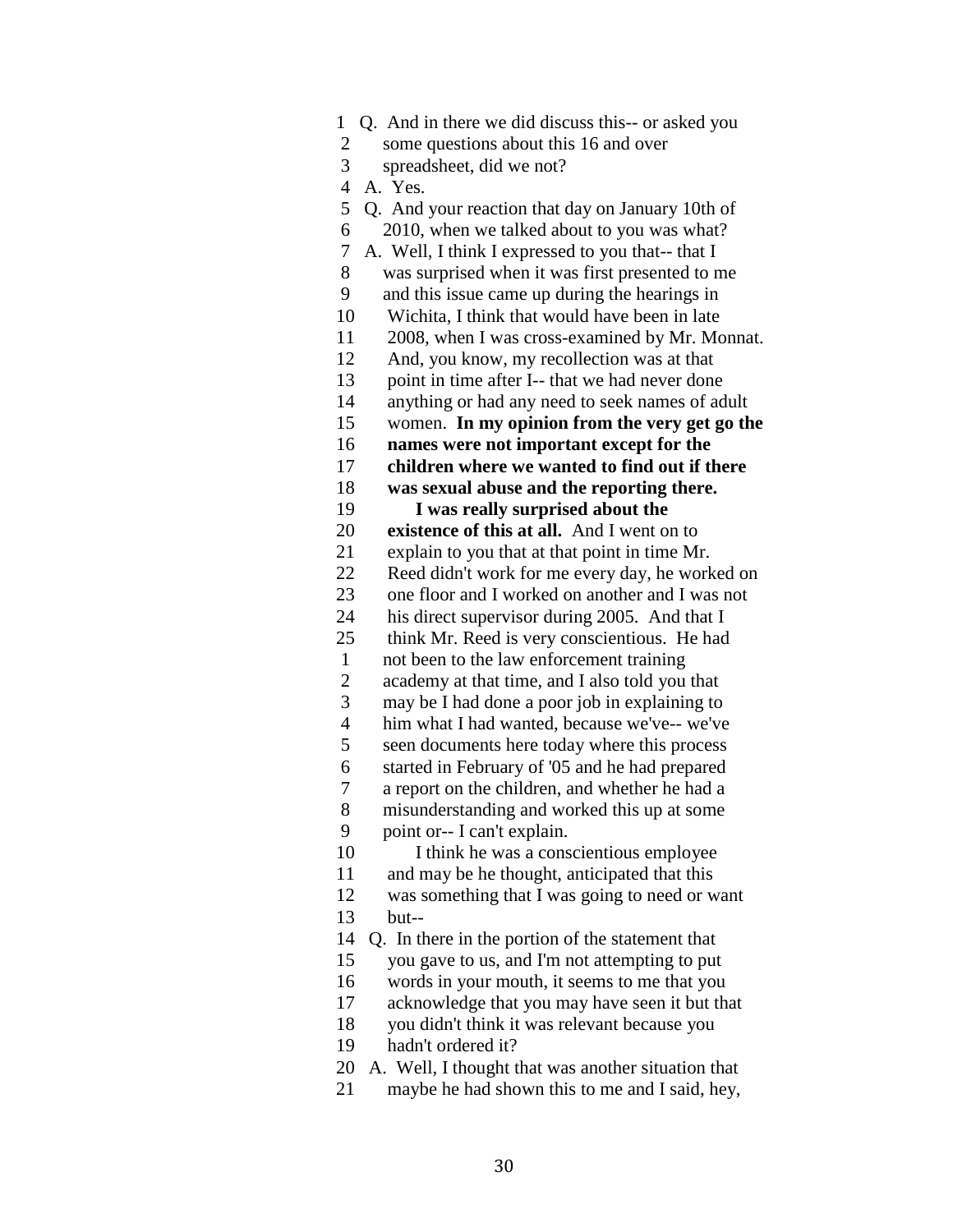- 22 why are you doing this, and may be I had
- 23 discarded it. I said that was a possibility.
- 24 **Because the format is not completed and it's my**
- 25 **understanding that there was never a final**
- 1 **report of this put into file that I had ever**
- 2 **initialed off on. I have no recollection of**
- 3 **ever ordering him, there was no logical reason**
- 4 **for me to do it.** I can just suggest that if he
- 5 did it it was a misunderstanding. And maybe I
- 6 was a poor supervisor and didn't clearly
- 7 explain to him.

Williams 852:1- 853:8 (emphasis added). Further suggesting that he had not previously reviewed Exhibit 51, Mr. Williams testified that the spreadsheet lacked the typical formalities of an approved investigative document. Williams 810:18-817:14 (Exhibit 51 does not contain his initials, lacks a cover report, and was not saved to the investigation file). Mr. Reed confirmed that the spreadsheet was never finalized or approved by Mr. Williams. Reed 1210:25-1213:9.

Importantly, Kline was unaware that Mr. Reed had created Exhibit 51. In fact, the first time Kline had even seen it was at the disciplinary hearing. Kline 354:22-356:5. Kline testified he had never ordered anyone to prepare the document. Kline 357:11- 358:8. Likewise, no one on his staff told him about the preparation of Exhibit 51, but instead, simply informed him that the "effort to identify the children and their adult traveling partners did not work." Kline 361:7-16. Kline speculated that it "could" make sense for his staff to identify adult patients as a way to exclude them from the list of adults, leaving only the adult *traveling companions* of children, but he stated he had not asked for this to be done and "did not know" if that was Mr. Reed's purpose in creating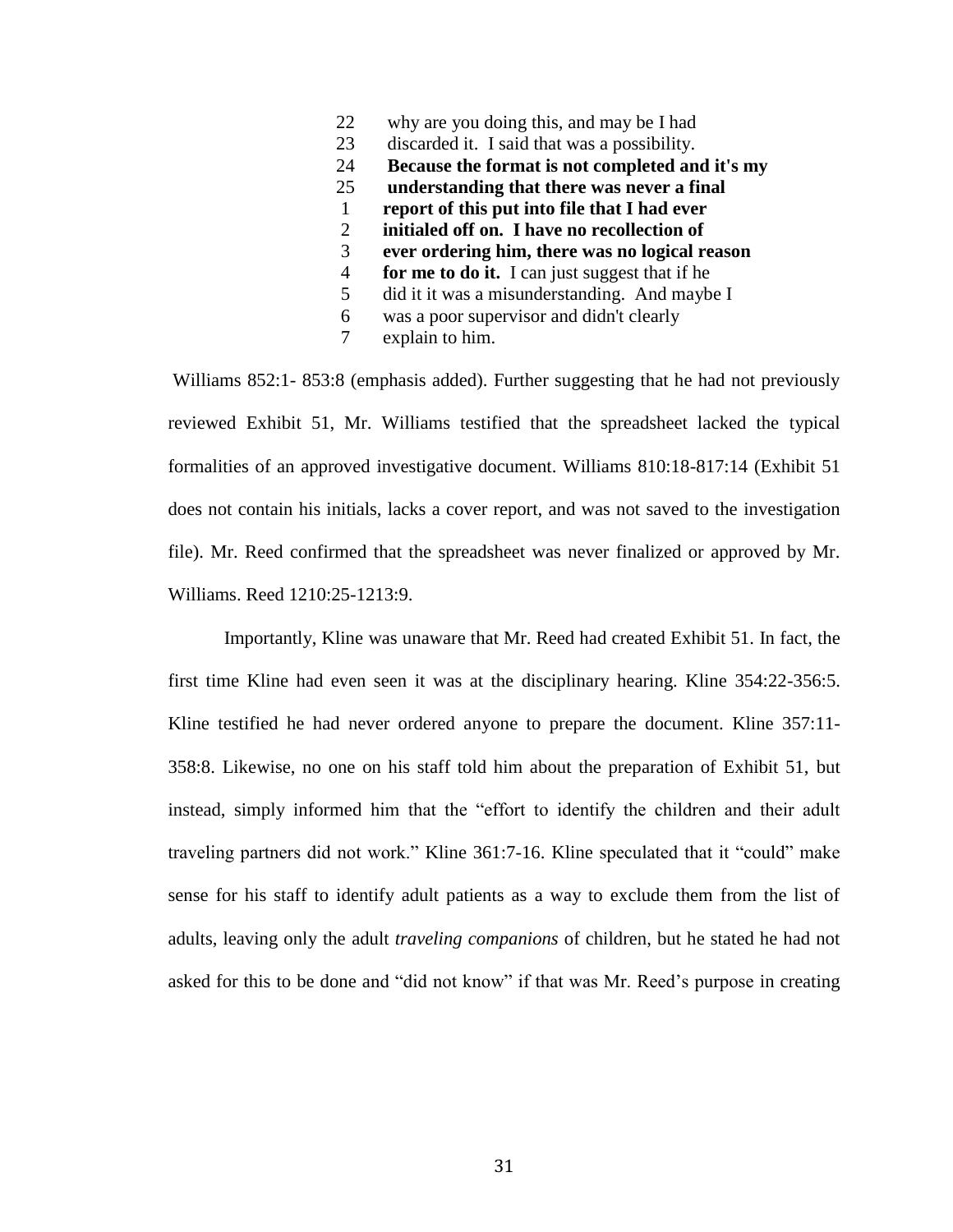Exhibit 51. Kline 357:17- 358:8; 360:11-361:6.<sup>9</sup> Notably, Mr. Reed's testimony about the La Quinta records mentions Kline *not once*. Reed 1140-62. Given this, it is unsurprising that there was no evidence of anyone in Kline's office ever using or following up on Exhibit 51 in the investigation. It would be surprising if they had, since, while Kline's office had every right to learn adult identities, there was no need to do so in such fashion.

### d. *Requirements of Rule 3.3(a) Are Not Satisfied*

The Panel's conclusion that Kline violated Rule  $3.3(a)(1)$  by stating that his office did not seek to identify adult patients is wrong as a matter of fact and law. Rule 3.3(a)(1) requires a lawyer to act "knowingly." "Knowing denotes *actual knowledge* of the fact in question." KRPC  $1.0(g)$  (emphasis added). As the comments to KRPC 3.3 make clear, the rule is designed to prevent statements "that the lawyer knows to be false." KRPC 3.3 (Comment 2). Thus, the Panel was required to find "clear and convincing" evidence that Kline *knew* his statements to Judge King and Judge Owens were false.

There is simply no evidence that, in April of 2005, Kline "knew or should have known" his statements were inaccurate. Report  $\parallel$  334. Exhibit 51 is the only evidence relied upon by the Panel to support its finding that Kline's statements were false. And as explained above, at the time he made his statements, Kline was unaware that Exhibit 51 had been created. Not only was Kline unaware of this document, but so too were his assistants Mr. Maxwell and Mr. Rucker. Rucker 1076:8-13; Maxwell 1465:14- 1467:16. Indeed, the very existence of Exhibit 51 was inconsistent with Kline's purpose in

 $\overline{a}$ 

<sup>&</sup>lt;sup>9</sup> The Panel rips a portion of Kline's testimony from its context to imply that Kline admitted seeking the identities of adult patients. Report ¶ 129. However, a review of his complete testimony reveals he was merely offering a potential explanation for Mr. Reed's creation of Exhibit 51. Kline 357:11-361:16.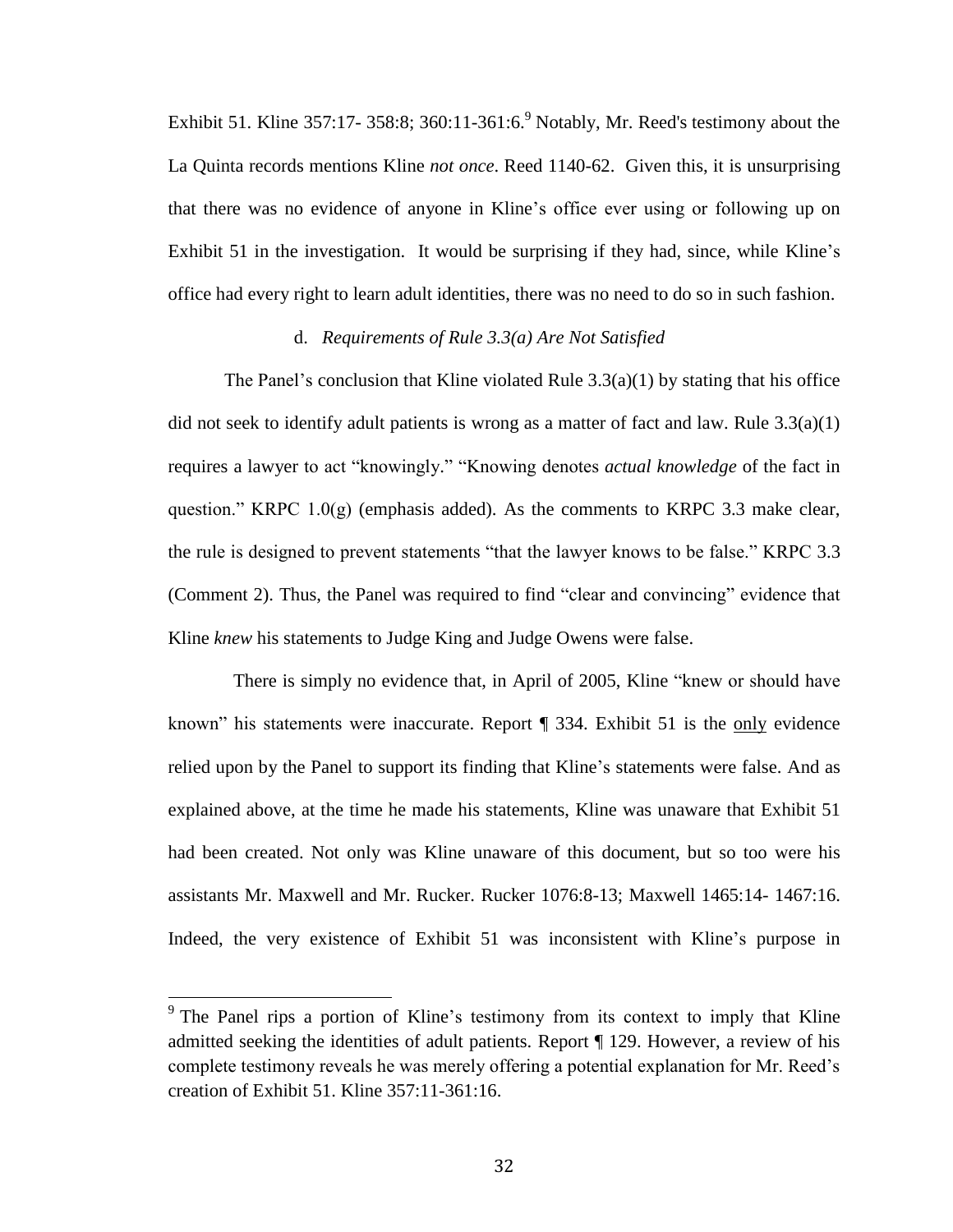obtaining the LaQuinta records and with his instructions to his staff on how to analyze the information contained in those records.

Despite Mr. Williams' testimony that he had no "recollection" of Exhibit 51, and despite both Mr. Williams' and Mr. Reed's testimony that Exhibit 51 was not approved for inclusion in the investigation file, the Panel concluded that Mr. Williams "directed" Mr. Reed to prepare the document. Report ¶ 334. Even assuming this dubious conclusion was correct, it does not support the Panel's conclusion that Kline "knew" that Mr. Reed had tried to identify adult patients at the time he made his statements to Judges King and Owens. *Id*. Instead, it merely suggests that *Mr. Williams* was aware of such efforts. There is simply no evidence (and the Panel pointed to none) showing that Kline *knew* his statements to be false, let alone "clear and convincing evidence."

Second, in addition to lacking any evidentiary support, the Panel also incorrectly applied Rule 3.3(a). The Panel found that "Kline knew or *should have known* that his office attempted to identify adult abortion patient records." Report ¶ 334. But nothing in Rule 3.3(a)—and its attendant "knowingly" element—charges lawyers with constructive knowledge of the truth or falsity of statements. The rule is clear: a lawyer must "know" his statement is false. KRPC 3.3(a). It is true that "actual knowledge" can be inferred from facts, KRPC 1.0(g), though, as noted above, there is no evidence from which "actual knowledge" could be inferred on the part of Kline. But the Panel moved far beyond "inferring" *actual* knowledge and instead created a new *constructive* knowledge element to the rule, *i.e*. Kline "should have known" that his statements were false. The Panel completely disregards the scope and text of KRPC 3.3. "Actual knowledge" of falsity is required under the rule. KRPC 3.3(a); KRPC 1.0(g).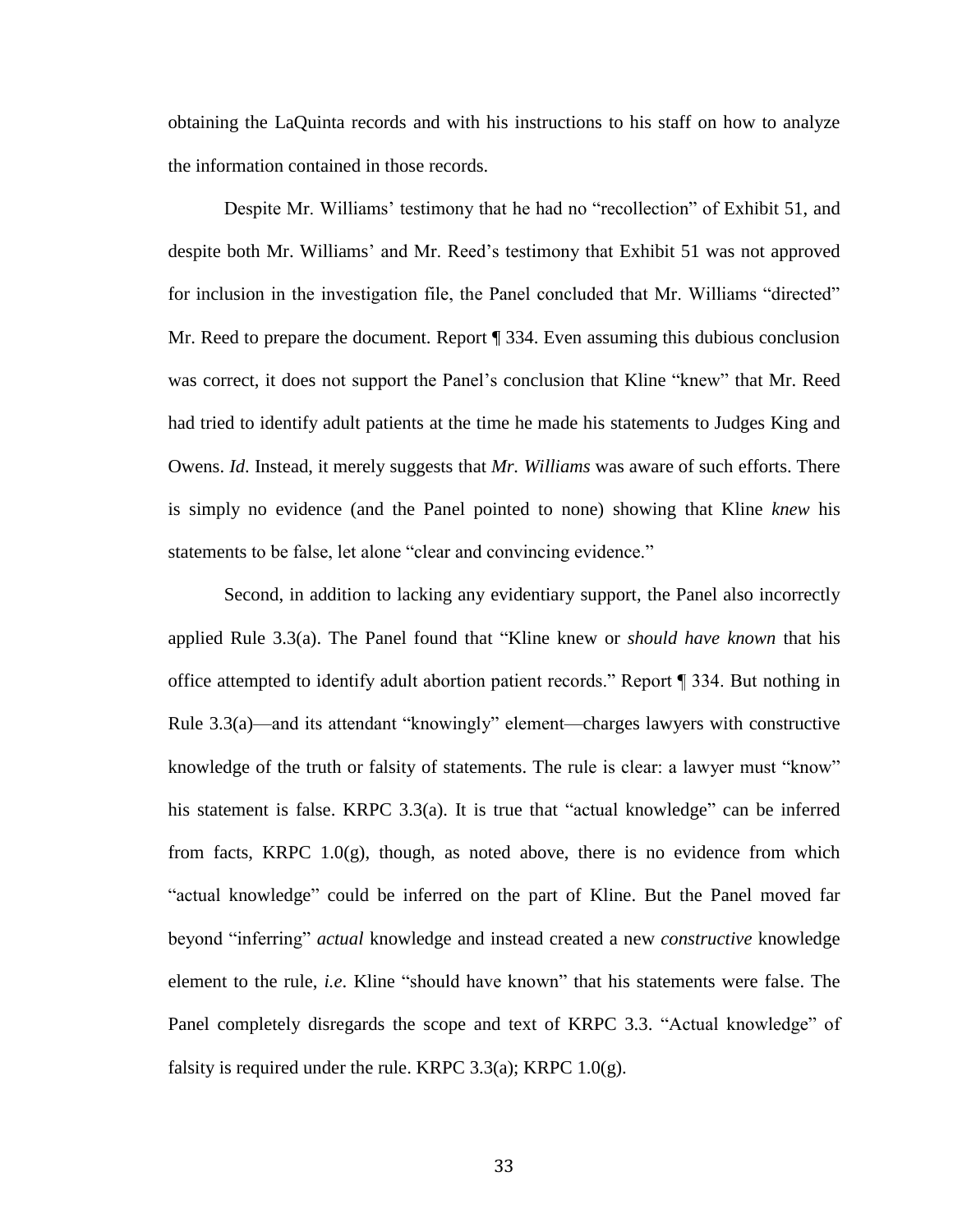Notably, the newly-created "constructive knowledge" element employed by the Panel would deter lawyers from correcting previous, unknowingly false statements to tribunals, as any such correction would open an inquiry as to whether the lawyer "should have known" of the falsity at the time the statement was made. But putting this policy rationale aside, the Panel's application of KRPC 3.3 is simply incompatible with the plain language of the rule, which requires that Kline must have possessed "actual knowledge" that his statements were false at the time he made them. Thus, even if there was evidence that Kline "should have known" of Mr. Reed's efforts (which, as described above, there is not), such evidence would be wholly insufficient to find a violation of Rule  $3.3(a)$ .<sup>10</sup>

Third, the Panel found that "Kline has never attempted to correct the false statements made under oath." Report ¶ 335. Under KRPC 3.3(a), lawyers shall not "fail to correct a false statement of *material* fact or law previously made." (emphasis added). Here, Kline's alleged false statements—that he did not seek the identities of adult abortion patients during the investigation—were immaterial to the "conclusive issues" in the underlying proceeding. *Shamberg, Johnson & Bergman, Chtd. v. Oliver*, 289 Kan. 891, 900, 220 P.3d 333, 339 (2009). Neither the *Tiller* nor *CHPP* case turned on whether Kline's investigation encompassed the identities of adult patients. It is undisputed that Kline had a legal right to obtain the names of adult patients from the LaQuinta records. Moreover, even if Kline's representations were material, by the time he became aware

 $\overline{a}$ 

 $10$  Notably, not even KRPC 5.1 contains a broad "constructive knowledge" element like that applied by the Panel in regard to KRPC 3.3. As discussed *infra*, in limited circumstances, KRPC 5.1 makes supervisory attorneys responsible for the actions of their subordinates. But revealingly, under that rule, a supervisory attorney is only responsible for a violation by his subordinate if the lawyer "orders," "ratifies," or has actual "knowledge" of the violation. *See* Rule 5.1(c)(1)-(2).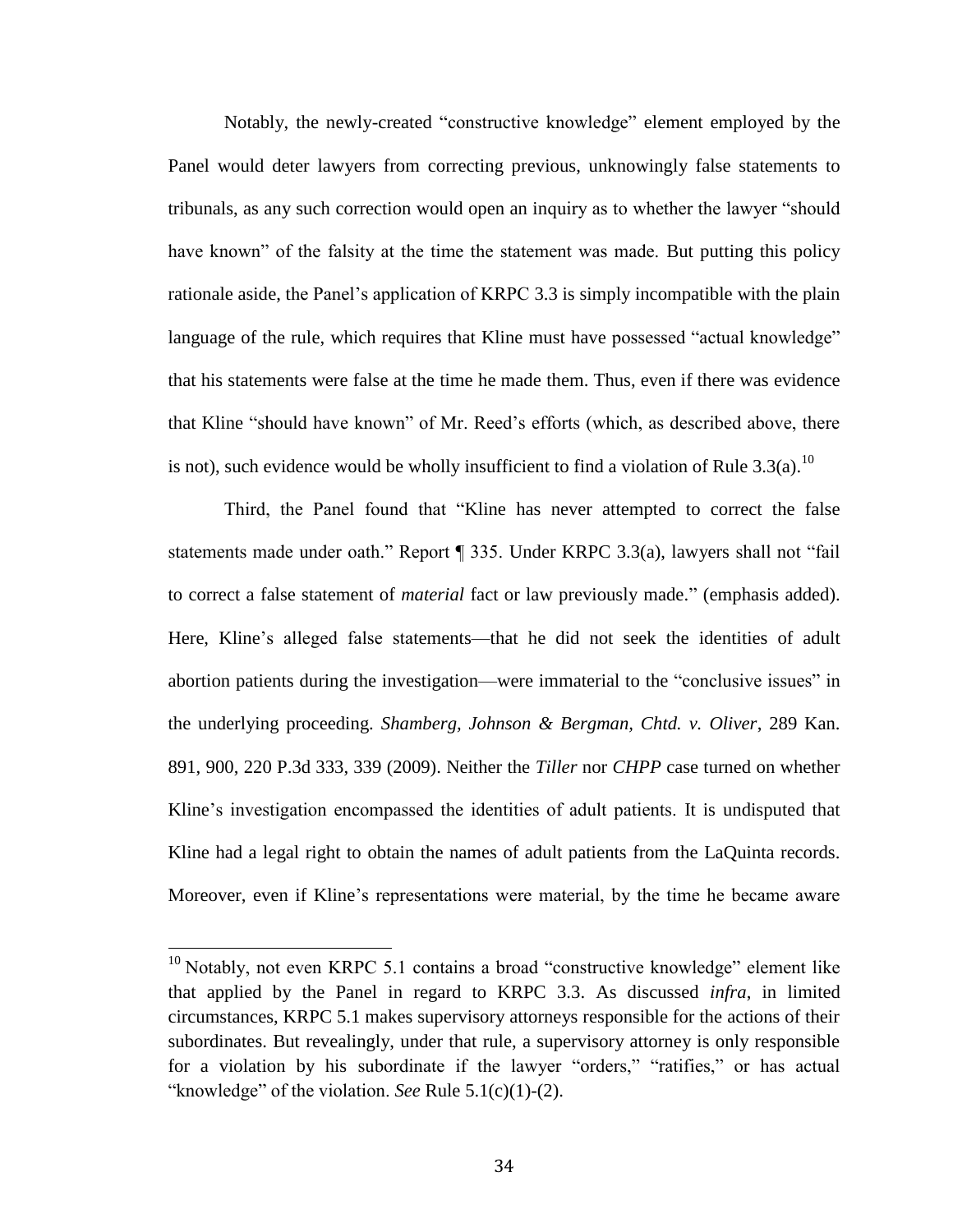they were inaccurate, the *Tiller* and *CHPP* cases had long since concluded. Thus, there was no avenue for Kline to have "corrected" his previous statements.

The record also shows that Kline took great pains to prevent disclosure of the identities of adult patients because they were not relevant to his investigation. *See* Kline 1687:11-1689:13; Kline 273:5-25; Ex. 142 at 16. For example, in *Alpha*, Kline proposed a procedure for redacting all patient identities from records requested from CHPP.

In summary, the Panel's conclusion that Kline violated KRPC 3.3 is not supported by "clear and convincing" evidence. There is simply no evidence that Kline was aware that Mr. Reed had engaged in efforts to determine the identities of adult abortion patients. The great weight of evidence reveals that Mr. Reed prepared Exhibit 51 on his own, with *at most* the knowledge of Mr. Williams. In addition, the Panel erred as a matter of law by inventing and applying a constructive knowledge element to KRPC 3.3. The Panel's determination should be reversed.

### 3. The Panel Incorrectly Determined That Kline Violated KRPC By Attaching Sealed Documents To His Brief in *Alpha*

The Panel incorrectly concluded that Kline violated Rules 8.4(d), 8.4(g), and 5.1(c) by attaching sealed documents to the appellate brief his office filed in *Alpha*. The Panel found that Kline instructed his subordinates to attach three documents from the district court record to the appellate brief filed with this Court: (1) redacted subpoenas Judge Anderson issued to the clinics; (2) redacted portions of the October 5, 2004 transcript of a hearing before Judge Anderson on the clinics' motions to quash the subpoena; and (3) Judge Anderson's October 21, 2004 Memorandum and Order. *Alpha,*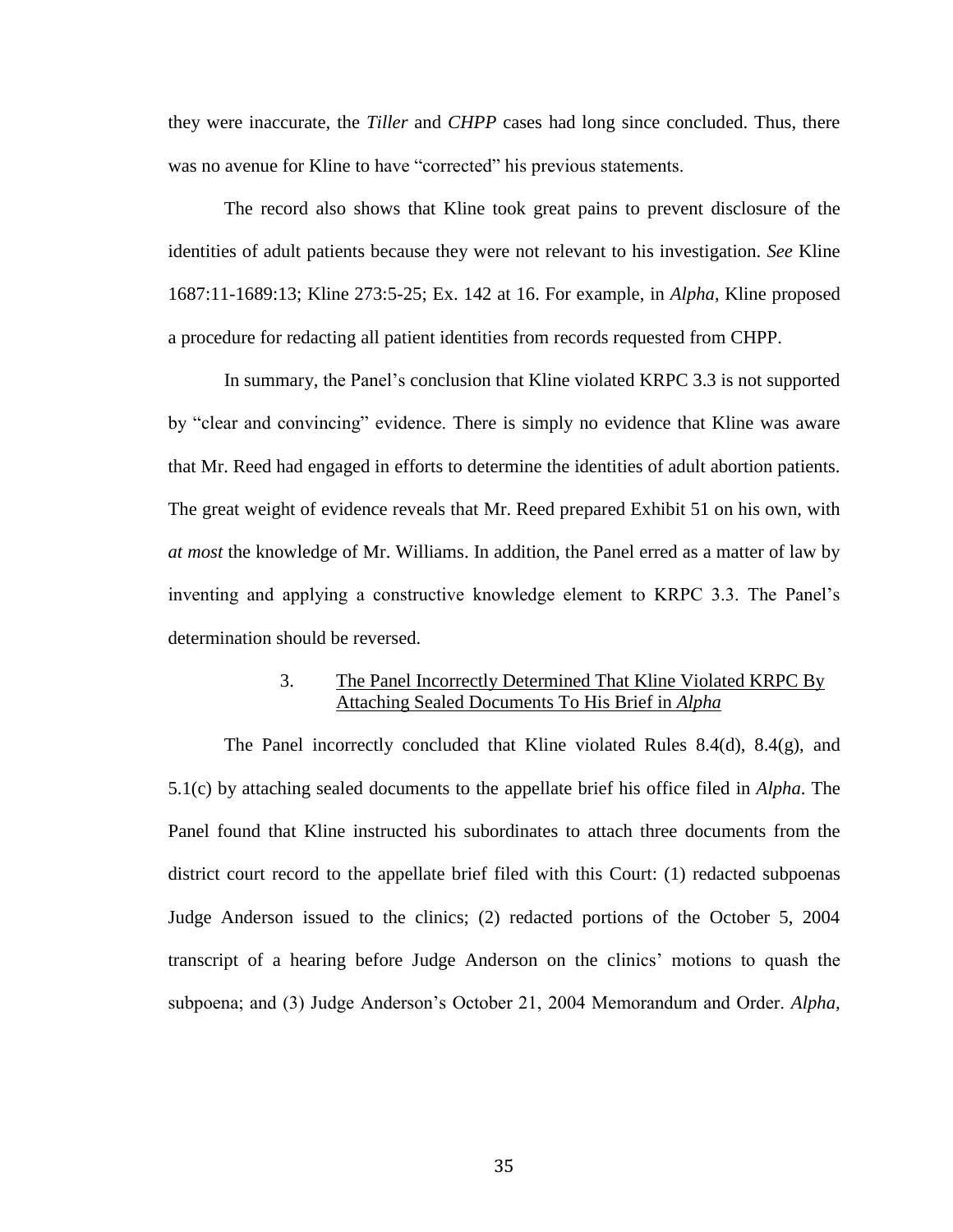128 P.3d at 380; *See also* Maag 1003:12-24.<sup>11</sup> Pursuant to a February 15, 2005 order, this Court had sealed the district court record for purposes of the appeal in *Alpha*, but ordered that the briefs and oral argument would remain public.

Rule 8.4(d) provides that lawyers should not "engage in conduct that is prejudicial to the administration of justice," Rule 8.4(g) forbids "conduct that adversely reflects on the lawyer's fitness to practice law," and Rule 5.1(c) makes a lawyer with "supervisory authority" responsible for the conduct of subordinate lawyers if the supervisor "orders" or "ratifies" the conduct, or "knows of the conduct at a time when its consequences can be avoided or mitigated, but fails to take reasonable remedial action." The Panel determined that, by attaching the documents to the brief in *Alpha*, Kline engaged in "misconduct that is prejudicial to the administration of justice," Report ¶ 338, and that Kline's conduct "adversely reflects on Kline's fitness to practice law as it defeated the Court's purpose in sealing the record." Report  $\P$  339. The Panel also found that Kline had "managerial" authority" over the attorneys filing the brief and failed to take remedial action, in violation of KRPC 5.1(c). Report ¶ 341.

The record reveals, however, that although the attachment of documents to the brief was a technical violation of this Court's order, it did not cause prejudice to any party and does not rise to the level of a violation of the KRPC. Importantly, the three

 $\overline{a}$ 

 $11$  In light of the "highly unusual" order from this Court, Kline and his attorneys, including Assistant Attorney General Maxwell, carefully considered whether to file these documents. *See* Maag 1037:24-1038:20; Maxwell 1082:17-1083:16. They unsuccessfully sought direction from the Clerk of the Appellate Courts, Carol Green, and they later filed a Motion for Clarification with Judge Anderson, who found that his own nondisclosure order had not been violated by attaching the documents because the clinics had already made that order's application moot, and because the unredacted parts of the attachments that could be viewed by the public did not contain any patient-related information or other information that could harm the investigation. Strong 956:13- 857:9.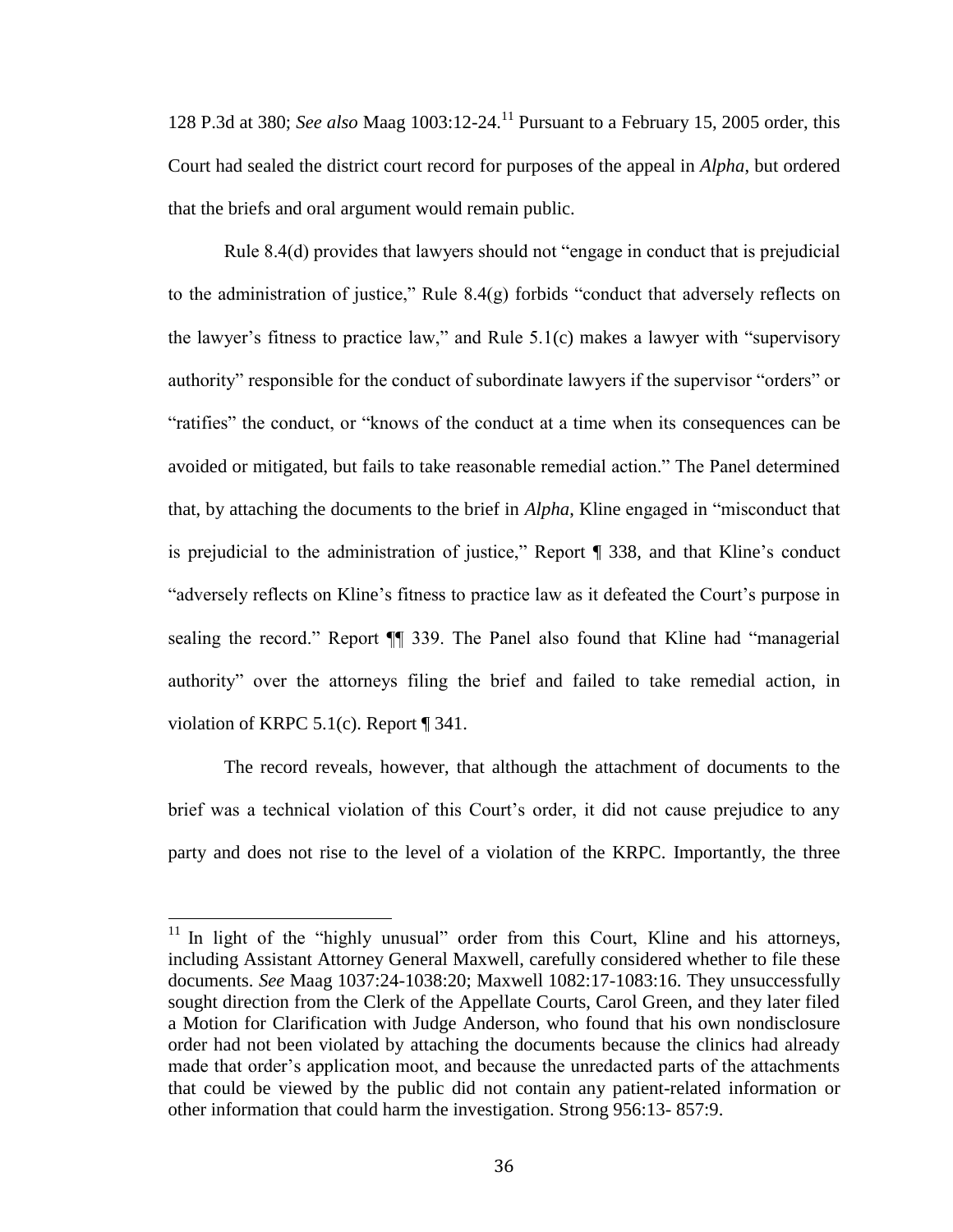documents from the record attached to the brief contained only legal arguments and conclusions and *did not contain confidential information about the investigation, medical records, or abortion patients*. This Court, in *Alpha,* has already addressed Kline's conduct in the context of the motion for contempt filed against Kline in that case. While this Court was clearly unhappy with Kline's "defiant tone," it rejected the clinics' claim that Kline should be held in contempt or had prejudiced the proceeding:

[Kline has] made a classic "no harm, no foul" argument: Any disclosure of sealed material did nothing to impair the orderly nature of this proceeding or the soundness of its eventual result; the attorney general and his staff did not release information harmful to personal privacy, prejudicial to the administration of justice, or detrimental to this court's performance of its duties.

We conclude that, despite the attorney general's initial defiant tone, he should not be held in contempt at this time. **No prejudice has resulted from his conduct**, a distinguishing feature of the cases cited to us by petitioners.

*Alpha*, 128 P.3d at 381-82 (emphasis added).

Despite this Court's explicit finding that "no prejudice" resulted from Kline's conduct, the Panel found a Rule 8.4(d) violation because "[a]ttaching confidential documents to a public pleading is misconduct that is prejudicial to the administration of justice…." Report ¶ 338. However, as noted above, the documents were "confidential" only in the sense they were subject to this Court's order sealing the entire district court record. The documents themselves did not contain "confidential" (*i.e.* non-public) information. Indeed, the documents contained the same type of information—legal issues and arguments—addressed in the parties' public briefing and oral argument. Thus, to the extent Kline's conduct can be questioned, it is only because it contravened this Court's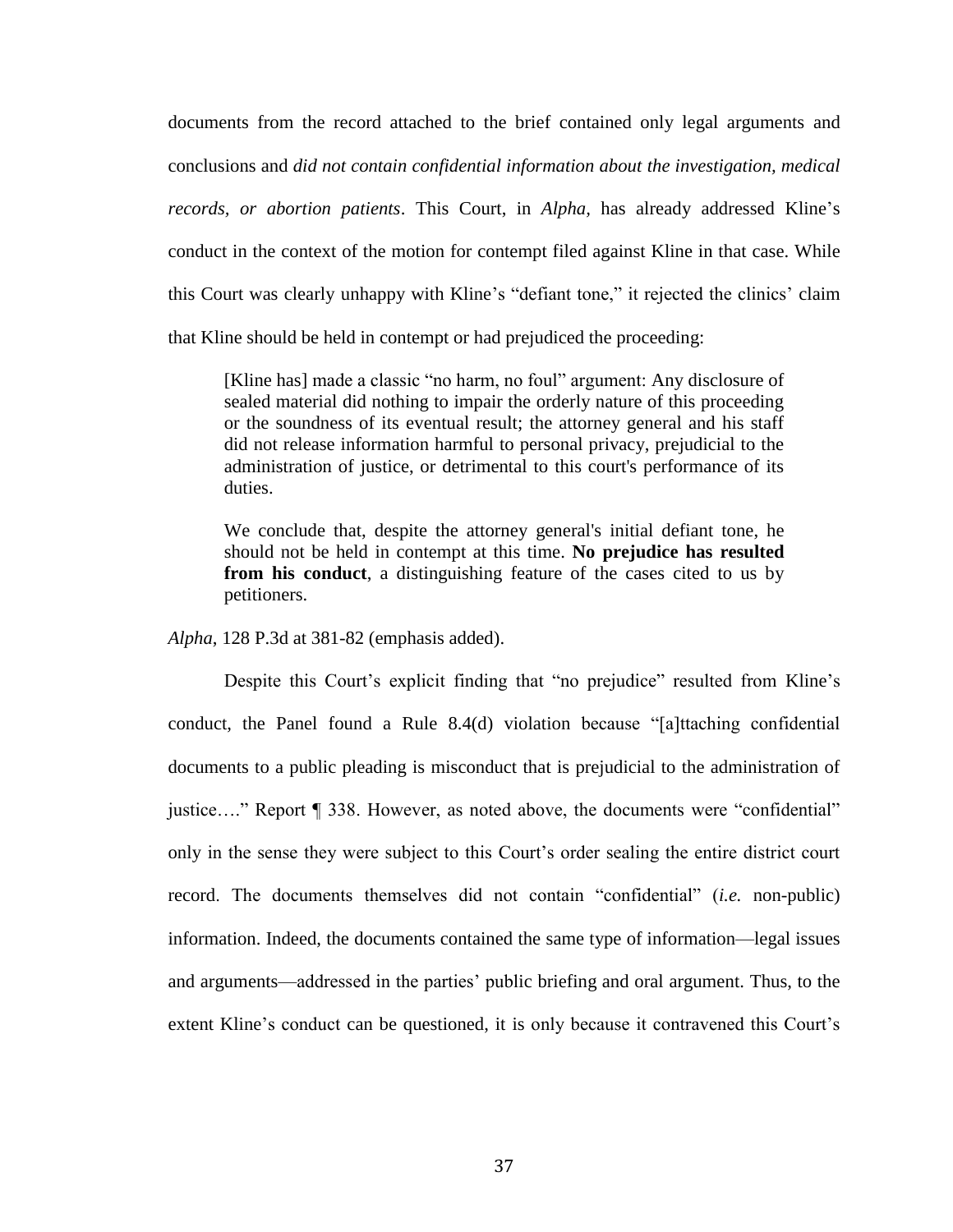order sealing the district court record. And, as noted above, this Court expressly declined to hold Kline in contempt of its order because no prejudice resulted from his conduct.

Similarly, as to Rule 8.4(g), the Panel found that this "Court's purpose in sealing court records is to protect confidential information from being publicly released," and that Kline's conduct "defeated the Court's purpose in sealing the record." Report ¶ 339. But Kline's conduct did *not* defeat the purpose of this Court's order, because Kline "did not release information harmful to personal privacy, prejudicial to the administration of justice, or detrimental to this court's performance of its duties." *Alpha*, 128 P.3d at 381- 82 (emphasis added). As this Court has already found, "[n]o prejudice has resulted from his conduct." *Id*. If an alleged violation is predicated on the violation of a court order, and the court issuing that order determines that the conduct was not prejudicial and does not constitute contempt, how can that conduct establish an independent violation of the Rules of Professional Responsibility?

Indeed, the Panel's application of Rule 8.4 in this instance admits of virtually no limits. For example, it is commonplace in civil litigation for courts to enter protective orders protecting a party's personal or proprietary information from public disclosure. In the event such a protective order is violated, the court may sanction a party or hold the party in contempt. The issuing court is plainly in the best position to judge the parties' conduct and weigh any resulting prejudice. However, if a lawyer's mere disclosure of "confidential" information in a brief constitutes a *per se* violation of Rule 8.4—even where the issuing court found no prejudice resulted from the conduct—this Court will soon be flooded with countless new cases of attorney misconduct. Simply put, if Kline's conduct was in any way sanctionable, this Court was best positioned to issue such a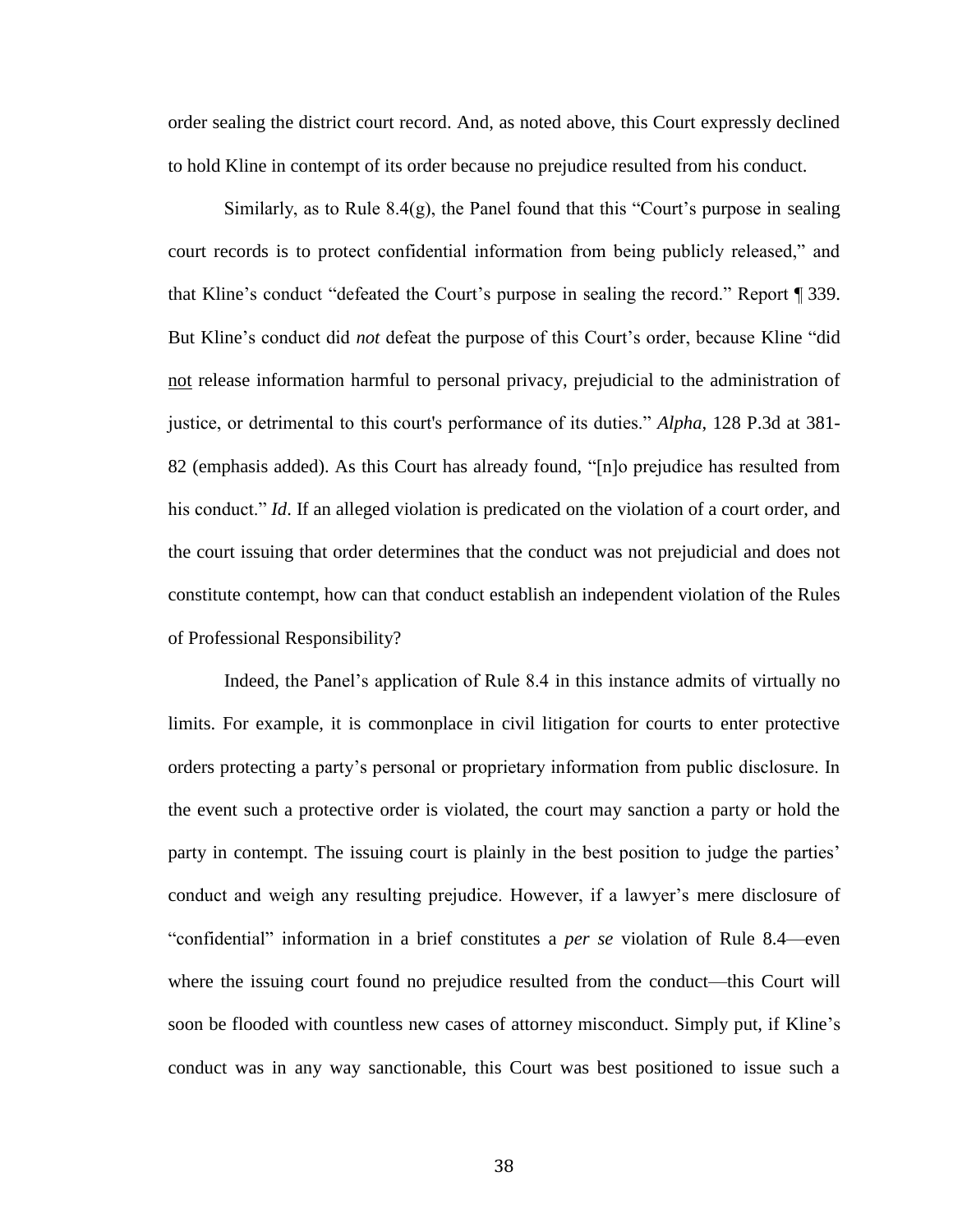sanction in *Alpha*. This Court, however, expressly declined to hold Kline in contempt and found that no prejudice resulted from his conduct. The Panel's freewheeling application of Rule 8.4 was an error, and there is no "clear and convincing" evidence of egregious conduct violating Rule  $8.4<sup>12</sup>$ 

# 4. The Panel Incorrectly Found that Kline Violated Rule 3.3 Through His Representations to this Court in *Alpha*

The Panel incorrectly concluded that Kline violated Rule 3.3(a)(1) when he filed a motion to clarify following oral argument in *Alpha*. Mr. Rucker argued on Kline's behalf in *Alpha*. Two justices of this Court questioned Mr. Rucker regarding investigations into "live births," which did not involve abortion clinics and therefore were not at issue. Specifically, the justices asked whether Kline's office had investigated or issued subpoenas regarding "failure to report" violations by other mandatory reporters such as hospitals.<sup>13</sup> In response, Mr. Rucker initially invoked the need for investigative secrecy, as the "live births" investigation was not before the Court and, because KDHE records contained all information necessary to investigate non-reporting by live birth providers, which would be prosecuted solely by local prosecutors, was at any rate entirely separate from the investigation regarding abortion clinics. Kline 429:13-436:3. Nonetheless, Mr. Rucker finally acceded and answered that Kline had not subpoenaed information from other mandatory reporters, such as hospitals. Report ¶ 149. After the argument, Kline had a motion to clarify filed. It stated:

l

<sup>&</sup>lt;sup>12</sup> Without a predicate violation of Rules 8.4(d) or (g), there is no violation of Rule 5.1(c).

<sup>&</sup>lt;sup>13</sup> Although inapposite in *Alpha*, a "selective prosecution" theory was later rejected by Judge Owens in the Tiller trial. Judge Owens held that it would make sense to start with abortion clinics when investigating mandatory reporters' failure to report, since minors receiving an abortion would by definition have "suffered an injury through an unwanted pregnancy." The statute is triggered by the presence of an "injury." Ex. N1 at 9-10.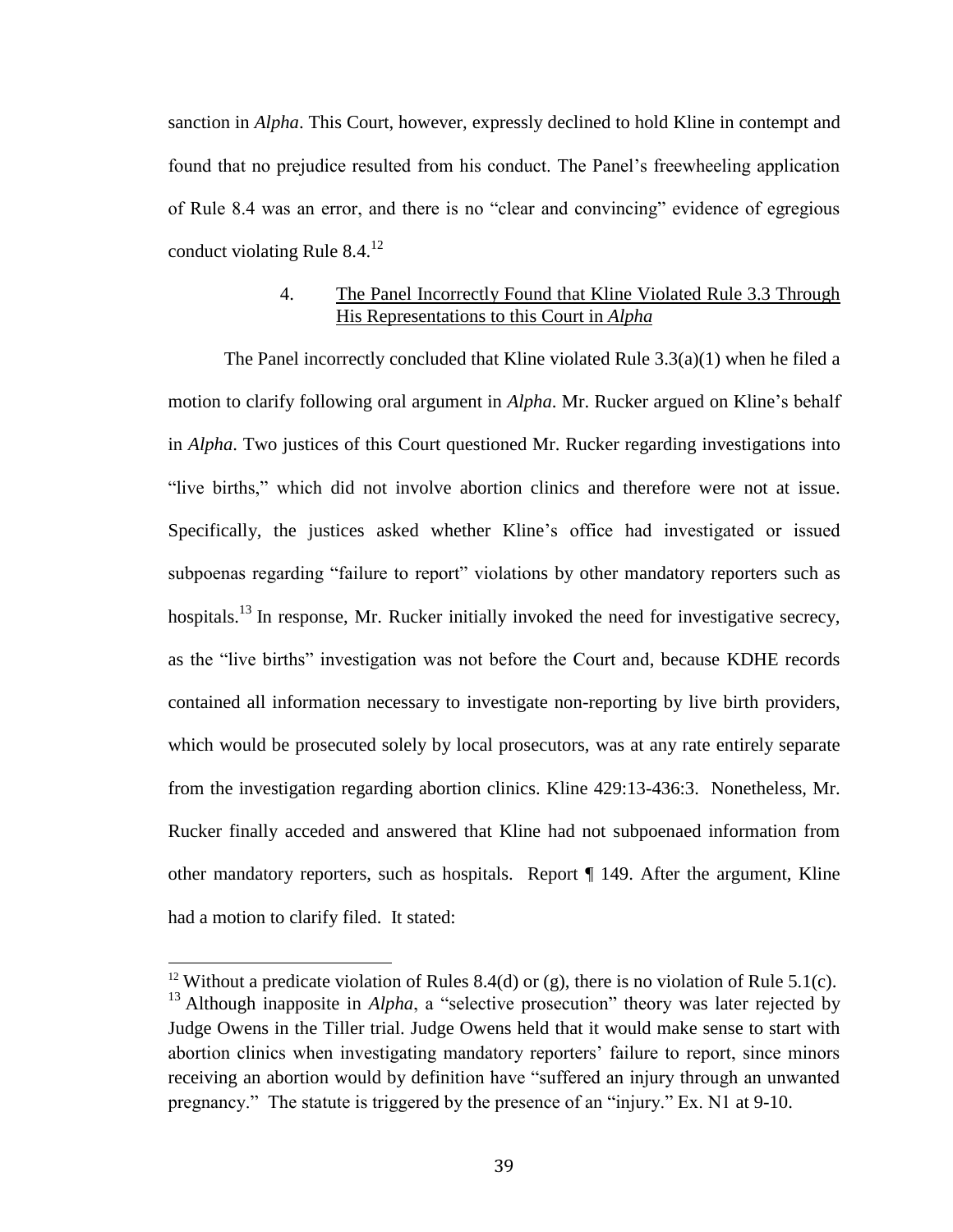As part of this criminal investigation and/or inquisition, Kline has sought records and information from other mandatory reporters besides the petitioners in the present mandamus action. This effort has included subpoenas for records relating to live births involving mothers under the legal age of sexual consent.

#### *Alpha,* 128 P.3d at 373.

The Panel "believe[d]" the motion to clarify contained false information because "[t]he respondent did not seek any information from other mandatory reporters." Report ¶ 345. However, the Panel's factual findings provide no basis for this "belief." The Panel's conclusion that Kline violated Rule  $3.3(a)(1)$  rests upon the language in the motion to clarify stating that Kline "has sought records from other mandatory reporters besides the petitioners in the present mandamus action." Report ¶ 342. The Panel deems this statement to be false because "[t]he respondent and his assistants [only] sought information from SRS, KDHE, and the petitioners," and the information obtained from SRS and KDHE "came from others, including mandatory reporters." Report ¶ 343. In other words, the Panel concluded that Kline's motion to clarify was false because Kline had not, in fact, sought information *directly* from other mandatory reporters. *See* Report ¶¶ 343-345.

However, nothing in Kline's motion states that he sought records *directly* from other mandatory reporters. Instead, the motion simply states that Kline has "sought records and information from other mandatory reporters." This is a true statement, as the Panel's Report implicitly concedes, because the information "sought" from SRS and KDHE included information provided to those agencies by other mandatory reporters. *See* Report ¶ 343. The motion to clarify was true and accurate:

- 23 Q. Looking at your motion to clarify you say, in
- 24 paragraph number one, "As part of this criminal
- 25 investigation and our inquisition Kline has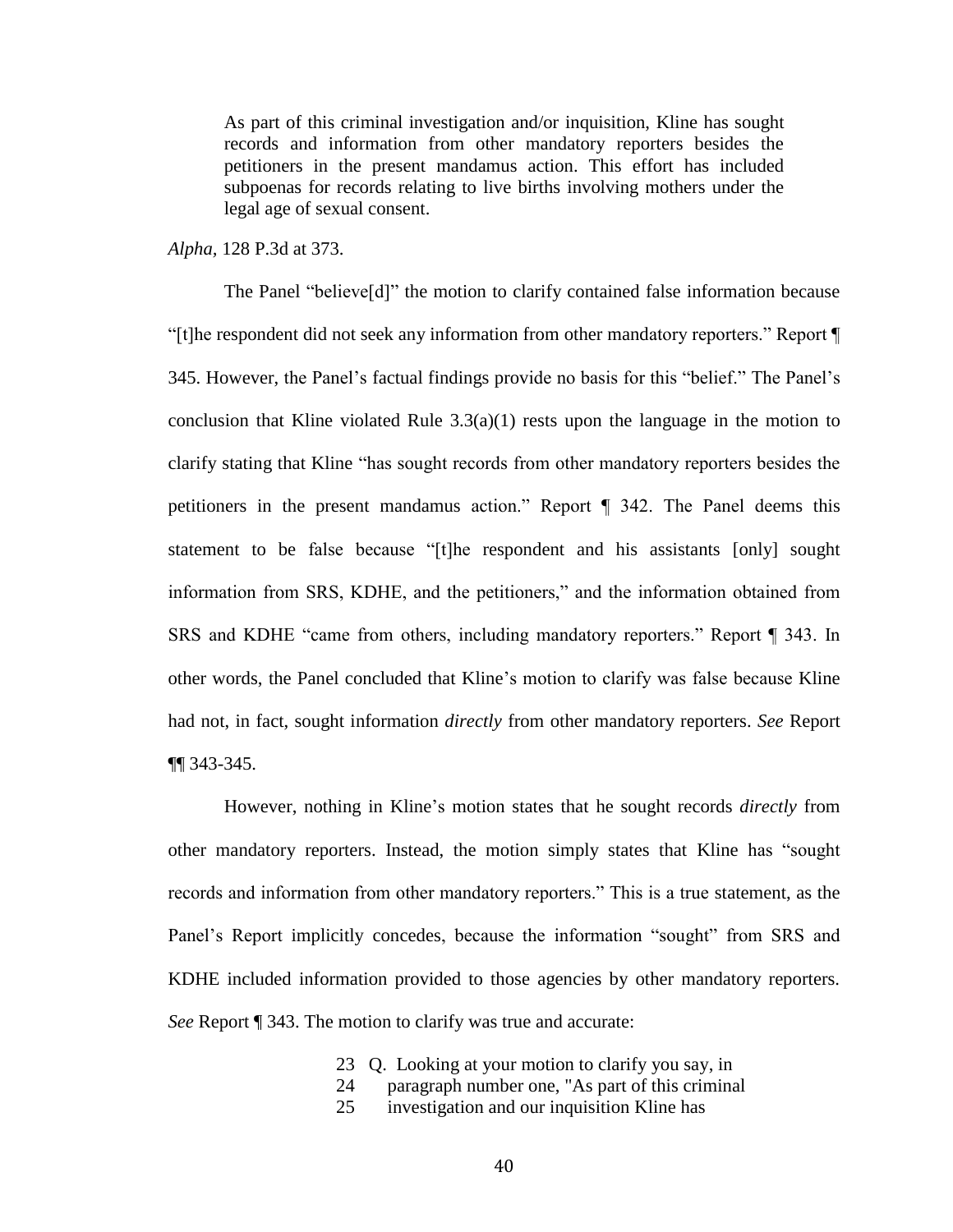- 1 sought records and information from other
- 2 mandatory reporters besides the petitioners in
- 3 the present mandamus action." As I understand
- 4 what you're saying your understanding-- that
- 5 your belief was at the time that since hospitals
- 6 and other mandatory reporters had to report to
- 7 KDHE that you were subpoenaing that information,
- 8 therefore you were subpoenaing information from
- 9 mandatory reporters?
- 10 A. It doesn't say I was subpoenaed information from
- 11 other mandatory reporters.
- 12 Q. You sought.
- 13 A. It says, "Kline has sought records and
- 14 information from other mandatory reporters."
- 15 **And we did that by going to the repository**,
- 16 **which is KDHE, which I could not mention in this**
- 17 **motion to clarify because of the nondisclosure**
- 18 **order. That's the second sentence.**

Kline 448:23- 449:6 (emphasis added).

- 16 Q. I mean, we're all attorneys here we kind of know
- 17 what's going on. But the phrase "other
- 18 mandatory reporters" was just a reference to
- 19 KDHE?
- 20 A. **No, it's a reference to those who reported to**
- 21 **KDHE. The reason we went to KDHE was to get**
- 22 **information from other mandatory reporters that**
- 23 **were given to KDHE.**

Kline 452:16-23 (emphasis added).

- 5 Q. And it is your testimony that-- today that
- 6 paragraph number one of the motion to clarify
- 7 argument was truthful and would not have misled
- 8 the Kansas Supreme Court?
- 9 A. **It is truthful. It is factually truthful. It**
- 10 **wasn't intended to mislead. The inferences the**
- 11 **Court might have drawn, but it wasn't intended**
- 12 **that way. It is factually truthful**.

Kline 484:5-12.

The Panel found that Mr. Rucker "did not agree" that the motion to clarify was necessary and that he did not "sign, author, or ratify the language" contained in the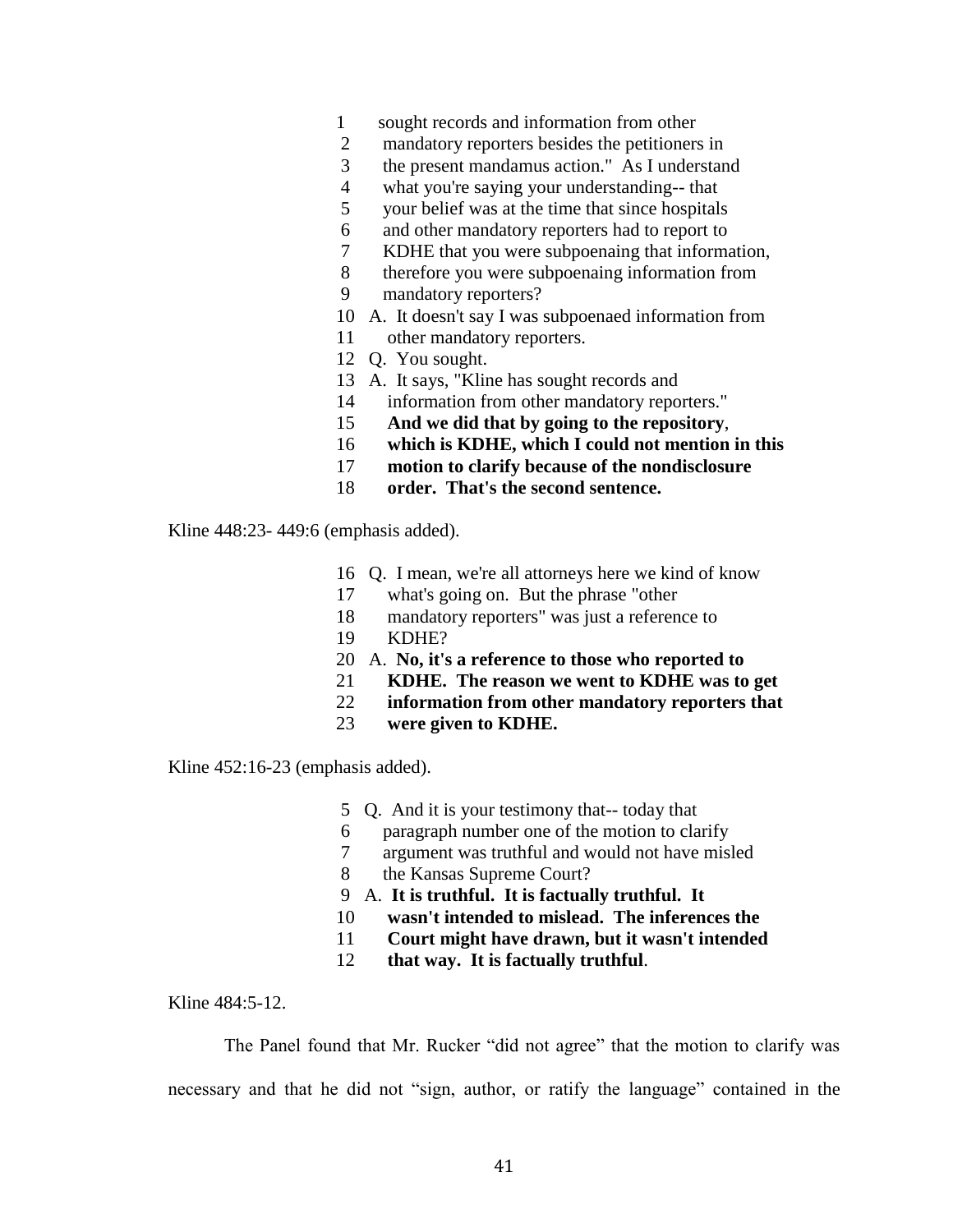motion. Report ¶ 155. Mr. Rucker recalled conversations with Kline in which the two (and others) debated whether the motion to clarify should be filed. Mr. Rucker stated that, at the time, he believed that Kline thought that KDHE was itself a mandatory reporter, and that he therefore resisted filing the motion because he disagreed. Rucker 1063:6-15. Mr. Rucker then testified that he was "confused" by the relevant paragraph:

> 6 Q. Yes, this effort paragraph--in the second 7 sentence of paragraph number one states that the 8 Attorney General's office sought records and 9 information from other mandatory reporters and 10 this effort includes subpoenas for records. 11 A. I am-- I am confused by the paragraph.

Rucker 1070:6-11. Kline, however, testified that he did *not* believe KDHE to be a mandatory reporter at the time of filing the motion. Report ¶ 154. Tellingly, after reviewing the language of the motion again at the hearing, Mr. Rucker refused to agree to a leading question asserting that the motion was not accurate, and stated that "I understand General Kline's argument." Rucker 1129:14-1130:2. Mr. Rucker also stated that he believes that Kline is an honest person. Rucker 1127:8-12.

The Panel remarked that Kline's conduct was "particularly troubling" because this Court relied upon the motion to clarify in *Alpha* when it stated that Mr. Rucker was "less than forthright in his answers" to the Court's inquiry at oral argument. Report ¶ 348. But nothing in the motion to clarify contradicted Mr. Rucker's testimony. In response to questions as to whether the Attorney General's office had subpoenaed specific mandatory reporters, Mr. Rucker responded "no." Report ¶ 149. This was a true statement. Likewise, in the motion to clarify, Kline stated that the Attorney General's office had "sought" information from other mandatory reporters. Report ¶ 342. This was also a true statement, as Kline had in fact "sought" such information from SRS and KDHE—the "repositories"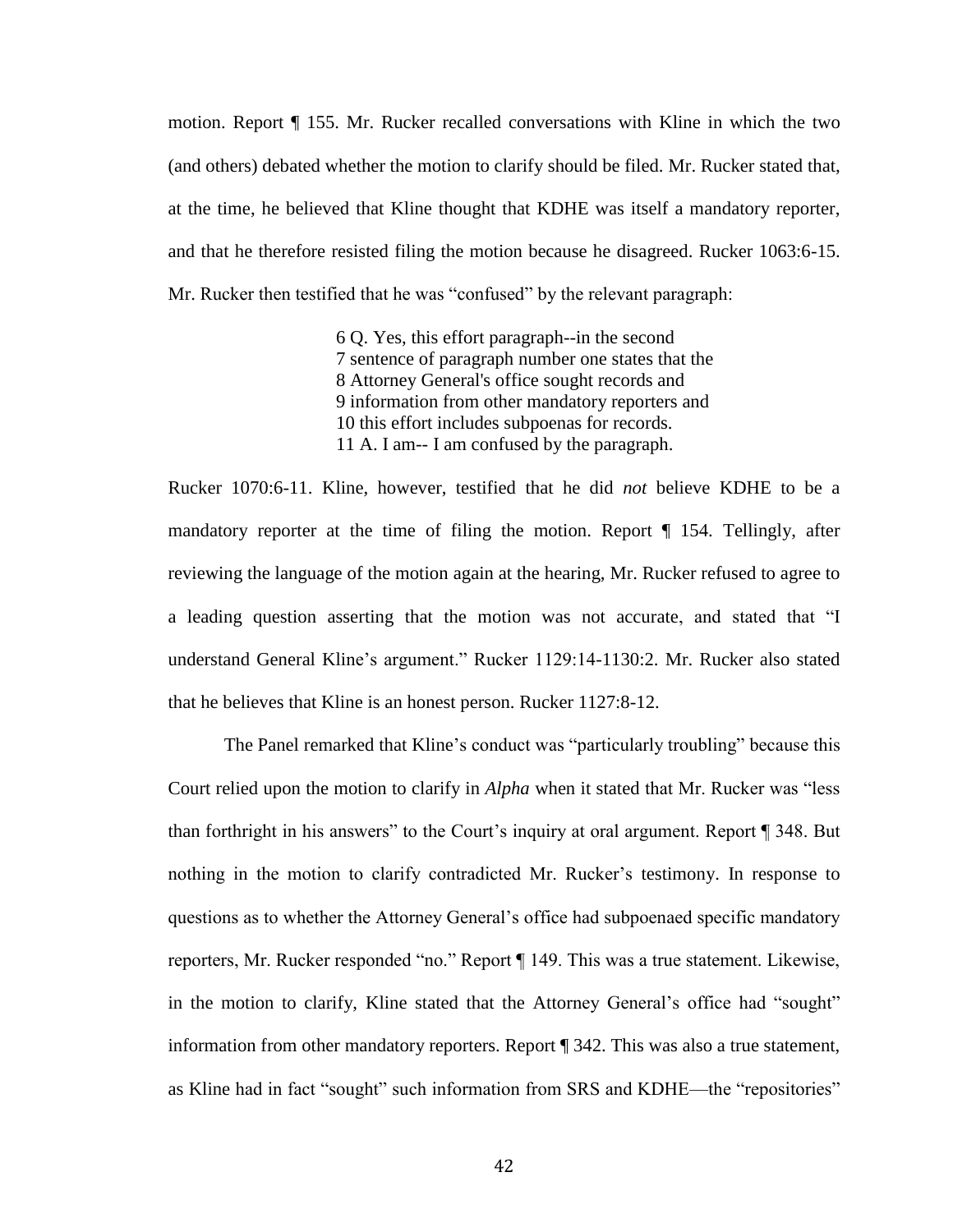of information from mandatory reporters. Thus, Mr. Rucker's statement at oral argument was consistent with, and clarified by, Kline's statement in the motion to clarify.

The Panel "determined" that the motion was false based upon its own reading of the words used in the motion. Report ¶ 348. At a bare minimum, however, Kline's interpretation of his own motion is equally plausible. The existence of conflicting, plausible interpretations of a written statement cannot form the basis of a knowingly false statement under KRPC 3.3. There is simply no "clear and convincing" evidence that the statement in the motion is false or that Kline had "actual knowledge" of its falsity.<sup>14</sup>

Finally, there was no evidence that the question of whether KDHE is a mandatory reporter of information gleaned from live births, or merely maintained data of mandatory reporters who delivered live births, was material to any issue before this Court in *Alpha*. The live birth investigation was not at issue, and at any rate, the live birth subpoenas were themselves subject to a nondisclosure order. Ex. 69 at 721. In short, because Kline's statements were neither false nor material, they cannot form the basis for discipline.

## 5. The Panel Incorrectly Determined that Kline's Statements on the O'Reilly Factor Violate the KRPC

The Panel incorrectly concluded that Kline violated Rule 3.8(f) by making public statements during an appearance on the nationally televised "O'Reilly Factor" in November of 2006. Rule 3.8(f) provides that a

 $\overline{a}$ 

<sup>&</sup>lt;sup>14</sup> In addition to finding a violation of Rule  $3.3(a)(1)$ , the Panel also found that Kline's argument violated Rule 8.4(c), which prohibits lawyers from engaging in "dishonesty, fraud, deceit or misrepresentation." As discussed supra, §1, where a specific ethics rule addresses a course of conduct (such as Rule 3.3 in regard to false statements to tribunals), that rule must be applied in place of a catch-all rule such as Rule 8.4. Thus, although the Panel's finding in regard to Rule 8.4 fails for the same reason as it does for Rule 3.3, it was a legal error for the Panel to have applied Rule 8.4.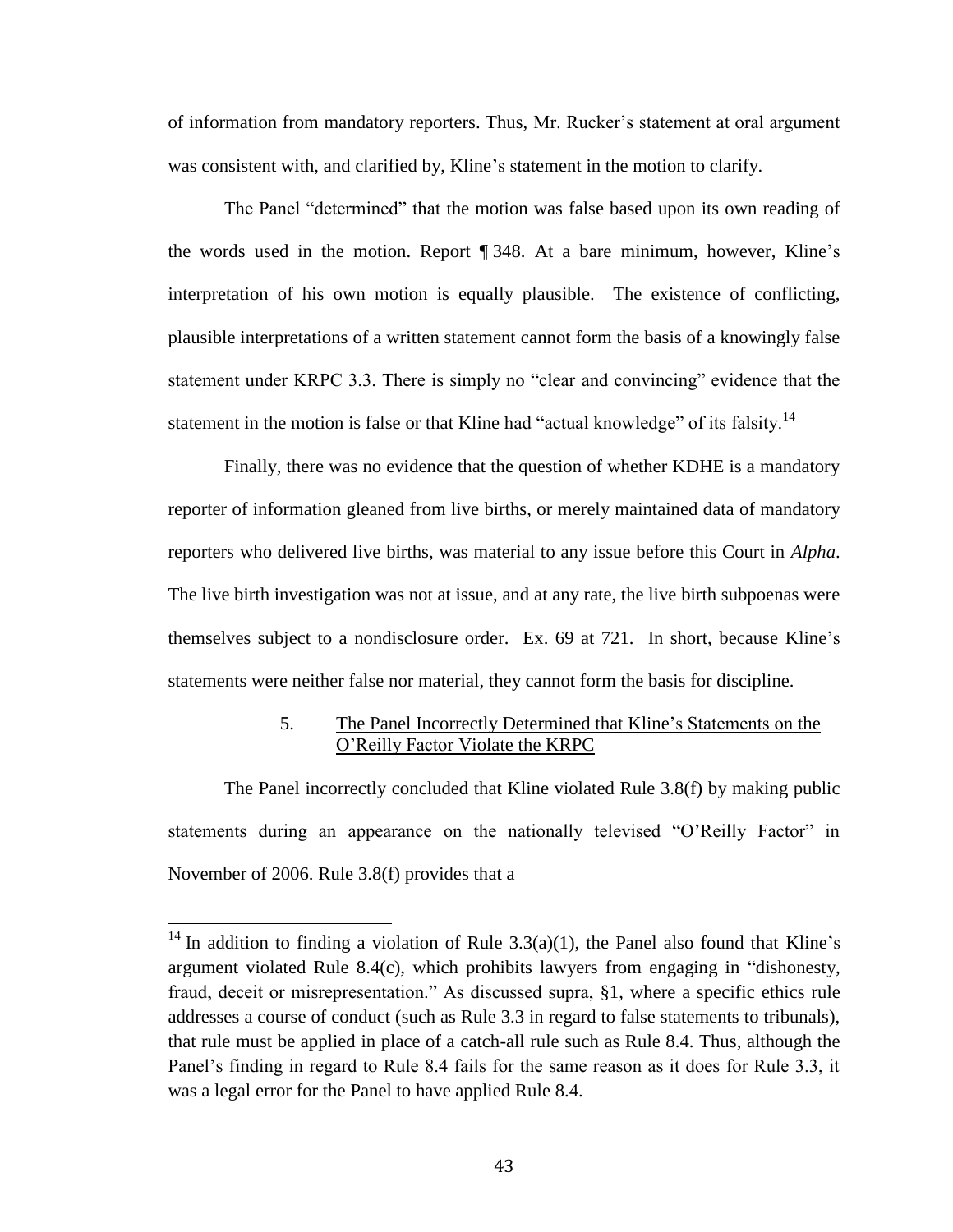prosecutor in a criminal case shall…(f) except for statements that are necessary to inform the public of the nature and extent of the prosecutor's action and that serve a legitimate law enforcement purpose, *refrain from making extrajudicial comments that have a substantial likelihood of heightening public condemnation of the accused* and exercise reasonable care to prevent investigators, law enforcement personnel, employees or other persons assisting or associated with the prosecutor in a criminal case from making an extrajudicial statement that the prosecutor would be prohibited from making under Rule 3.6 or this Rule.

#### KRPC 3.8(f) (emphasis added).

During his appearance on the O'Reilly Factor, Kline described the general nature of medical records obtained during his investigation, noting that "in every single instance [of a late-term abortion], there was not an abortion performed for a physical reason." Report ¶ 353. In describing why such records were necessary for the investigation, Kline noted that you "cannot enforce prohibitions against late-term abortion without seeing the doctor's notation regarding the evidence or the abortion that was performed in the procedure." Report ¶ 353.

The Panel determined that Kline's statements violated Rule 3.8(f) because they "were not necessary to inform the public of the nature and extent of the prosecutor's action," did not "serve a legitimate law enforcement purpose," and had a "substantial likelihood of heightening public condemnation of Dr. Tiller." Report ¶ 354. The Panel's finding is an error of law and of fact.

#### a. *Rule 3.8(f) Does Not Apply Retroactively*

The Panel's application of KRPC 3.8(f) to Kline's conduct violates his due process rights under the Fourteenth Amendment of the United States Constitution. Importantly, section (f) of KRPC 3.8 was not yet enacted at the time Kline made his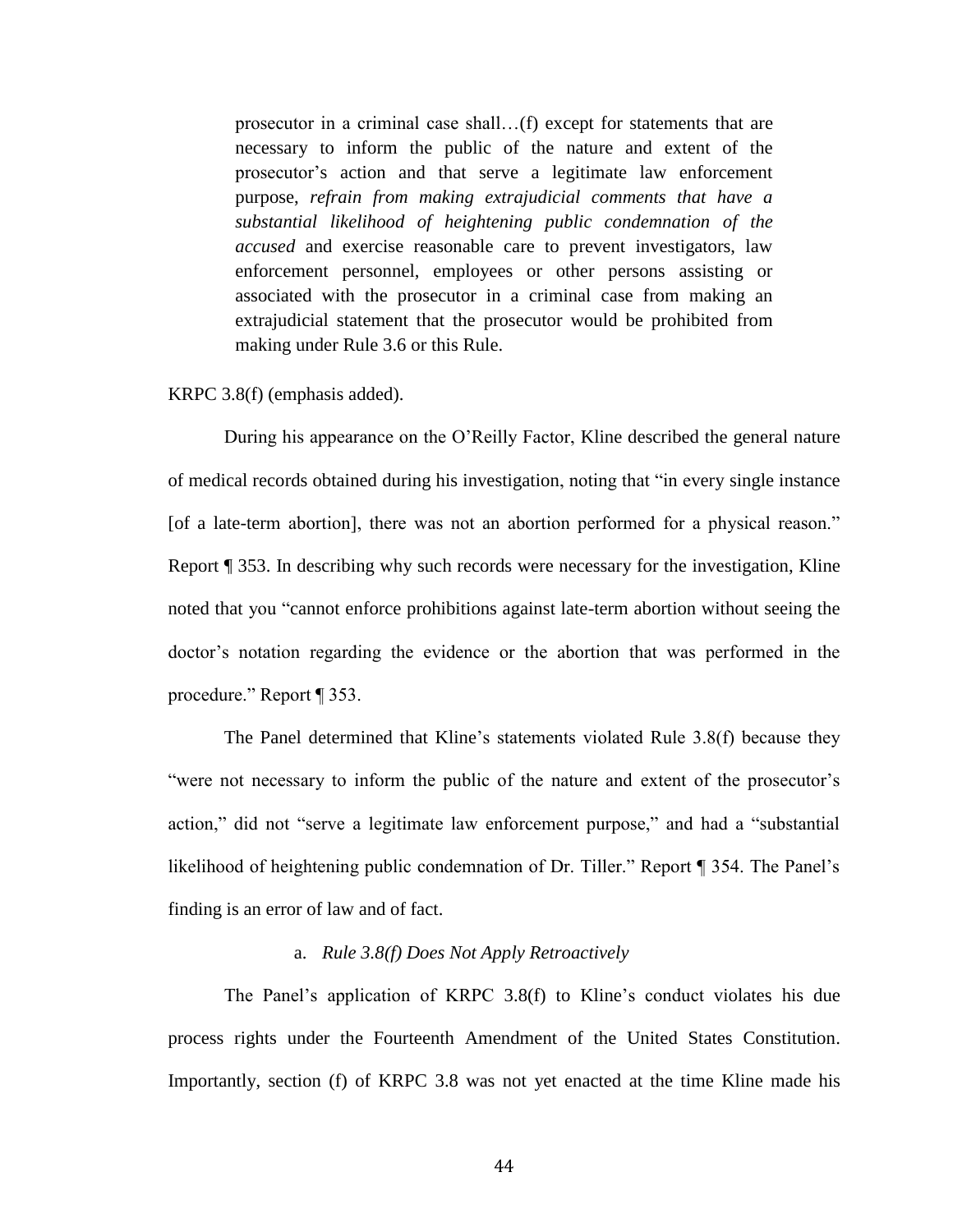statements on the O'Reilly Factor in 2006. Instead, KRPC 3.8 was amended to add section (f) on July 1, 2007, almost nine months *after* Kline's appearance on the O'Reilly Factor. This amendment to the rule significantly broadened the scope of the KRPC 3.8 to encompass a wide-range of statements previously beyond the pale of both KRPC 3.6 and KRPC 3.8. The Panel erred in retroactively applying the new KRPC 3.8(f) to Kline.

Noting the "quasi-criminal" nature of attorney disciplinary proceedings, the United States Supreme Court has held that the targets of such proceedings are "entitled to procedural due process." *In re Ruffalo*, 390 U.S. 544, 550 (1968); *see also In re Tolen,* 293 Kan. 607, 610, 265 P.3d 546, 549 (2011) (same). The right to notice inherent in due process requires that a law give '"fair warning of the conduct it makes a crime."' *Rogers v. Tennessee*, 532 U.S. 451, 457, 459-460 (2001) (citations omitted) (collecting cases). Accordingly, although the constitutional prohibition on *ex post facto* laws applies only to legislative acts, due process rights place a similar limitation on acts of the judicial branch. *Id*. 456-460 (stating that it is "undoubtedly correct" that the "Due Process and *Ex Post Facto* Clauses safeguard common interests—*in particular, the interest in fundamental fairness (through notice and fair warning)* and the prevention of arbitrary and vindictive use of the laws") (emphasis added). In the context of the *ex post facto* laws, this Court has held that the constitution "forbids legislative enactment of any law which imposes a punishment for an *act which was not punishable at the time the act was committed* or which imposes punishment additional to what was prescribed." *Anderson v. Bruce*, 50 P.3d 1, 5 (Kan. 2002) (emphasis added).

Here, Kline's conduct was not punishable at the time the act was committed. As noted above, KRPC 3.8(f) was not enacted until long after Kline appeared on the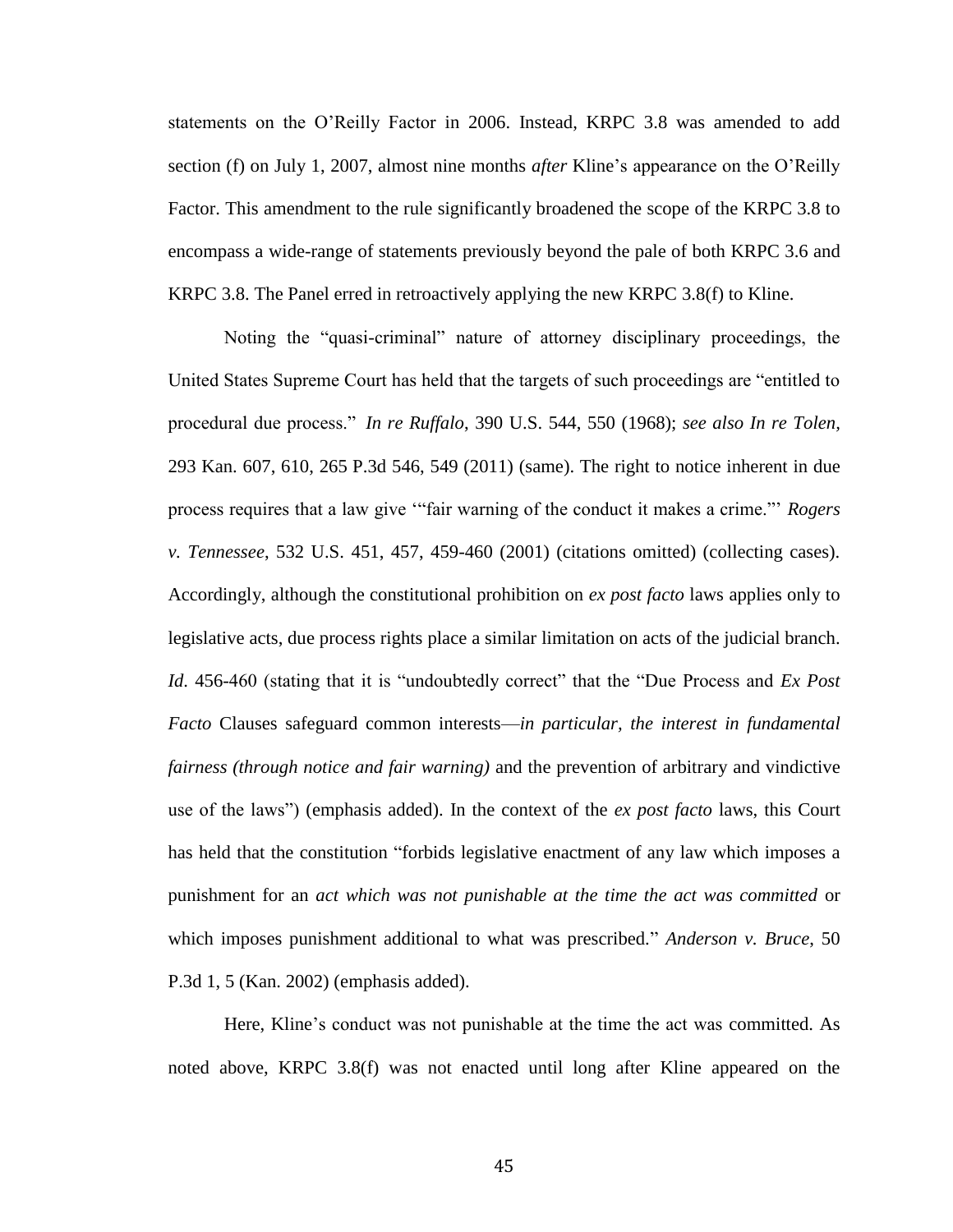O'Reilly Factor. The new section (f) did not merely amend an existing section of the rule, but rather, added a new substantive provision requiring that prosecutors "refrain" from *any* statements that "have a substantial likelihood of heightening public condemnation of the accused," unless such statements are "necessary to inform the public of the nature and extent of the prosecutor's action and that serve a legitimate law enforcement purpose...." KRPC 3.8(f). The comment explaining this new section explains that it is intended to "supplement" KRPC 3.6—which applies to statements "that have a substantial likelihood of prejudicing an adjudicator proceeding"—by addressing the "additional problem" of extrajudicial statements that "increase[] public condemnation of the accused." KRPC 3.8(f) (comment 5). Thus, the purpose of KRPC 3.8(f) was to restrict extrajudicial statements not encompassed by the former KPRC 3.6 or 3.8.

The Panel made no finding that Kline's conduct would have violated the versions of KRPC 3.6 or 3.8 in effect in November of 2006. Notably, Kline testified that he reviewed both rules prior to appearing on the O'Reilly Factor. Kline 285:20-288:1. Not only was section (f) completely absent from the former version of KRPC 3.8, but application of former KRPC 3.6 was limited to statements creating a "substantial likelihood of materially prejudicing an adjudicative proceeding." *See* Rule 3.6 (pre-2007 version) and Rule 3.8 (pre-2007 version). The Panel made no finding that Kline's statements materially prejudiced an adjudicative proceeding. To the contrary, the Panel relied solely on the new, broad rule encompassed in Rule 3.8(f) in finding a violation.

The Panel incorrectly and unconstitutionally applied the new KRPC 3.8(f) to Kline's statements made prior to the enactment of that rule. The Panel's retroactive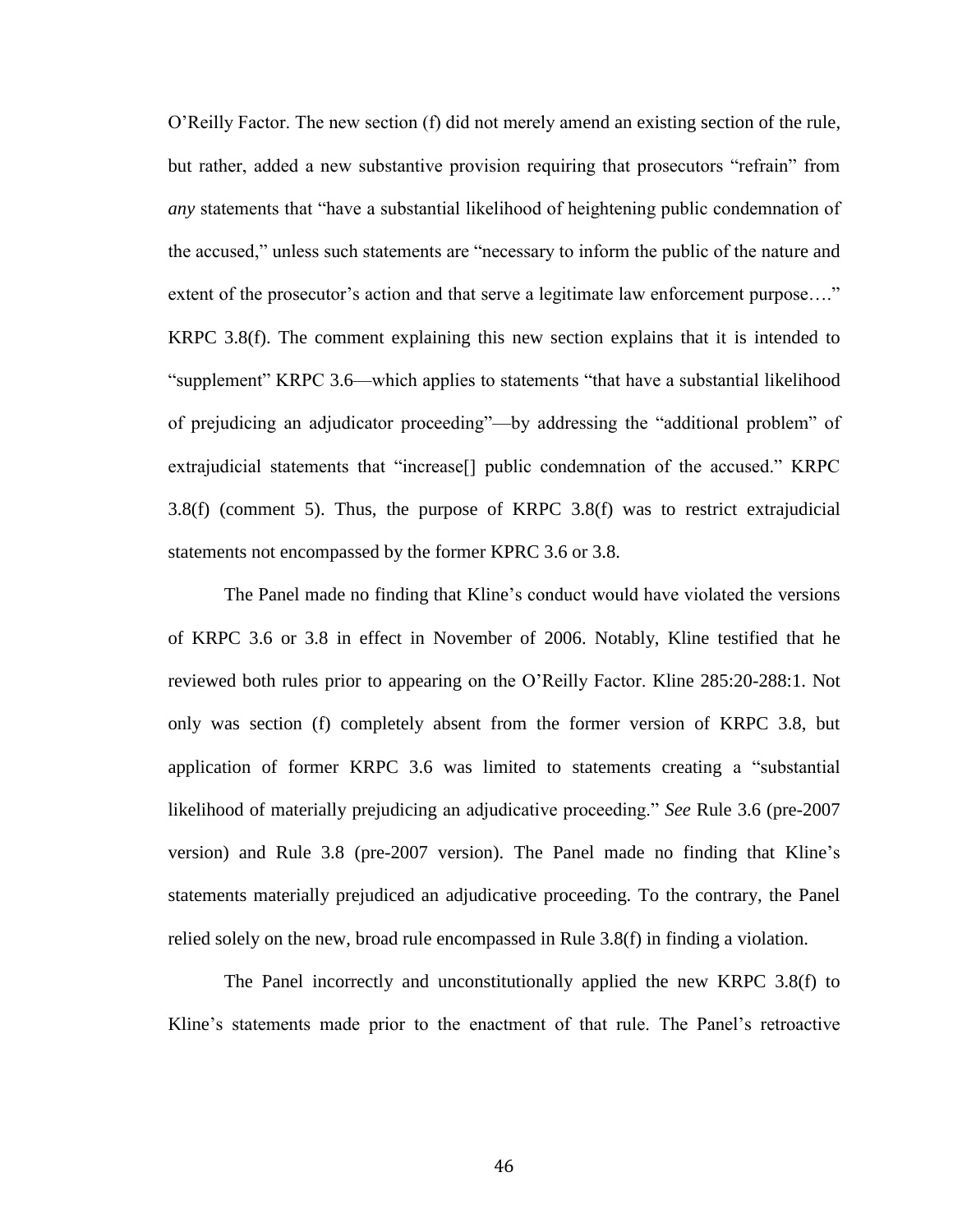application of Rule 3.8(f) violates Kline's due process right to notice and the Panel's findings must be reversed on this ground alone.

b. *Safe Harbors Apply*

Kline's statements also fall within two safe harbors set out in KRPC 3.6. Thus, even if the new KRPC 3.8 could be retroactively applied to Kline's statements, the statements do not violate that rule. KRPC 3.8 incorporates the safe harbor provisions contained in KRPC 3.6. Specifically, comment 5 states that KRPC 3.8 is not "intended to restrict the statements which a prosecutor may make which comply with Rule 3.6(b) or 3.6(c)." KRPC 3.8 (comment 5). KRPC 3.6(b), in relevant part, provides that

a lawyer may state :

(1) the *claim or defense involved* and, except when prohibited by law, the identity of the persons involved; (2) information *contained in a public record*.

KRPC 3.6(b) (emphasis added).<sup>15</sup>

 $\overline{a}$ 

Both of these safe harbors apply to Kline's statements. First, Kline's statements related to a "claim or defense" at issue. On December 21, 2006, just weeks after making his statements on the O'Reilly Factor, Kline filed a public Complaint against Dr. Tiller in Case Number 06-CR-2961. The Complaint contained the same information Kline provided on the O'Reilly Factor. Thus, Kline's statements related to the claims in the

<sup>&</sup>lt;sup>15</sup> Like KRPC 3.8, KRPC 3.6 was amended effective July 1, 2007. Because the Panel applied the amended version of KRPC 3.8, for purposes of his analysis here, Kline also applies the amended version of KRPC 3.6, which is referenced in the comments of KRPC 3.8. However, as set out above, the Panel erred by retroactively applying this new rule. Notably, the United States Supreme Court struck down Nevada's counterpart to the pre-2007 version of KRPC 3.6. *Gentile v. State Bar of Nevada,* 501 U.S. 1030 (1991). The Court found the rule's safe harbor for statements on the "general nature" of a claim or defense to be impermissibly vague because a "lawyer has no principle for determining when his remarks pass from the safe harbor of the general to the forbidden sea of the elaborated." *Id*. at 1050. It was this former version of KRPC 3.6 that Kline reviewed and relied upon prior to making his appearance on the O'Reilly Factor.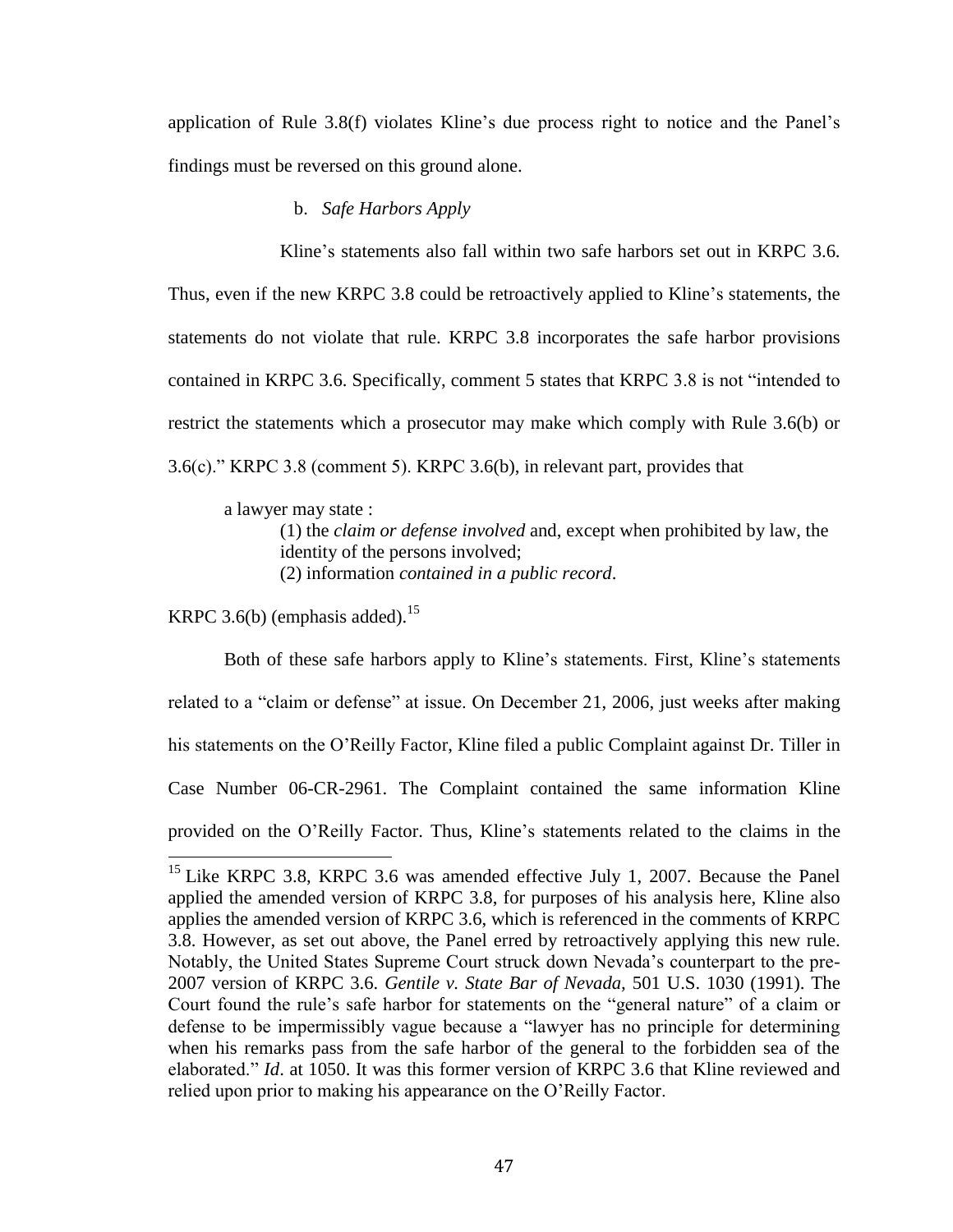case. Second, and relatedly, because the information was contained in the Complaint against Tiller, it was "contained in a public record." Importantly, the "public record" safe harbor must be construed as broadly as possible, because "[g]iven [the Rule's] grammatical structure, and absent any clarifying interpretation by the state court, the Rule fails to provide "fair notice to those to whom [it] is directed."' *See Attorney Grievance Com'n of Maryland v. Gansler,* 835 A.2d 548, 567 (Md. 2003), *quoting Gentile*, 501 U.S.

at 1048-49. As the Maryland Court of Appeals has held:

Because there is no settled definition of "information contained in a public record" we agree with Gansler that MRPC 3.6(c)(2) does not provide adequate guidance for determining which extrajudicial statements would qualify under the safe harbor. For this reason, we construe the phrase in its broadest form as applied to Gansler in this case and to any other extrajudicial statements made prior to the filing of this Opinion. In this case, we consider "information in a public record" *to include anything in the public domain, including public court documents, media reports, and comments made by police officers.*

*Gansler*, 835 A.2d at 567. In sum, even if the new KRPC 3.8(f) could be constitutionally

applied to Kline (which it cannot), his statements fall within the safe harbors of that rule.

## c. *Kline's Statements Have Been Previously Considered and Dismissed*

Finally, there is no "clear and convincing" evidence that Kline's statements caused any prejudice or heightened "public condemnation" of Dr. Tiller. Over the course of four years, several judges and the DA's own investigator have repeatedly reviewed Kline's statements on the O'Reilly Factor. Their opinions and findings establish that Kline's comments violated no ethical duty. Indeed, The DA's investigator, S. Lucky DeFries, determined that Kline's conduct did not even rise to the level of probable cause; much less "clear and convincing" evidence that Kline violated the KRPC. DeFries found: "[W]e do not believe that any statements made on the O'Reilly Factor 'imperiled the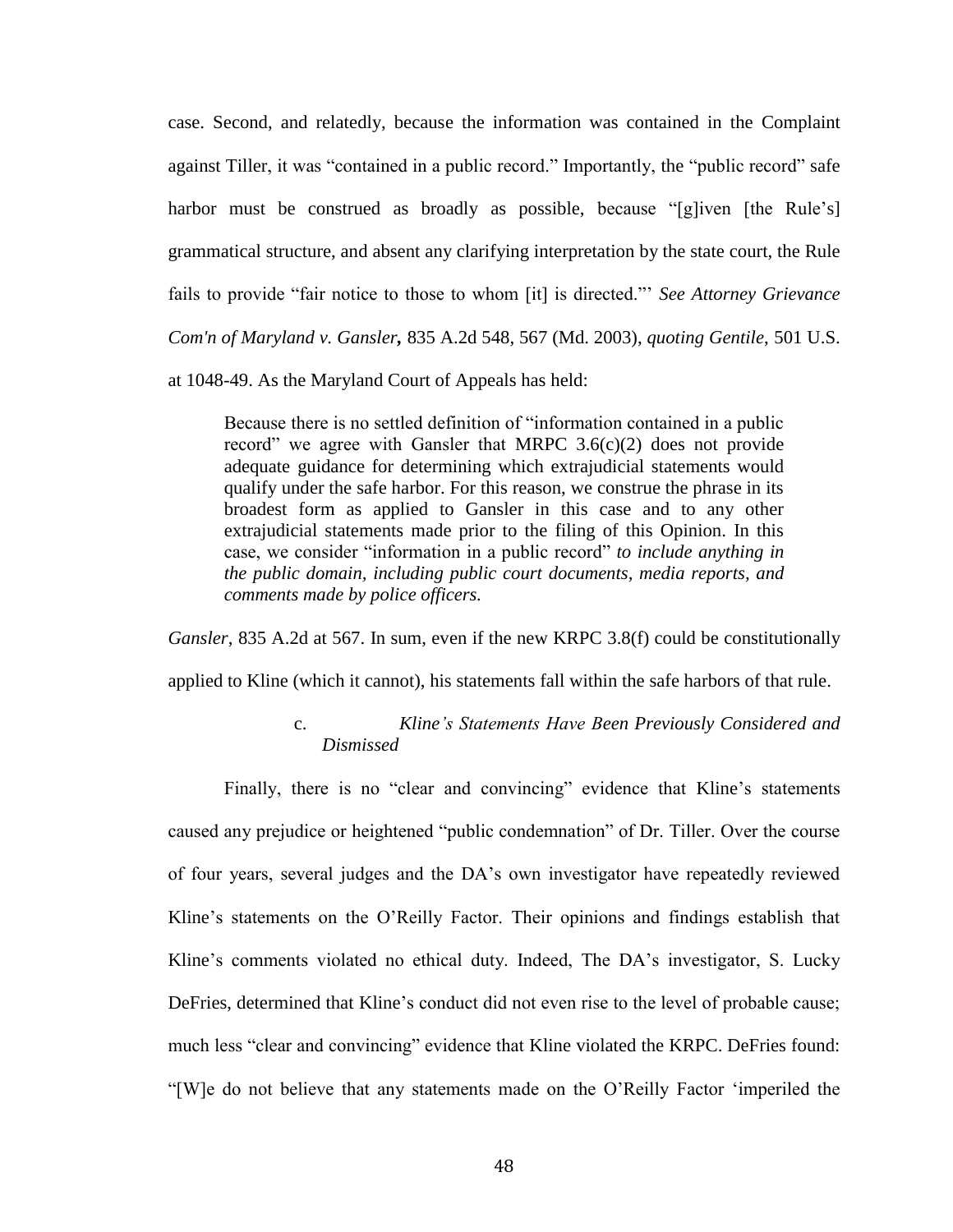privacy of the patients' or jeopardized the 'law enforcement objectives at the heart of the proceedings.'" Ex. 142 at 20. Further, he found that "[w]e do not believe that any statements made on the O'Reilly Factor rise to the level of establishing the probable cause necessary to find that any of the disciplinary rules have been violated." *Id*. at 21.

In January of 2008, Judge David King found that "[i]nformation . . . that Dr. Tiller used a diagnosis of depression to support post-viability abortions . . . was available in the public domain before the O'Reilly program." Ex. 90, *King Report*, 39. Judge King also observed that "Judge Anderson concluded that Kline did not say anything in the O'Reilly interview that violated Judge Anderson's Protective Order." *Id*. at 40.

In short, there is no evidence to support the Panel's finding that Kline's statements "had a substantial likelihood of heightening public condemnation of Dr. Tiller." Report ¶ 354. Kline's statements were consistent with the public complaint against Dr. Tiller filed shortly thereafter and such allegations were in the "public domain" before Kline's appearance on the O'Reilly Factor. The Panel incorrectly found that Kline's statements violated Rule 3.8(f).

# 6. The Panel Incorrectly Determined That Kline Violated KRPC By Failing To Update Status Report

The Panel incorrectly concluded that Kline violated KRPC  $3.3(a)(1)$  and  $5.1$  by failing to update a Status and Disposition Report filed with Judge Anderson. The Panel concluded that the report filed with Judge Anderson contained an inaccuracy and that Kline failed to correct the report. As explained below, however, the Panel's conclusion is not supported by "clear and convincing" evidence. In fact, the evidence reveals that (a) Kline was unaware of the inaccuracy contained in the Status and Deposition Report and (b) the inaccuracy was not material to any decision made by Judge Anderson. As a result,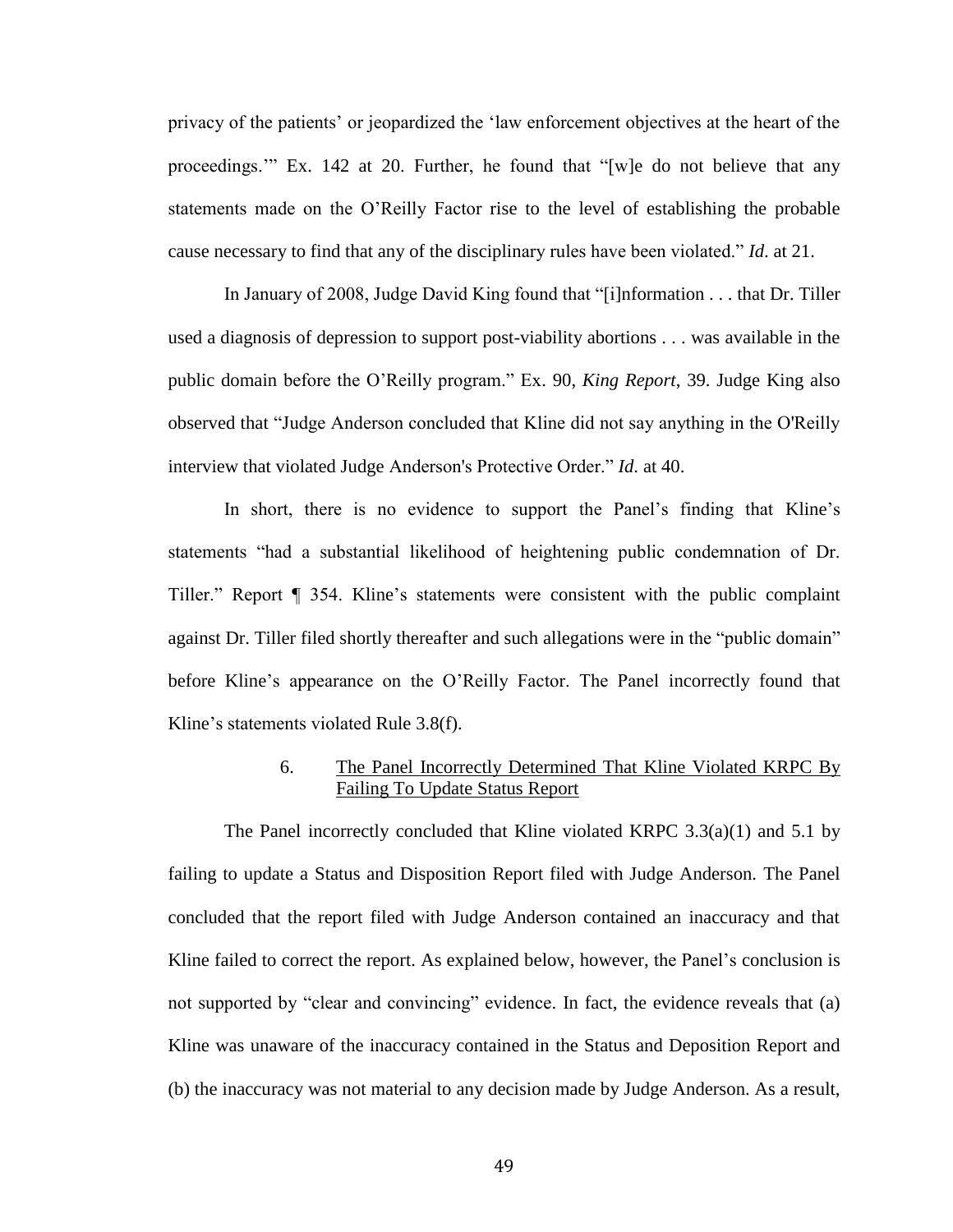Kline did not violate KRPC  $3.3(a)(1)$ , nor can he be held liable under KRPC  $5.1$  for any violation committed by his subordinates.

### a. *Kline Did Not Have Actual Knowledge of False Statement*

Before Kline left office as Attorney General, Judge Anderson asked Mr. Maxwell to provide the court with a "Status and Disposition Report" of the current location of inquisition records, including the redacted WHCS medical records. Mr. Maxwell prepared the report for filing. However, subsequent to Mr. Maxwell preparing the report, but prior to its filing, Mr. Williams and Mr. Reed were instructed by Mr. Rucker to make copies of the redacted medical records for use by Kline in his new role as District Attorney for Johnson County. Ex. 78; Maxwell 1406:8-1409:3. Thus, when the report was filed on January 8, 2007, the report was accurate in every detail but one: the report failed to mention that copies of the WHCS redacted records were retained by Kline's staff. The Panel found that, "[w]ithin a week or two" of the report being filed, Mr. Maxwell became aware of the copies retained by Kline, but that Mr. Maxwell never "corrected or updated the status and disposition report" to reflect the existence of these copies. Report ¶ 200.

The Panel found that Kline violated KRPC  $3.3(a)(1)$  and  $5.1$  by failing to "correct" or update" the Status and Disposition Report filed with Judge Anderson. Report ¶¶ 366- 370. Specifically, the Panel concluded that Kline "knew of [Mr. Maxwell's] conduct" within four days of the report being filed and "failed to take remedial action." Report  $\P$ 369. The Panel also concluded that Kline had "personal knowledge" of the inaccuracy in the report and failed to "correct or update" the report. Report ¶ 370.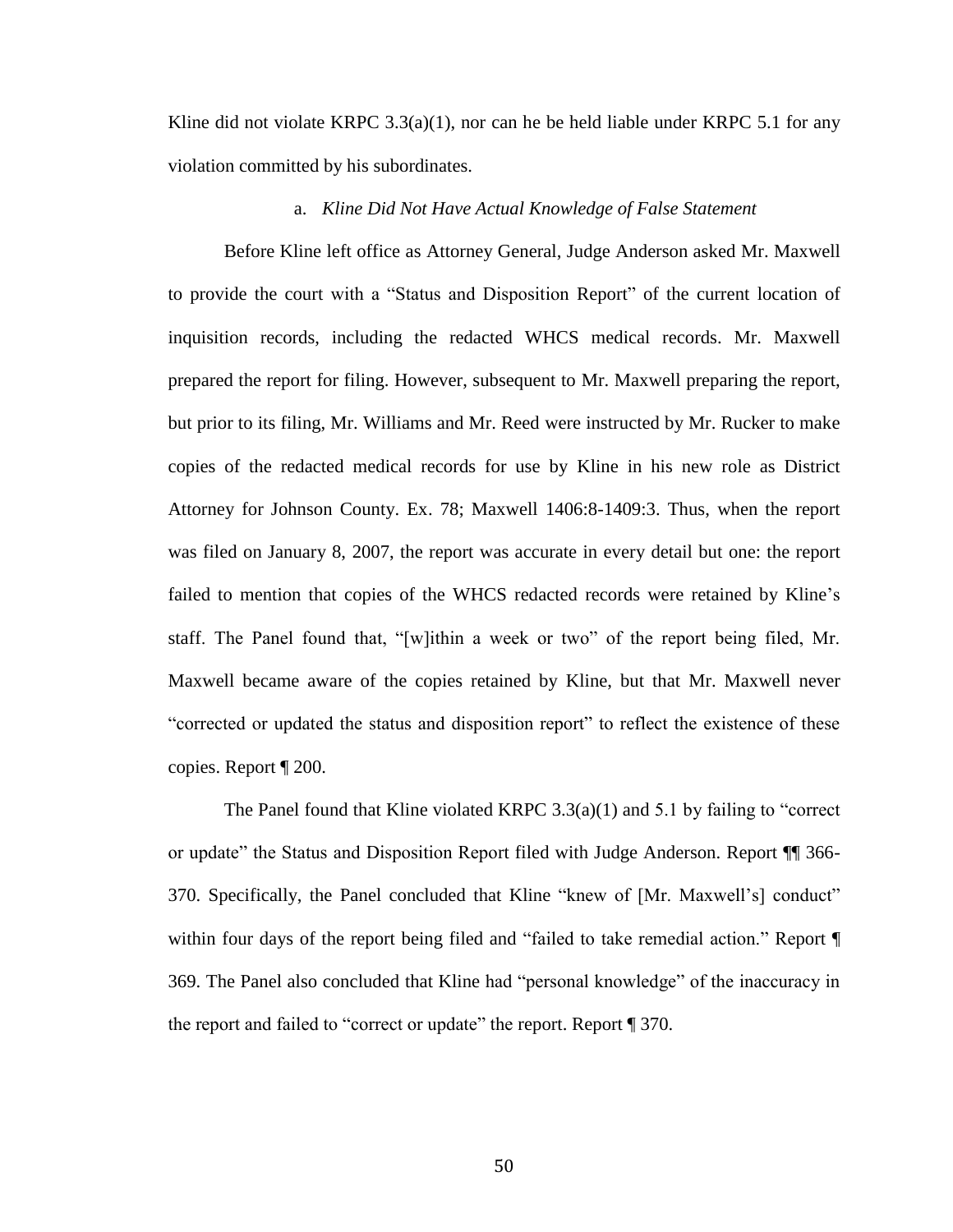The "conduct" Kline became aware of within four days was Mr. Maxwell's filing of a report with Judge Anderson. Absent from the Panel's Report, however, is any evidence suggesting that Kline was aware of the *contents* of the report prepared and filed by Mr. Maxwell. To the contrary, the overwhelming evidence reveals that Kline was not aware of the inaccuracy contained in the Report until he mentioned the records to Judge Anderson (on his own initiative) in April of 2007. It was not until this meeting with Judge Anderson that Kline became aware that the Status and Disposition Report had failed to note the copies retained by his office. Accordingly, Kline cannot be found to have "knowingly" failed to correct the inaccuracy contained in the report.

The entire weight of the Panel's finding of a violation rests upon a January 12, 2007 letter sent by Kline to Mr. Morrison's assistant, Mr. Guinn. Report ¶ 204. The letter was sent in response to a letter Kline received from Mr. Guinn requesting that all records from his investigation be provided to the Attorney General's office. Report ¶ 202. Kline testified that, prior to responding to Mr. Guinn, he inquired of Mr. Maxwell as to the location of the records. Kline 504:14-17. Mr. Maxwell informed Kline that "a report had been filed with Judge Anderson" that contained the location and disposition of the records. Kline 501:13-502:15. Accordingly, Kline informed Mr. Guinn that:

[a]ll of the documents were accounted for during my tenure as Attorney General and a chain of custody maintained. *A report was filed with the Court reflecting the same*. Please contact Mr. Maxwell if you have any further questions.

Report ¶ 204.

Based upon this single reference to the mere *existence* of the report, the Panel concludes that Kline "relied" upon the letter and "knew of" the inaccuracy contained in the letter. Report ¶¶ 366, 369. But there is nothing contained in Kline's letter to Mr.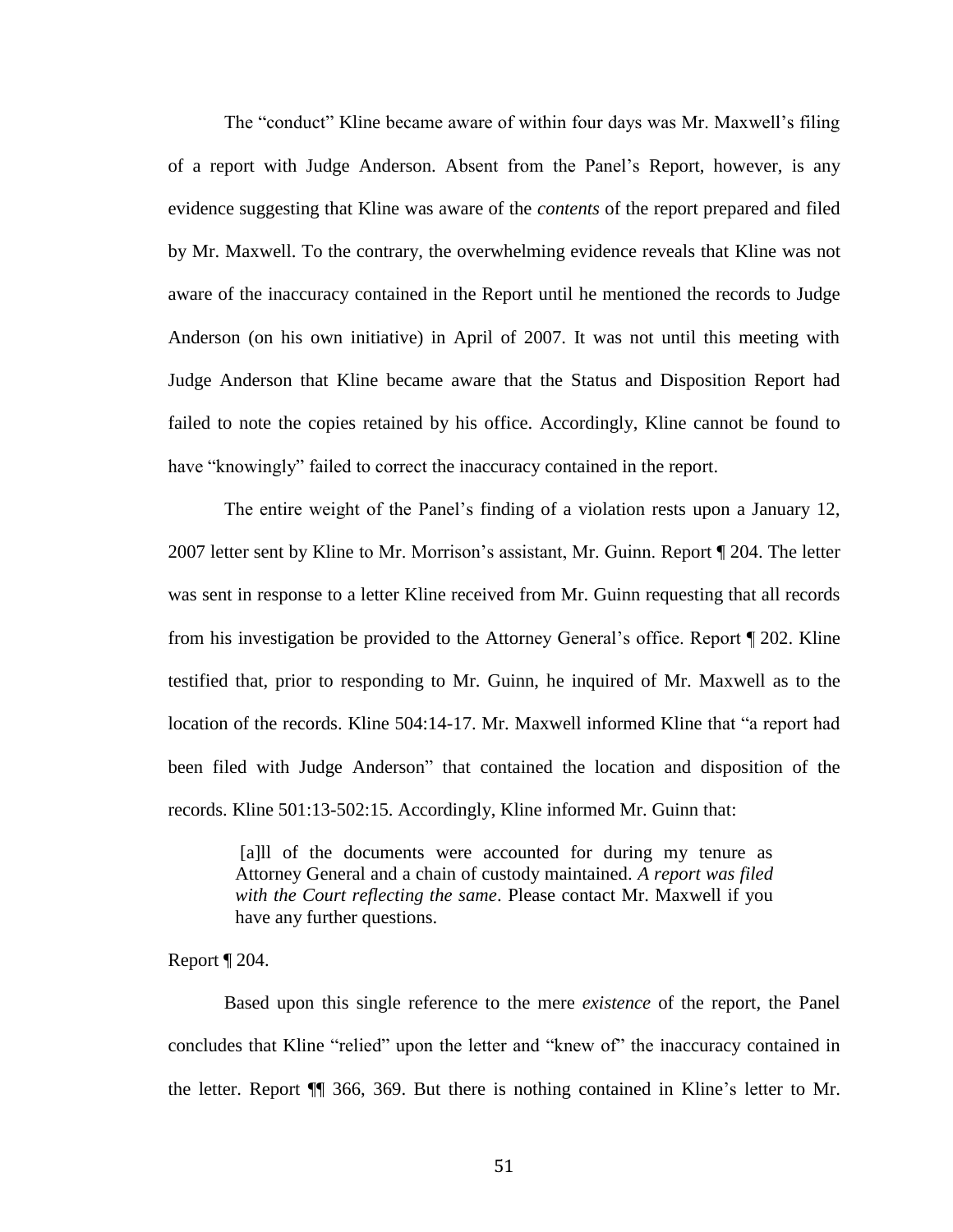Guinn that suggests Kline was aware of the specific *contents* of the letter. To the extent he "relied" on the letter, he relied on the mere *existence* of the letter based upon Mr. Maxwell's representations that a Status and Disposition Report had been filed with Judge Anderson. And though Kline "knew of [Mr. Maxwell's] conduct" within "four days" (*i.e*. the filing of a report with Judge Anderson), Report ¶ 369, there is absolutely no evidence that Kline reviewed the report or was aware of the inaccuracy contained in the report. The mere mention of the report (based upon Mr. Maxwell's representations) in the letter does not support the Panel's finding that Kline had "actual knowledge" of the inaccuracy contained in the report. Evidence that Kline was aware of the existence of the report is insufficient to find a violation of KRPC 3.3.

Notably, Kline never hid his possession of the records from Judge Anderson and was "very matter of fact" in approaching Judge Anderson to show him the records as evidence of a criminal conspiracy on April 9, 2007. Anderson 668:4-669:24. When Judge Anderson asked him how he possessed the records, Kline openly stated he had transferred copies to Johnson County and stated "thought you knew." *Id*. There is simply no "clear and convincing" evidence that Kline was aware of the inaccuracy contained in the report. As such, there is no "clear and convincing" evidence that Kline knowingly failed to correct the inaccuracy, or failed to take remedial action upon learning of the inaccuracy.

#### b. *Inaccurate Statement Was Not Material*

Additionally, Kline's conduct cannot constitute a violation of KRPC  $3.3(a)(1)$ because the inaccuracy contained in the report was immaterial. KRPC  $3.3(a)(1)$  only applies to a "false statement of *material* fact." KRPC 3.3(a)(1) (emphasis added). Thus, in order to find a violation of KRPC 3.3, the Panel was required to have found that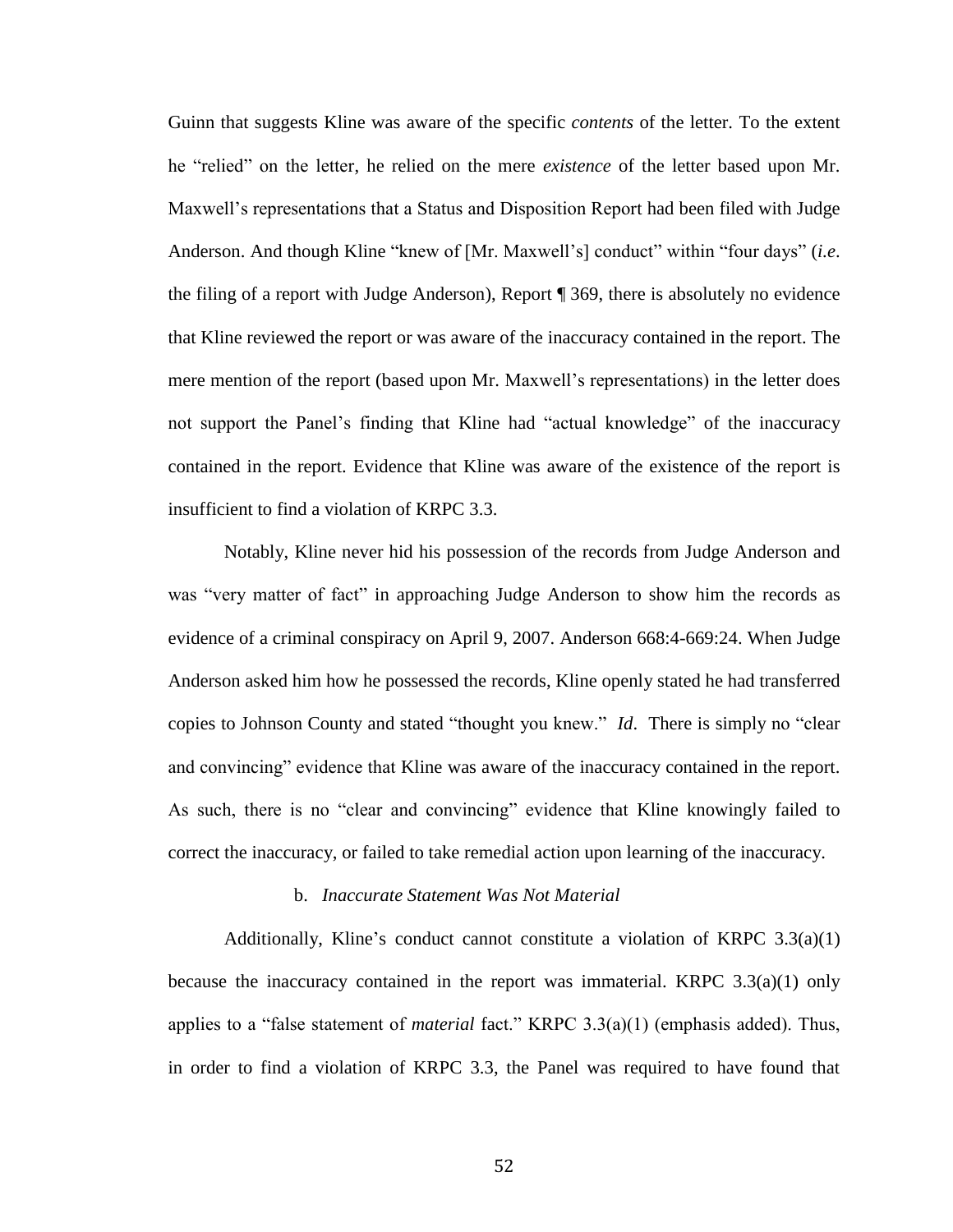Kline's possession of copies of the redacted records was material to a proceeding. The Panel concludes that "[t]he security and location of the redacted WHCS patient medical records are material facts," Report ¶ 367, but points to no evidence supporting this finding. The evidence reveals that including the copies in the Status and Disposition Report would have made no practical difference.

First, the incoming Attorney General, Paul Morrison, knew by the second day in office that Kline (by then, Johnson County District Attorney) possessed the redacted working copies of the Tiller records. The Panel heard testimony from Veronica Dersch, the assistant attorney general assigned by Mr. Morrison to review Kline's investigative file to build a case for disciplinary charges against Kline. Ms. Dersch testified that she had access to her own set of the copies, and immediately was able to deduce that the working redacted copies of the records had been transferred to Johnson County. Dersch 77:1-78:15. Although the Attorney General's office claimed to know this was true, it took no action to supplement the report itself. Dersch 156:19-157:2 ("I did not update Mr. Maxwell's report, no. I told [Judge Anderson] what I thought was wrong with it.").

Second, Judge Anderson retained an original set of redacted copies of the records. Kline 528:14-21. Thus, Mr. Maxwell's failure to supplement the report after he learned of the copies harmed no one, as Judge Anderson maintained the original set and Morrison's staff was aware that Kline possessed copies.

In fact, the evidence reveals that Judge Anderson believed that Kline had a right to retain the records and, absent the flare-up that occurred in April 2007, would not have ordered the records to be returned. In his report, Judge King found that Kline told Judge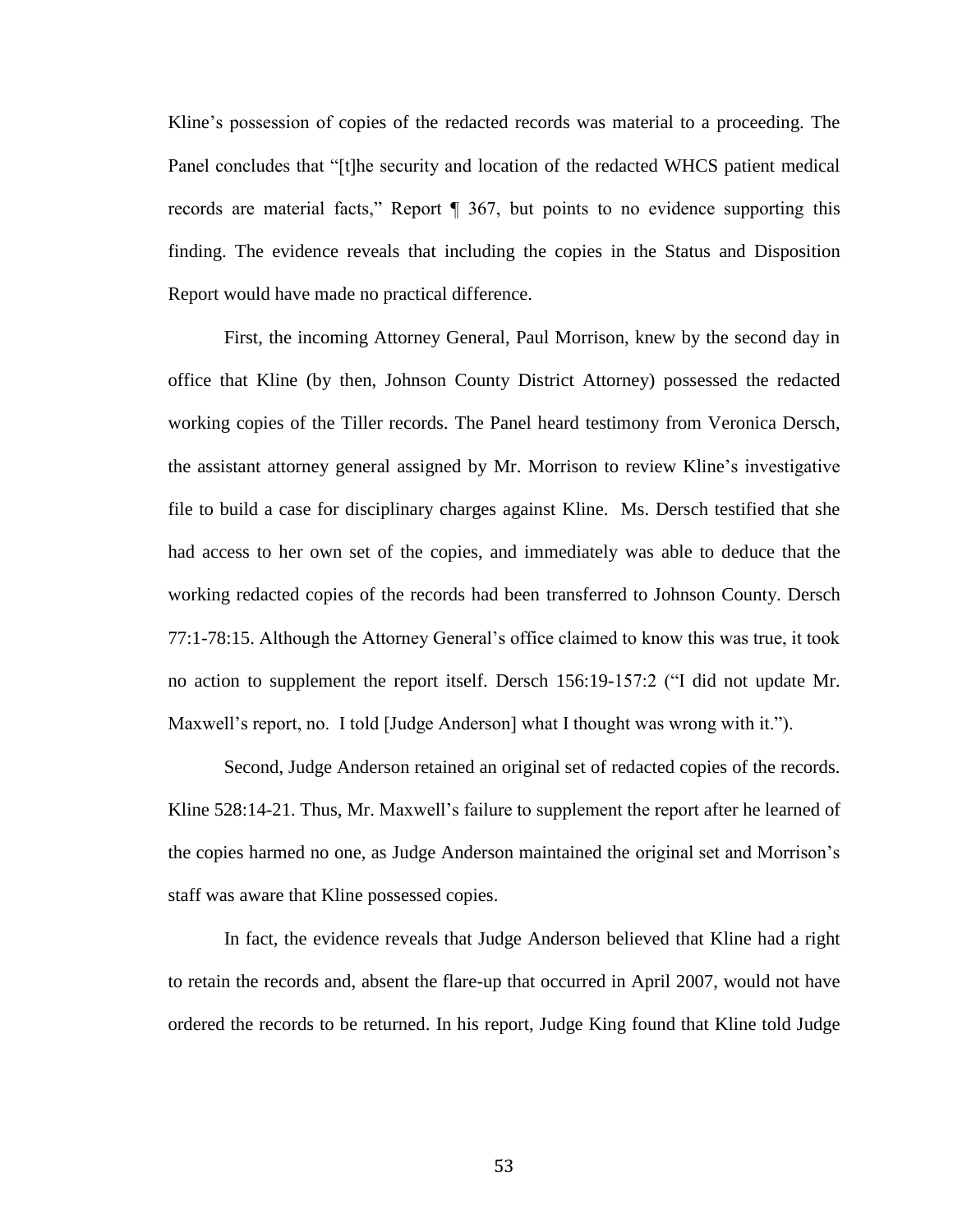Anderson in December 2006 that the records would be referred to Sedgwick, Johnson,

and Shawnee Counties:

19 Q. Would you agree with me that the King report [Exhibit 90, page 43]

- 20 says after Attorney General Kline obtained the
- 21 CHPP and the WHCS records on October 20, 2006,
- 22 he asked Judge Anderson to allow him to share
- 23 the fruits of the investigation with expert
- 24 consultants and other law enforcement?
- 25 A. I agree that's what it says, yes.
- 1 Q. **He specifically discussed sharing the**
- 2 **information with prosecutors in Sedgwick,**
- 3 **Johnson and Shawnee Counties. Is that correct?**
- 4 A. **That's what it says.**
- 5 Q. **Okay. Judge Anderson approved the request by**
- 6 **telling Kline he could share the records as**
- 7 **he'd proposed?**
- 8 A. **That is what it says that Judge King found.**

Dersch 158:11-159:8 (emphasis added).

Along the same lines, Judge Anderson's own orders recognize that he could not

order Kline to transfer or withhold the records from any jurisdiction:

12 Q. (BY MR. HOLBROOK) Beginning with the with 13 respect to the Attorney General Morrison's 14 request for an order. Would you read that, 15 please and would you read it into the record? 16 A. "With respect to Attorney General Morrison's 17 request for an order requiring Kline to return 18 copies of redacted medical records of Planned 19 Parenthood the court declines to enter such 20 order for the following reasons. First, the 21 court was informed of Attorney General Kline's 22 intention to refer evidence to local 23 prosecutors. In response to such announcement 24 this court told Kline that such prosecutorial 25 decisions on how to investigate and prosecute 1 claims, including what experts and law 2 enforcement officials would be engaged, were not 3 considered to be within the scope of the court's 4 responsibility. This court told Kline the court 5 would not join in such discussion or provide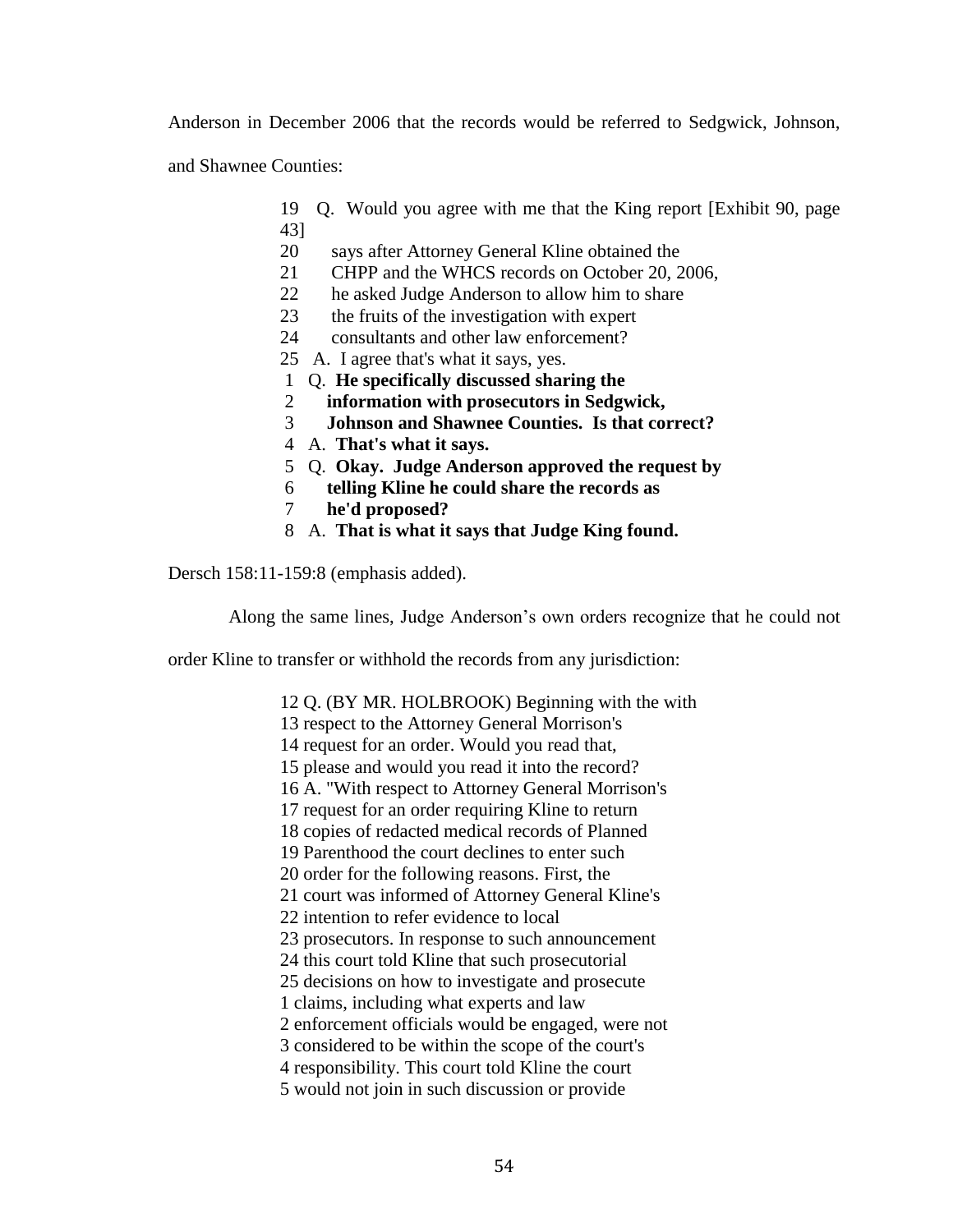6 advice. In this respect the court told Kline 7 the patient records had been protected, could be 8 used in such form in his anticipated 9 prosecutions. This these decisions were made 10 and communicated while Attorney General Kline 11 had authority over the inquisition." 12 Q. Can. And the next-- first sentence second 13 paragraph, second lower paragraph. 14 A. "Second Kline has jurisdiction to investigation 15 crimes and file charges in Overland Park, Kansas 16 where Planned Parenthood was-- is located."

Maag 1018:12-1019:16 (Resp. Ex. BBBBBB).

Thus, while Judge Anderson testified that he "relied on" the report to know where the records were between January and April 2007 (Anderson 668:1-3), this had no practical effect: Mr. Maxwell's failure to mention the records in his report did not keep Judge Anderson in the dark to the extent that he could and would have ordered remedial action had he learned of the transfer before April 9, 2007. Thus, the inaccuracy contained in the report was not "material" and KRPC 3.3 is inapplicable.

# 7. Kline's Testimony Regarding the Retention of "Summaries" of Records Was Consistent with the KRPC

Kline twice testified regarding "summaries" his office created of information contained in redacted records produced by the Tiller clinic (the "Tiller Summaries"). Kline had previously informed Judge Anderson about the creation of the summaries, and on neither occasion of his testimony did Kline purport (or have a chance) to give his full and complete recollection. That is not surprising, because in neither case was Kline's retention of the summaries a material fact.

The first question is whether Kline's retention of the summaries—or the number of summaries he retained—was a "material" issue of fact during the two proceedings in which Kline testified about them. The answer is no.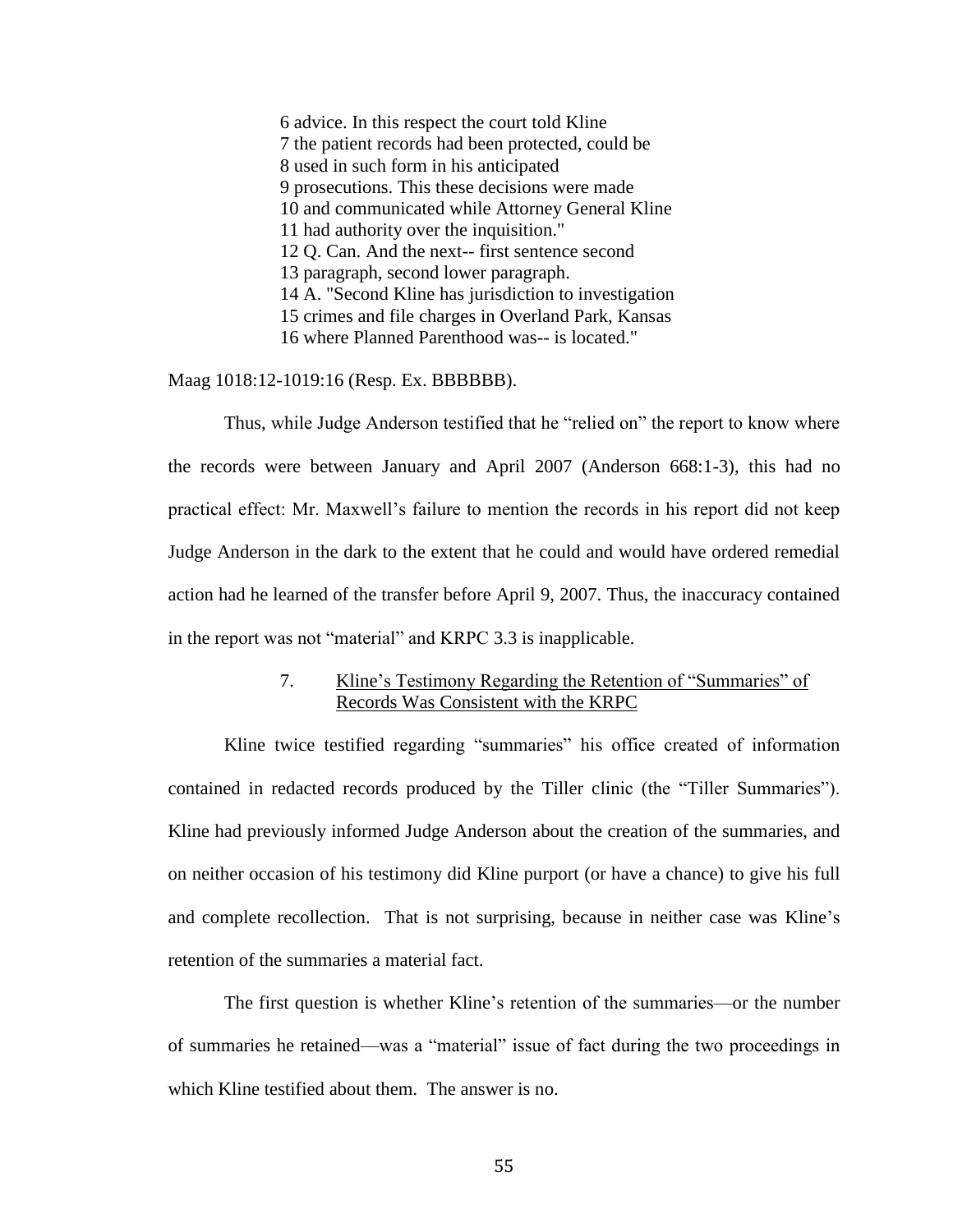A "material" fact is a fact that is "material to the conclusive issues in the case." *Shamberg, Johnson & Bergman, Chtd. v. Oliver*, 289 Kan. 891, 900, 220 P.3d 333, 339 (2009). In the disciplinary context, this Court has found a misrepresentation to a tribunal to be material where the fact would have been outcome-determinative. *See In re Arabia*,156 P.3d 652, 657 (Kan. 2007) (where applicant for name change had to and did aver that the change "will not…defeat other legal obligations," it was a material misstatement not to inform a Kansas court that the applicant was subject to an outstanding fugitive warrant from Colorado, and as a result, the Kansas court granted the change, impacting Colorado authorities' search for the fugitive); *In re Wonder*, 179 P.3d 451, 455 (Kan. 2008) (application for letters contained false information, holding out an "executor" who was not named in the will, and this caused court to issue letters to the unauthorized executor instead of the executors named in the will); *In re Dennis*, 188 P.3d 1, 20 (Kan. 2008) (on motion to compel discovery responses, attorney misrepresented to the court that no compulsion was necessary because he had already served them); *In re Gershater*, 17 P.3d 929, 933 (Kan. 2001) (lawyer filed lawsuit alleging damage from not being able to practice law, but knew at the time that she "had not been reinstated to practice law and had not been damaged"); *Matter of Black*, 941 P.2d 1380, 1384 (Kan. 1997) (attorney "participated in an *ex parte* proceeding without informing the judge that [opponent] had not been notified of the hearing, had not reviewed the proposed orders, and had not reviewed the child support calculations," and obtained an order inflating child support because it was based on a knowingly false number of children.); *In re Nathanson*, 112 P.2d 162, 168 (Kan. 2005) (attorney filed counterclaim alleging rape that did not occur); *In re Jordan,* 91 P.3d 1168, 1173 (Kan. 2004) (where court was deciding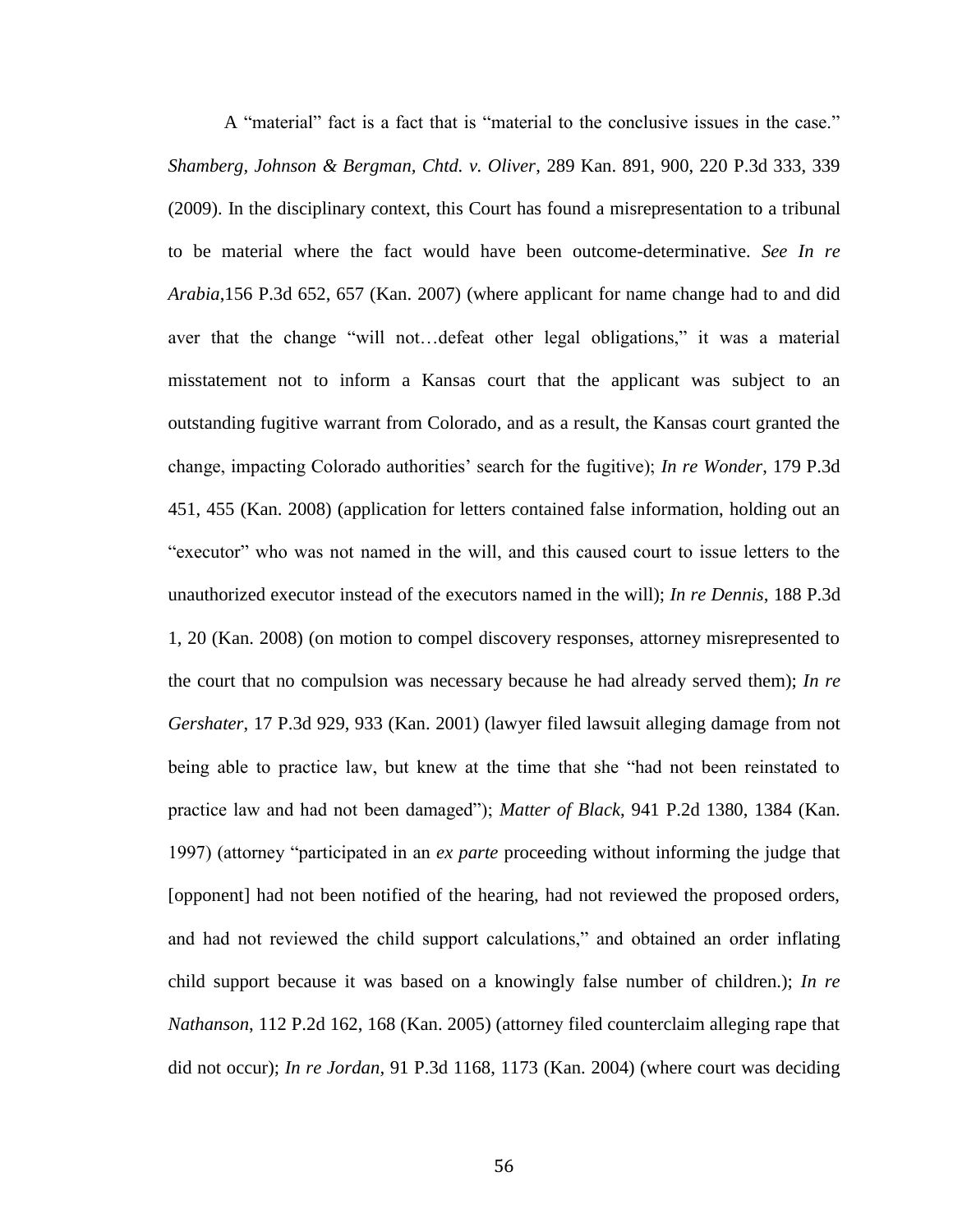whether prosecutor had improperly "set up" arrest of witness for defense just before his testimony, attorney told the court that the arrest warrant had "nothing to do" with her own office, when in fact, she had just arranged it).

Here, Kline's possession of the summaries was not a "material" fact in any proceeding. First, no principle in the law or the KRPC prohibited Kline from possessing the summaries, just as no principle in the law or KRPC prohibited Kline from possessing the underlying records. The Panel correctly concluded that Kline did not violate the KRPC merely by having the summaries. Report ¶ 374. Kline had made the summaries after taking office as Johnson County District Attorney. Kline 536:10-22. Kline had them made because he was investigating a conspiracy between the Tiller clinic and Planned Parenthood in Johnson County, and needed the information in the summaries in order to re-seek copies of the records from Attorney General Morrison. Kline 568:9- 569:14; 536:10-537:6. In fact, this is what Kline did. Ex. P6.

Kline's right to have one, two, or all of the summaries has never been in question. Nor has there been any serious contention that Kline was not entitled to see or use for law enforcement purposes the data—derived from records redacted by the order of this Court—within the summaries. Indeed, this Court had no difficulty refusing the request of the Attorney General to force Kline to disgorge his only copies of the records themselves.

The Panel suggests that the number of summaries in Kline's possession—or his possession of them—was material because the more general question of "what materials Kline continued to maintain in the Johnson County District Attorney's office is a material fact." Report ¶ 378. But this general question was raised not by the Tiller Clinic, but by Kline's successor as Attorney General in an effort to disgorge them. Because Kline had a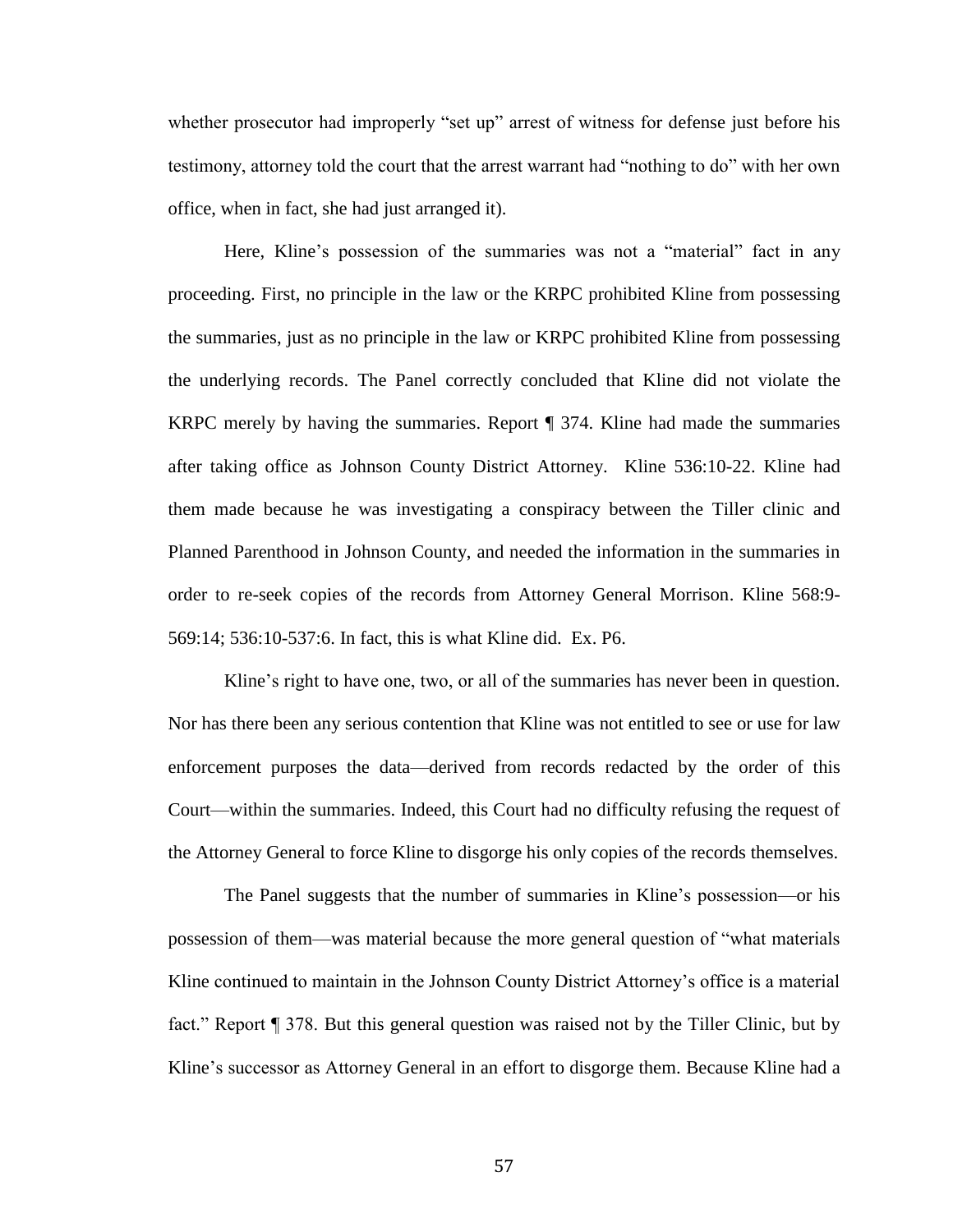right to maintain all of the materials in the office—including the records from which the summaries were derived—he was not required to "disgorge" them. *CHPP*, 197 P.3d. at 399. It did not matter whether Kline had good or bad summaries of the records, or whether he had three, thirty, or three hundred. None of these facts could have been decisive given the Court's order. Further, none of these facts were decisive to Judge Anderson, who declined to order that Kline tender his summaries into the Court. Report ¶ 242.

The Panel's reasoning simply cannot be correct. Taken to its logical extreme, *any* detail or fact about "what materials Kline continued to maintain" is material. Kline could therefore be charged with misconduct for any misstatement at all about "materials" relating to his investigation, even if the supervising judge and this Court believed and ruled that he had a right to have them, and even if those materials no longer contained the sort of confidential information that originally spurred judicial intervention in Kline's investigation in the first place. The Panel's premise is simply incorrect. Because the fact of Kline's possession of the summaries was known in both proceedings and could not have changed the outcome of either proceeding, and this Court clearly did not act on any misunderstanding of the facts, it is not material.

The Panel also erred by finding that Kline made knowing misrepresentations of fact. Before Judge King, Kline was not asked how many summaries he had, he was only asked whether he had them. Kline replied that he had a summary "of three records that pertain to a theory of criminal liability that would have jurisdiction in Johnson County against Doctor Tiller…" Ex. 84 at 1231. Before Kline could testify any further, he considered that the questioner was Dr. Tiller's counsel and invoked the executive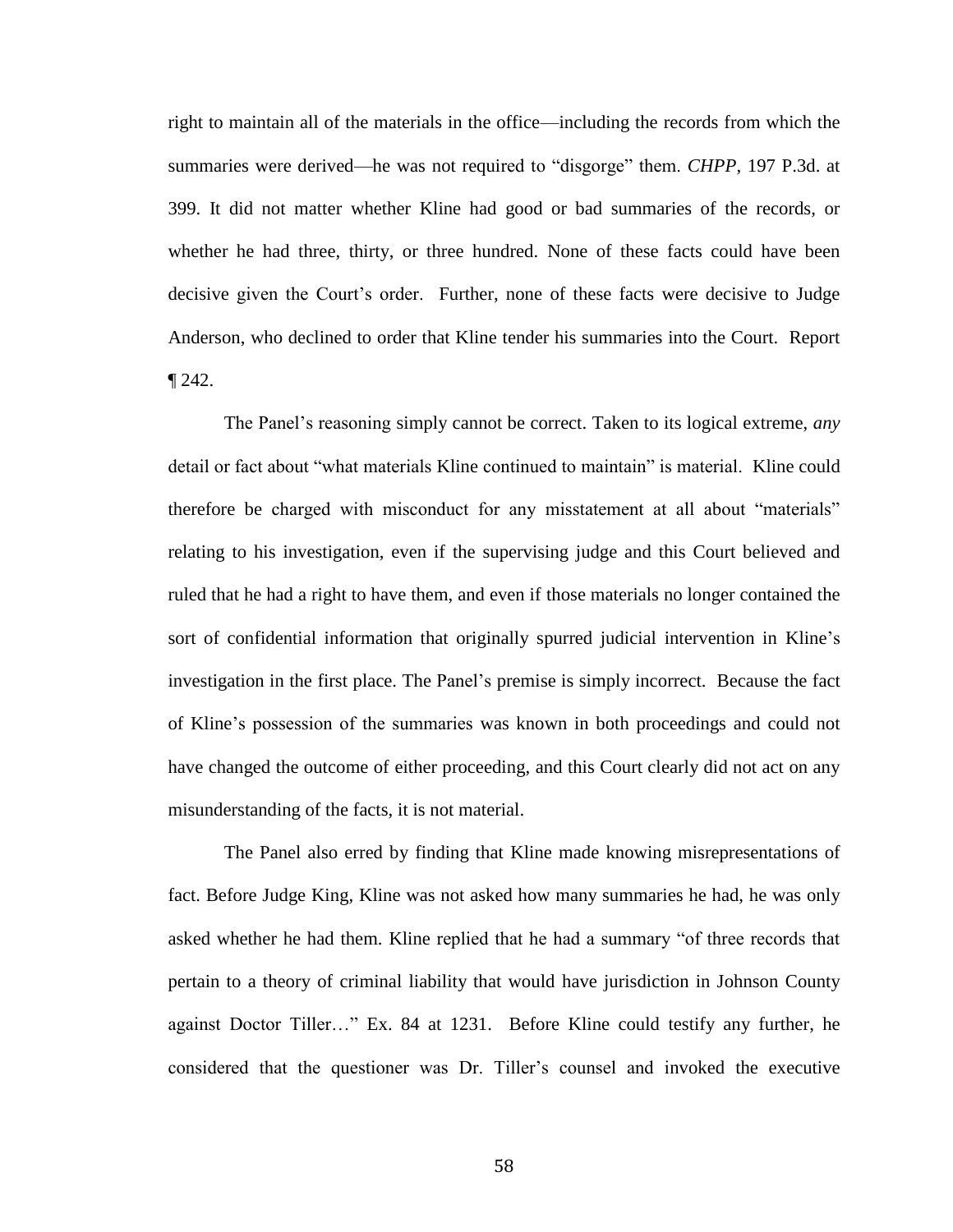privilege. The Court sustained his claim. Ex. 84 at 1232. While Kline did not have the chance to add that he had other summaries, the number of summaries was immaterial.

Before this Court at oral argument in 2008, Kline was asked whether he had told Judge Anderson that summaries were retained in Johnson County. Report ¶ 377. By this late date, as Justice Beier's question to Kline made clear, the record disclosed to the Court that Kline did have summaries; Kline himself had already sworn as much under oath during the discovery phase of the litigation, at a time in when he had access to the record and could carefully review it before making a response. Report ¶ 377. Indeed, the Court's opinion assumes that Kline had the summaries. *CHPP* 197 P.3d. at 402-404. Kline did not expect to have to testify again, and so months later, without the record before him in open court, he was unable to confirm the premise in Justice Beier's question, stating simply that he "didn't believe" that he had "summaries of the records." Even then, it is unclear whether he understood that the question was about summaries and not the underlying "records," as Kline stated, "I don't believe that I do. I have sought the records from the Office of the Attorney General and been refused." Report ¶ 377. This uncertain exchange is far from a knowing "false statement of fact," especially when Kline did provide correct information under oath and the Court's opinion showed it was obviously under no misapprehension.

In conclusion, Kline's statements were not knowingly false statements, were not material, and did not affect the outcome of any proceeding. If Kansas law on materiality and KRPC 3.3(a) provides any guidance in Kline's case, as a matter of law, Kline cannot be found to have made or failed to correct a knowing misrepresentation of material fact.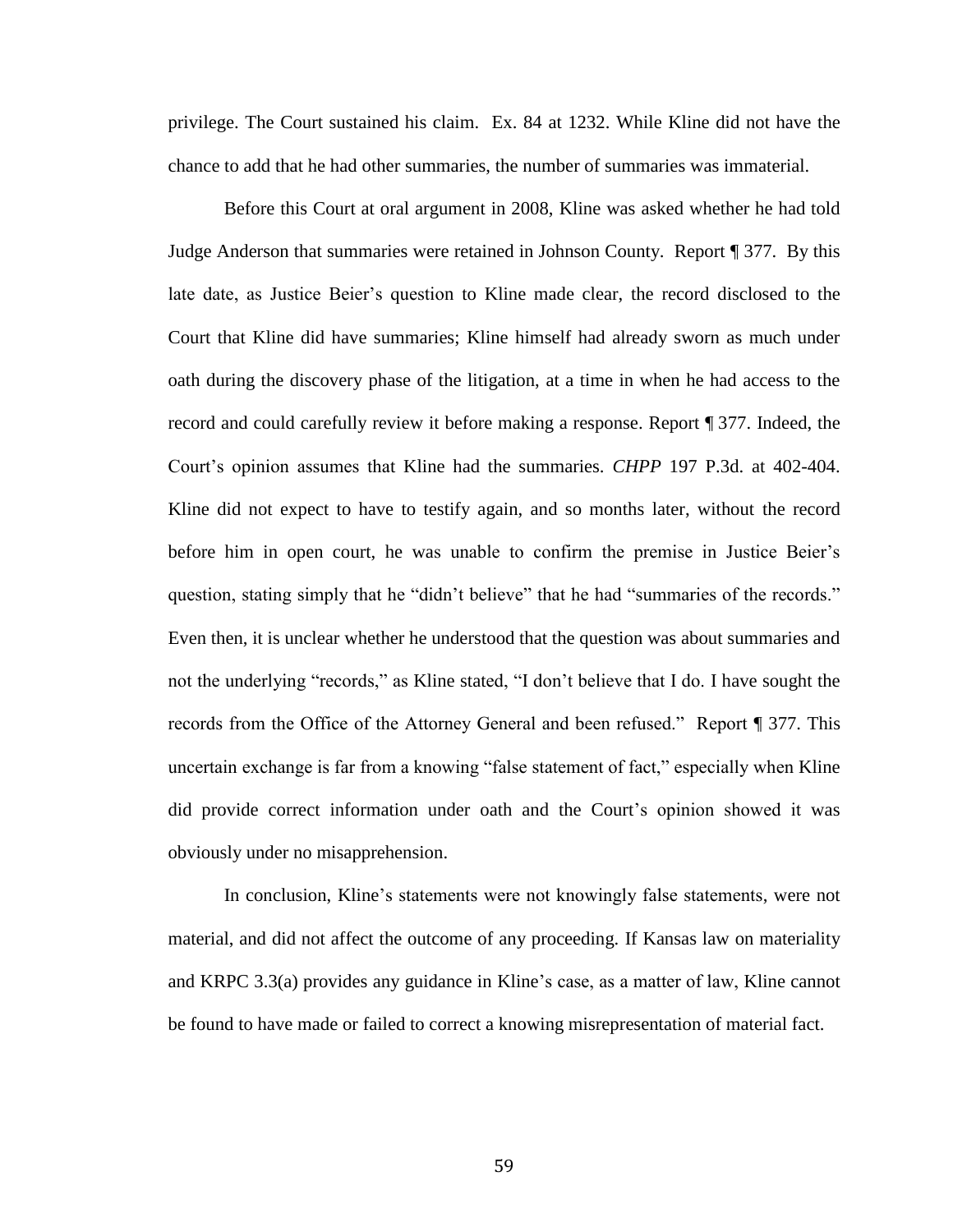# 8. Kline's Amendments of His Response to the DA's Complaint Long Before the Hearing Does Not Make His Original Incorrect Statement a Violation of the KRPC

The Panel incorrectly found that Kline violated KRPC 8.1 by falsely stating a fact in the disciplinary proceeding. There is simply no evidence that Kline "knowingly" misstated material facts regarding the location of records maintained by his office. The Panel's contrary conclusion rests on multiple legal and factual errors.

First, the Panel again simply assumed that *any* detail relating to redacted records' location was "material"—even a detail pertaining to a *single* night, and even where there is no evidence that the records were handled in an unlawful way or in violation of the KRPC. As discussed *supra*, Kansas courts have never applied such a broad definition of materiality, either in disciplinary cases or elsewhere. Second, there is not clear and convincing evidence that any mistaken statements were "knowing" or that it was "necessary to correct a misapprehension" that Kline "knew" the DA had formed.

Three specific alleged "misstatements" were contained in a twenty-page letter from Kline's attorney to the DA dated September 19, 2007, during a time when Kline was just beginning to investigate and answer specific, probing questions about the precise location of the redacted records in a parallel mandamus proceeding before Judge King. During that proceeding, Kline learned many facts for the first time. Those facts were found by Judge King in his January 10, 2008 report to this Court *and were all made known to the DA's investigators* no later than June 2008. Kline and the DA came to learn the full facts years before the DA filed his formal complaint and years before the hearing. Thus, even if the facts were material, the DA presented no evidence to establish that his office was laboring under any misapprehension, that Kline knew about the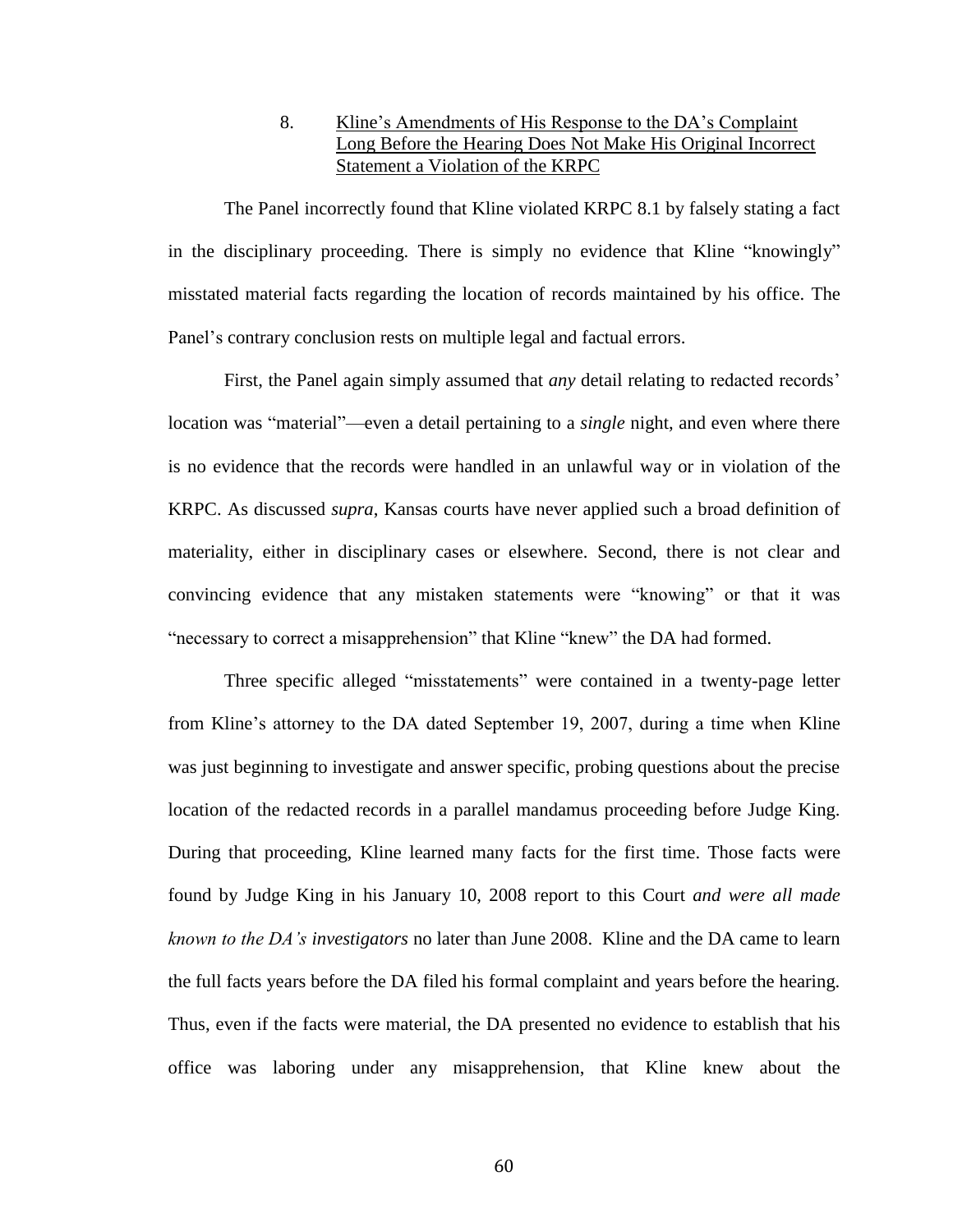misapprehension, or that it was "necessary" for Kline to come forward to "correct" any initial misstatements or ambiguities that had long since been superseded by more specific findings that had been made available to the DA.

## a. *Whether Redacted Records Were Kept "Under Lock and Key" While Kline Was District Attorney*

The Panel recognizes that this statement (above) was not knowingly false when made in September 2007, but concludes that Kline should have corrected it after he learned that the previous February the redacted records had been kept undisturbed in the locked apartment of an investigator. Notably, as the Panel concluded elsewhere, the fact that the redacted records were kept undisturbed for a short time in the locked apartment of an investigator, rather than in the prosecutor's office, does not implicate the KRPC. Nor has any court held that this temporary arrangement had any legal effect on the merits or evidentiary issues in a proceeding. Accordingly, Kline's failure to formally "correct" his initial, general statement regarding "lock and key" does not implicate a material fact.

Furthermore, at a very early stage in the DA's investigation, Judge King specifically found facts relating to the temporary location of the redacted records. The DA's own investigators had access to Judge King's report by June 2008. All of this occurred long before a formal complaint was filed, and almost three years before the hearing was held. Therefore, Kline could not possibly have "known" that the DA was laboring under any "misapprehension" as to a material fact, and could not rationally have believed that it was somehow necessary for him to "redisclose" disclosures and findings that had already been made on this precise point by Judge King.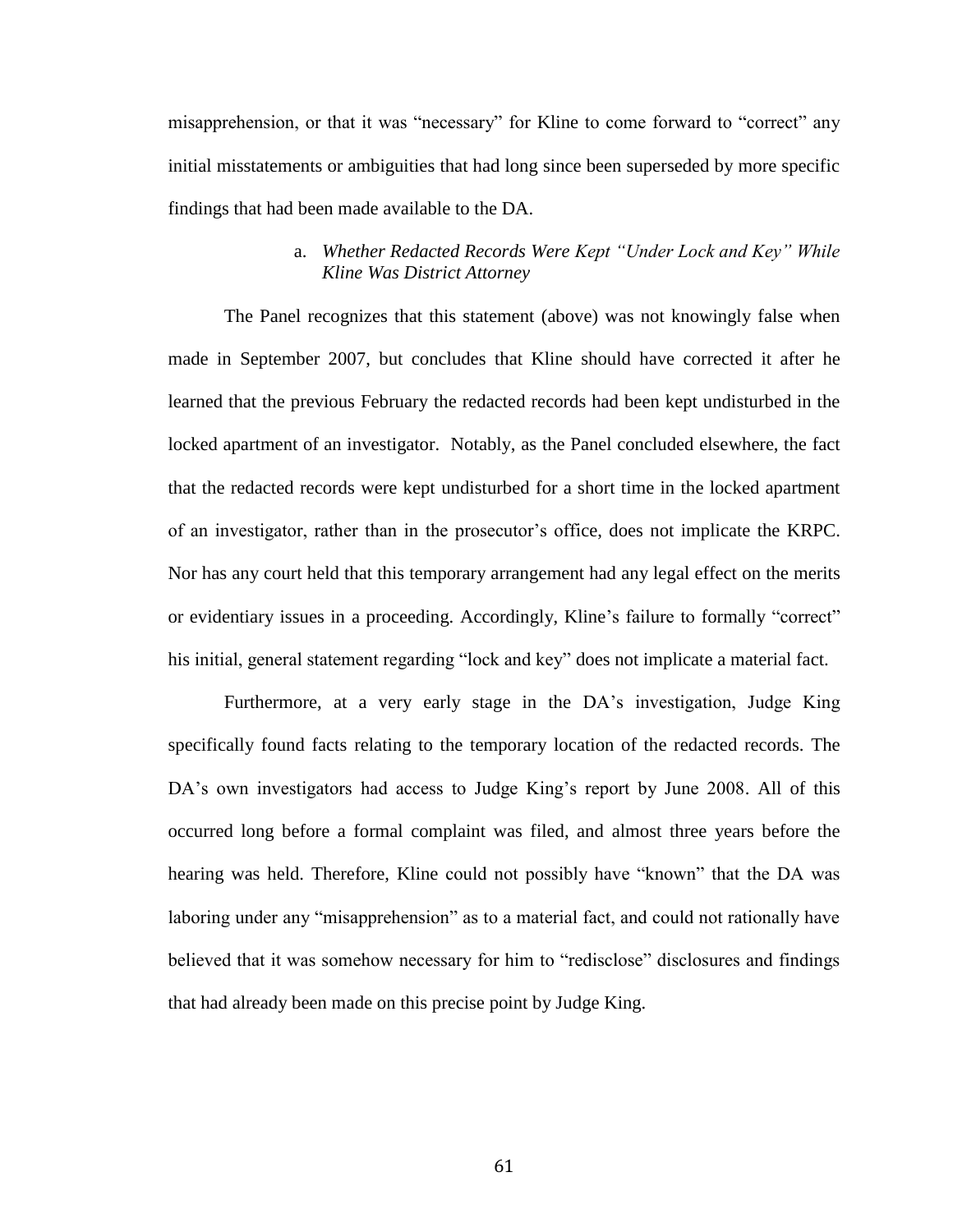b. *Whether Kline Had "Direct," Rather than "Indirect," Access to the Records as Attorney General, Because There Was One Occasion When "[Kline] reviewed the documents" and the "documents were [not] immediately returned to the locked closet by the investigator."*

The Panel stretches far beyond the "clear and convincing" evidence to find that Kline had "direct" access to the records as Attorney General, and that he knowingly misstated this fact to the DA in September 2007. The Panel's finding is based solely on the circumstances of one evening, November 6, 2006, in which the redacted records were left in Kline's locked office overnight. Report ¶ 383. The Panel simply assumes that this solitary event means *Kline* actually had direct "access" to them on that evening, and that after *Kline* reviewed them, the investigator failed to return them to "the locked closet." *Id*. But there was no evidence whatsoever—and certainly no clear and convincing evidence—to establish that Kline actually "accessed" or "viewed" them that night or the next morning. Instead, Mr. Williams testified that he took the records down to Kline's office "when [Kline] was not there" to work on them, stayed late, and left one box in Kline's office. Williams 846:11-847:16. All of the other evidence established that only Lorna Jansen (Williams' secretary) and Jared Reed (Williams' assistant) had keys to the locked evidence room where the records were actually kept. Williams 841:17-842:12; Ex. 90 (King Report). In short, there is no record from which to cobble together a conclusion that Kline had "direct access" to the redacted records or actually accessed them in his office late on the single night they were left there. Kline's representation to the DA could not have been false, let alone knowingly false.

Further, given the conclusion of the Panel itself and of every court to have addressed this issue, which have found that Kline would have had the right to review or "access" the records even if he kept his own key or was alone in his office (and there is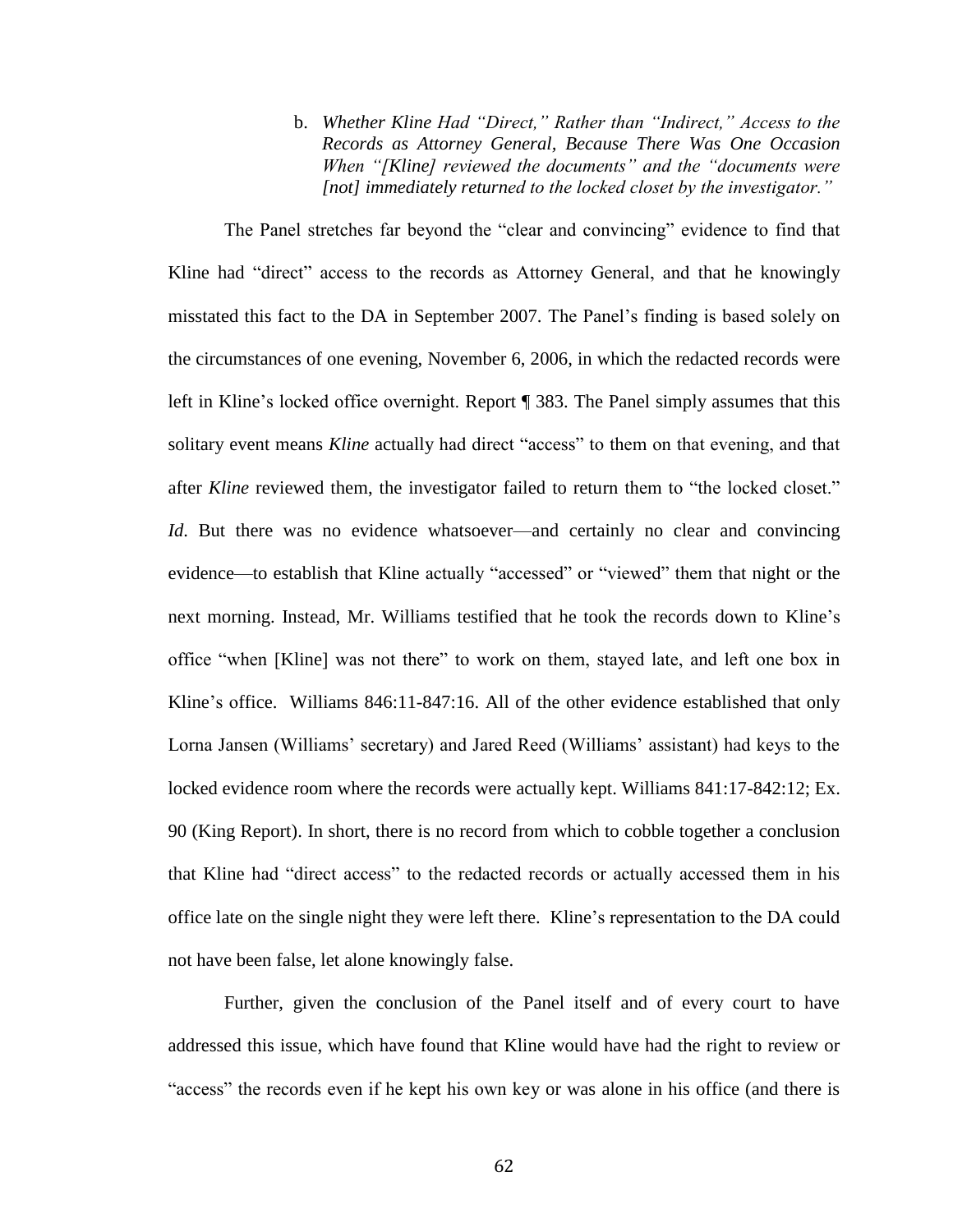no evidence, again, to establish this), it is hard to understand how Kline's "direct" access on a given night would have been "material" as that term has previously been applied under Kansas law. Again, the Panel seems to have labeled every single detail about the disposition of the redacted records as "material," exposing every person who uttered a solitary fact about the records to the harshest penalties for failing to correctly distinguish between "direct" and "indirect" access on a given night. In short, the Panel's conclusion is legally and factually unsupportable.

# 9. Kline's Assistants' Statements of the Law to the Grand Jury Were Materially Accurate and Complete

The Panel made its most serious departure from the facts on issue 9. It ignored official, contemporaneous grand jury transcripts, records, and filings which soundly impeached the faulty memory of the single grand jury witness it allowed to testify. Only by doing so could the Panel conclude that Kline violated KRPC 8.4(c) and (d) through his representations to the grand jury. The Panel found that (1) Kline (or subordinate lawyers) falsely stated the law to the grand jury; (2) that misunderstanding of the law caused by Kline led the grand jury to issue subpoenas to investigate the mandatory reporting issue; and (3) that the grand jury abandoned the mandatory reporting issue after it supposedly learned of the "correct law." Report  $\P$  389-97. The Panel's findings fall far below the preponderance of evidence threshold, let alone "clear and convincing."

#### a. *Kline Correctly Stated the Law to the Grand Jury*

The Panel's decision assumes that by not citing the old Kansas mandatory reporting statute and stating by name a federal case that limited its application, Kline imparted a false version of the law to the grand jury. But the Panel ignores the fact that Kline correctly summarized the actual state of the law, using the precise requirement that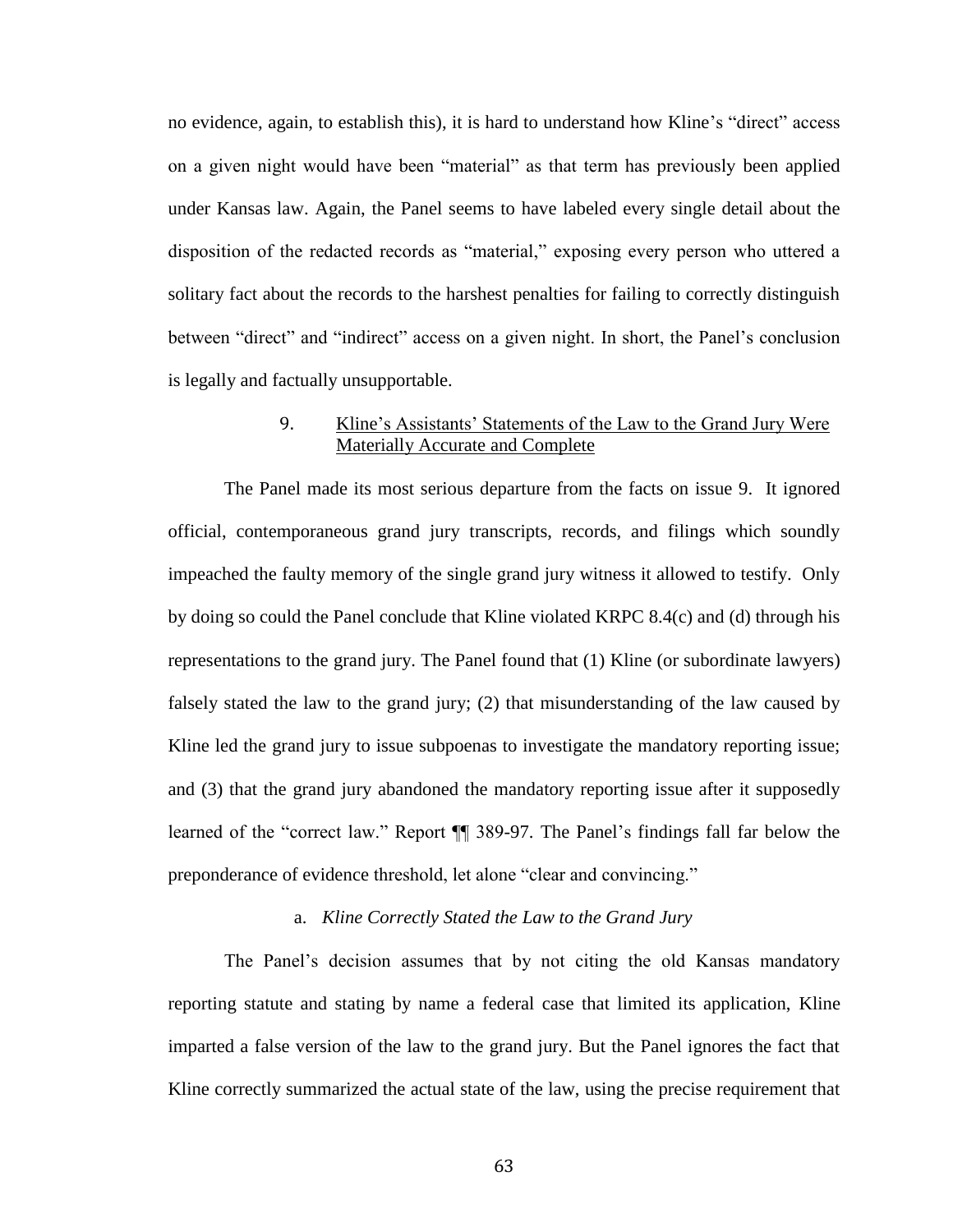"harm" be found before it is assumed that sex between age-mates under 16 is "sexual abuse" and must be reported. While it is true that Kline (and his subordinates, who handled grand jury communications after the first day) did not name the case or statute on December 17 and 19, 2007, they did cite the case shortly thereafter on January 9, 2008. So long as the grand jury was actually informed of what the law required, it is irrelevant whether they were provided with a specific case or statutory citation.

Two different statutes applied to mandatory reporting. The first statute, KSA 38- 2223, applied after January 1, 2007; the earlier statute, KSA 38-1522, applied before that date. The statutes differ only slightly. The later statute requires reporting when there is reason to suspect "harm" caused by sexual abuse; the earlier statute requires "injury." *Id*. *See also* Ex. P8 (memo prepared by law firm for grand jury's private counsel which determined there was little practical difference in the statutes).

Every statement made by Kline to the grand jury on December 17, 2007, acknowledged that the issue for the grand jury was *not* merely whether age-mates had had sex followed by an abortion, it was whether there was "reason to suspect that a child has been harmed as a result of sexual abuse." Ex. 96, 2430:8-15 ("Some might say I don't have reason to believe there was harm to the child. **That's an issue for you all to take up**."). When a juror asked whether there "is still mandated reporting for a 14 year-old and 15 year-old," Kline clearly identified the key issue for the jury in a way that was inconsistent with his prior Attorney General Opinion but consistent with recent case law:

Yes. Under the statute, **reason to suspect harm caused by sexual abuse**. All of this is defined as sexual abuse. **The only issue you are dealing with is reason to believe there's harm caused by.**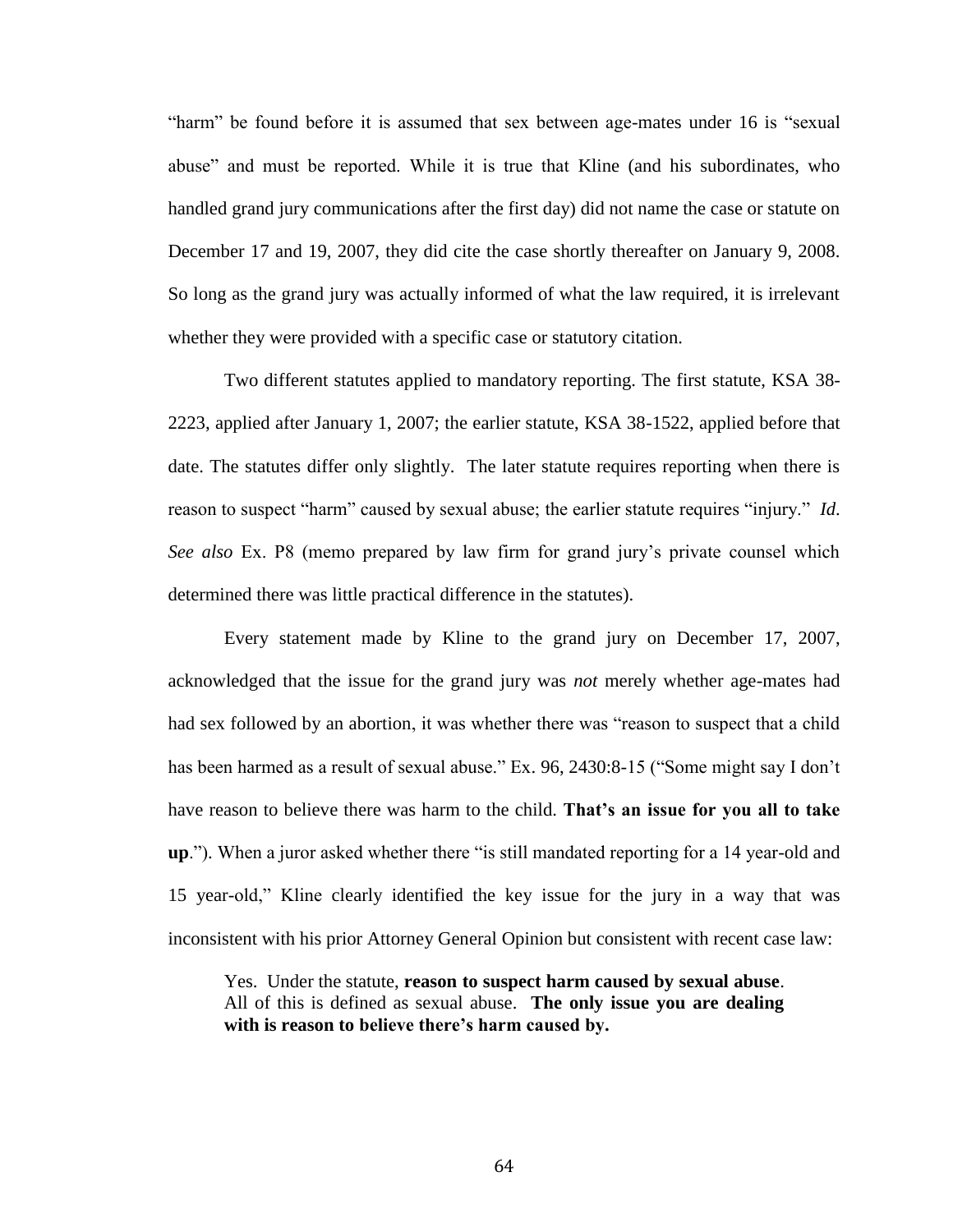Ex. 96, 2432:4-10 (emphasis added). *See also* 2429:1-8 (Kline says "operable language" is "has reason to suspect that a child has been harmed as a result of…sexual abuse."). Tellingly, in her complaint to the DA which initiated Count II, the sole grand juror witness falsely quoted to the DA Kline's response to this important question by truncating his answer at the word, "Yes." Ex. 7, at 1. On cross-examination at the hearing, the witness conceded that "there's more words" in Mr. Kline's answer than she wrote in her complaint, but denied making an error. Hensel 2460:18-24; 2461:15-20. Nonetheless, the Panel relied upon this witness' testimony regarding official proceedings in place of official transcripts and records which frequently impeached her recollection.

Contrary to the witness' false testimony, Kline precisely stated the holding of the federal case (though he did not cite it by name) during the grand jury's first few meetings. *See Aid for Women v. Foulston*, 427 F.Supp.2d 1093 (D. Kan. 2006) (finding that Attorney General's opinion that pregnancies resulting from sex by minor age-mates established per se "injury" under old statute was incorrect, that the statute was "not intended to cover consensual activity between age-mates that does not result in injury," and that there is only a duty to report certain categories of sexual activity involving agemate minors if there is reason to suspect injury), *vacated,* 06-3187, 2007 WL 6787808 (10th Cir. Sept. 20, 2007). The court specifically recognized that its holding addressed only a narrow corner of the reporting statute with respect to abortion providers:

The core of the reporting statute—providing for the detection and protection of children suffering from incest or abusive sexual activity—is unaffected by this opinion. Such acts were and will remain subject to mandatory reporting. But the statute was not intended to cover consensual sexual activity between age-mates that do not result in injury.

*Id.*, 427 F. Supp. 2d at 1113. *See also id*. at 1105 ("The narrow constitutional issue before this court is whether minor patients have a right to informational privacy concerning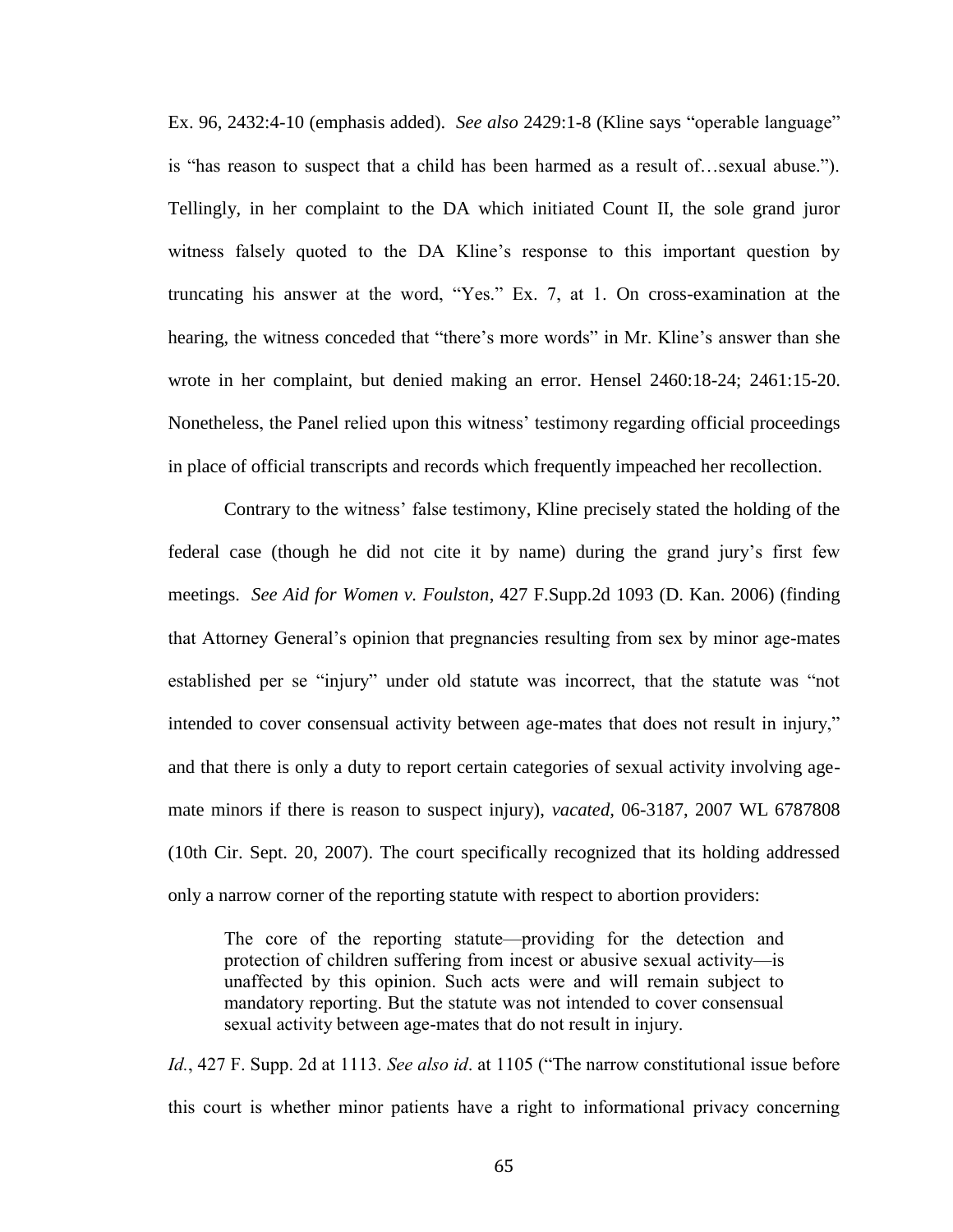consensual sexual activity with an age-mate where there is no evidence of force, coercion, or power differential."); *id*. at 1112 ("This injunction action is limited in its scope to a determination of whether consensual sexual activity of underage minors is reportable based on a number of constitutional challenges").

Assuming that Kline was under a duty not to incorrectly state the law to the grand jury, he was certainly under no duty to provide legal citations to support correct statements of the law. Curiously, the Panel did not find that the statements of law Kline made were incorrect or inconsistent with the substance of *Aid for Women* or the new statute. Instead, the Panel seems to suggest that the actual citations must have been immediately provided to the grand jury. But there is no basis in the law for requiring the utterance of such citations. The Panel's findings are simply incorrect as a matter of law, because on day one, the grand jury heard what it needed to know on the issue of mandatory reporting with respect to sexual relations between age-mate minors: that it would still need to find that "harm" occurred.

> b. *Kline's Staff's Provision of a Citation to Aid for Women and KSA 38-1522 on January 9, 2008, and Not on December 19, 2007, Did Not Prejudice the Administration of Justice Because It Had No Effect on the Issuance of Subpoenas or the Grand Jury's Focus*

As might be expected based on Kline's correct explanation of the law on day one of the grand jury proceedings, the citation of *Aid for Women* and KSA 38-1522 on January 9, 2008, had no effect on the course of the grand jury's actions. To reach the opposite conclusion, the Panel relies exclusively on the hearing testimony of the presiding grand juror. This witness claimed that she and her colleagues voted to issue January 3, 2008 subpoenas to obtain documents that were relevant to seven separate areas of inquiry, but that she and her colleagues would never have investigated five of those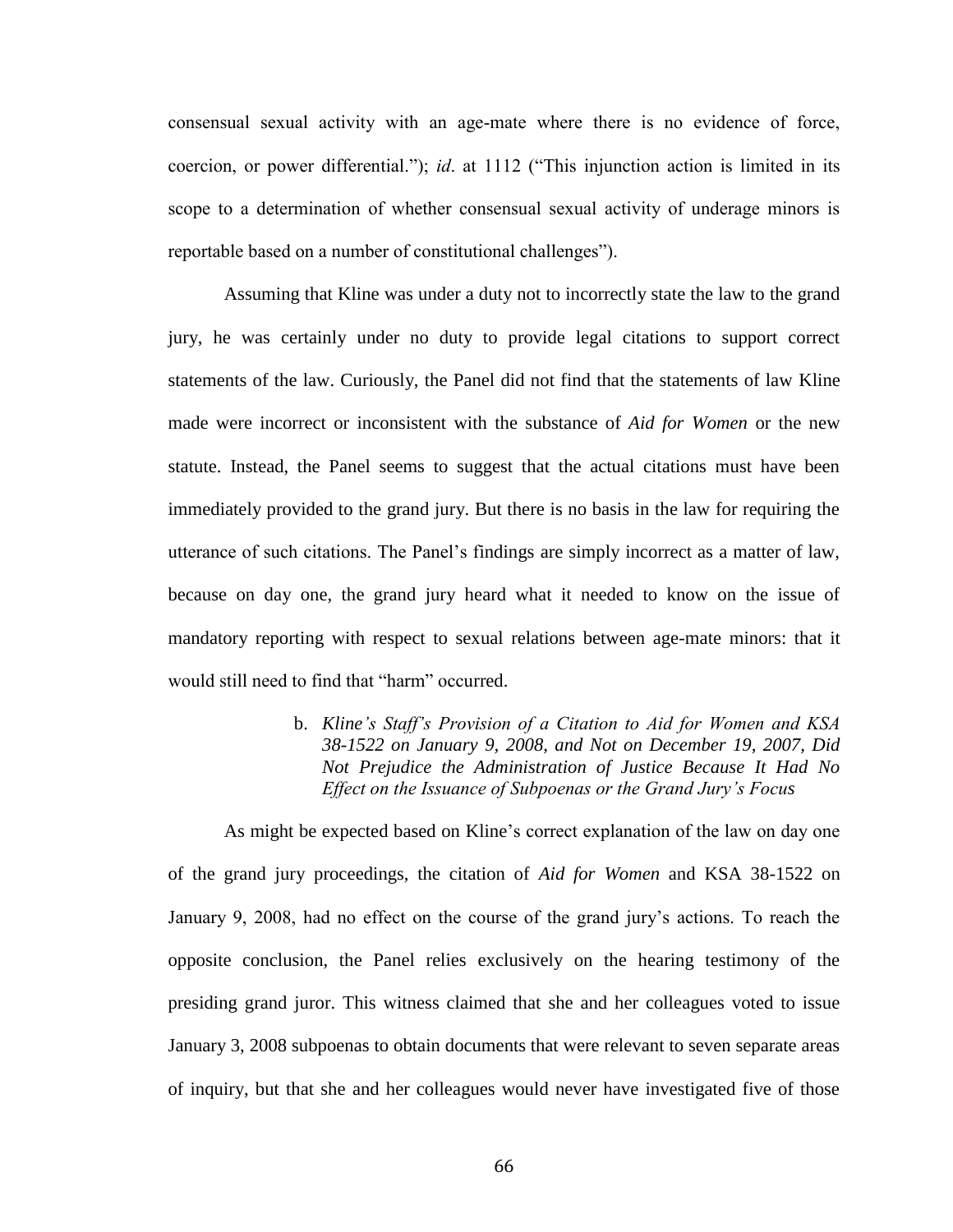areas had they known of *Aid for Women*'s narrow holding that sexual abuse reporting involving minor age-mates is only required if there is reason to believe the minor was injured. This is implausible on its face. The actual record of proceedings in the grand jury confirmed that the presiding juror's recent opinions about her co-jurors' motivations were simply not based in fact. The Panel seriously erred by disregarding the official record of the proceedings and relying instead on the baseless opinions of the presiding juror.

First, *Aid for Women*, which held that underage age-mate sexual relations is not automatically reportable because there must also be "injury", covers a narrow portion of what the grand jury was investigating. It relates only to a subset of the cases covered by the mandatory reporting law, itself only one of seven distinct issues being investigated.

Second, there was no evidence that Kline or the grand jury ever intended to tread within the narrow area foreclosed by *Aid for Women*. The grand jury's chosen method (comparing KDHE to SRS records) was similar to Kline's and, just like Kline's request to Judge Anderson, did not violate *Aid for Women* or depend on patient records from the clinics themselves. *See* Anderson 714:18-21. The grand jury's methods were entirely consistent with staying out of the *Aid for Women* zone, entirely consistent with the law, and entirely consistent with what Kline told them on December 19.

Third, in issuing the January 7 subpoenas, the grand jury was investigating only the 24-hour waiting period and parental notification. We know this because in January 2008, the grand jury stated that it

would like to make a formal statement in regards to the subpoena issued to [CHPP]. The purpose of the subpoena dates on January  $7<sup>th</sup>$  2008 to [CHPP] was for the purpose of determining whether [CHPP] complies with the following:

- **Parental consent requirement**
- **Compliance with the 24-hour requirement**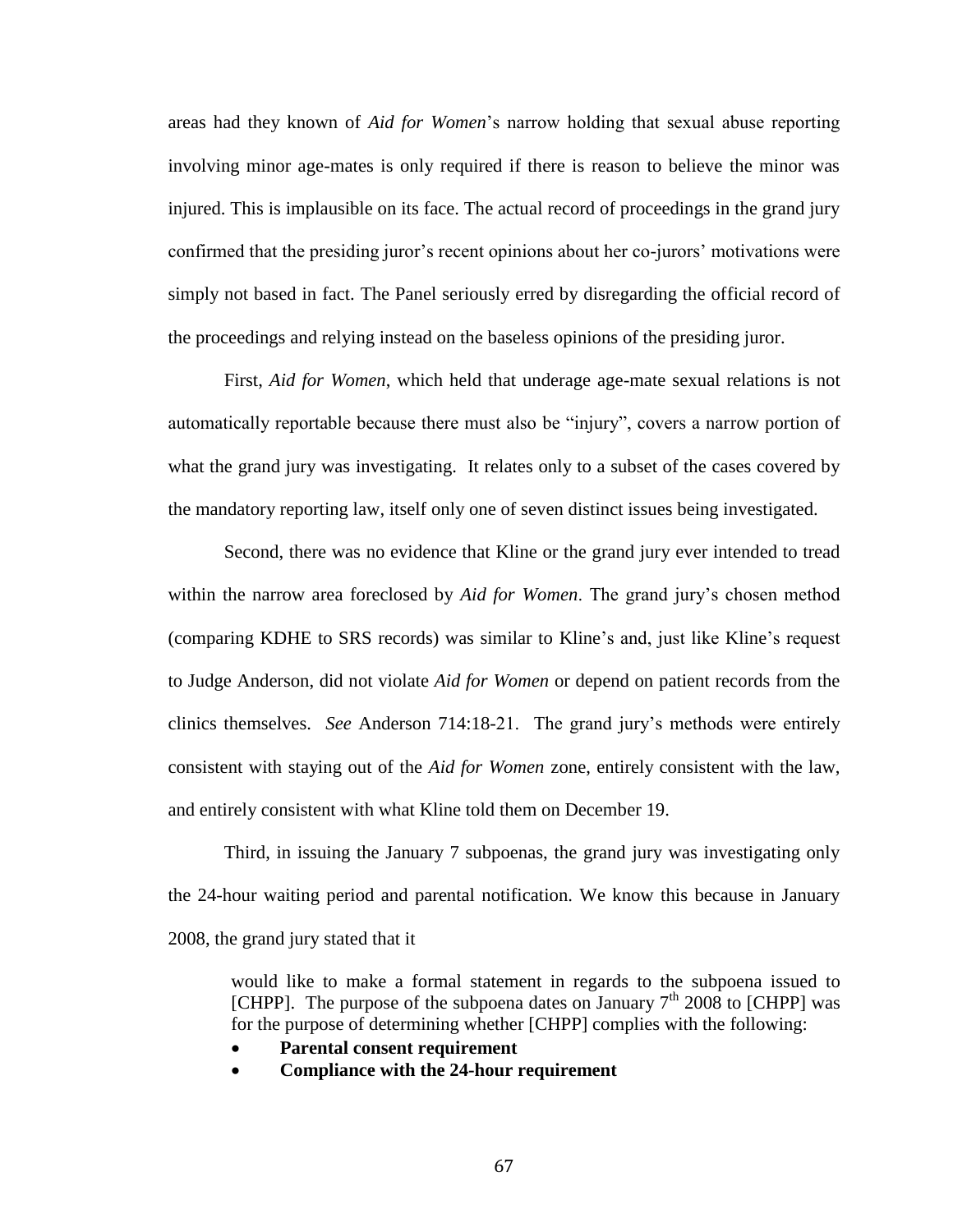The purpose of the subpoena is not to revisit complaints filed by the District Attorney of Johnson County on October 15, 2007…

Ex. Q8 at 260 (emphasis added). While the grand jury was still in session, its representatives (and CHPP's counsel) repeatedly confirmed that these were the only purposes of the subpoena. *See* Ex. 101, 2916:19-2917:7 (statement of grand jury counsel, Judge McClain, at February 25 hearing); Ex. Q8, 106 (statement in stipulated protective order between CHPP counsel and grand jury counsel).

Indeed, the subpoena itself requested records that had already been produced to Kline, but despite the fact that it could have asked to disclose identities (which would have aided a mandatory reporting inquiry), *only asked to disclose information relevant to two issues, parental notification and waiting periods*: "dates and/or ties of any required notification and/or compliance with any required waiting period." Ex. 108. The grand jury's transcripts make clear that by January 2, 2008, it wanted to investigate these items precisely because Kline had not yet investigated them. See Ex. 98, 2714:24-2715:18 (identifying consent and 24-hour requirements as issues that had not been investigated because the redaction of dates in CHPP's production made this impossible) 2730:6-7 (juror no. 2 stating, "I think that's [the areas not investigated by Kline] where we, as a group, need to take our investigation."). Given all of this, it should not be surprising that only three of the sixteen subpoenaed records related to children. Ex. 99, 2762:1-99.

Fourth, the grand jury was still investigating mandatory reporting—using sources other than the CHPP records, as it had planned all along—weeks after it received the citation to *Aid for Women*. Indeed, immediately after receiving the *Aid for Women* citation, the grand jury voted to issue a subpoena to the Department of Revenue for names of CHPP employees. Ex. 100, 2893:7-2894:2. Grand Juror Hensel admitted that

68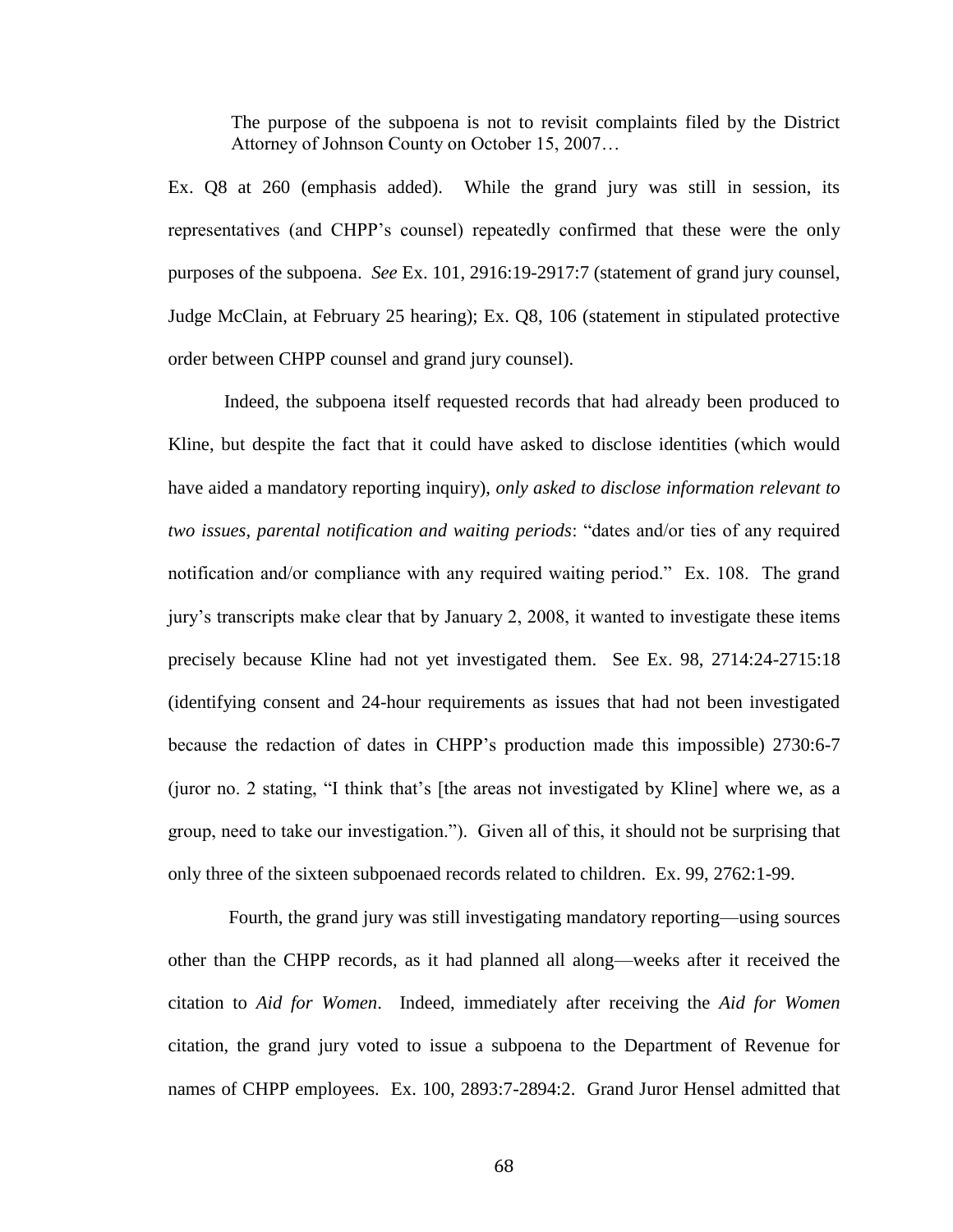this was to aid the mandatory reporting investigation (Hensel 2348:16-2349:5), but falsely testified that this happened before *Aid for Women* was cited, when in fact, it happened afterwards. Ex. 100, 2893:7-2894:2. The mandatory reporting investigation continued into February. In that month, the Court entered a protective order relating to what SRS records could be reviewed (Feb. 12; *see* Ex. 114), grand jurors asked for evidence on "all" seven areas of the investigation (Feb. 20, *see* Ex. 102, 3038:23-3039:7), and the grand jury began reviewing SRS records (Feb. 25, *see* Ex. 103:3155a-3156:6).

In conclusion, the Panel relied on testimony from a single person several years after the fact about what the grand jury intended to do, instead of transcripts and other contemporaneous and unchallenged official records of the grand jury (along with other evidence from a variety of contemporaneous sources) which frequently impeached the witness. The Panel's finding was not supported by "quality" evidence, nor was it supported by even a preponderance of the evidence. Troublingly, the Panel's report does not even mention the vast bulk of the record, let alone disclose how it grappled with it and managed to allow a single witness' testimony to completely override it. In short, it simply cannot be true that the failure to explicitly name and cite *Aid for Women*, which applies to a mere corner of one of seven issues being investigated, "caused" the issuance of entire subpoenas and misled the grand jury to a degree that it precipitously dropped five-sevenths of its inquiry. The Panel's adoption of this incredible finding was seriously errant and should be rejected.

## 10. Kline's Attempt to Enforce the Grand Jury's Subpoena Was Consistent with the KRPC

Relying on the broadest catch-all disciplinary rule of all, 8.4(g) ("any other conduct that adversely reflects on the lawyer's fitness to practice law"), the Panel faulted

69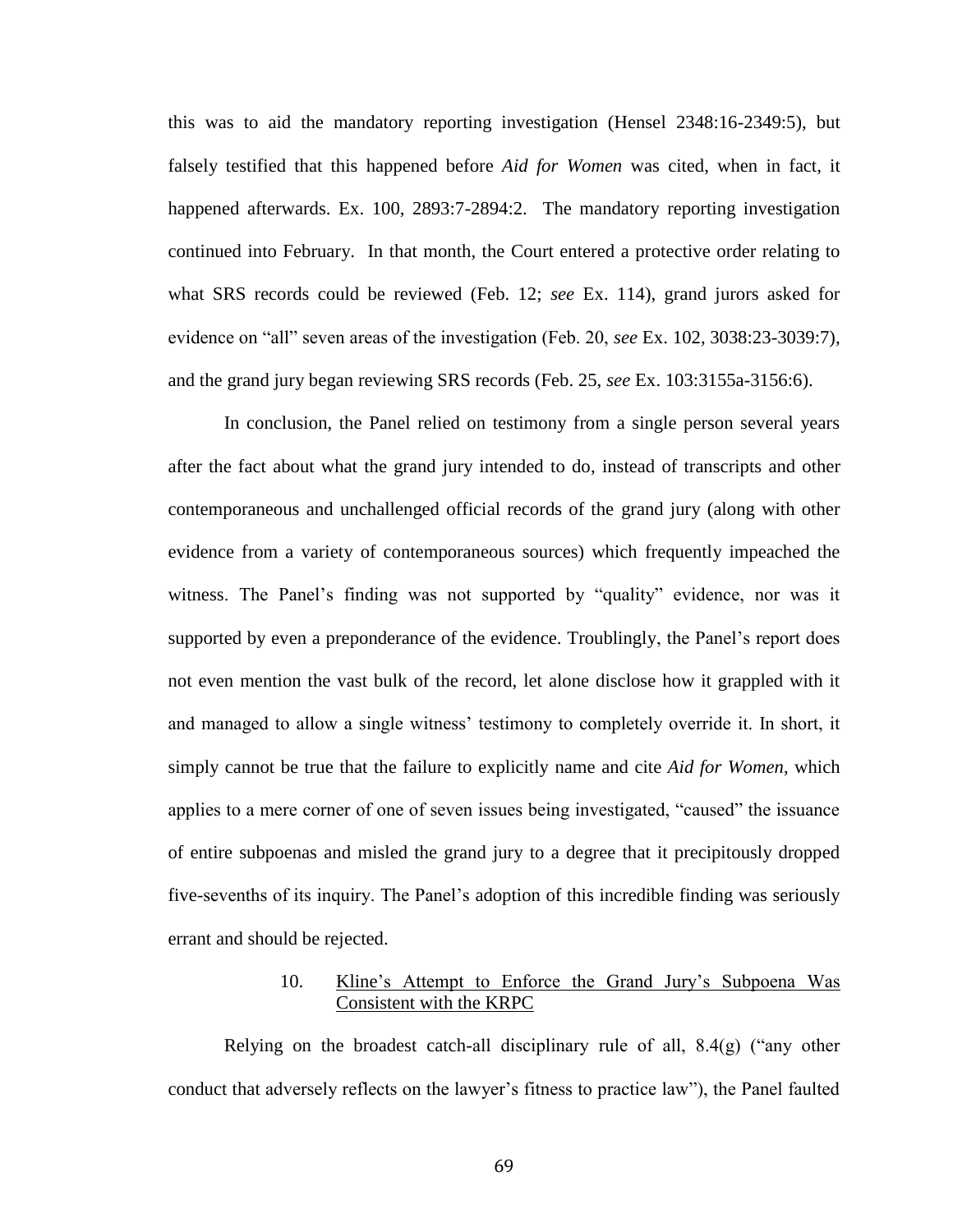Kline for his decision to file a motion to enforce the grand jury's subpoena, when, weeks after its issuance, the judge refused to either enforce it or rule on a motion to quash. As discussed in Section 1.a.ii, above, due process requires that Kline's conduct have been clearly egregious and flagrantly violative of accepted professional norms that would be recognized by a reasonable attorney practicing in the same situation. Kline's filing of the motion was actually necessary to the administration of justice rather than "flagrantly violative" of an accepted prosecutorial norm.

First, Kline was under no obligation to obtain the grand jury's permission to enforce the only subpoena it had issued to CHPP. On February 25, 2008, the presiding juror stated:

Juror: Second is a **request**, and **while we understand that we don't have the authority to issue this**, we are asking the DA's office **and anyone else** that might submit any documents to the Court in our name, that the Grand Jury **be advised of those** prior to the filing. The Grand Jury would like to **review** any documents that are provided to the Court **in our name**. For example, if there are any more briefs related to the subpoena, we would like to **see** that information since it's being submitted in our name prior to that.

Court: Okay.

 $\overline{\phantom{a}}$ 

Juror: **It's a request**.

Pryor: In all candor from our office's standpoint, I don't have the authority to accept or reject, but I will pass it on. I just wanted to---

Juror: We understand that.

Pryor: **Unless you order it**.

Juror: **That's just a general request**.

Ex. 103, 3160:20-3161:17 (emphasis added). While the presiding juror requested to "see" and "review" filings, as she represented, she had "no authority" to do so.<sup>16</sup> Nor did

<sup>&</sup>lt;sup>16</sup> The grand jury's counsel did not "repeat" a request that the grand jury "approve" any filings to enforce the subpoena. *See* Report ¶ 274. Counsel simply referred to the prior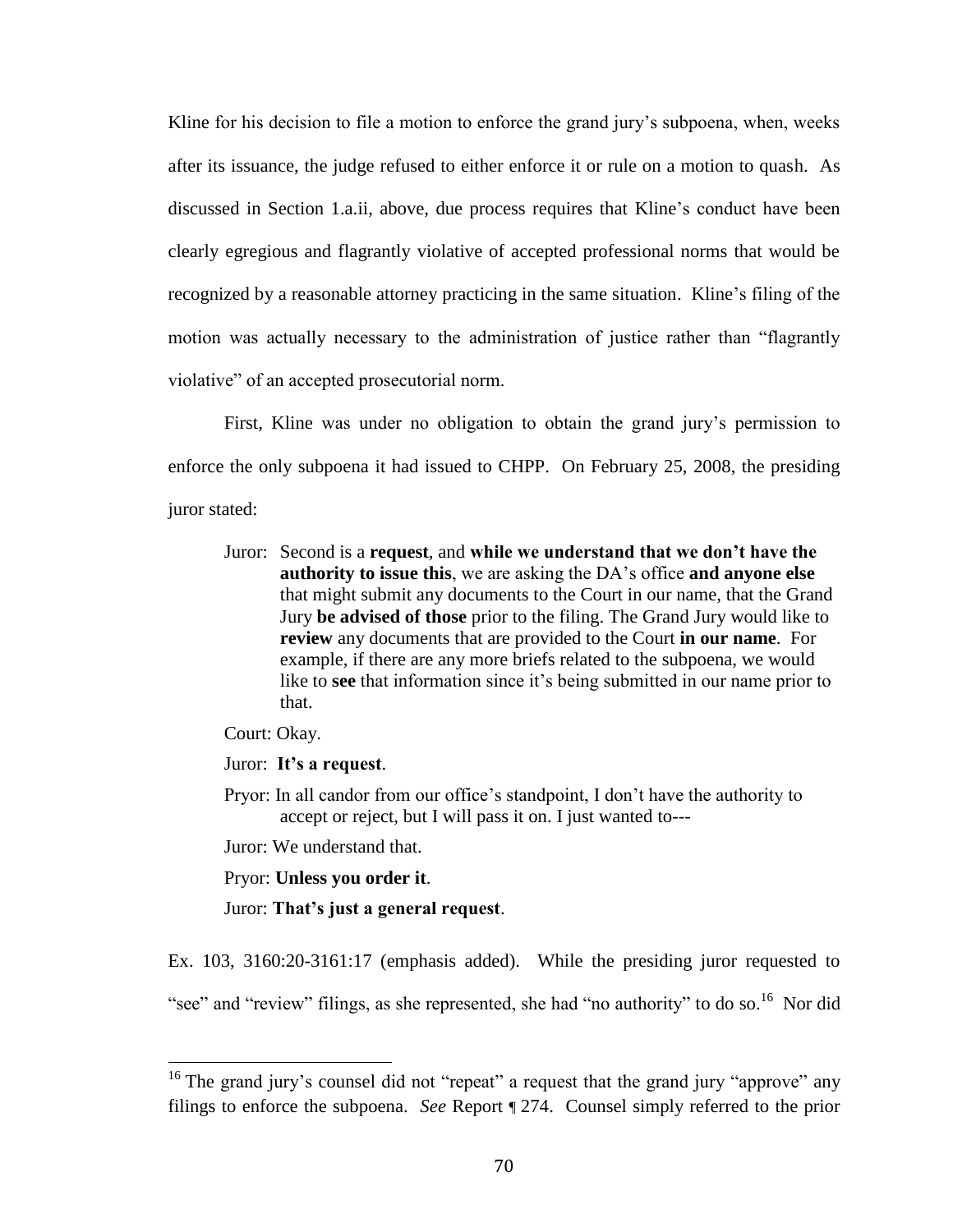the presiding juror ever demand or obtain a court order requiring that the grand jury approve all filings made to enforce the subpoena. That is simply not in the record.

Additionally, the District Attorney's two filings to enforce the subpoena were made solely in the name of the State and signed by his office,  $17$ --in stark contrast to other documents which the grand jury did purport to issue or request be filed in its own name.<sup>18</sup> *See* Ex. 7 at 252. Indeed, the motions to enforce did not bear the introduction attached to filings by Kline that did come at the grand jury's request (and, essentially, were in its name). See Ex. Q8 at 299 (Kline's opposition to motion to quash subpoena, filed at grand jury's request, which stated, "COMES NOW THE STATE **at the request of the grand jury**…") (emphasis added).

Finally, Kline's motions to enforce had no discernible effect on the investigation. At the time he filed the motions, the grand jury had not decided to withdraw its subpoena and in fact, had never told its actual counsel, Mr. Merker, that it did not want the

record and mistakenly stated that there was an agreement to secure the grand jury's approval. As discussed above, there was no demand or agreement for grand jury "approval" of all filings made with respect to the subpoenas. *See* Ex. 104 at 3259.

 $\overline{\phantom{a}}$ 

<sup>17</sup> Under K.S.A. 22-3008(1), the clerk of the court issues subpoenas and other process "whenever required by a grand jury, its presiding juror or the prosecuting attorney."

<sup>18</sup> The grand juror's "request" of Kline "and anyone else" more likely related to a recent, disturbing incident. Without notifying the other jurors, the grand jury's counsel and presiding juror entered into an agreement in the grand jury's name with CHPP which purported to bind the grand jury to a stipulation of confidentiality, including waiving the jurors' civil immunity. Judge Moriarty so-ordered it. It was withdrawn after, in open court, the rest of the grand jurors discovered they had neither learned nor approved of it. *See* Ex. 102, 3066:25-3067:25 (juror no. 15 discloses that he has not seen agreement between grand jury and CHPP); *Id*. at 3140 (jury votes to withdraw the secret agreement); Ex. P8 (the agreement); Ex. 102, 3118 (presiding juror tells Judge Moriarty on Feb. 20 she had not seen the agreement); Ex. P8 (grand jury's counsel's time entry for Feb. 18 states that he emailed proposed agreement to presiding juror for approval).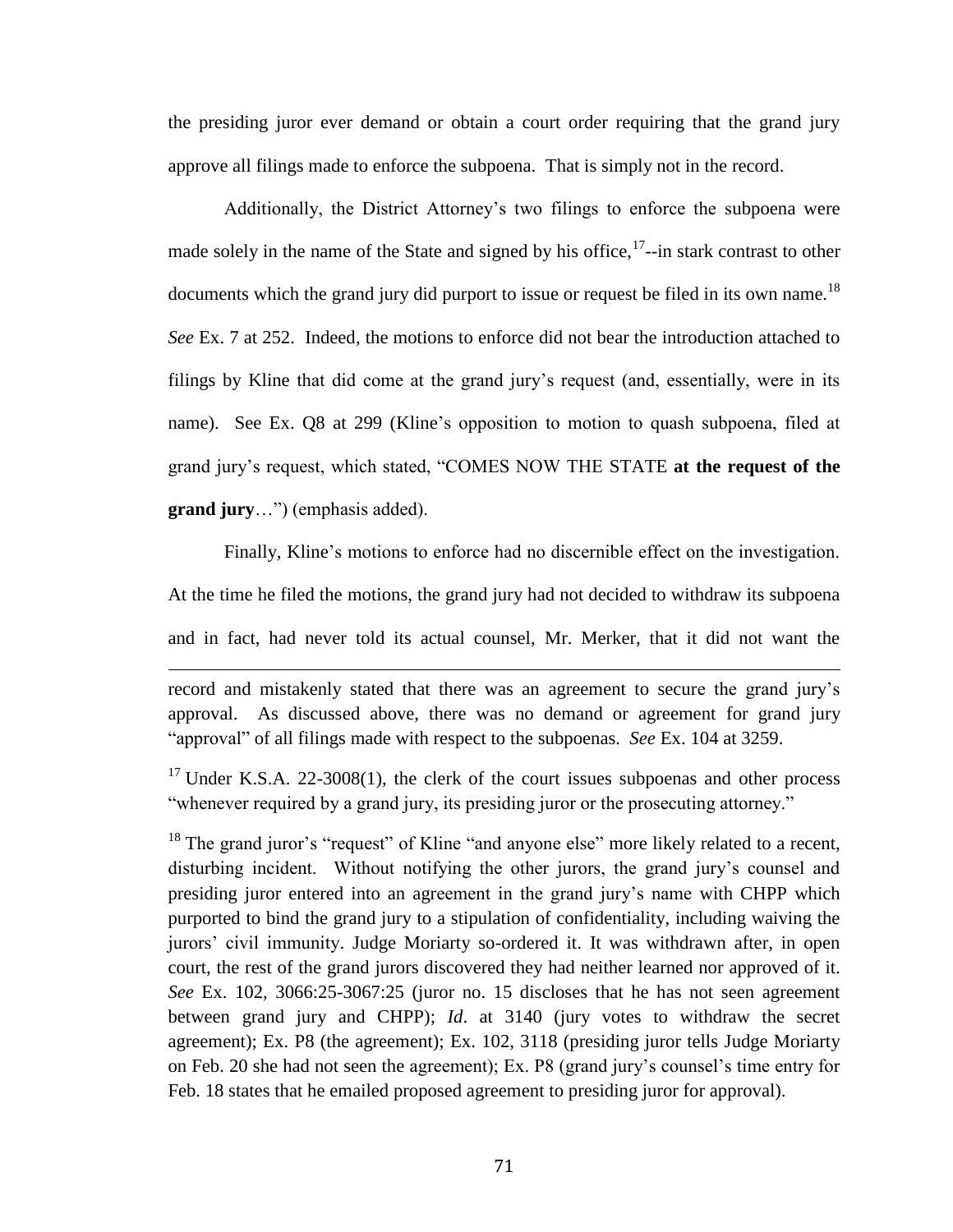subpoena enforced. Merker, 2672:19-23. And as the Panel recognized, negotiations between the grand jury and CHPP continued, CHPP did enter into an agreement to produce the records to the grand jury, the court never had to rule on the motion to enforce, and as a result, the subpoena was withdrawn. Report ¶¶ 278-280. Accordingly, Kline was within his right to file a motion to enforce the subpoena on behalf of the State, that motion violated no order, law, rule, or agreement, and the filing had no cognizable effect on the investigation itself. There is no clear and convincing evidence to show that the filing was "flagrantly violative" of any pre-existing, widely-accepted prosecutorial norm.

The Panel also found that the filing violated the grand jury confidentiality statute, K.S.A. 22-3012, and thereby violated the catch-all provision of KRPC 8.4(g). But the Panel failed to provide Kline notice that it would try this alleged violation, and no facts regarding the "public" filings were alleged before the hearing. *See* Formal Complaint at 49-50 (failing to allege that filings were public or that this would be considered a violation). Kline was prohibited from establishing that the February 15, 2008, hearing on the motion to quash, which covered the same subject matter as the motions to enforce, was open to the public.<sup>19</sup> Even though Kline had no opportunity to anticipate and provide evidence on this point (by calling Judge Moriarty or other grand jurors), other evidence showed that the secret agreement between CHPP and the grand jury's counsel, which was later withdrawn, was filed publicly. See Ex. P8, 548 (grand jury's counsel McClain says

 $\overline{\phantom{a}}$ 

 $19$  For example, the Panel would have been presented with items such as an Olathe Daily News article, *Judge Asks for Compromise in Planned Parenthood Case*, by Jack Weinstein (Feb. 15, 2008), which quotes from the hearing and demonstrates it was open to the public. This Court can take judicial notice of the article.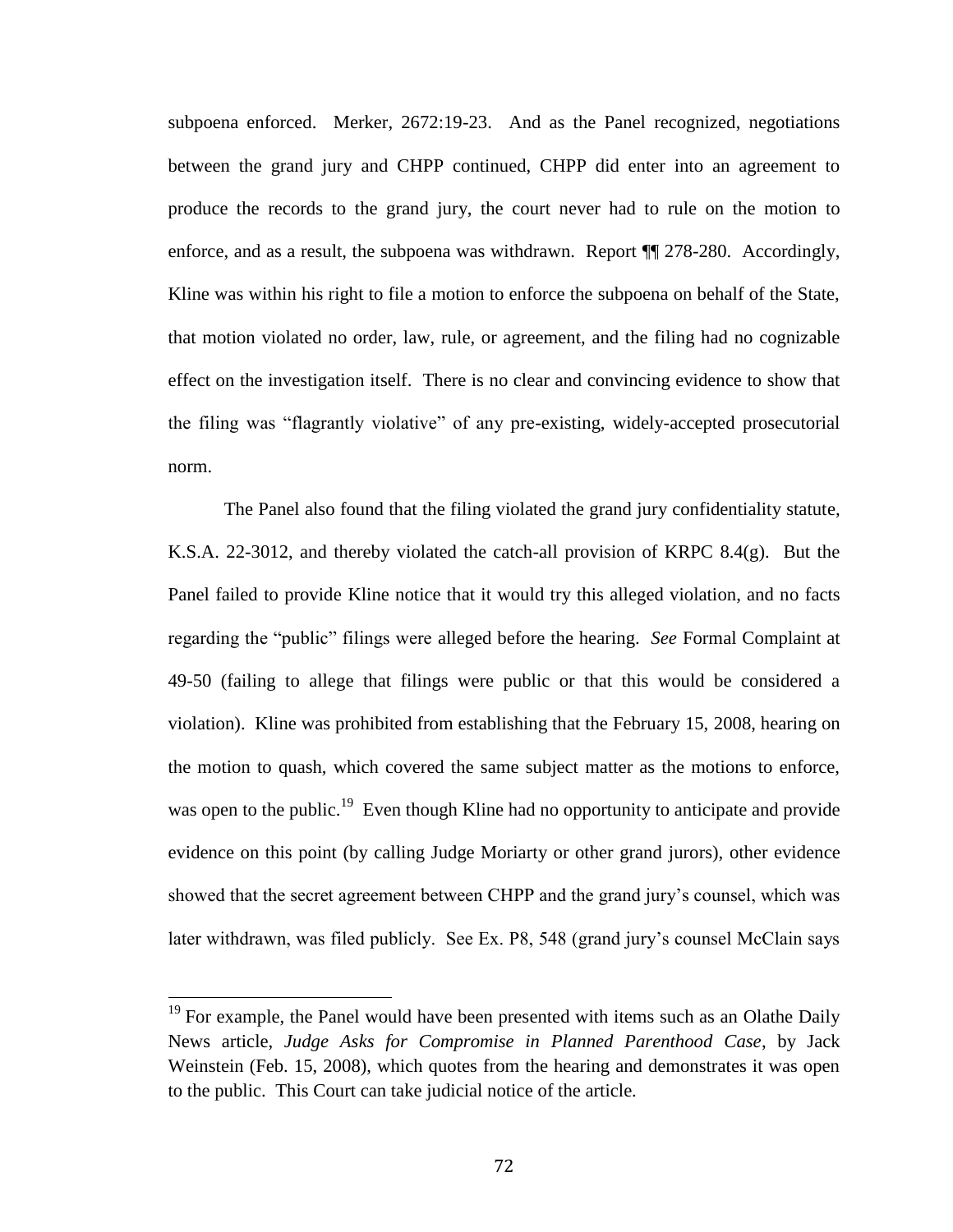he has decided not to give Kline a copy of the secret agreement because "it is filed and public record."). Finally, the Panel made no finding of prejudice as a result of the filing.

For all of these reasons, there was no clear and convincing evidence that Kline's filing meets the high standard of egregiousness required to apply a catch-all rule.

### **II. THE HEARING PANEL'S RECOMMENDATION OF DISCIPLINE IS INCONSISTENT WITH THE FACTS AND LAW**

Finally, bootstrapping on its incorrect findings that Kline violated the KRPC, the Panel's recommendation of punishment is inconsistent with the facts of this case and the ABA Standards for Imposing Lawyer Sanctions. The Panel recommends that Kline be "suspended for the practice of law for an indefinite period of time." Report ¶ 430. The Panel arrives at this errant recommendation by relying on factual findings contradicted by the record and incorrectly applying the ABA standards.

The ABA Standards provide a basic methodology for assessing punishment in disciplinary proceedings. This methodology is based upon four questions: (1) the ethical duty violated; (2) the mental state of the lawyer; (3) the resulting actual or potential injury; and (4) the existence of aggravating or mitigating circumstances. Standards, p. 9. The Panel made little effort to actually apply these questions to the facts of the case, but instead merely announced unsupported, conclusory answers to each question.

#### A. **Duty Violated and Mental State**

The ABA Standards emphasize that the "most important ethical duties are those obligations which a lawyer owes to clients." Standards, p. 9. The Panel made no findings that Kline violated any duties owed to a client. Instead, the Panel concludes that Kline "knowingly" violated his duties to the "legal system, the legal profession, and the public to maintain his personal integrity." Report ¶¶ 402-03. In this context, the "knowingly"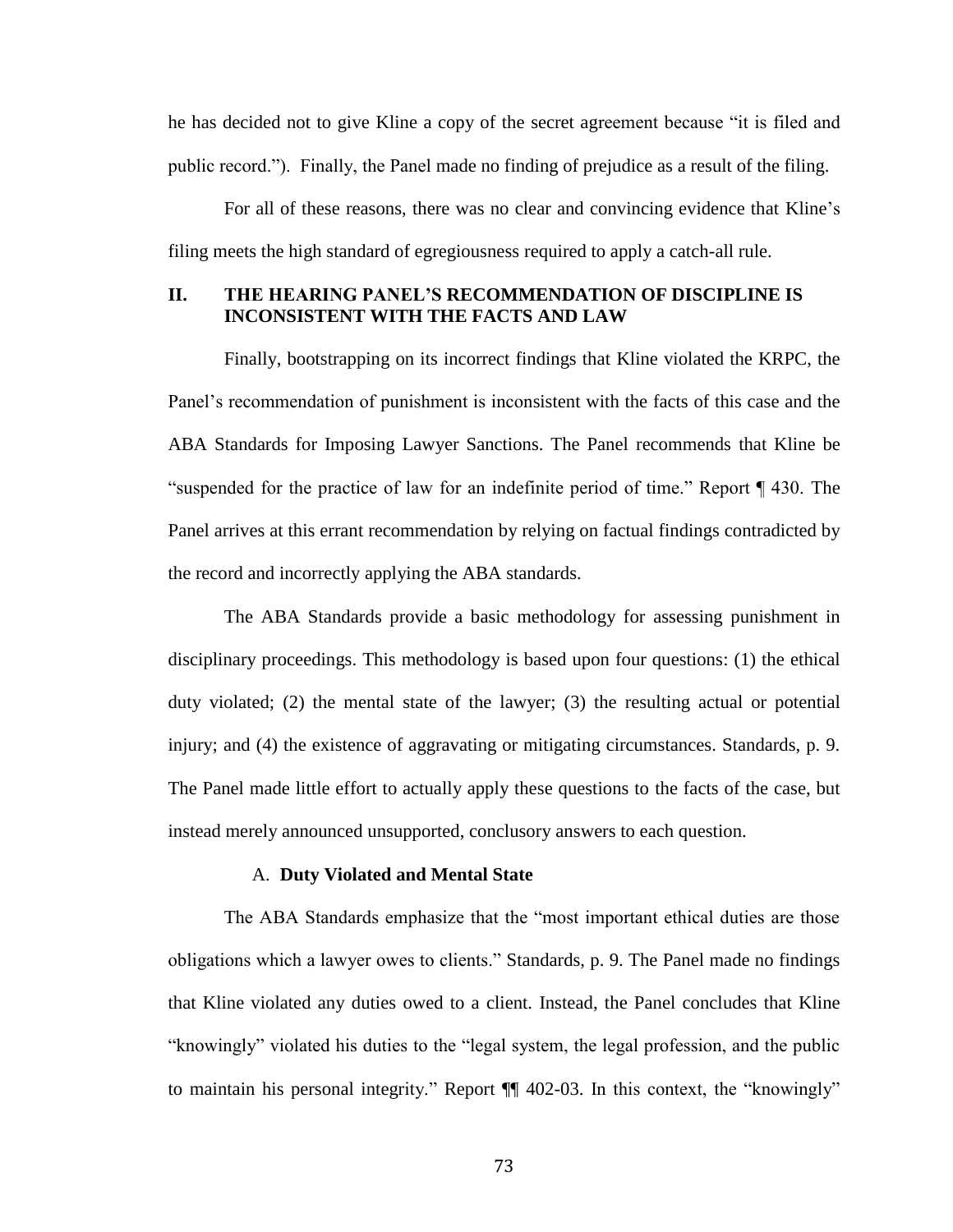mental state is met where "the lawyer acts with conscious awareness of the nature or attendant circumstances of his or her conduct both without the conscious objective or purpose to accomplish a particular result." Standards, p. 10.

As addressed above in respect to each of the KRPC violations found by the Panel, there is no evidence that Kline acted with knowledge of his purported wrongful conduct. Not only does this lack of mental state fatally undermine the Panel's findings of KRPC violations, but it also undermines the Panel's recommended punishment.

#### B. **No Actual or Potential Injury**

The Panel concludes that Kline's conduct "caused actual injury to the legal system and the legal profession" and "potential injury to the public." Report  $\P$  404. However, the Panel cannot (and does not) recite a single shred of evidence supporting its conclusion. The Standards make clear that the existence of an injury may not be inferred from a violation of the KRPC. To the contrary, the Panel was required to "go further" to examine the "extent of the injuries caused by the lawyers' actions." Standards, p. 11. The Panel engaged in so such inquiry. As set out *supra* in Section I(B)(1)-(10), there is no evidence that any of the violations found by the Panel caused prejudice to any party or legal proceeding. Nor is there any showing of potential injury resulting from Kline's conduct. The false statements allegedly made by Kline were immaterial to the relevant legal proceedings and had no practical effect or impact on those proceedings; Kline's statements on the O'Reilly Factor were consistent with public allegations in the criminal case against Dr. Tiller and other publicly available information; and Kline's statements to the grand jury had no actual or potential effect on the issuance of subpoenas or the focus of the grand jury.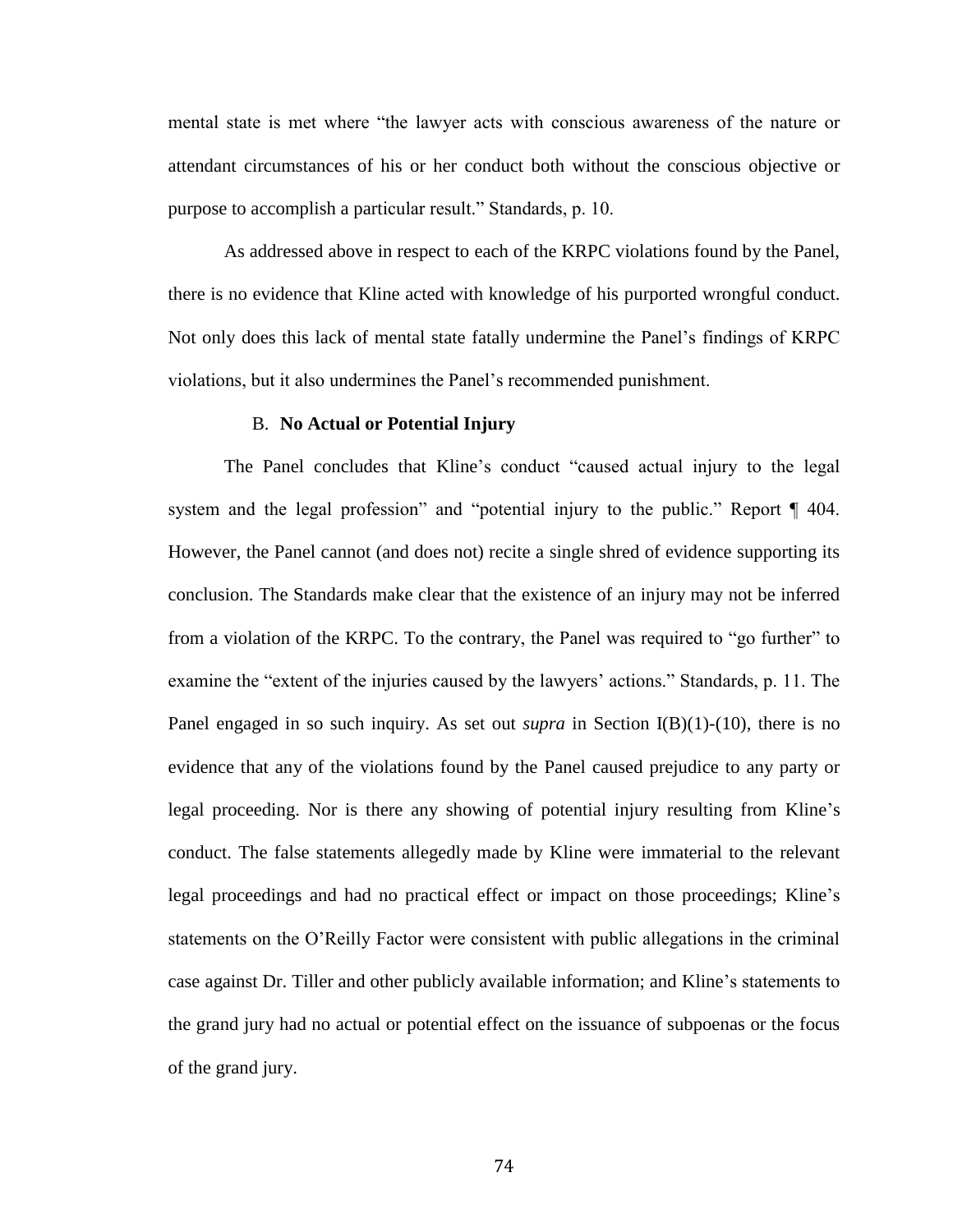The Panel's conclusion that Kline's conduct resulted in "actual" and "potential" injury is not supported by the record or by the Panel's own—materially flawed—factual findings. In the absence of actual or potential injury, the Panel's recommendation of an indefinite suspension is inappropriate under the ABA Standards the Panel purported to rely upon. *See* Standards §§ 6.12, 7.2.

#### C. **Aggravating and Mitigating Factors**

The Panel also failed to properly consider evidence (or the lack thereof) regarding the existence of aggravating and mitigating factors.

#### 1. Dishonest and Selfish Motive

The Panel concludes that "[m]uch of Kline's conduct was motivated by dishonesty and selfishness." Report ¶ 406. The Panel arrived at this conclusion "[b]ecause much of Kline's misconduct involved engaging in conduct that involves dishonesty . . . ." Report ¶ 406. Stated differently, according to the Panel, because Kline's conduct involved "dishonesty," he was therefore motivated by "dishonest" and "selfish" purposes. This strange, circular, and conclusory reasoning finds no basis in the ABA Standards. A finding that Kline violated the KRPC by making a false statement of fact does not allow the Panel to infer the existence of a "dishonest" and "selfish" motive as an aggravating factor. Such reasoning is counter to the very existence of aggravating factors, which are intended to be considered separate and apart from the finding of a rule violation.

 The Panel cites no evidence supporting its conclusion that Kline was motivated by "dishonest" or "selfish" purposes. Indeed, in light of Kline's role as a public servant and the nature of the investigation and legal proceeding, it is difficult to even conceive of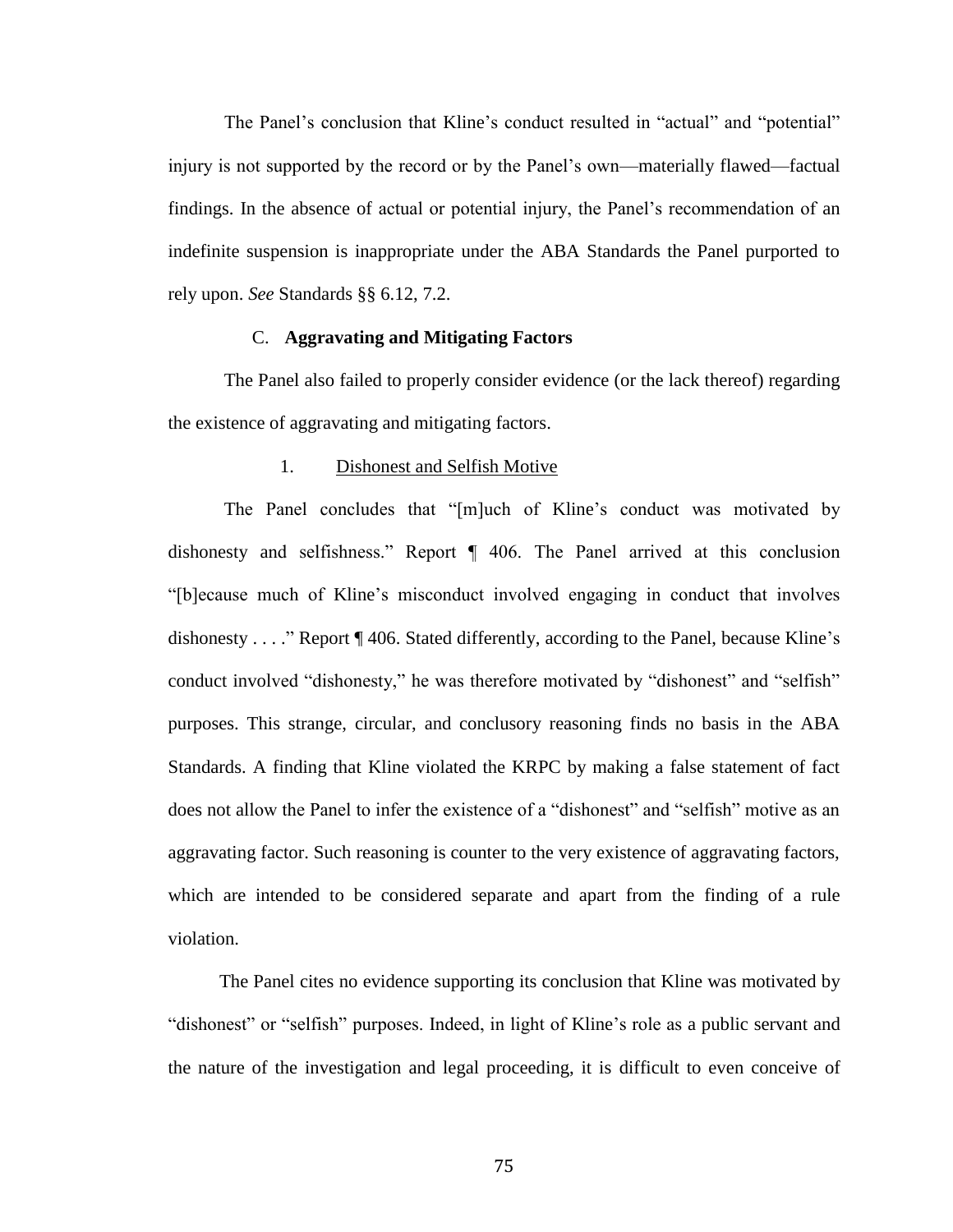what "selfish" motive could have motivated Kline's conduct. Regardless, even if a "selfish" motive was conceivable, there is no evidence of such a motive here.

#### 2. Obstruction of Disciplinary Process

Kline did not obstruct the disciplinary process. The Panel found that, in closing argument, Kline "relayed the contents" of a 911 call after the audio had been excluded from evidence. Report ¶ 408. The Panel concludes that Kline's conduct was "an effort to get the Hearing Panel and the public to hear something that was not in the record and the details of which are not relevant to this proceeding. Report ¶ 409. Notably, the Panel's decision to exclude the 911 call as irrelevant was in error. Both Kline and Mr. Maxwell testified that the call's contents, which relate to treatment of a minor at a clinic, was the "tripwire" that led to the LaQuinta subpoena. Kline 1730:15-23; Maxwell 1450:15- 1451:24. As discussed above, Kline's purpose in obtaining the LaQuinta records relates directly to the Panel's erroneous finding that Kline lied when he stated that his office did not adult patients' identities from the LaQuinta records. Finally, the 911 call itself was and is in the public domain; it is not confidential material that had to be protected.

Regardless, however, Kline's brief mention of the call during closing argument did not violate the Panel's ruling that the *audio recording* not be admitted into evidence. The Panel had already admitted testimony regarding the nature of the 911 call and its corresponding impact on Kline's investigation. Kline's mention of the call during closing was consistent with this testimony and "obstructed" nothing in the disciplinary process.

#### 3. Deceptive Practices

Kline engaged in no deceptive practice during the disciplinary proceeding. Inexplicably, the Panel found that Kline submitted false evidence by *amending* his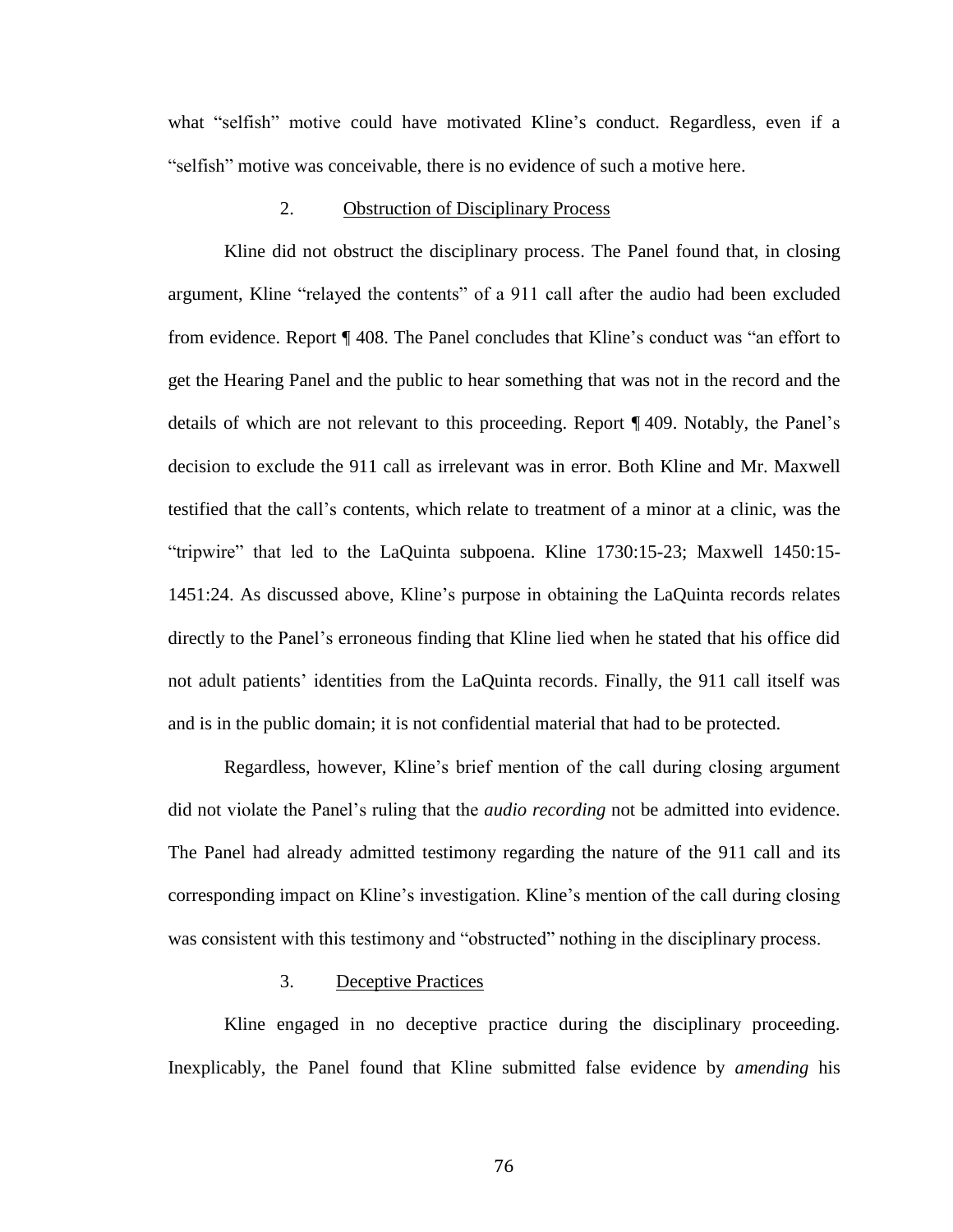answer to the formal complaint in order to *correct* an inaccuracy contained in his original answer. Report ¶¶ 410-411. Stranger still, the Panel then cited Kline's testimony at the hearing, which confirmed that the original answer contained an inaccuracy, as further support for its finding that Kline engaged in deceptive conduct. *Id*., ¶ 412. Correcting a previous misstatement cannot constitute a "deceptive practice," particularly where the correction was made over three months before the hearing.

Kline's original answer to the formal complaint stated that, in April of 2007, when appearing before Judge Anderson, Kline was unaware that his office had created summaries of certain records obtained during the investigation. Report ¶ 410. Notably, this disciplinary proceeding encompasses conduct spanning six years, and Kline's original answer was filed three years after the relevant hearing. Subsequently, after reviewing additional documents, Kline determined that he had been aware of the summaries in April of 2007. Exceptions  $\P$  442. Accordingly, upon discovering this inaccuracy, an amended answer was promptly filed that accurately stated that Kline was aware of the summaries prepared by his office. Report ¶ 411; Document 59 at 33.

By correcting this inaccuracy, however, the Panel deems Kline to have engaged in "deceptive practices." The Panel's finding is entirely inconsistent with the KRPC, which *required* Kline to take remedial action to correct the inaccuracy. There is no evidence that Kline had knowledge that the statement was inaccurate at the time of filing the original answer. If anything, Kline's amendment of his answer serves as evidence of Kline's cooperation with the disciplinary process—mitigating any violations of the KRPC.

Likewise, Kline's testimony related to the *Alpha* case was not deceptive. The Panel went to great lengths in a futile attempt to establish that Kline gave false testimony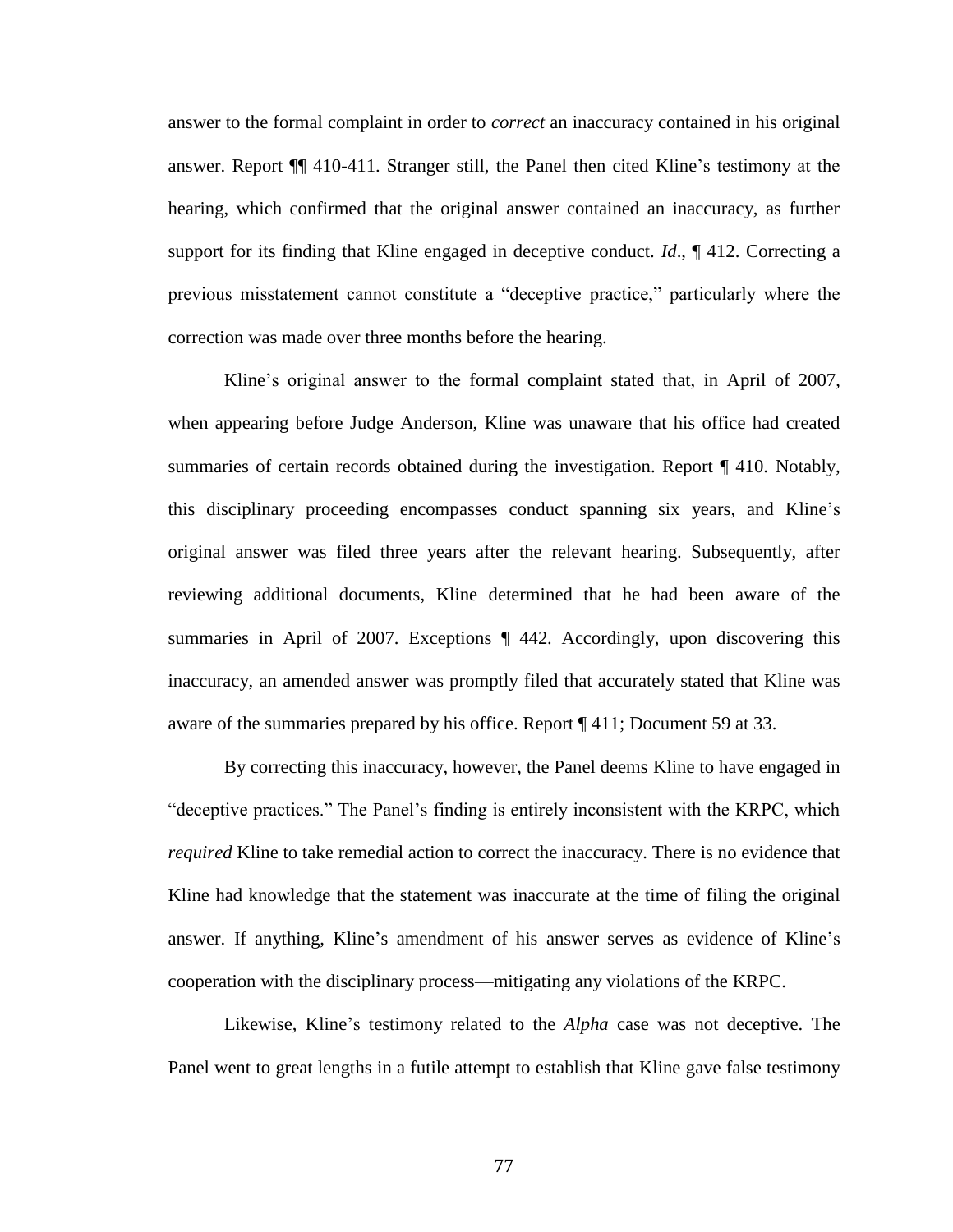at the hearing. On its own initiative, the Panel acquired portions of the *Alpha* record from this Court in order to determine whether Kline's office had requested that the district court record be forwarded to this Court in *Alpha*. Report ¶¶ 414-418. The documents obtained by the Panel revealed that Kline's office had not made such a request. Apparently, the Panel anticipated that Kline "intended" to rely on the existence of this non-existent request to defend his attaching of sealed documents from the record to his appellate brief in *Alpha*. Report ¶ 418.

However, Kline's testimony did not contradict the documents obtained by the Panel. Instead, Kline testified that "I can't remember" which party in *Alpha* asked to have the record forwarded. Panel ¶ 418. Thus, it is much ado about nothing, and there was no deception to have gone "unchecked." Report ¶ 419. At best, the evidence establishes that Kline cannot remember whether his office filed a specific motion six years ago. No evidence supports the conclusion that "Kline's intent was to deceive the Hearing Panel" or that he made "false statements." Report ¶ 418.

#### 4. Mitigating Factors

Finally, the Panel failed to adequately consider the extensive evidence mitigating any violations of the KRPC. Victims and colleagues alike testified as to Kline's character and accomplishments as Attorney General. Jensen 3101:22-3103:4; Thompson 3121:5- 3124:22. Notably, United States District Judge Eric Melgren testified that Kline was "very professional in the pursuit of his prosecutorial responsibilities and duties" and that he never had any indication of inappropriate or unethical behavior. Melgren 3136:10- 3137:17. Despite this significant testimony, the Panel merely noted that "[s]everal friends and associates of Kline testified regarding Kline's good character." Report ¶ 424.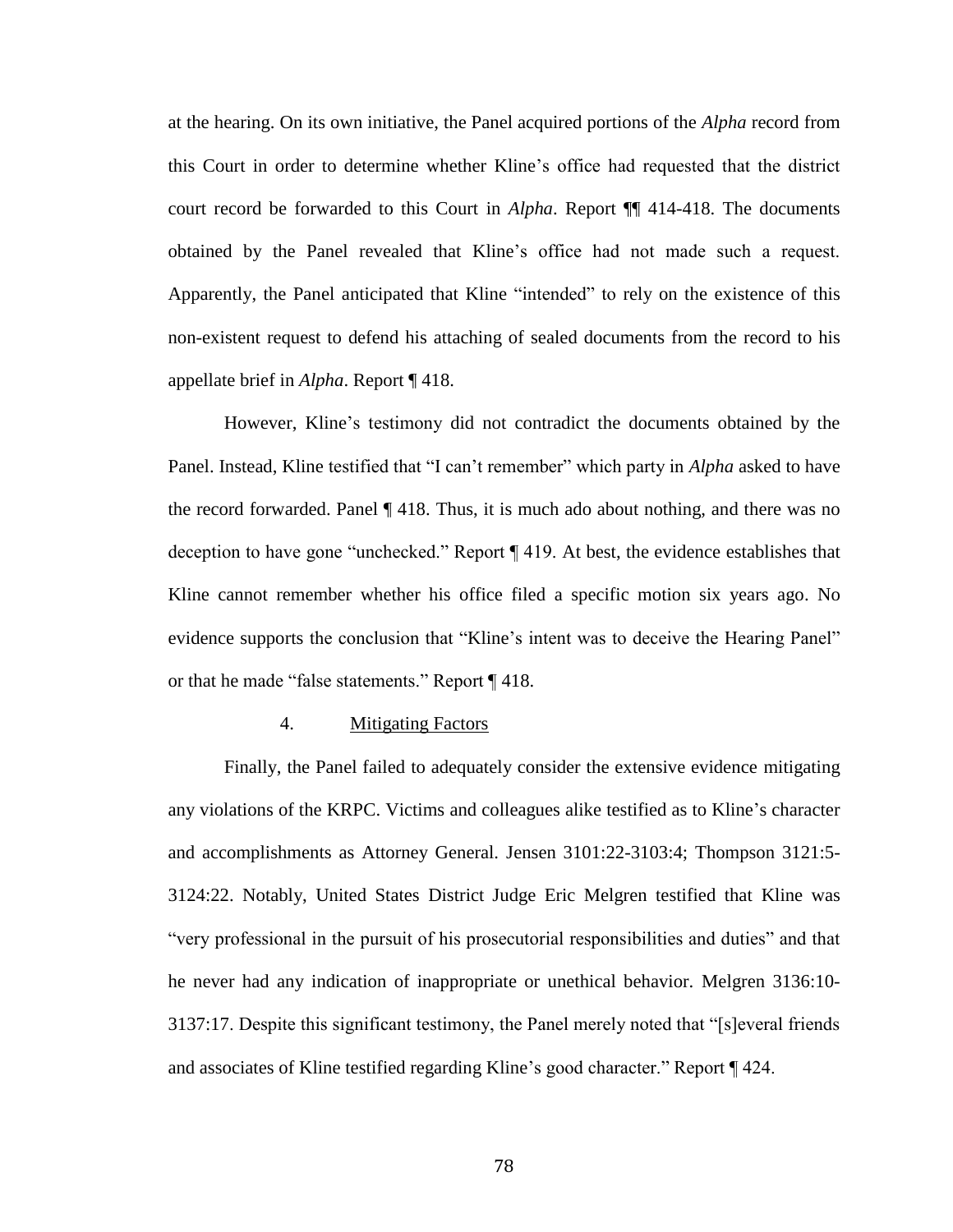#### **CONCLUSION**

The years-long investigation into Kline's attempt to enforce Kansas law is probably the single largest undertaking every mounted by the Office of the DA. Throughout this process, Kline was forced to testify under oath multiple times over a space of several years regarding a complicated investigation that itself journeyed from court to court as targets and witnesses mounted a prolonged effort to avoid providing evidence. Over that span, no human being could possibly testify precisely the same each and every time on the same matter. That is especially true where the Panel ventures beyond the KRPC to hold Kline responsible for statements and actions of subordinates of which he was unaware, and only "should have" known.

At least as disturbing are the Panel's findings relating to the grand jury, *supra*, at 63-69, where the provably false testimony of a lone grand juror contradicted—but was given more credibility than—the official grand jury record and transcripts. The official record so completely contradicts the Panel's findings with respect to the grand jury issue that it fairly calls into question the panel's neutrality and the legitimacy of every other finding that it made.

In short, the DA's investigation eventually became *about* the DA's investigation, not about the underlying handling of records and prosecutorial decisions that initially led some, including Kline's political opponents, to begin working with the DA's investigators. Most of those claims have finally fallen under the weight of successive judicial opinions and findings that vindicated Kline's conduct as a prosecutor, including the DeFries Report commissioned by the DA, Judge King's findings of fact, Judge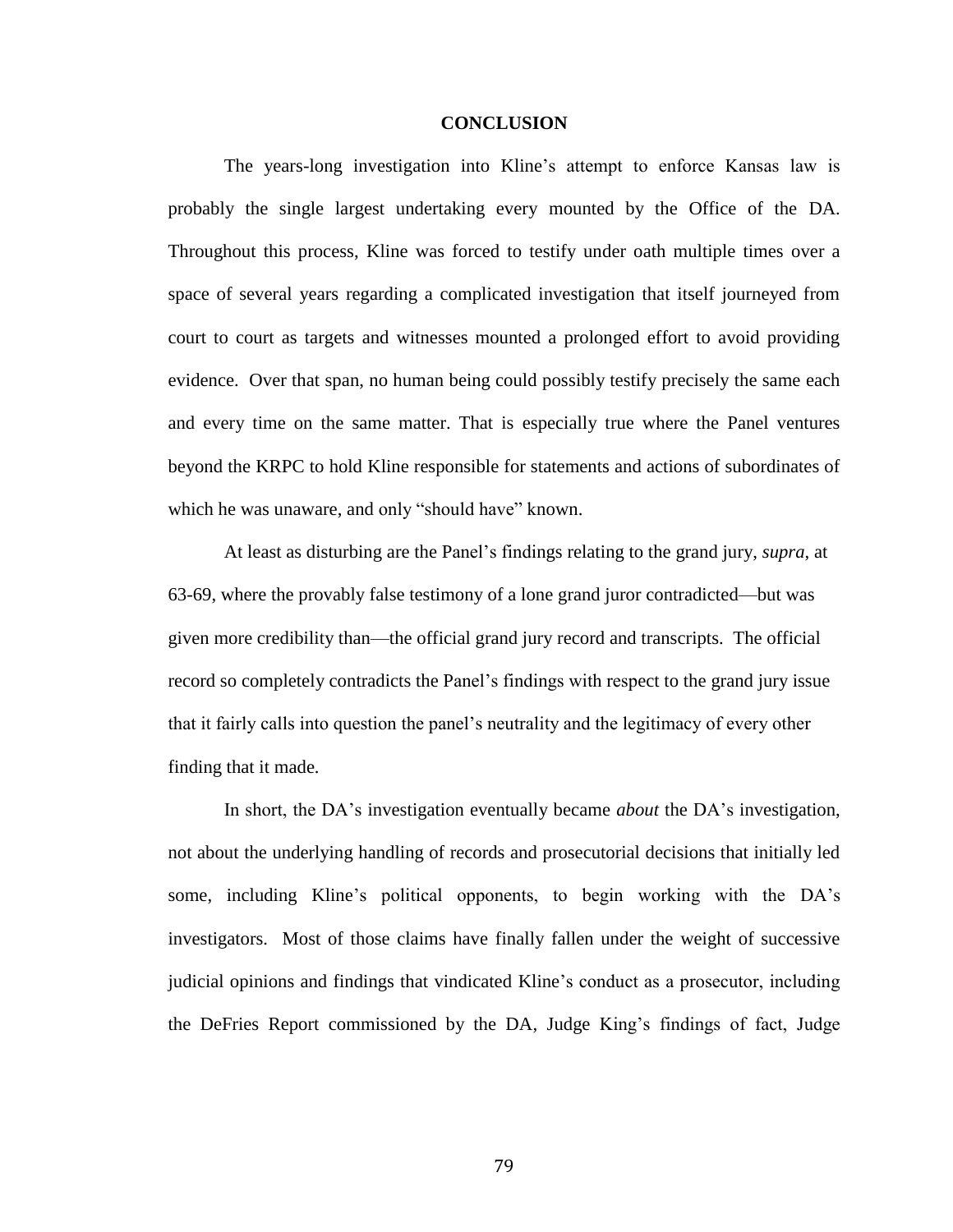Anderson's decisions and testimony, and Judge Owens' opinion. All of these judges and investigators had a duty to report suspected ethical violations. Not a single one did.

Ultimately, there is no evidence that Kline did anything other than to enforce the law to the best of his ability, without making knowing misrepresentations and without "selfish" motive. To have found otherwise, the Panel was required to make new law in a variety of areas, setting precedents that could not possibly be enforced against other prosecutors and lawyers. This Court should reject the Panel's findings that Kline violated the Kansas Rules of Professional Conduct, and should reject its recommendation of discipline.

Respectfully submitted this 15th day of May, 2012.

{ Kull  $\overline{\phantom{a}}$  ,  $\overline{\phantom{a}}$  ,  $\overline{\phantom{a}}$  ,  $\overline{\phantom{a}}$  ,  $\overline{\phantom{a}}$  ,  $\overline{\phantom{a}}$  ,  $\overline{\phantom{a}}$  ,  $\overline{\phantom{a}}$  ,  $\overline{\phantom{a}}$  ,  $\overline{\phantom{a}}$  ,  $\overline{\phantom{a}}$  ,  $\overline{\phantom{a}}$  ,  $\overline{\phantom{a}}$  ,  $\overline{\phantom{a}}$  ,  $\overline{\phantom{a}}$  ,  $\overline{\phantom{a}}$ 

Kyle E. Krull Thomas W. Condit Kansas Bar No. 11982 Ohio Bar No. 0041299 5209 W. 164<sup>th</sup> Street P.O. Box 12700 Overland Park, KS 66085 Cincinnati, Ohio 45212 (913) 851-4880 (513) 731-1230 (913) 851-4890 (fax) (513) 731-7230 (fax) [kyle@kylekrull.com](kyle@kekpa.com) twcondit@fuse.net Counsel For Respondent Counsel For Respondent

Thomas W. Coult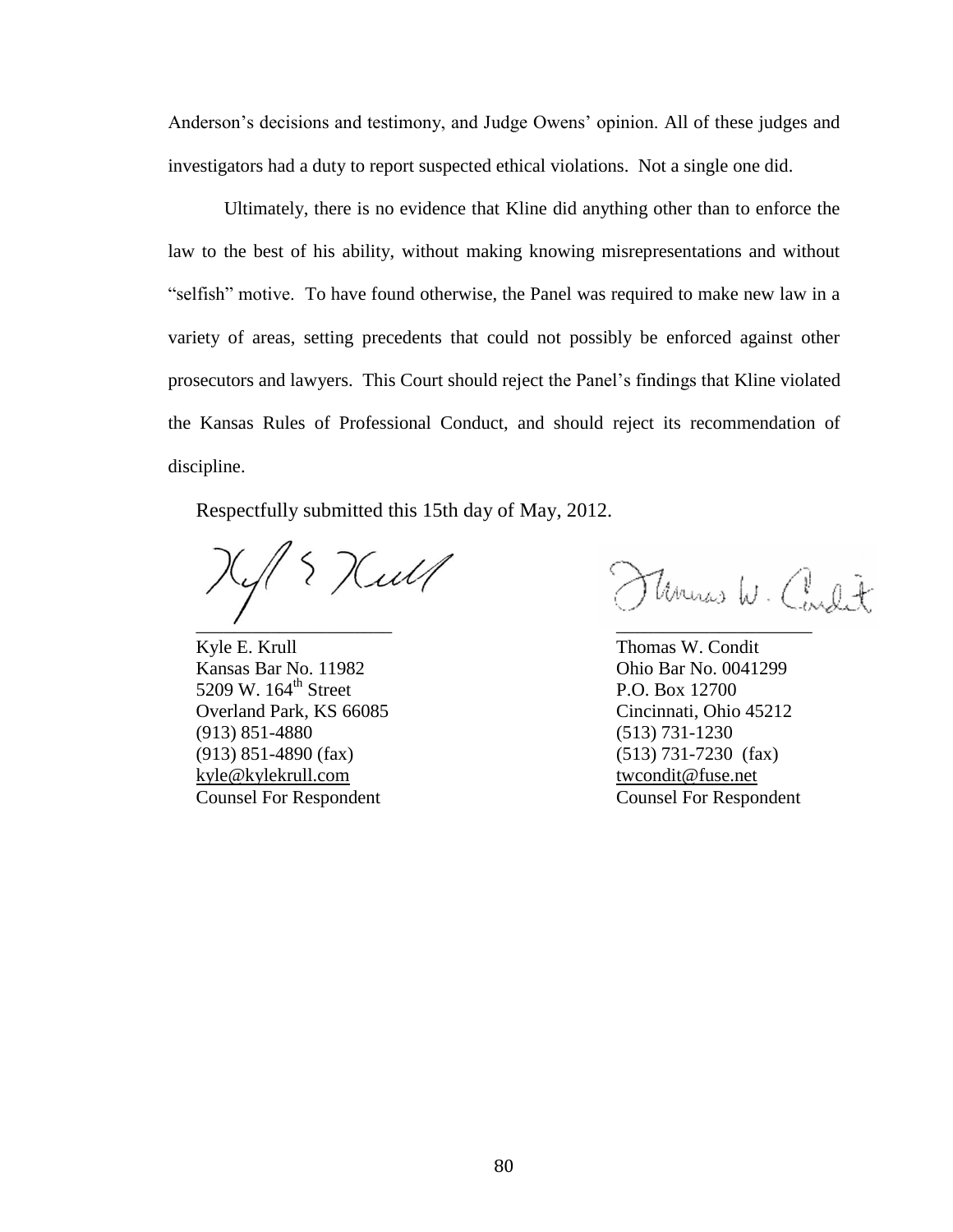# **CERTIFICATE OF SERVICE**

I hereby certify that on this 15th day of May 2012 a copy of this motion

was served by personal delivery upon:

Mr. Stanton A. Hazlett Disciplinary Administrator Mr. Alexander M. Walczak Deputy Disciplinary Administrator 701 S.W. Jackson, 1st Floor Topeka, Kansas 66603

Hy/ & Kull  $\overline{\phantom{a}1}$ 

Kyle E. Krull, Attorney

 $X_f / 3$  Kull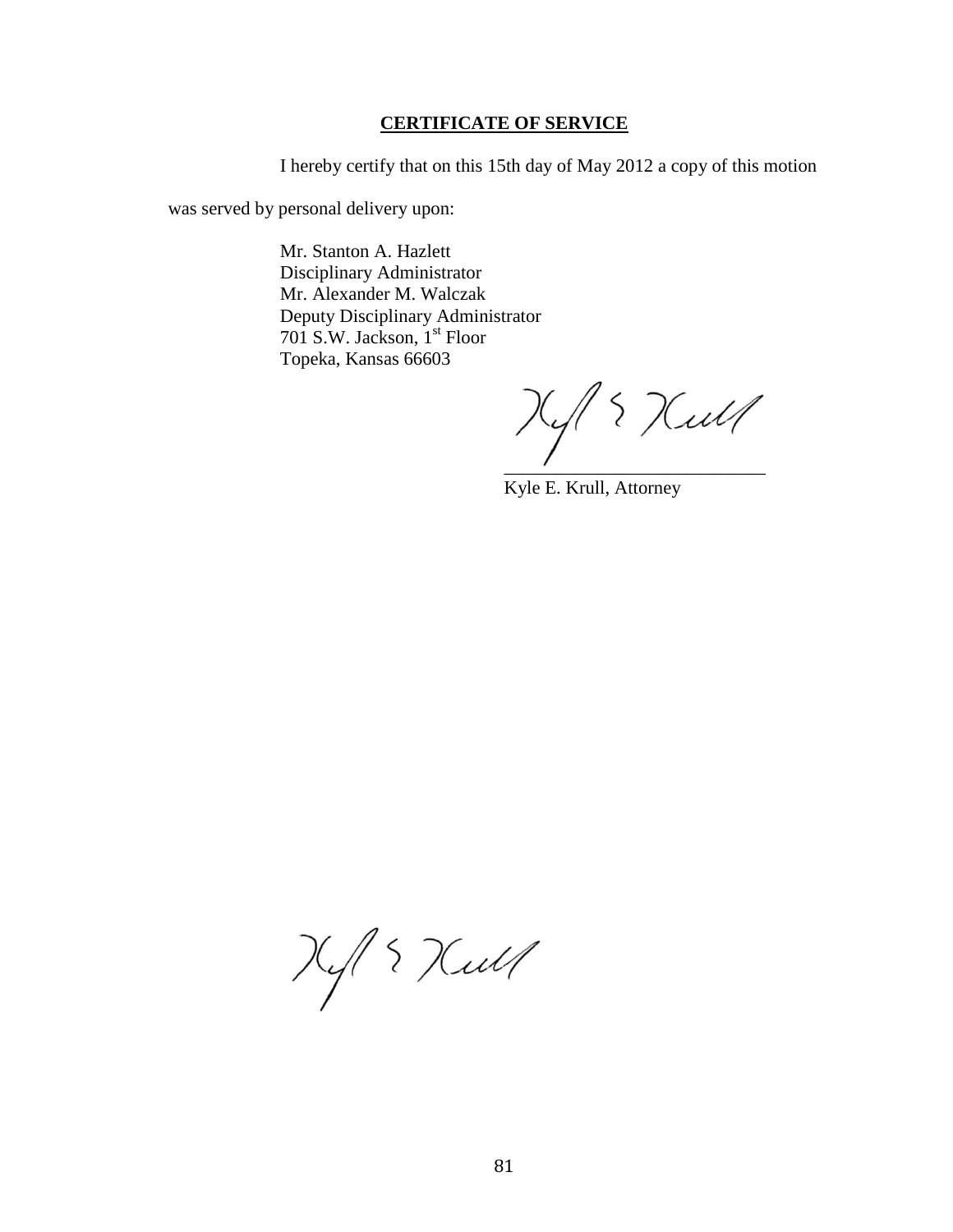# **APPENDIX**

# **Selected Rules from the Kansas Rules of Professional Conduct with Comments**

| Rule            | Page |
|-----------------|------|
| Rule 1.0        | 1    |
| Rule 3.3        | 1    |
| <b>Rule 3.6</b> | 5    |
| Rule 3.8        | 8    |
| Rule 4.1        | 10   |
| Rule 4.4        | 11   |
| Rule 5.1        | 12   |
| Rule 5.3        | 13   |
| Rule 8.4        | 14   |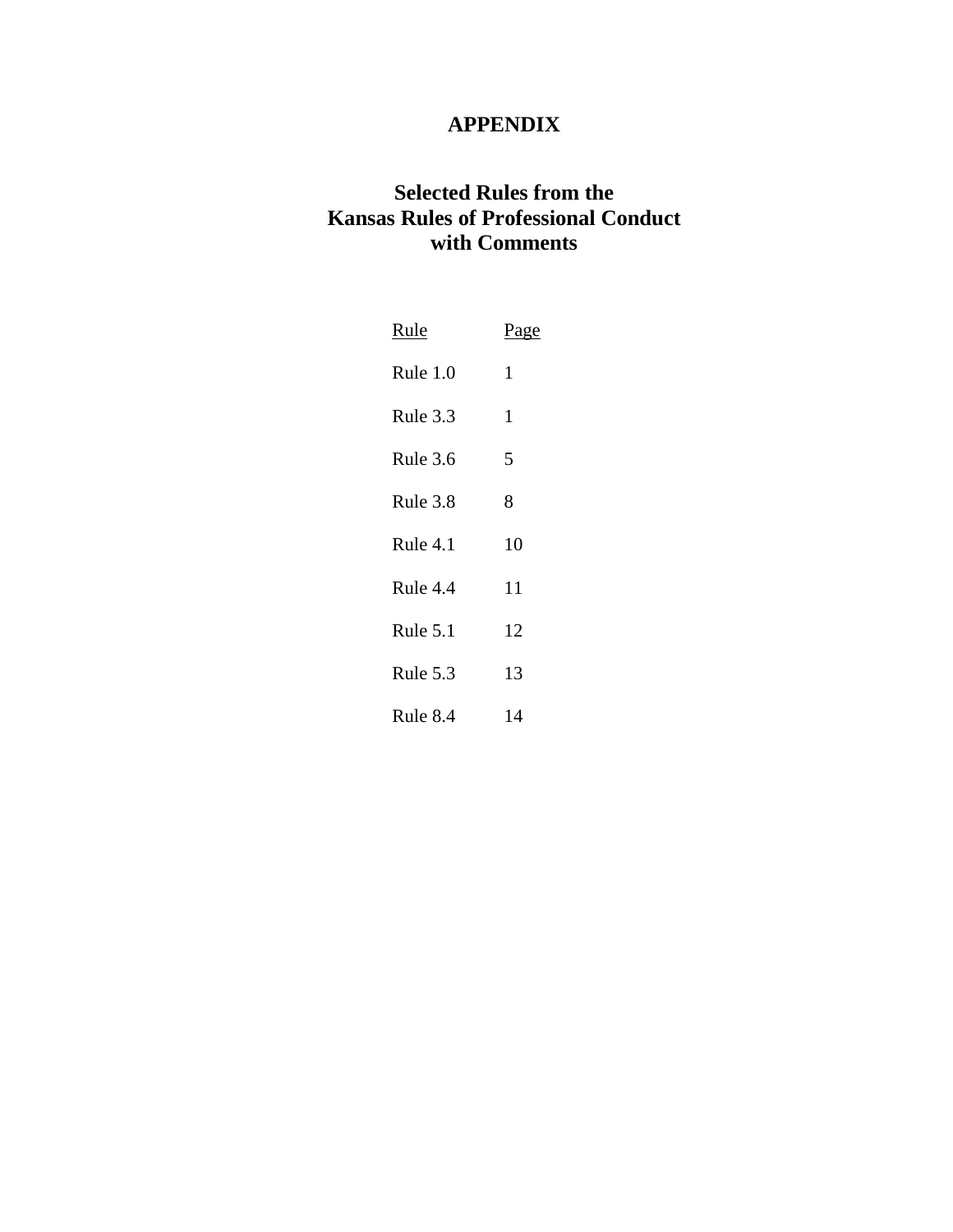# *Rules Adopted by the Supreme Court* **Rules Relating to Discipline of Attorneys**

### **Rule 226 Kansas Rules of Professional Conduct**

# **1.0 Terminology**

(a) "Belief" or "Believes" denotes that the person involved actually supposed the fact in question to be true. A person's belief may be inferred from circumstances.

. . . .

(g) "Knowingly," "Known," or "Knows" denotes actual knowledge of the fact in question. A person's knowledge may be inferred from circumstances.

. . . .

(i) "Reasonable" or "Reasonably" when used in relation to conduct by a lawyer denotes the conduct of a reasonably prudent and competent lawyer.

(j) "Reasonable belief" or "Reasonably believes" when used in reference to a lawyer denotes that the lawyer believes the matter in question and that the circumstances are such that the belief is reasonable.

(k) "Reasonably should know" when used in reference to a lawyer denotes that a lawyer of reasonable prudence and competence would ascertain the matter in question.

# **3.3 Advocate: Candor Toward the Tribunal**

(a) A lawyer shall not knowingly:

(1) make a false statement of fact or law to a tribunal or fail to correct a false statement of material fact or law previously made to the tribunal by the lawyer;

(2) fail to disclose to the tribunal legal authority in the controlling jurisdiction known to the lawyer to be directly adverse to the position of the client and not disclosed by opposing counsel; or

(3) offer evidence that the lawyer knows to be false. If a lawyer, the lawyer's client, or a witness called by the lawyer has offered material evidence and the lawyer comes to know of its falsity, the lawyer shall take reasonable remedial measures, including, if necessary, disclosure to the tribunal. A lawyer may refuse to offer evidence, other than the testimony of a defendant in a criminal matter, that the lawyer reasonably believes is false.

(b) A lawyer who represents a client in an adjudicative proceeding and who knows that a person intends to engage, is engaging or has engaged in criminal or fraudulent conduct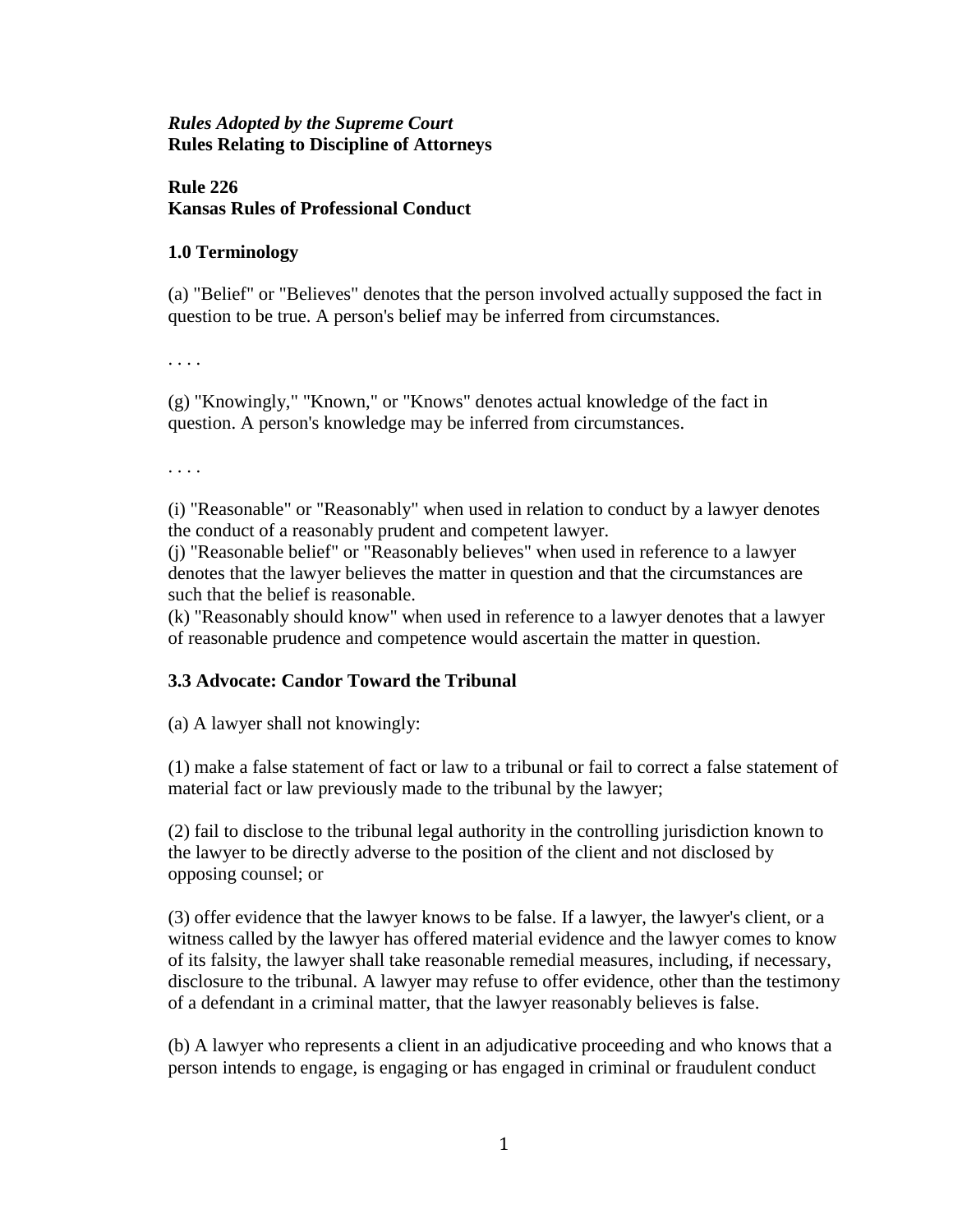related to the proceeding shall take reasonable remedial measures, including, if necessary, disclosure to the tribunal.

(c) The duties stated in paragraphs (a) and (b) continue to the conclusion of the proceeding and apply even if compliance requires disclosure of information otherwise protected by Rule 1.6.

(d) In an ex parte proceeding, a lawyer shall inform the tribunal of all material facts known to the lawyer which will enable the tribunal to make an informed decision, whether or not the facts are adverse.

# Comment

[1] This Rule governs the conduct of a lawyer who is representing a client in the proceedings of a tribunal. See Rule 1.0(n) for the definition of "tribunal." It also applies when the lawyer is representing a client in an ancillary proceeding conducted pursuant to the tribunal's adjudicative authority, such as a deposition. Thus, for example, paragraph (a)(3) requires a lawyer to take reasonable remedial measures if the lawyer comes to know that a client who is testifying in a deposition has offered evidence that is false.

[2] This Rule sets forth the special duties of lawyers as officers of the court to avoid conduct that undermines the integrity of the adjudicative process. A lawyer acting as an advocate in an adjudicative proceeding has an obligation to present the client's case with persuasive force. Performance of that duty while maintaining confidences of the client, however, is qualified by the advocate's duty of candor to the tribunal. Consequently, although a lawyer in an adversary proceeding is not required to present an impartial exposition of the law or to vouch for the evidence submitted in a cause the lawyer must not allow the tribunal to be misled by false statements of law or fact or evidence that the lawyer knows to be false.

### *Representations by a Lawyer*

[3] An advocate is responsible for pleadings and other documents prepared for litigation, but is usually not required to have personal knowledge of matters asserted therein for litigation documents ordinarily present assertions by the client, or by someone on the client's behalf, and not assertions by the lawyer. Compare Rule 3.1. However, an assertion purporting to be on the lawyer's own knowledge, as in an affidavit by the lawyer or in a statement in open court, may properly be made only when the lawyer knows the assertion is true or believes it to be true on the basis of a reasonably diligent inquiry. There are circumstances where failure to make a disclosure is the equivalent of an affirmative misrepresentation. The obligation prescribed in Rule 1.2(d) not to counsel a client to commit or assist the client in committing a fraud applies in litigation. Regarding compliance with Rule 1.2(d), see the Comment to that Rule. See also the Comment to Rule 8.4(b).

# *Legal Argument*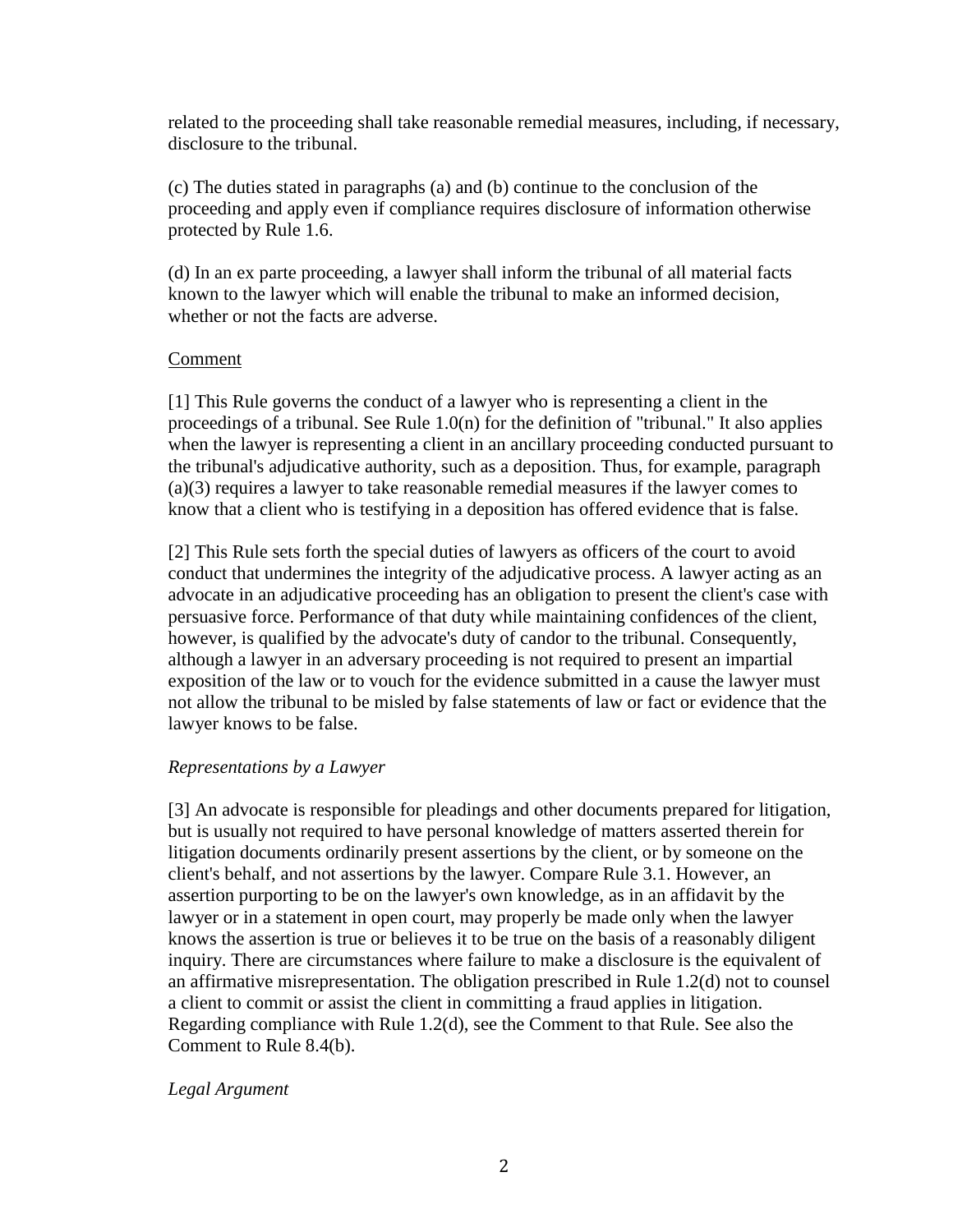[4] Legal argument based on a knowingly false representation of law constitutes dishonesty toward the tribunal. A lawyer is not required to make a disinterested exposition of the law but must recognize the existence of pertinent legal authorities. Furthermore, as stated in paragraph (a)(3), an advocate has a duty to disclose directly adverse authority in the controlling jurisdiction which has not been disclosed by the opposing party. The underlying concept is that legal argument is a discussion seeking to determine the legal premises properly applicable to the case. Offering Evidence

[5] Paragraph (a)(3) requires that the lawyer refuse to offer evidence that the lawyer knows to be false, regardless of the client's wishes. This duty is premised on the lawyer's obligation as an officer of the court to prevent the trier of fact from being misled by false evidence. A lawyer does not violate this Rule if the lawyer offers the evidence for the purpose of establishing its falsity.

[6] If a lawyer knows that the client intends to testify falsely or wants the lawyer to introduce false evidence, the lawyer should seek to persuade the client that the evidence should not be offered. If the persuasion is ineffective and the lawyer continues to represent the client, the lawyer must refuse to offer the false evidence. If only a portion of a witness' testimony will be false, the lawyer may call the witness to testify but may not elicit or otherwise permit the witness to present the testimony that the lawyer knows is false.

[7] The duties stated in paragraphs (a) and (b) apply to all lawyers, including defense counsel in criminal cases. In some jurisdictions, however, courts have required counsel to present the accused as a witness or to give a narrative statement if the accused so desires, even if counsel knows that the testimony or statement will be false. The obligation of the advocate under the Rules of Professional Conduct is subordinate to such requirements. See also Comment [9].

[8] The prohibition against offering false evidence only applies if the lawyer knows that the evidence is false. A lawyer's reasonable belief that evidence is false does not preclude its presentation to the trier of fact. A lawyer's knowledge that evidence is false, however, can be inferred from the circumstances. See Rule 1.0(e). Thus, although a lawyer should resolve doubts about the veracity of testimony or other evidence in favor of the client, the lawyer cannot ignore an obvious falsehood.

[9] Although paragraph (a)(3) only prohibits a lawyer from offering evidence the lawyer knows to be false, it permits the lawyer to refuse to offer testimony or other proof that the lawyer reasonably believes is false. Offering such proof may reflect adversely on the lawyer's ability to discriminate in the quality of evidence and thus impair the lawyer's effectiveness as an advocate. Because of the special protections historically provided criminal defendants, however, this Rule does not permit a lawyer to refuse to offer the testimony of such a client where the lawyer reasonably believes but does not know that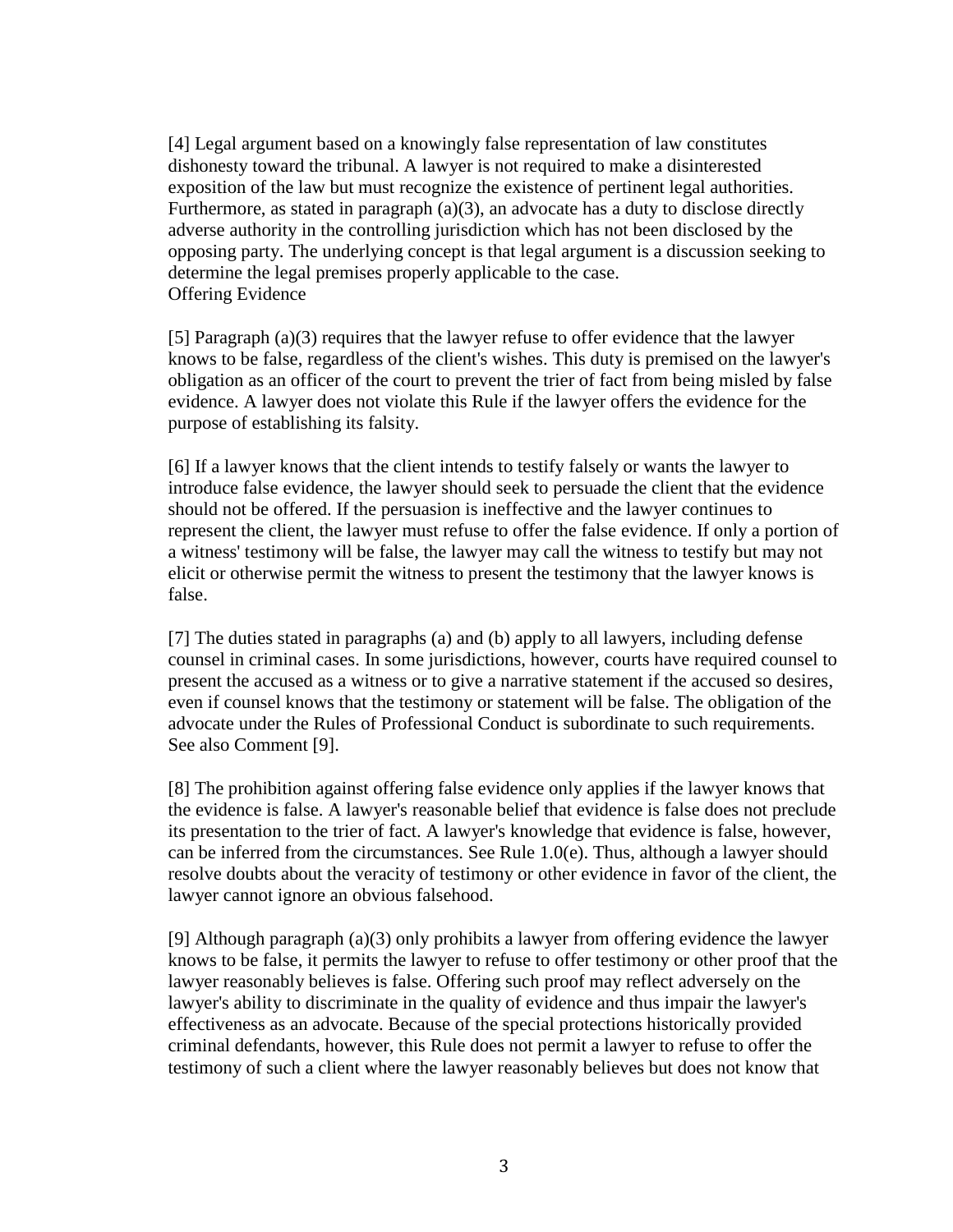the testimony will be false. Unless the lawyer knows the testimony will be false, the lawyer must honor the client's decision to testify. See also Comment [7].

## *Remedial Measures*

[10] Having offered material evidence in the belief that it was true, a lawyer may subsequently come to know that the evidence is false. Or, a lawyer may be surprised when the lawyer's client, or another witness called by the lawyer, offers testimony the lawyer knows to be false, either during the lawyer's direct examination or in response to cross-examination by the opposing lawyer. In such situations or if the lawyer knows of the falsity of testimony elicited from the client during a deposition, the lawyer must take reasonable remedial measures. In such situations, the advocate's proper course is to remonstrate with the client confidentially, advise the client of the lawyer's duty of candor to the tribunal and seek the client's cooperation with respect to the withdrawal or correction of the false statements or evidence. If that fails, the advocate must take further remedial action. If withdrawal from the representation is not permitted or will not undo the effect of the false evidence, the advocate must make such disclosure to the tribunal as is reasonably necessary to remedy the situation, even if doing so requires the lawyer to reveal information that otherwise would be protected by Rule 1.6. It is for the tribunal then to determine what should be done--making a statement about the matter to the trier of fact, ordering a mistrial or perhaps nothing.

[11] The disclosure of a client's false testimony can result in grave consequences to the client, including not only a sense of betrayal but also loss of the case and perhaps a prosecution for perjury. But the alternative is that the lawyer cooperate in deceiving the court, thereby subverting the truth-finding process which the adversary system is designed to implement. See Rule 1.2(d). Furthermore, unless it is clearly understood that the lawyer will act upon the duty to disclose the existence of false evidence, the client can simply reject the lawyer's advice to reveal the false evidence and insist that the lawyer keep silent. Thus, the client could in effect coerce the lawyer into being a party to fraud on the court.

# *Preserving Integrity of Adjudicative Process*

[12] Lawyers have a special obligation to protect a tribunal against criminal or fraudulent conduct that undermines the integrity of the adjudicative process, such as bribing, intimidating or otherwise unlawfully communicating with a witness, juror, court official or other participant in the proceeding, unlawfully destroying or concealing documents or other evidence or failing to disclose information to the tribunal when required by law to do so. Thus, paragraph (b) requires a lawyer to take reasonable remedial measures, including disclosure if necessary, whenever the lawyer knows that a person, including the lawyer's client, intends to engage, is engaging or has engaged in criminal or fraudulent conduct related to the proceeding.

# *Duration of Obligation*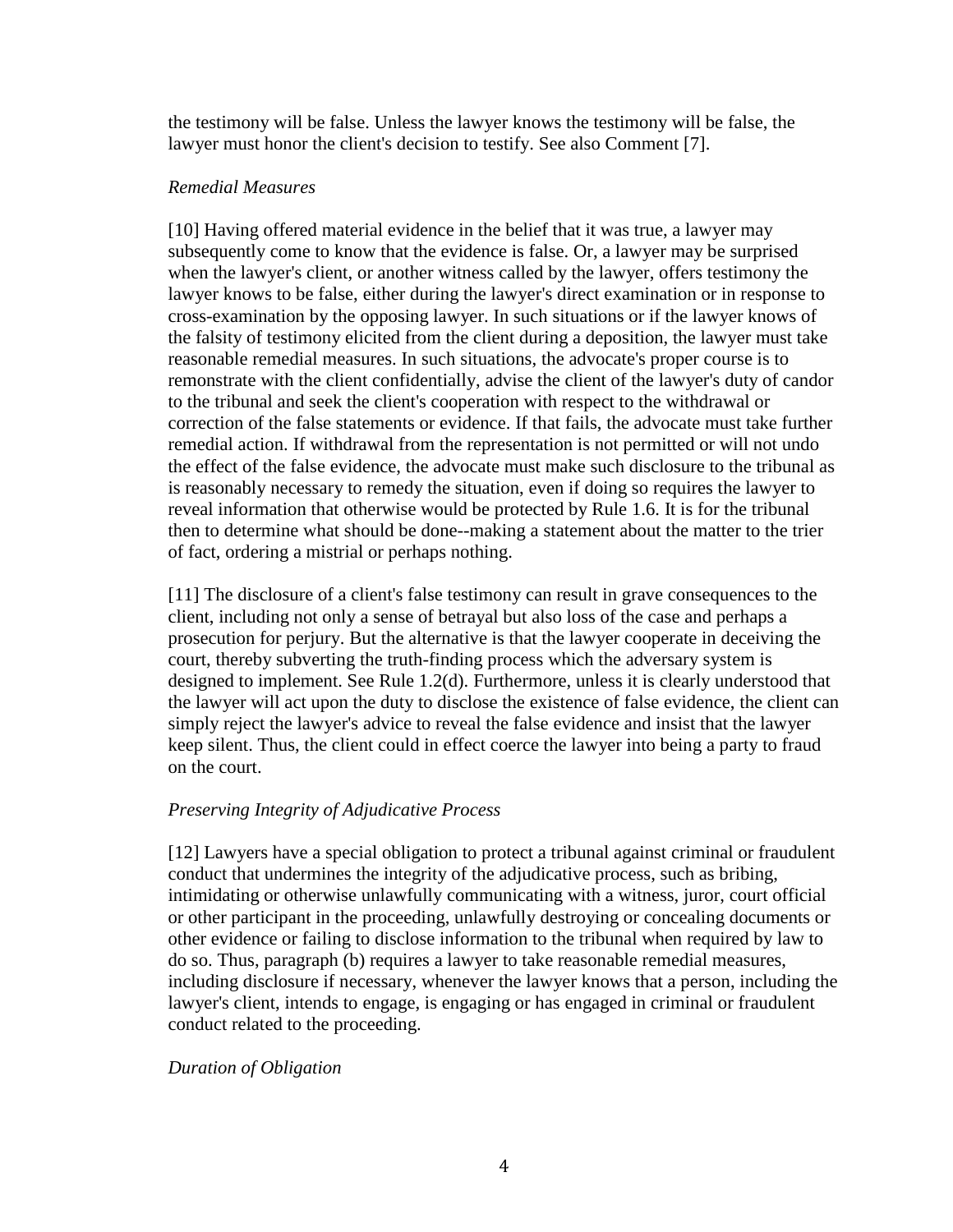[13] A practical time limit on the obligation to rectify false evidence or false statements of law and fact has to be established. The conclusion of the proceeding is a reasonably definite point for the termination of the obligation. A proceeding has concluded within the meaning of this Rule when a final judgment in the proceeding has been affirmed on appeal or the time for review has passed.

#### *Ex Parte Proceedings*

[14] Ordinarily, an advocate has the limited responsibility of presenting one side of the matters that a tribunal should consider in reaching a decision; the conflicting position is expected to be presented by the opposing party. However, in an ex parte proceeding, such as an application for a temporary restraining order, there is no balance of presentation by opposing advocates. The object of an ex parte proceeding is nevertheless to yield a substantially just result. The judge has an affirmative responsibility to accord the absent party just consideration. The lawyer for the represented party has the correlative duty to make disclosures of material facts known to the lawyer and that the lawyer reasonably believes are necessary to an informed decision.

#### *Withdrawal*

[15] Normally, a lawyer's compliance with the duty of candor imposed by this Rule does not require that the lawyer withdraw from the representation of a client whose interests will be or have been adversely affected by the lawyer's disclosure. The lawyer may, however, be required by Rule 1.16(a) to seek permission of the tribunal to withdraw if the lawyer's compliance with this Rule's duty of candor results in such an extreme deterioration of the client-lawyer relationship that the lawyer can no longer competently represent the client. Also see Rule 1.16(b) for the circumstances in which a lawyer will be permitted to seek a tribunal's permission to withdraw. In connection with a request for permission to withdraw that is premised on a client's misconduct, a lawyer may reveal information relating to the representation only to the extent reasonably necessary to comply with this Rule or as otherwise permitted by Rule 1.6.

[History: Am. effective July 1, 2007.]

### **3.6 Advocate: Trial Publicity**

(a) A lawyer who is participating or has participated in the investigation or litigation of a matter shall not make an extrajudicial statement that the lawyer knows or reasonably should know will be disseminated by means of public communication and will have a substantial likelihood of materially prejudicing an adjudicative proceeding in the matter.

(b) Notwithstanding paragraph (a) a lawyer may state:

(1) the claim or defense involved and, except when prohibited by law, the identity of the persons involved;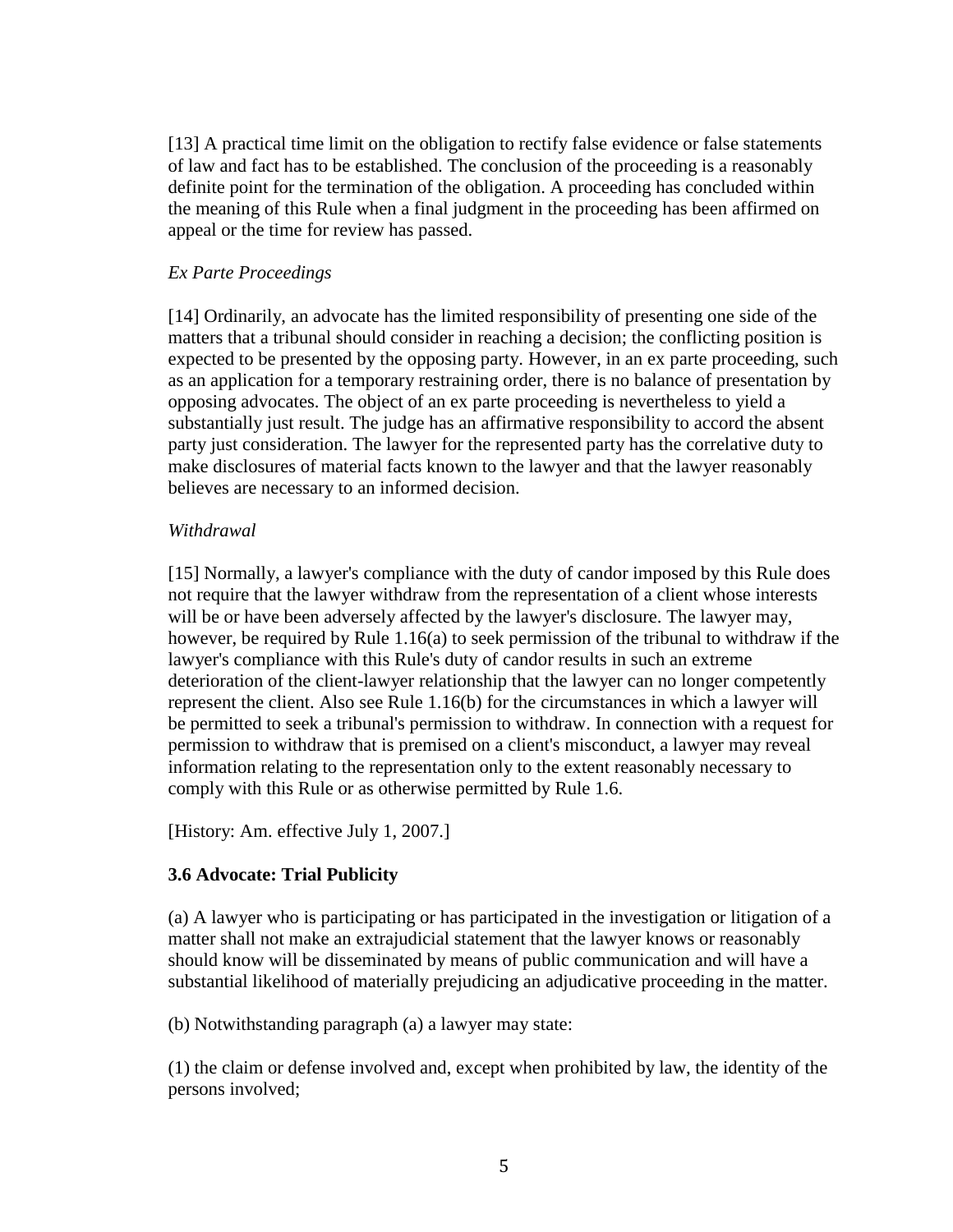(2) information contained in a public record;

(3) that an investigation of the matter is in progress;

(4) the scheduling or result of any step in litigation;

(5) a request for assistance in obtaining evidence and information necessary thereto;

(6) a warning of danger concerning the behavior of a person involved, when there is reason to believe that there exists the likelihood of substantial harm to an individual or to the public interest; and

(7) in a criminal case, in addition to subparagraphs (1) through (6):

(i) the identity, residence, occupation and family status of the accused; (ii) if the accused has not been apprehended, information necessary to aid in apprehension of that person;

(iii) the fact, time and place of arrest; and

(iv) the identity of investigating and arresting officers or agencies and the length of the investigation.

(c) Notwithstanding paragraph (a), a lawyer may make a statement that a reasonable lawyer would believe is required to protect a client from the substantial undue prejudicial effect of recent publicity not initiated by the lawyer or the lawyer's client. A statement made pursuant to this paragraph shall be limited to such information as is necessary to mitigate the recent adverse publicity.

(d) No lawyer associated in a firm or government agency with a lawyer subject to paragraph (a) shall make a statement prohibited by paragraph (a).

#### Comment

[1] It is difficult to strike a balance between protecting the right to a fair trial and safeguarding the right of free expression. Preserving the right to a fair trial necessarily entails some curtailment of the information that may be disseminated about a party prior to trial, particularly where trial by jury is involved. If there were no such limits, the result would be the practical nullification of the protective effect of the rules of forensic decorum and the exclusionary rules of evidence. On the other hand, there are vital social interests served by the free dissemination of information about events having legal consequences and about legal proceedings themselves. The public has a right to know about threats to its safety and measures aimed at assuring its security. It also has a legitimate interest in the conduct of judicial proceedings, particularly in matters of general public concern. Furthermore, the subject matter of legal proceedings is often of direct significance in debate and deliberation over questions of public policy.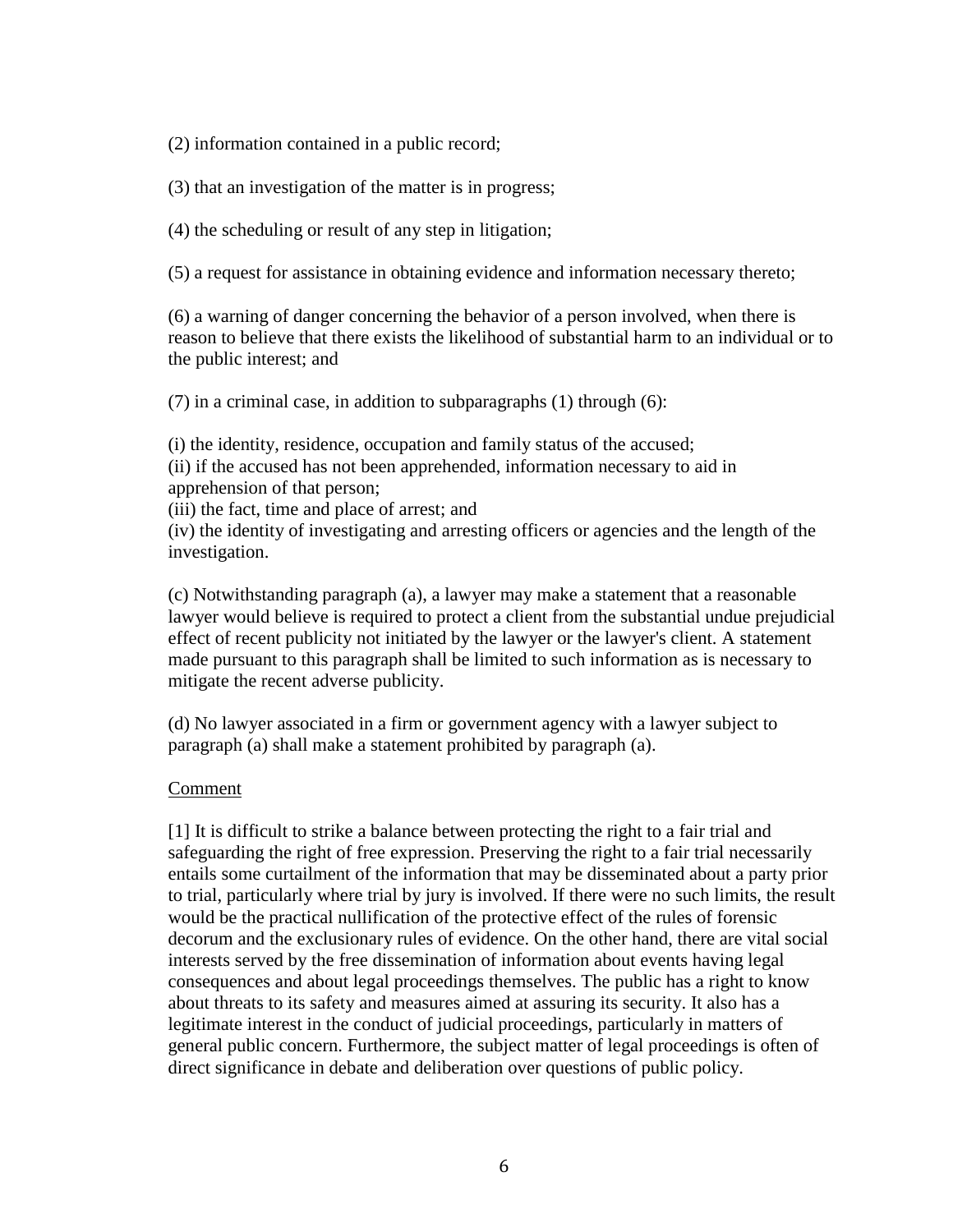[2] Special rules of confidentiality may validly govern proceedings in juvenile, domestic relations and mental disability proceedings, and perhaps other types of litigation. Rule 3.4(c) requires compliance with such Rules.

[3] The Rule sets forth a basic general prohibition against a lawyer's making statements that the lawyer knows or should know will have a substantial likelihood of materially prejudicing an adjudicative proceeding. Recognizing that the public value of informed commentary is great and the likelihood of prejudice to a proceeding by the commentary of a lawyer who is not involved in the proceeding is small, the rule applies only to lawyers who are, or who have been, involved in the investigation or litigation of a case, and their associates.

[4] Paragraph (b) identifies specific matters about which a lawyer's statements would not ordinarily be considered to present a substantial likelihood of material prejudice and should not in any event be considered prohibited by the general prohibition of paragraph (a). Paragraph (b) is not intended to be an exhaustive listing of the subjects upon which a lawyer may make a statement, but statements on other matters may be subject to paragraph (a).

[5] There are, on the other hand, certain subjects that are more likely than not to have a material prejudicial effect on a proceeding, particularly when they refer to a civil matter triable to a jury, a criminal matter, or any other proceeding that could result in incarceration. These subjects relate to:

(1) the character, credibility, reputation or criminal record of a party, suspect in a criminal investigation or witness, or the identity of a witness, or the expected testimony of a party or witness;

(2) in a criminal case or proceeding that could result in incarceration, the possibility of a plea of guilty to the offense or the existence or contents of any confession, admission, or statement given by a defendant or suspect or that person's refusal or failure to make a statement;

(3) the performance or results of any examination or test or the refusal or failure of a person to submit to an examination or test, or the identity or nature of physical evidence expected to be presented;

(4) any opinion as to the guilt or innocence of a defendant or suspect in a criminal case or proceeding that could result in incarceration;

(5) information that the lawyer knows or reasonably should know is likely to be inadmissible as evidence in a trial and that would, if disclosed, create a substantial risk of prejudicing an impartial trial; or

(6) the fact that a defendant has been charged with a crime, unless there is included therein a statement explaining that the charge is merely an accusation and that the defendant is presumed innocent until and unless proven guilty.

[6] Another relevant factor in determining prejudice is the nature of the proceeding involved. Criminal jury trials will be most sensitive to extrajudicial speech. Civil trials may be less sensitive. Nonjury hearings and arbitration proceedings may be even less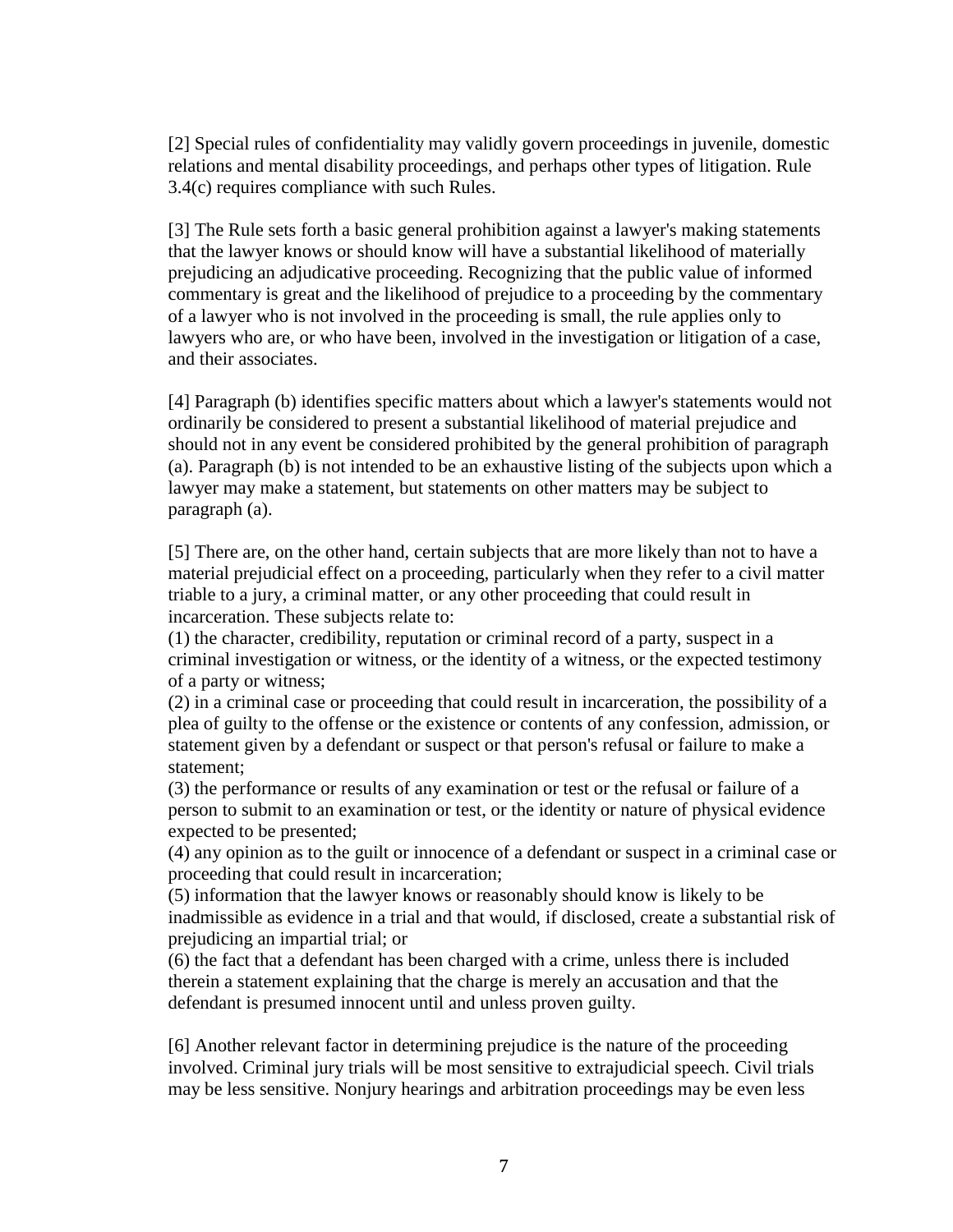affected. The Rule will still place limitations on prejudicial comments in these cases, but the likelihood of prejudice may be different depending on the type of proceeding.

[7] Finally, extrajudicial statements that might otherwise raise a question under this Rule may be permissible when they are made in response to statements made publicly by another party, another party's lawyer, or third persons, where a reasonable lawyer would believe a public response is required in order to avoid prejudice to the lawyer's client. When prejudicial statements have been publicly made by others, responsive statements may have the salutary effect of lessening any resulting adverse impact on the adjudicative proceeding. Such responsive statements should be limited to contain only such information as is necessary to mitigate undue prejudice created by the statements made by others.

[8] See Rule 3.8(f) for additional duties of prosecutors in connection with extrajudicial statements about criminal proceedings.

[History: Am. effective July 1, 2007.]

# **3.8 Advocate: Special Responsibilities of a Prosecutor**

The prosecutor in a criminal case shall:

(a) refrain from prosecuting a charge that the prosecutor knows is not supported by probable cause;

(b) make reasonable efforts to assure that the accused has been advised of the right to, and the procedure for obtaining, counsel and has been given reasonable opportunity to obtain counsel;

(c) not seek to obtain from an unrepresented accused a waiver of important pretrial rights, such as the right to a preliminary hearing;

(d) make timely disclosure to the defense of all evidence or information known to the prosecutor that tends to negate the guilt of the accused or mitigates the offense, and, in connection with sentencing, disclose to the defense and to the tribunal all unprivileged mitigating information known to the prosecutor, except when the prosecutor is relieved of this responsibility by a protective order of the tribunal; and

(e) not subpoena a lawyer in a grand jury or other criminal proceeding to present evidence about a past or present client unless the prosecutor reasonably believes:

(1) the information sought is not protected from disclosure by any applicable privilege;

(2) the evidence sought is essential to the successful completion of an ongoing investigation or prosecution; and

(3) there is no other feasible alternative to obtain the information;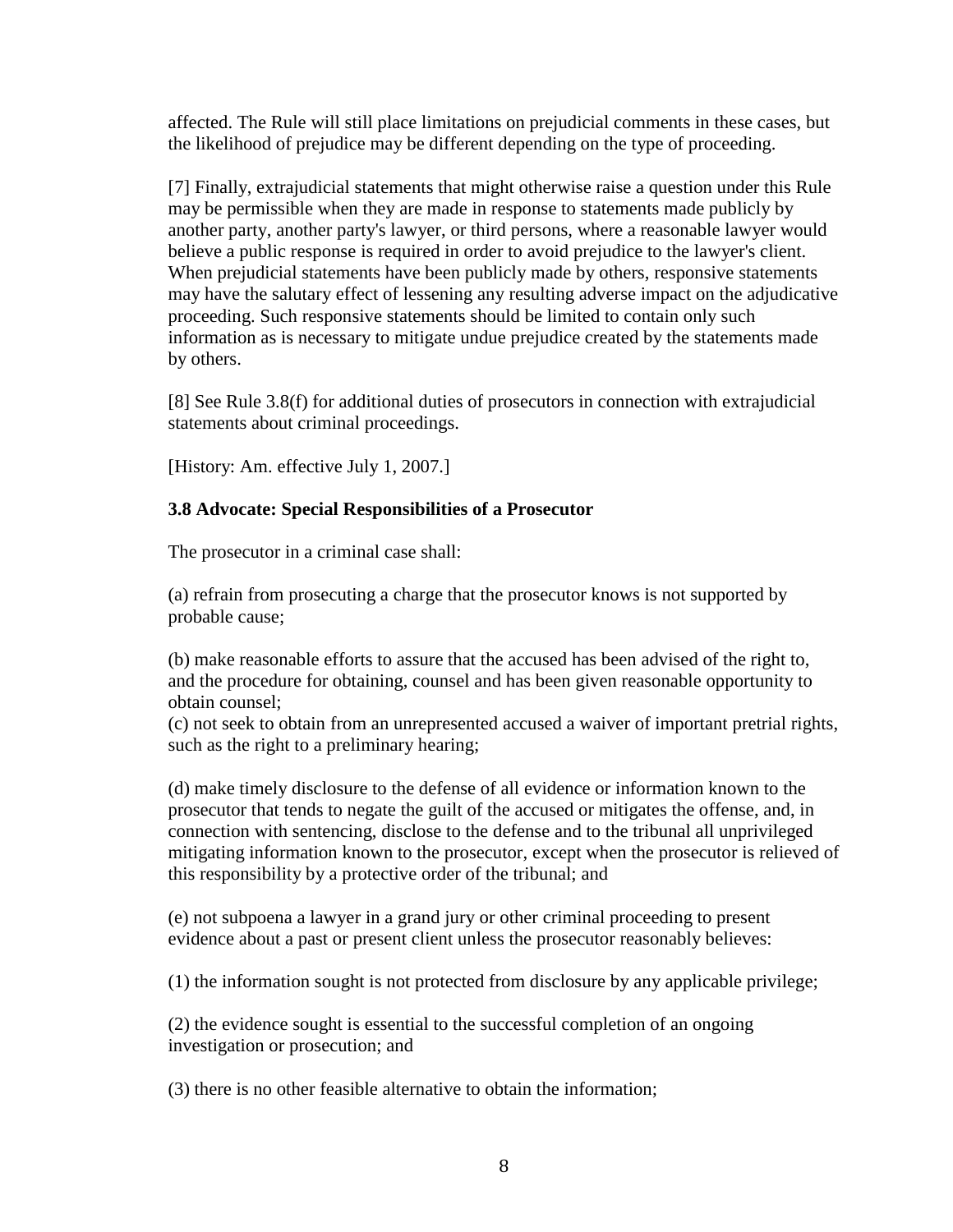(f) except for statements that are necessary to inform the public of the nature and extent of the prosecutor's action and that serve a legitimate law enforcement purpose, refrain from making extrajudicial comments that have a substantial likelihood of heightening public condemnation of the accused and exercise reasonable care to prevent investigators, law enforcement personnel, employees or other persons assisting or associated with the prosecutor in a criminal case from making an extrajudicial statement that the prosecutor would be prohibited from making under Rule 3.6 or this Rule.

#### **Comment**

[1] A prosecutor has the responsibility of a minister of justice and not simply that of an advocate. This responsibility carries with it specific obligations to see that the defendant is accorded procedural justice and that guilt is decided upon the basis of sufficient evidence. Precisely how far the prosecutor is required to go in this direction is a matter of debate and varies in different jurisdictions. Many jurisdictions have adopted the ABA Standards of Criminal Justice Relating to Prosecution Function, which in turn are the product of prolonged and careful deliberation by lawyers experienced in both criminal prosecution and defense. Applicable law may require other measures by the prosecutor and knowing disregard of those obligations or a systematic abuse of prosecutorial discretion could constitute a violation of Rule 8.4.

[2] In some jurisdictions, a defendant may waive a preliminary hearing and thereby lose a valuable opportunity to challenge probable cause. Accordingly, prosecutors should not seek to obtain waivers of preliminary hearings or other important pretrial rights from unrepresented accused persons. Paragraph (c) does not apply, however, to an accused appearing pro se with the approval of the tribunal. Nor does it forbid the lawful questioning of an uncharged suspect who has knowingly waived the rights to counsel and silence.

[3] The exception in paragraph (d) recognizes that a prosecutor may seek an appropriate protective order from the tribunal if disclosure of information to the defense could result in substantial harm to an individual or to the public interest.

[4] Paragraph (e) is intended to limit the issuance of lawyer subpoenas in grand jury and other criminal proceedings to those situations in which there is a genuine need to intrude into the client-lawyer relationship.

[5] Paragraph (f) supplements Rule 3.6, which prohibits extrajudicial statements that have a substantial likelihood of prejudicing an adjudicatory proceeding. In the context of a criminal prosecution, a prosecutor's extrajudicial statement can create the additional problem of increasing public condemnation of the accused. Although the announcement of an indictment, for example, will necessarily have severe consequences for the accused, a prosecutor can, and should, avoid comments which have no legitimate law enforcement purpose and have a substantial likelihood of increasing public opprobrium of the accused.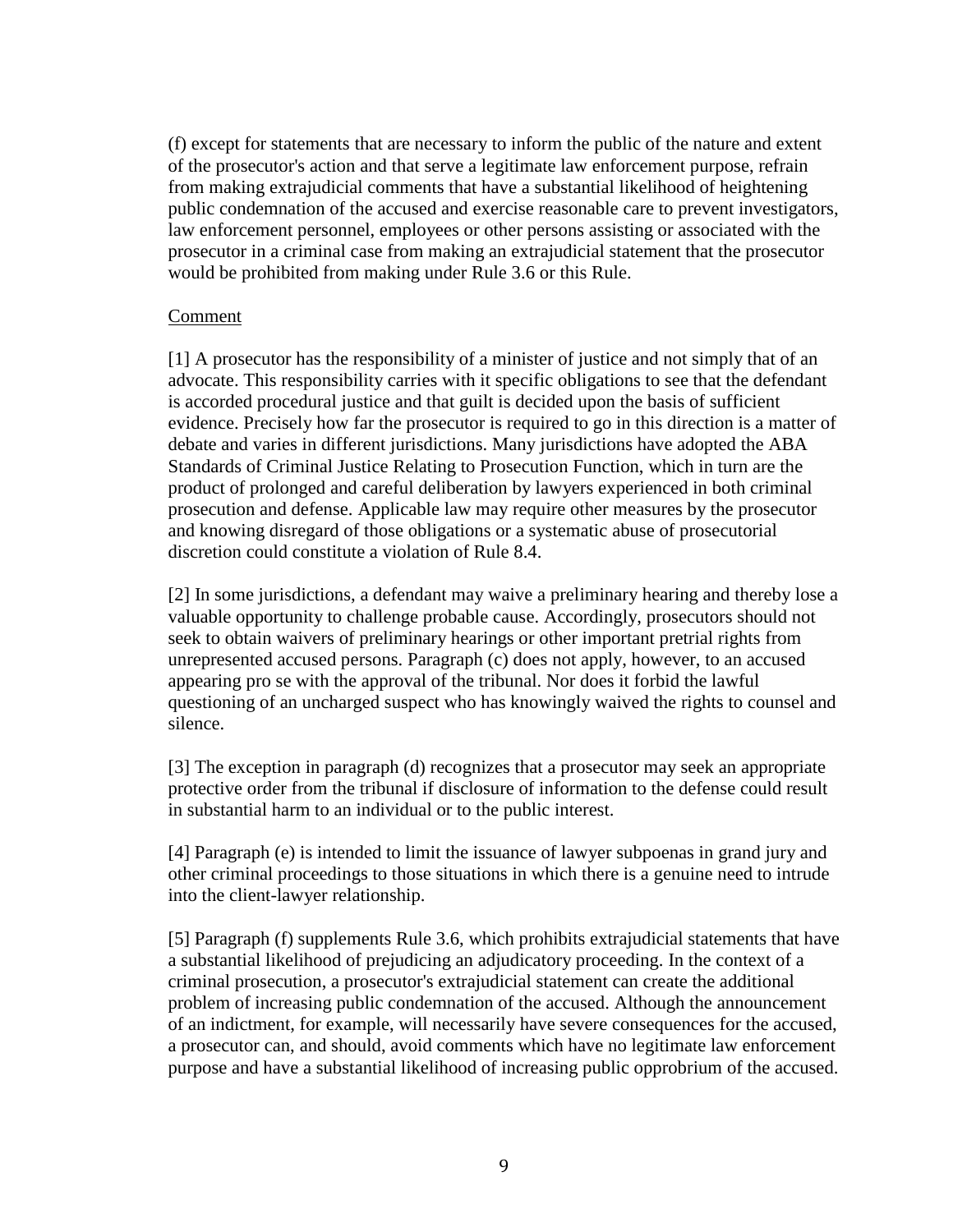Nothing in this Comment is intended to restrict the statements which a prosecutor may make which comply with Rule 3.6(b) or 3.6(c).

[6] Like other lawyers, prosecutors are subject to Rules 5.1 and 5.3, which relate to responsibilities regarding lawyers and nonlawyers who work for or are associated with the lawyer's office. Paragraph (f) reminds the prosecutor of the importance of these obligations in connection with the unique dangers of improper extrajudicial statements in a criminal case. In addition, paragraph (f) requires a prosecutor to exercise reasonable care to prevent persons assisting or associated with the prosecutor from making improper extrajudicial statements, even when such persons are not under the direct supervision of the prosecutor. Ordinarily, the reasonable care standard will be satisfied if the prosecutor issues the appropriate cautions to law-enforcement personnel and other relevant individuals.

[History: Am. (e) and (f) effective July 1, 2007.]

# **4.1 Transactions with Persons other than Clients: Truthfulness in Statements to Others**

In the course of representing a client a lawyer shall not knowingly:

(a) make a false statement of material fact or law to a third person; or

(b) fail to disclose a material fact to a third person when disclosure is necessary to avoid assisting a criminal or fraudulent act by a client, unless disclosure is prohibited by or made discretionary under Rule 1.6.

### Comment

### *Misrepresentation*

[1] A lawyer is required to be truthful when dealing with others on a client's behalf, but generally has no affirmative duty to inform an opposing person of relevant facts. A misrepresentation can occur if the lawyer incorporates or affirms a statement of another person that the lawyer knows is false. Misrepresentations can also occur by failure to act.

### *Statements of Fact*

[2] This Rule refers to statements of fact. Whether a particular statement should be regarded as one of fact can depend on the circumstances. Under generally accepted conventions in negotiation, certain types of statements ordinarily are not taken as statements of material fact. Estimates of price or value placed on the subject of a transaction and a party's intentions as to an acceptable settlement of a claim are in this category, and so is the existence of an undisclosed principal except where nondisclosure of the principal would constitute fraud.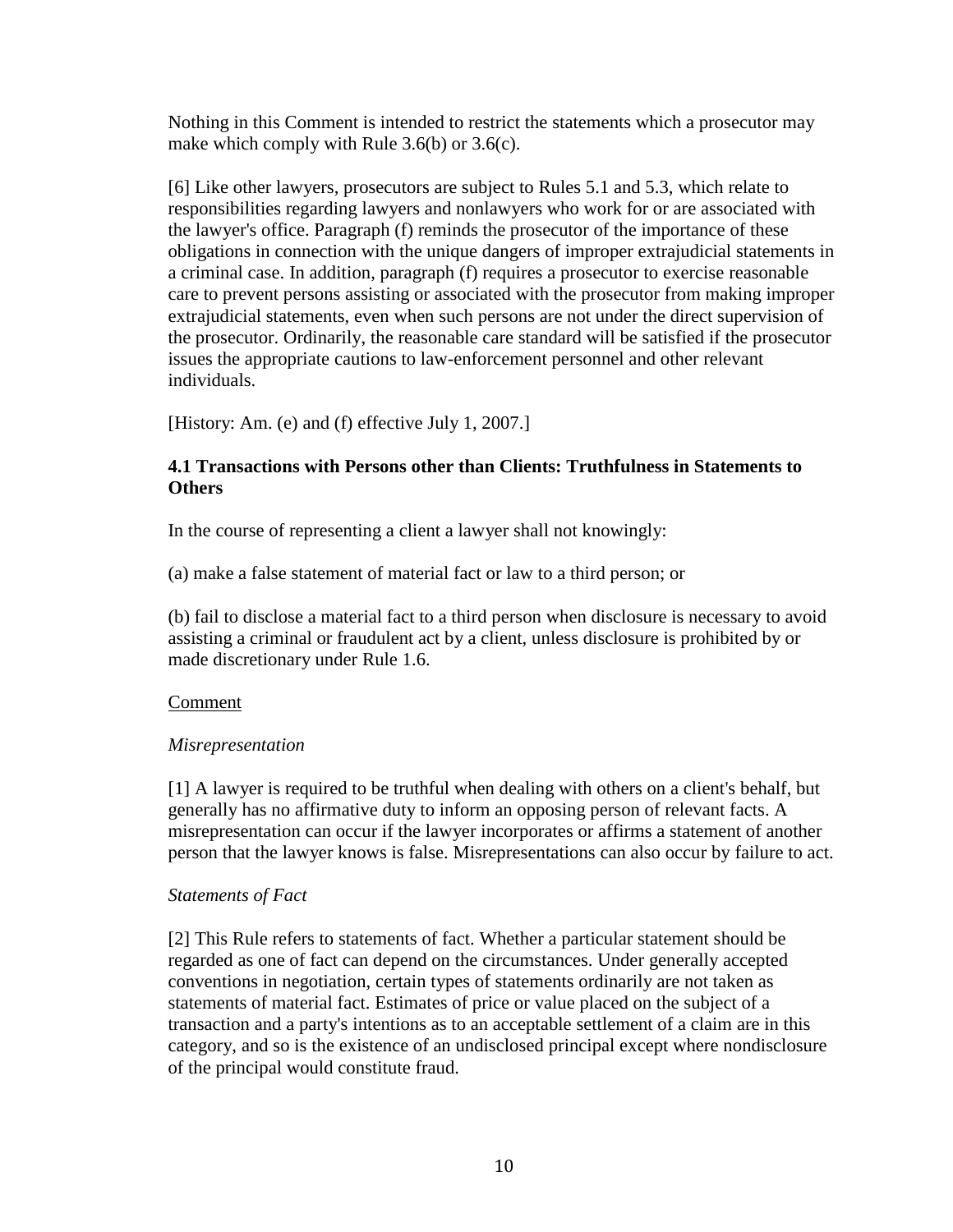## *Fraud by Client*

[3] Paragraph (b) recognizes that substantive law may require a lawyer to disclose certain information to avoid being deemed to have assisted the client's crime or fraud. The requirement of disclosure created by this paragraph is, however, subject to the obligations created by Rule 1.6.

# **4.4 Transactions with Persons other than Clients: Respect for Rights of Third Persons**

(a) In representing a client, a lawyer shall not use means that have no substantial purpose other than to embarrass, delay, or burden a third person, or use methods of obtaining evidence that violate the legal rights of such a person.

(b) A lawyer who receives a document relating to the representation of the lawyer's client and knows or reasonably should know that the document was inadvertently sent shall promptly notify the sender.

# Comment

[1] Responsibility to a client requires a lawyer to subordinate the interests of others to those of the client, but that responsibility does not imply that a lawyer may disregard the rights of third persons. It is impractical to catalog all such rights, but they include legal restrictions on methods of obtaining evidence from third persons and unwarranted intrusion into privileged relationships, such as the client-lawyer relationship.

[2] Paragraph (b) recognizes that lawyers sometimes receive documents that were mistakenly sent or produced by opposing parties or their lawyers. If a lawyer knows or reasonably should know that such a document was sent inadvertently, then this Rule requires the lawyer to promptly notify the sender in order to permit that person to take protective measures. Whether the lawyer is required to take additional steps, such as returning the original document, is a matter of law beyond the scope of these Rules, as is the question of whether the privileged status of a document has been waived. Similarly, this Rule does not address the legal duties of a lawyer who receives a document that the lawyer knows or reasonably should know may have been wrongfully obtained by the sending person. For purposes of this Rule, "document" includes e-mail or other electronic modes of transmission subject to being read or put into readable form.

[3] Some lawyers may choose to return a document unread, for example, when the lawyer learns before receiving the document that it was inadvertently sent to the wrong address. Where a lawyer is not required by applicable law to do so, the decision to voluntarily return such a document is a matter of professional judgment ordinarily reserved to the lawyer. See Rules 1.2 and 1.4.

[History: Am. (b) effective July 1, 2007.]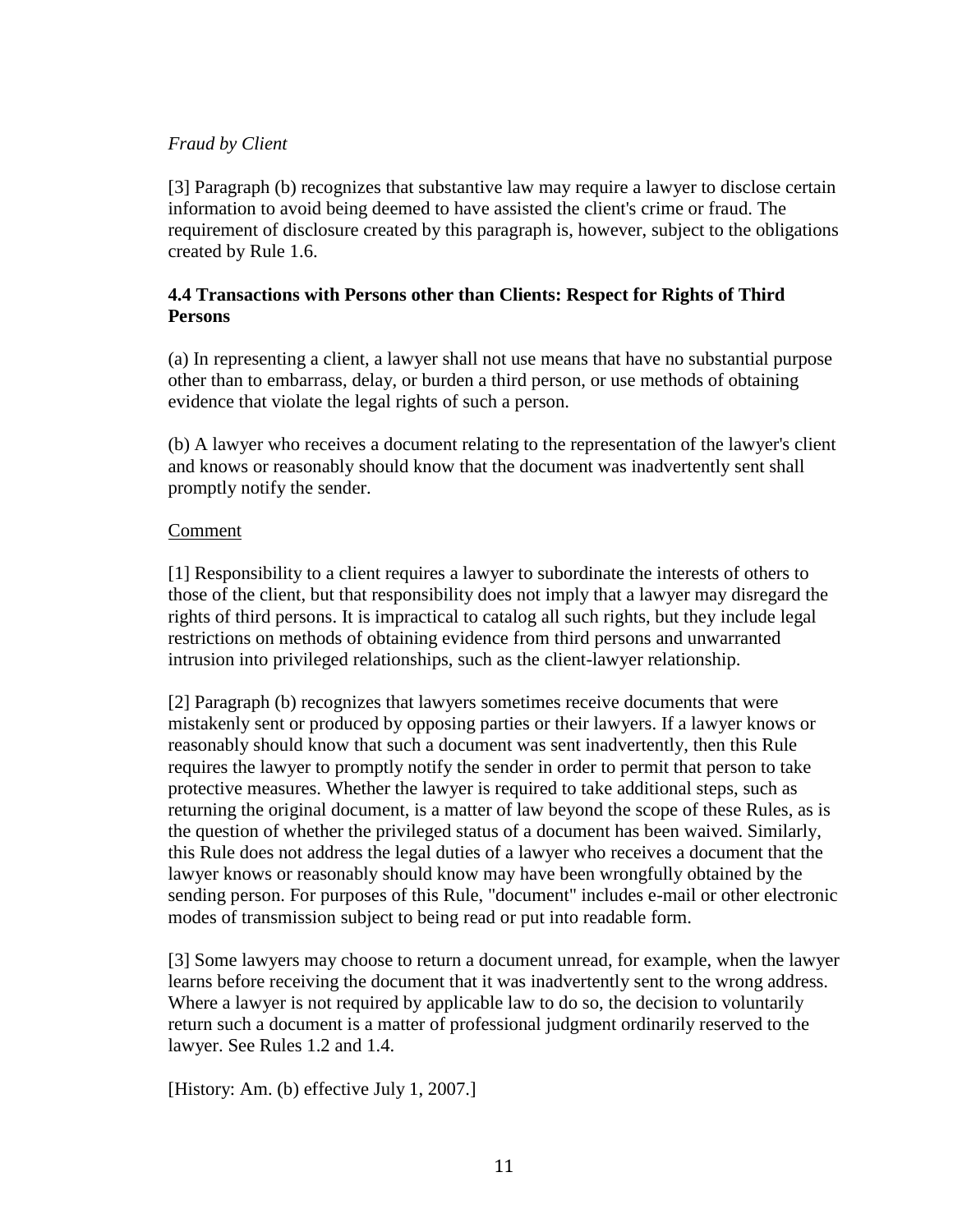# **5.1 Law Firms and Associations: Responsibilities of Partners, Managers and Supervisory Lawyers**

(a) A partner in a law firm and a lawyer who individually or together with other lawyers possesses comparable managerial authority in a law firm, shall make reasonable efforts to ensure that the firm has in effect measures giving reasonable assurance that all lawyers in the firm conform to the rules of professional conduct.

(b) A lawyer having direct supervisory authority over another lawyer shall make reasonable efforts to ensure that the other lawyer conforms to the rules of professional conduct.

(c) A lawyer shall be responsible for another lawyer's violation of the rules of professional conduct if:

(1) the lawyer orders or, with knowledge of the specific conduct, ratifies the conduct involved; or

(2) the lawyer is a partner or has comparable managerial authority in the law firm in which the other lawyer practices, or has direct supervisory authority over the other lawyer, and knows of the conduct at a time when its consequences can be avoided or mitigated but fails to take reasonable remedial action.

# Comment

[1] Paragraph (a) applies to lawyers who have managerial authority over the professional work of a firm. See Rule 1.0(d). This includes members of a partnership, the shareholders in a law firm organized as a professional corporation, and members of other associations authorized to practice law; lawyers having comparable managerial authority in a legal services organization or a law department of an enterprise or government agency; and lawyers who have intermediate managerial responsibilities in a firm. Paragraph (b) applies to lawyers who have supervisory authority over the work of other lawyers in a firm.

[2] Paragraph (a) requires lawyers with managerial authority within a firm to make reasonable efforts to establish internal policies and procedures designed to provide reasonable assurance that all lawyers in the firm will conform to the Rules of Professional Conduct. Such policies and procedures include those designed to detect and resolve conflicts of interest, identify dates by which actions must be taken in pending matters, account for client funds and property and ensure that inexperienced lawyers are properly supervised.

[3] Other measures that may be required to fulfill the responsibility prescribed in paragraph (a) can depend on the firm's structure and the nature of its practice. In a small firm of experienced lawyers, informal supervision and periodic review of compliance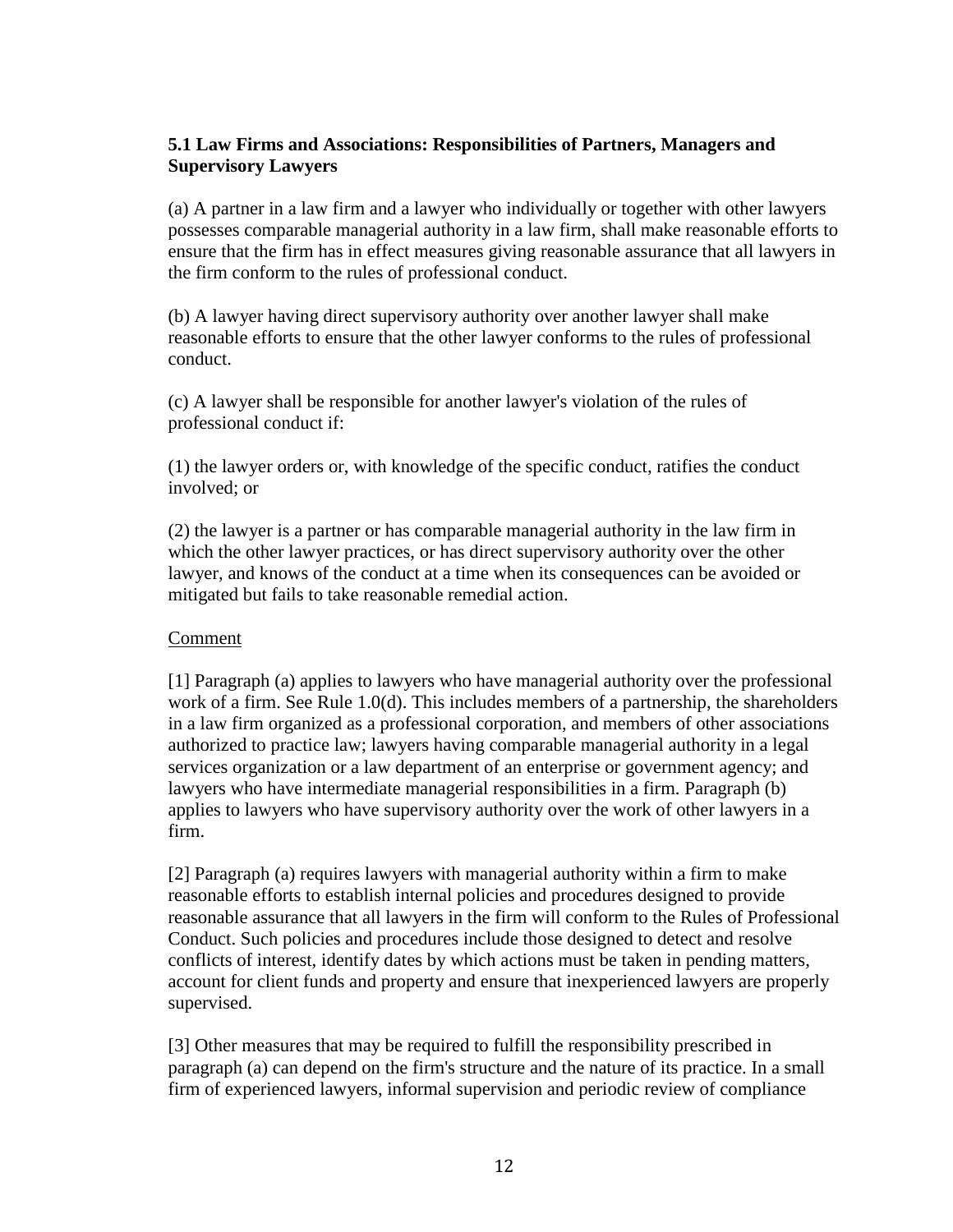with the required systems ordinarily will suffice. In a large firm, or in practice situations in which difficult ethical problems frequently arise, more elaborate measures may be necessary. Some firms, for example, have a procedure whereby junior lawyers can make confidential referral of ethical problems directly to a designated senior partner or special committee. See Rule 5.2. Firms, whether large or small, may also rely on continuing legal education in professional ethics. In any event, the ethical atmosphere of a firm can influence the conduct of all its members and the partners may not assume that all lawyers associated with the firm will inevitably conform to the Rules.

[4] Paragraph (c) expresses a general principle of personal responsibility for acts of another. See also Rule 8.4(a).

[5] Paragraph  $(c)(2)$  defines the duty of a partner or other lawyer having comparable managerial authority in a law firm, as well as a lawyer who has direct supervisory authority over performance of specific legal work by another lawyer. Whether a lawyer has such supervisory authority in particular circumstances is a question of fact. Partners and lawyers with comparable authority have at least indirect responsibility for all work being done by the firm, while a partner or manager in charge of a particular matter ordinarily also has supervisory responsibility for the work of other firm lawyers engaged in the matter. Appropriate remedial action by a partner or managing lawyer would depend on the immediacy of involvement and the seriousness of the misconduct. A supervisor is required to intervene to prevent avoidable consequences of misconduct if the supervisor knows that the misconduct occurred. Thus, if a supervising lawyer knows that a subordinate misrepresented a matter to an opposing party in negotiation, the supervisor as well as the subordinate has a duty to correct the resulting misapprehension.

[6] Professional misconduct by a lawyer under supervision could reveal a violation of paragraph (b) on the part of the supervisory lawyer even though it does not entail a violation of paragraph (c) because there was no direction, ratification or knowledge of the violation.

[7] Apart from this Rule and Rule 8.4(a), a lawyer does not have disciplinary liability for the conduct of a partner, associate or subordinate. Whether a lawyer may be liable civilly or criminally for another lawyer's conduct is a question of law beyond the scope of these Rules.

[8] The duties imposed by this Rule on managing and supervising lawyers do not alter the personal duty of each lawyer in a firm to abide by the Rules of Professional Conduct. See Rule 5.2(a).

[History: Am. effective July 1, 2007.]

### **5.3 Law Firms and Associations: Responsibilities Regarding Nonlawyer Assistants**

With respect to a nonlawyer employed or retained by or associated with a lawyer: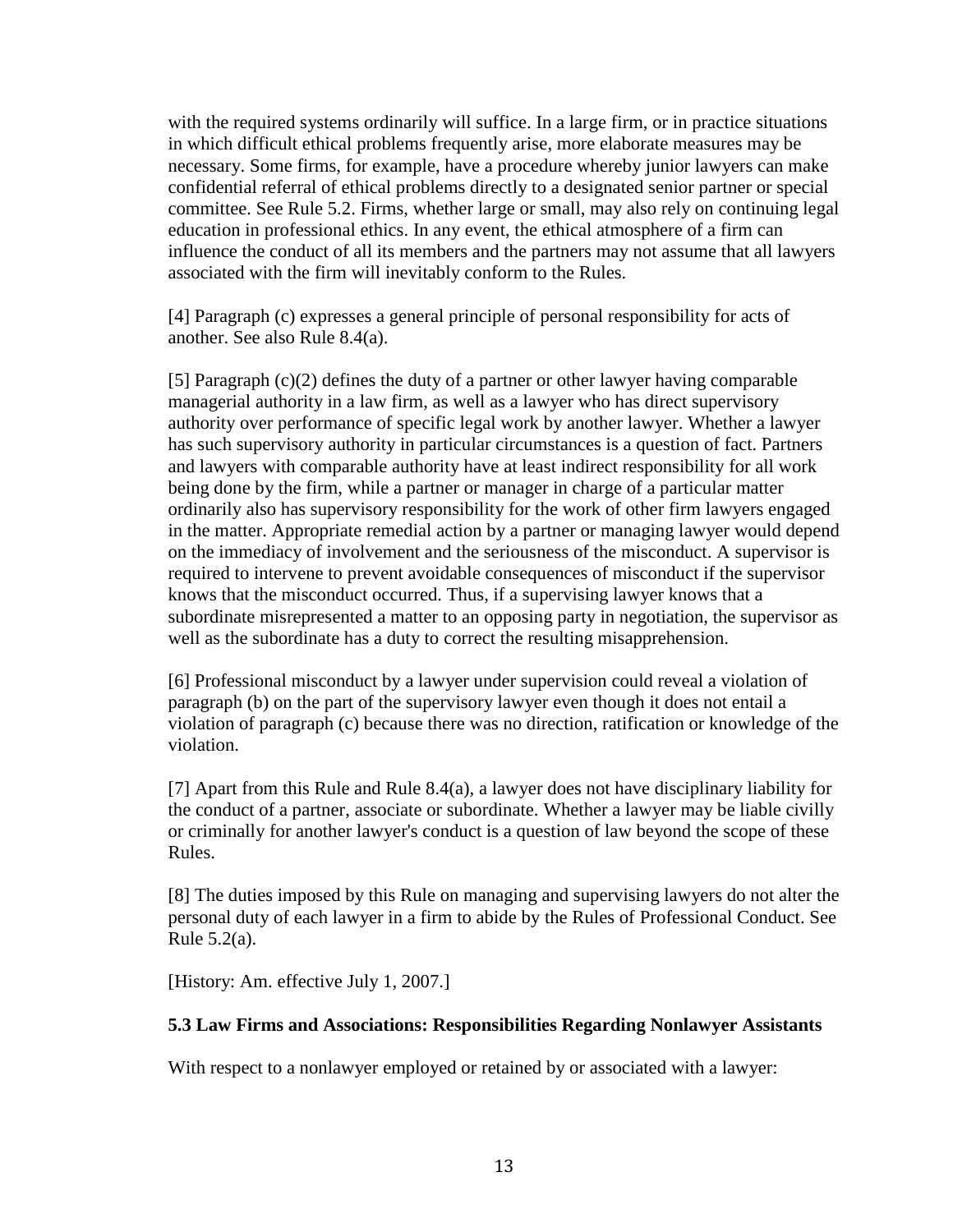(a) a partner and a lawyer who individually or together with other lawyers possesses comparable managerial authority in a law firm shall make reasonable efforts to ensure that the firm has in effect measures giving reasonable assurance that the person's conduct is compatible with the professional obligations of the lawyer;

(b) a lawyer having direct supervisory authority over the nonlawyer shall make reasonable efforts to ensure that the person's conduct is compatible with the professional obligations of the lawyer; and

(c) a lawyer shall be responsible for conduct of such a person that would be a violation of the rules of professional conduct if engaged in by a lawyer if:

(1) the lawyer orders or, with the knowledge of the specific conduct, ratifies the conduct involved; or

(2) the lawyer is a partner or has comparable managerial authority in the law firm in which the person is employed, or has direct supervisory authority over the person, and knows of the conduct at a time when its consequences can be avoided or mitigated but fails to take reasonable remedial action.

### Comment

[1] Lawyers generally employ assistants in their practice, including secretaries, investigators, law student interns, and paraprofessionals. Such assistants, whether employees or independent contractors, act for the lawyer in rendition of the lawyer's professional services. A lawyer should give such assistants appropriate instruction and supervision concerning the ethical aspects of their employment, particularly regarding the obligation not to disclose information relating to representation of the client and should be responsible for their work product. The measures employed in supervising nonlawyers should take account of the fact that they do not have legal training and are not subject to professional discipline.

[2] Paragraph (a) requires lawyers with managerial authority within a law firm to make reasonable efforts to establish internal policies and procedures designed to provide reasonable assurance that nonlawyers in the firm will act in a way compatible with the Rules of Professional Conduct. See Comment [1] to Rule 5.1. Paragraph (b) applies to lawyers who have supervisory authority over the work of a nonlawyer. Paragraph (c) specifies the circumstances in which a lawyer is responsible for conduct of a nonlawyer that would be a violation of the Rules of Professional Conduct if engaged in by a lawyer.

[History: Am. effective July 1, 2007.]

### **8.4 Maintaining the Integrity of the Profession: Misconduct**

It is professional misconduct for a lawyer to: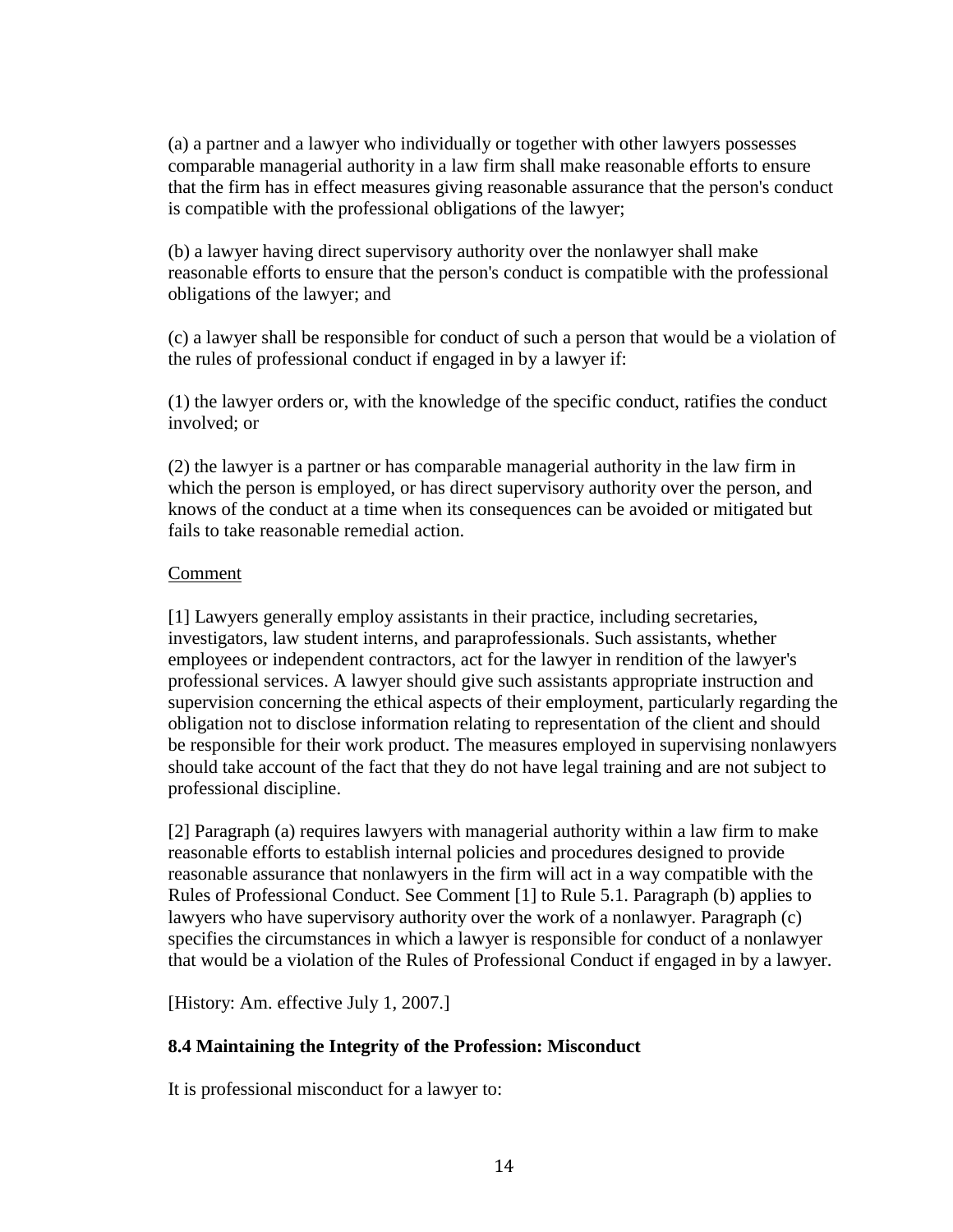(a) Violate or attempt to violate the rules of professional conduct, knowingly assist or induce another to do so, or do so through the acts of another;

(b) commit a criminal act that reflects adversely on the lawyer's honesty, trustworthiness or fitness as a lawyer in other respects;

(c) engage in conduct involving dishonesty, fraud, deceit or misrepresentation;

(d) engage in conduct that is prejudicial to the administration of justice;

(e) state or imply an ability to influence improperly a government agency or official;

(f) knowingly assist a judge or judicial officer in conduct that is a violation of applicable rules of judicial conduct or other law; or

(g) engage in any other conduct that adversely reflects on the lawyer's fitness to practice law.

# **Comment**

[1] Lawyers are subject to discipline when they violate or attempt to violate the Rules of Professional Conduct, knowingly assist or induce another to do so or do so through the acts of another, as when they request or instruct an agent to do so on the lawyer's behalf. Paragraph (a), however, does not prohibit a lawyer from advising a client concerning action the client is legally entitled to take.

[2] Many kinds of illegal conduct reflect adversely on fitness to practice law, such as offenses involving fraud and the offense of willful failure to file an income tax return. However, some kinds of offense carry no such implication. Traditionally, the distinction was drawn in terms of offenses involving "moral turpitude." That concept can be construed to include offenses concerning some matters of personal morality, such as adultery and comparable offenses, that have no specific connection to fitness for the practice of law. Although a lawyer is personally answerable to the entire criminal law, a lawyer should be professionally answerable only for offenses that indicate lack of those characteristics relevant to law practice. Offenses involving violence, dishonesty, or breach of trust, or serious interference with the administration of justice are in that category. A pattern of repeated offenses, even ones of minor significance when considered separately, can indicate indifference to legal obligation.

[3] A lawyer may refuse to comply with an obligation imposed by law upon a good faith belief that no valid obligation exists. The provisions of Rule 1.2(d) concerning a good faith challenge to the validity, scope, meaning or application of the law apply to challenges of legal regulation of the practice of law.

[4] Lawyers holding public office assume legal responsibilities going beyond those of